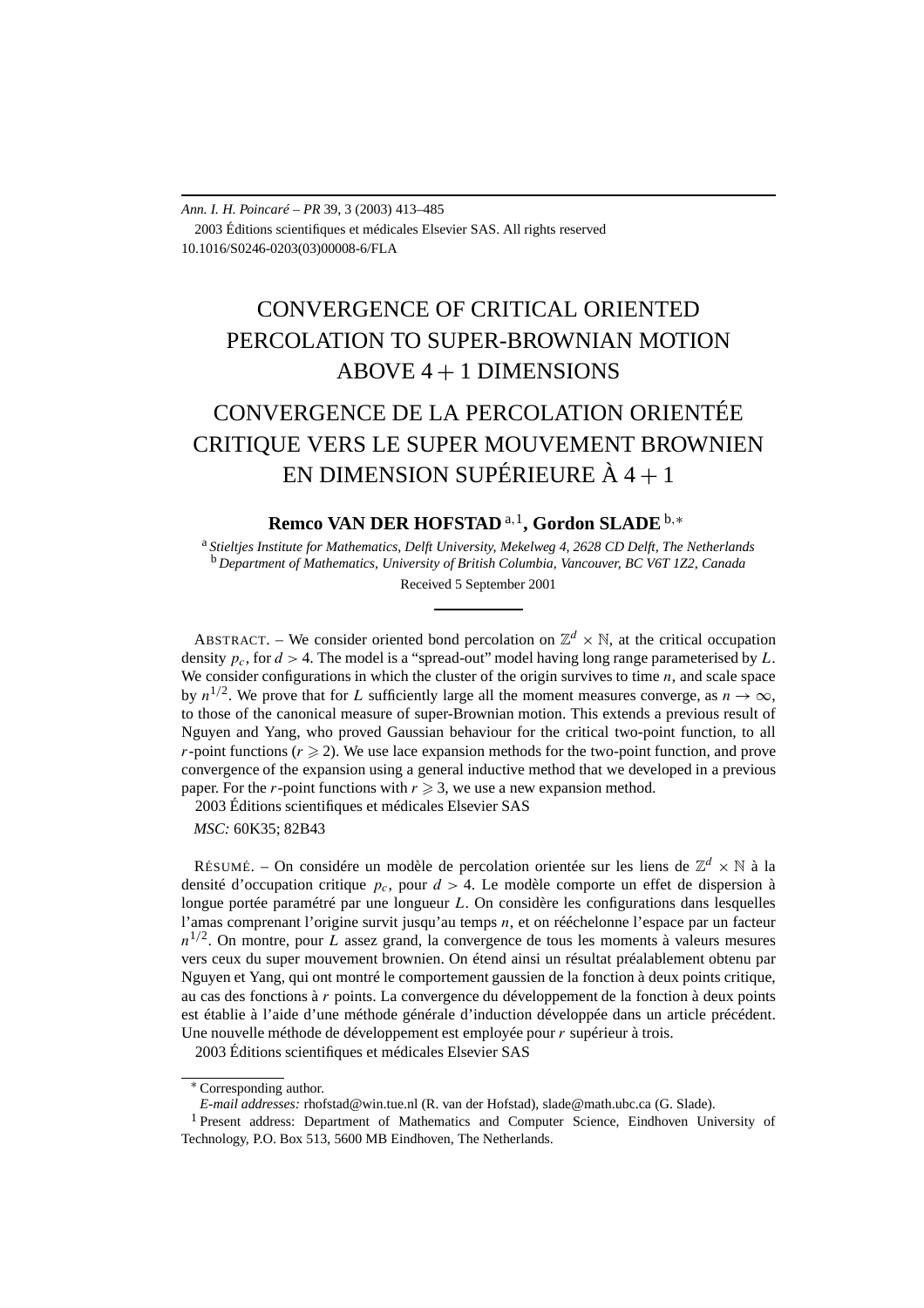#### **1. Introduction and results**

# **1.1. Introduction**

The lace expansion has been used to prove mean-field behaviour in high dimensions for models of self-avoiding walks, lattice trees and lattice animals, and percolation. In particular, there has been recent progress in identifying the scaling limit of lattice trees above eight dimensions, and of the incipient infinite percolation cluster above six dimensions, as integrated super-Brownian excursion (ISE) [12,13,22,23,37]. In this paper we prove a related result for oriented percolation (also called directed percolation).

We consider "spread-out" oriented bond percolation on the lattice  $\mathbb{Z}^d \times \mathbb{N}$ , at the critical bond occupation density  $p = p_c$ , with  $d > 4$ . As we will explain in more detail below, the spread-out model involves a parameter  $L \geq 1$  that describes the extent to which connections in the model are spread-out in space. We study configurations in which the cluster of the origin survives to time *n*, and scale space by  $n^{1/2}$ . We prove that for *L* sufficiently large, all oriented percolation moment measures converge to the moment measures of the canonical measure of super-Brownian motion, in the limit  $n \to \infty$ . This result goes part way to proving that the scaling limit of the incipient infinite cluster is the canonical measure of super-Brownian motion, for  $d > 4$ . An additional tightness result, which we have not proved, would be required to conclude weak convergence in the sense of measure-valued processes.

The spread-out models are believed to lie in the same universality class as the nearestneighbour model, for all finite  $L \geqslant 1$ . Our results therefore support the conjecture that the scaling limit of critical oriented percolation is super-Brownian motion, for the nearestneighbour model with  $d + 1 > 5$ . We believe it should be possible to extend our results to the nearest-neighbour model for sufficiently high dimensions *d*, but this work has not been carried out.

The limit  $L \to \infty$  is a mean-field limit, and our method employs the lace expansion to perturb about a mean-field theory. However, we do keep *L* finite, and our results include models with long but finite range. This should be contrasted with the recent work of Durrett and Perkins [14] (see also [10]), who prove that the critical contact process converges to super-Brownian motion in dimensions  $d \ge 2$ , for models in which the range of infection diverges at a particular rate as time goes to infinity. In their limit, mean-field behaviour is observed also below  $d = 4$ . It would be of interest to extend our results for oriented percolation to the finite range contact process for *d >* 4. The recent proof of the triangle condition for the contact process with  $d > 4$  and L sufficiently large [35] would provide a starting point for such an extension.

The identification of  $d+1=5$  as the upper critical dimension for oriented percolation originated in the physical analysis of [33]. Recently, hyperscaling inequalities for oriented percolation and the contact process have been derived and used to show that mean-field critical behaviour is incompatible with  $d + 1 < 5$  [36].

# **1.2. Main results**

The spread-out oriented percolation models are defined as follows. Consider the graph with vertices  $\mathbb{Z}^d \times \mathbb{N}$  and directed bonds  $((x, n), (y, n + 1))$ , for  $n \ge 0$  and  $x, y \in \mathbb{Z}^d$ .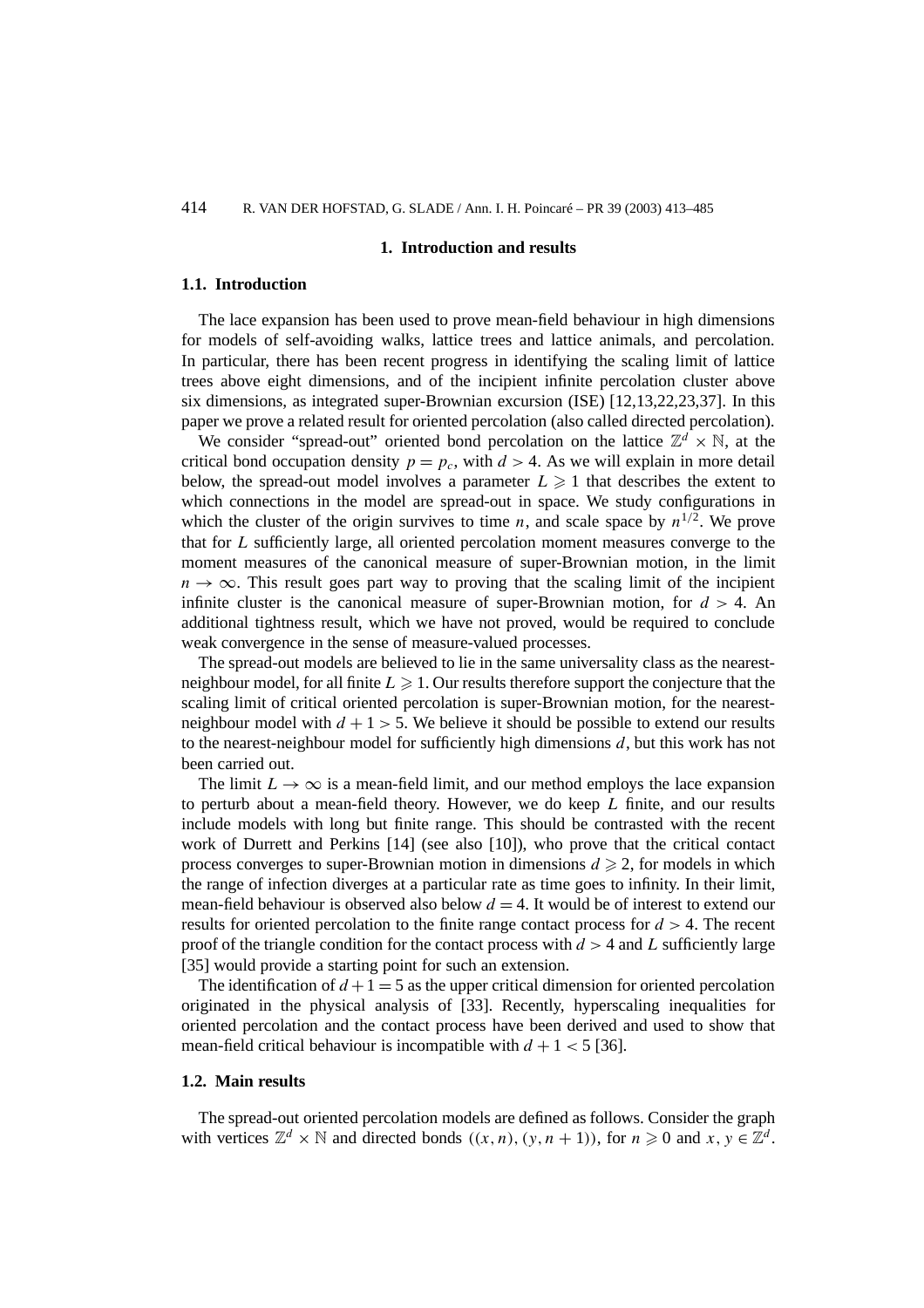Let *D* be a fixed function  $D: \mathbb{Z}^d \to [0, 1]$  which is symmetric under replacement of any component  $x_i$  of  $x \in \mathbb{Z}^d$  by  $-x_i$ , and under permutation of the components of *x*. Let  $p \in [0, ||D||_{\infty}^{-1}]$ , where  $|| \cdot ||_{\infty}$  denotes the supremum norm, so that  $pD(y - x) \leq 1$ . We associate to each directed bond  $((x, n), (y, n + 1))$  an independent random variable taking the value 1 with probability  $pD(y - x)$  and 0 with probability  $1 - pD(y - x)$ . We say a bond is *occupied* when the corresponding random variable takes the value 1, and *vacant* when the random variable is 0. The joint probability distribution of the bond variables will be denoted  $\mathbb{P}_p$ , with corresponding expectation denoted  $\mathbb{E}_p$ . Note that *p* is *not* a probability.

We say that  $(x, n)$  is *connected* to  $(y, m)$ , and write  $(x, n) \rightarrow (y, m)$ , if there is an oriented path from  $(x, n)$  to  $(y, m)$  consisting of occupied bonds. Note that this is only possible when  $m \ge n$ . We write  $C(x, n)$  for the set of sites  $(y, m)$  such that  $(x, n) \rightarrow$  $(y, m)$ , and denote the cardinality of  $C(x, n)$  by  $|C(x, n)|$ . We adopt the convention that every site is connected to itself, so that  $(x, n) \in C(x, n)$  for every site  $(x, n)$ . Define  $p_c$  to be the supremum of the set of  $p \in [0, ||D||_{\infty}^{-1}]$  for which  $\mathbb{E}_p |C(0,0)| < \infty$ . The critical value  $p_c$  can also be characterised as the infimum of the set of *p* for which  $|C(0, 0)|$  is infinite with positive probability [2,30].

The function *D* will always be assumed to obey the properties of Assumption D of [27]. Assumption D involves a positive parameter *L*, which serves to spread out the connections, and which we will take to be large. The parameterisation has been chosen in such a way that  $p_c$  will be asymptotically equal to 1 as  $L \to \infty$ .

For an absolutely summable function  $f: \mathbb{Z}^{(r-1)d} \to \mathbb{C}$   $(r = 2, 3, ...)$  and for  $\vec{k} =$  $(k_1, ..., k_{r-1})$  with each  $k_j$  ∈  $[-\pi, \pi]^d$ , we define the Fourier transform

$$
\hat{f}(\vec{k}) = \sum_{y_1, \dots, y_{r-1} \in \mathbb{Z}^d} f(\vec{y}) e^{i\vec{k}\cdot\vec{y}},
$$
\n(1.1)

where  $\vec{k} \cdot \vec{y} = \sum_{j=1}^{r-1} k_j \cdot y_j$ . When  $r = 2$ , we write simply k in place of  $\vec{k}$ .

The properties of Assumption D are as follows. We require that  $\sum_{x \in \mathbb{Z}^d} D(x) = 1$ , that  $D(x) \leq C L^{-d}$  uniformly in *x*, and that there is an  $\varepsilon > 0$  such that  $\sum_{x} |x|^{2+2\varepsilon} D(x) < \infty$ . In this paper, we strengthen the latter to require that

$$
\sup_{x} |x|^2 D(x) \leqslant CL^{2-d} \quad \text{and} \quad \sum_{x} |x|^{2+2\varepsilon} D(x) \leqslant CL^{2+2\varepsilon}.
$$
 (1.2)

Let

$$
\sigma^2 = \sum_{x \in \mathbb{Z}^d} |x|^2 D(x),\tag{1.3}
$$

where  $|\cdot|$  denotes the Euclidean norm on  $\mathbb{R}^d$ . We also require that there are positive constants  $\eta$ ,  $c_1$ ,  $c_2$  such that

$$
c_1 L^2 |k|^2 \leq 1 - \widehat{D}(k) \leq c_2 L^2 |k|^2 \quad (||k||_{\infty} \leq L^{-1}), \tag{1.4}
$$

$$
1 - \widehat{D}(k) > \eta \qquad \left( \|k\|_{\infty} \geqslant L^{-1} \right), \tag{1.5}
$$

 $1 - \widehat{D}(k) < 2 - \eta$   $(k \in [-\pi, \pi]^d)$ *.* (1.6)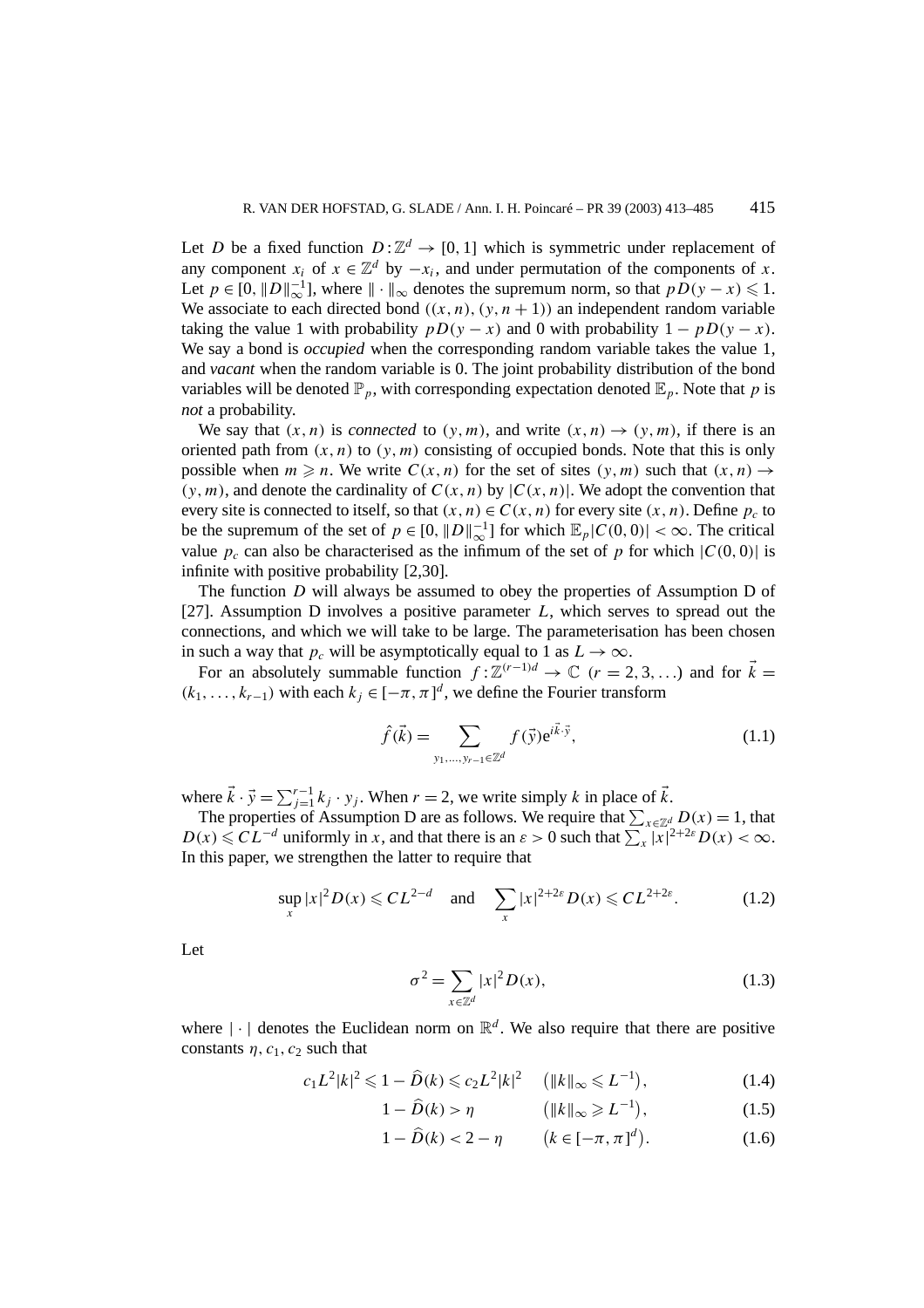It follows from (1.4) that  $\sigma$  is bounded above and below by multiples of *L*.

Examples of functions *D* obeying the above assumptions are given in [27]. A simple example is

$$
D(x) = \begin{cases} (2L+1)^{-d} & \|x\|_{\infty} \le L, \\ 0 & \text{otherwise.} \end{cases} \tag{1.7}
$$

In this example, the bonds are given by  $((x, n), (y, n + 1))$  with  $||x - y||_{\infty} \le L$ , and a bond is occupied with probability  $p(2L + 1)^{-d}$ .

We begin by stating our results for the two-point function.

## **1.2.1. The two-point function**

Given *D* obeying the above assumptions,  $p \in [0, ||D||_{\infty}^{-1}]$ ,  $n \ge 0$  and  $x \in \mathbb{Z}^d$ , we define the *two-point function*

$$
\tau_n(x) = \mathbb{P}_p((0,0) \to (x,n)). \tag{1.8}
$$

Our main result for the two-point function is the following theorem. In its statement, *ε* is the parameter in the tail estimate assumed for *D*, and  $\sigma$  is given by (1.3).

THEOREM 1.1. – Let  $d > 4$ ,  $p = p_c$ , and  $\delta \in (0, 1 \wedge \varepsilon \wedge \frac{d-4}{2})$ . There is an  $L_0 = L_0(d)$ *such that for*  $L \ge L_0$  *there exist positive constants v and*  $A$  (*depending on d and*  $L$ )*, and*  $C_1, C_2$  (*depending only on d*)*, such that the following statements hold as*  $n \rightarrow \infty$ : (a)

$$
\hat{\tau}_n(k/\sqrt{v\sigma^2 n}) = A e^{-\frac{|k|^2}{2d}} \left[ 1 + \mathcal{O}(|k|^2 n^{-\delta}) + \mathcal{O}(n^{-(d-4)/2}) \right],\tag{1.9}
$$

(b)

$$
\frac{1}{\hat{\tau}_n(0)} \sum_{x} |x|^2 \tau_n(x) = v \sigma^2 n \left[ 1 + \mathcal{O}(n^{-\delta}) \right],
$$
 (1.10)

(c)

$$
C_1 L^{-d} n^{-d/2} \leq \sup_{x \in \mathbb{Z}^d} \tau_n(x) \leq C_2 L^{-d} n^{-d/2},
$$
 (1.11)

*with the error estimate in* (a) *uniform in*  $k \in \mathbb{R}^d$  *with*  $|k|^2(\log n)^{-1}$  *sufficiently small.* 

Constants implied by the O notation in the above error terms may depend on *L*. Parts (a) and (b) of Theorem 1.1 were first proved by Nguyen and Yang [32] using generating function methods, with somewhat weaker error estimates. Our proof uses very different methods, based on induction in *n* rather than generating functions. Part (c) is new, and will be essential in our analysis of the *r*-point functions for  $r \geq 3$ .

Our proof makes use of the general inductive method of [27]. The inductive method requires the verification of certain assumptions, which we will verify in this paper. Once these assumptions have been verified, a number of further consequences follow immediately from [27]. In particular, it follows that

$$
p_c = 1 + \mathcal{O}(L^{-d}), \qquad A = 1 + \mathcal{O}(L^{-d}), \qquad v = 1 + \mathcal{O}(L^{-d}),
$$
 (1.12)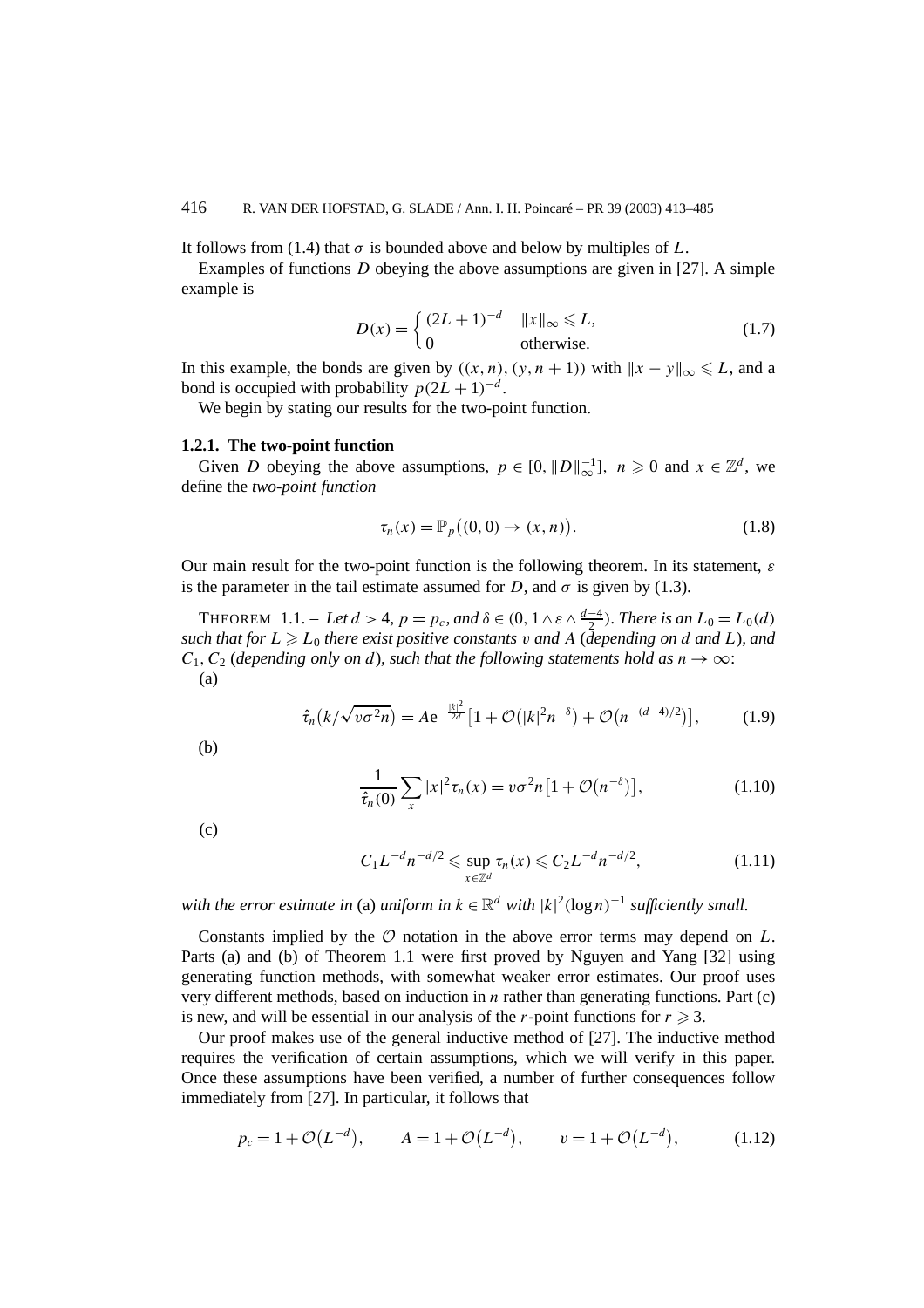where the constants in the error terms here of course do not depend on *L*. Identities obeyed by  $p_c$ , *A* and *V* are given in  $(2.11)$ – $(2.13)$  below. As is explained in [27], a version of a local central limit theorem for  $\tau_n(x)$  also follows. (A new approach to the lace expansion, based on the Banach fixed point theorem, has been recently introduced [7]. An extension of this approach to oriented percolation might possibly lead to an improved local central limit theorem.)

In addition, an infrared bound follows from the induction hypotheses of [27], once we verify the necessary assumptions. To state the infrared bound, we define

$$
T_z(k) = \sum_{n=0}^{\infty} \hat{\tau}_n(k) z^n \quad (z \in [0, 1)).
$$
 (1.13)

It is then possible to show, using the induction hypotheses of [27], that under the assumptions of Theorem 1.1 it follows that

$$
\left|T_z(k)\right| \leqslant \frac{C}{|k|^2 + (1-z)}\tag{1.14}
$$

uniformly in  $k \in [-\pi, \pi]^d$ ,  $z \in [0, 1)$ ,  $p \leq p_c$ , for some constant *C* (depending on *L*). The infrared bound (1.14) played a crucial role in the analysis of [31,32]. In particular, (1.14) implies the triangle condition of [3], which can also be derived directly from Theorem  $1.1(a, c)$ .

For  $k = 0$ , the Fourier transform  $\hat{\tau}_n(0)$  is given by

$$
\hat{\tau}_n(0) = \sum_{x \in \mathbb{Z}^d} \tau_n(x) = \mathbb{E}_p \bigg[ \sum_{x \in \mathbb{Z}^d} I\left[ (0,0) \to (x,n) \right] \bigg] = \mathbb{E}_p \big| C(0,0) \cap \big( \mathbb{Z}^d \times \{n\} \big) \big|.
$$
 (1.15)

Theorem 1.1(a) shows that this expectation converges to a nonzero finite constant *A* as  $n \to \infty$ , when  $p = p_c$ . For  $p < p_c$  in general dimensions, the corresponding limit is zero, while for  $p > p_c$  it is infinite. (See [2,3] or [30] for the relevant exponential decay when  $p < p_c$ , and [6,19] for the relevant shape theorem when  $p > p_c$ .)

# **1.2.2.** The *r***-point functions,**  $r \ge 3$

The *r*-point functions, for all  $r \ge 2$ , are defined by

$$
\tau_{n_1,\dots,n_{r-1}}^{(r)}(x_1,\dots,x_{r-1}) = \mathbb{P}_p((0,0) \to (x_i,n_i) \text{ for each } i=1,\dots,r-1).
$$
 (1.16)

Note that the event on the right side makes no statement about the occurrence of  $(x_i, n_i) \rightarrow (x_i, n_j)$  for any  $i \neq j$ .

In order to state our result for the *r*-point functions, we require the notion of *shape*. Shapes are certain rooted binary trees. For  $r \geq 2$ , we give a recursive definition of the set  $\Sigma_r$  of *r*-*shapes*, as follows. Each *r*-shape has  $2r - 3$  edges,  $r - 2$  vertices of degree 3 (the *branch points*) and *r* vertices of degree 1 (the *leaves*) labelled  $0, 1, \ldots, r - 1$ . There is a unique 2-shape given by the tree consisting of vertex 0 joined by a single edge to vertex 1. We think of this shape as corresponding to a particle travelling from vertex 0 to vertex 1. There is a unique 3-shape, consisting of three vertices 0*,* 1*,* 2 each joined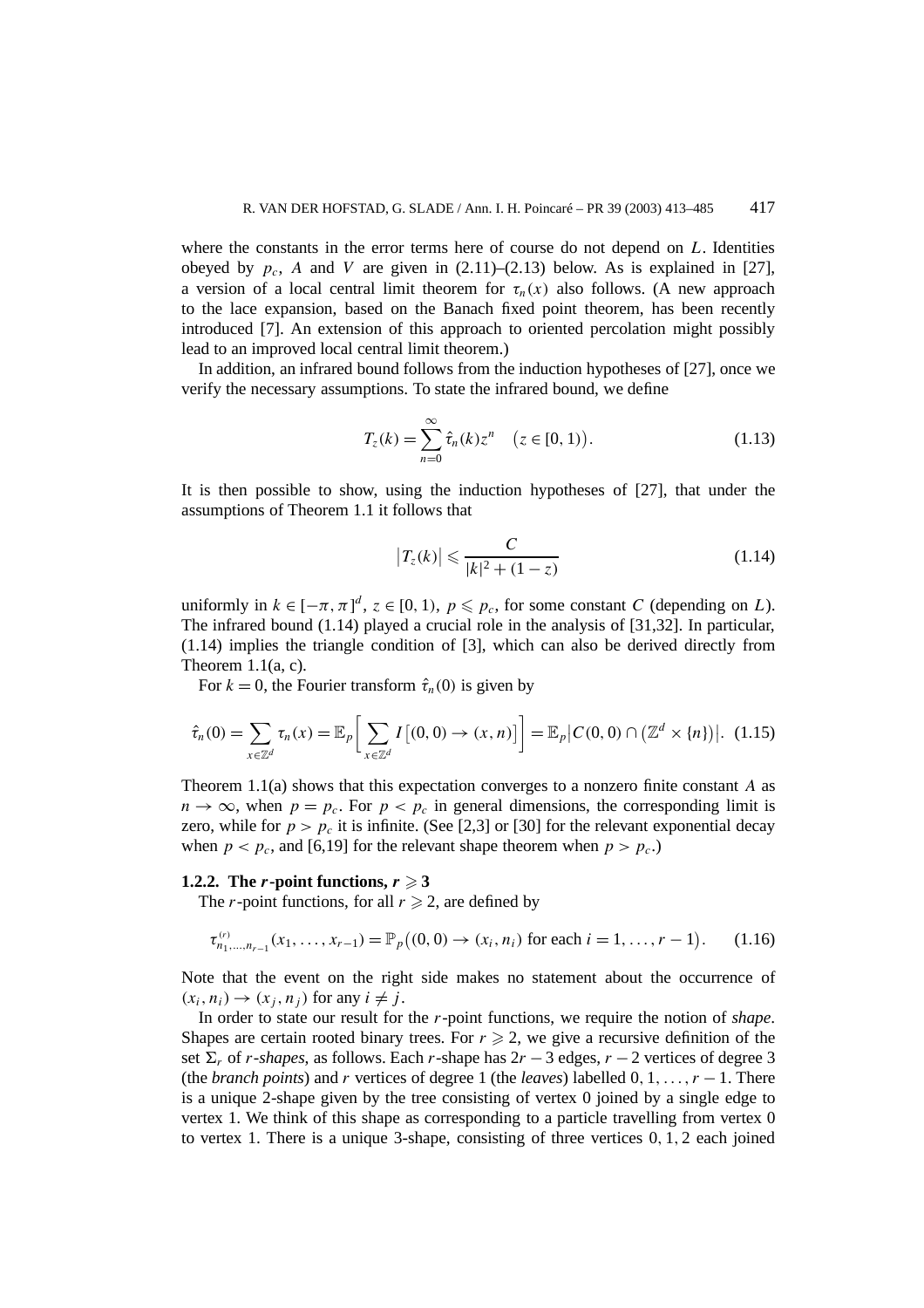

Fig. 1. The shapes for  $r = 2, 3, 4$ , and examples of the  $7 \cdot 5 \cdot 3 = 105$  shapes for  $r = 6$ . The shapes' edge labellings are arbitrary but fixed.

by an edge to a fourth (unlabelled) vertex. We think of this shape as corresponding to a particle that originates at 0, then splits after some time into two particles that travel to 1 and 2. In general, for  $r \ge 3$ , to each  $(r - 1)$ -shape  $\alpha$ , we obtain  $2r - 5$  *r*-shapes by chosing one of the  $2r - 5$  edges of  $\alpha$ , adding a vertex on that edge together with a new edge that joins the added vertex to a new leaf  $r - 1$ . The resulting *r*-shapes represent the different ways in which an additional *r*th particle can be added to the family tree of *r* − 1 particles represented by  $\alpha$ . Thus there is a unique shape for *r* = 2 and *r* = 3, and  $\prod_{j=3}^{r} (2j-5)$  distinct shapes for  $r \ge 4$ . When *r* is clear from the context, we will refer to an *r*-shape simply as a shape. For notational convenience, we associate to each shape an arbitrary labelling of its  $2r - 3$  edges, with labels  $1, \ldots, 2r - 3$ . This arbitrary choice of edge labelling is fixed once and for all; see Fig. 1.

We will often consider vectors with  $r - 1$  components, as in (1.16), as well as vectors indexed by the edges of a shape, with  $2r - 3$  components. To distinguish  $(r - 1)$ -component vectors from  $(2r - 3)$ -component vectors, we will write, e.g.,  $\vec{n} = (n_1, \ldots, n_{r-1})$ , whereas  $\vec{m} = (m_1, \ldots, m_{2r-3})$ . Given a shape  $\alpha \in \Sigma_r$  and  $\vec{k} =$  $(k_1 \ldots, k_{r-1}) \in \mathbb{R}^{(r-1)d}$ , we introduce  $\overline{k}(\alpha) \in \mathbb{R}^{(2r-3)d}$  as follows. First, for each vertex *j* of degree 1 in  $\alpha$ , other than vertex 0, let  $\omega_i$  be the set of edges in  $\alpha$  on the path from 0 to *j*  $(j = 1, ..., r - 1)$ . For  $\ell = 1, ..., 2r - 3$ , we define the  $\ell$ th component  $\overline{k}_{\ell}(\alpha) \in \mathbb{R}^d$ of  $k(\alpha)$  by

$$
\bar{k}_{\ell}(\alpha) = \sum_{j=1}^{r-1} k_j I[\ell \in \omega_j],\tag{1.17}
$$

where, on the right side,  $k_j$  denotes the *j* th component of  $\vec{k}$  and *I* is an indicator function. Conversely, given  $\bar{s} \in \mathbb{R}_+^{2r-3}$ , we define the *j*th component  $\vec{s}_j(\alpha)$  of  $\vec{s}(\alpha) \in \mathbb{R}_+^{r-1}$  by

$$
\vec{s}_j(\alpha) = \sum_{\ell \in \omega_j} s_\ell. \tag{1.18}
$$

We also define an  $(r - 2)$ -dimensional subset  $R_{\vec{l}}(\alpha)$  of  $\mathbb{R}^{2r-3}_+$  by

$$
R_{\vec{t}}(\alpha) = \{\vec{s} \colon \vec{s}(\alpha) = \vec{t}\}. \tag{1.19}
$$

For example, for  $r = 3$ , there is a unique shape  $\alpha$  and we have simply

$$
R_{\vec{t}}(\alpha) = \{(s, t_1 - s, t_2 - s): s \in [0, t_1 \wedge t_2]\}.
$$
 (1.20)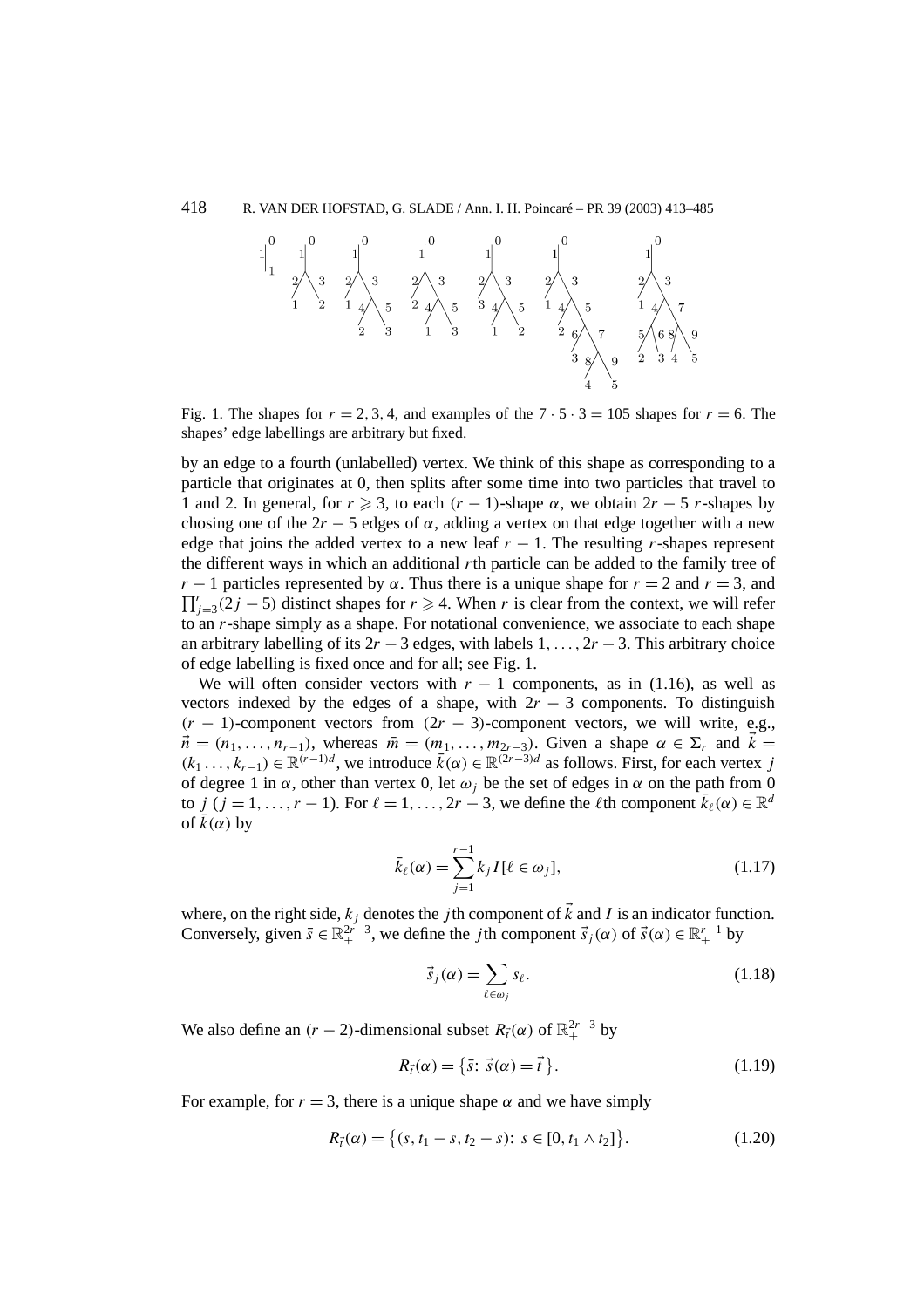We will abuse notation by writing  $\int_{R_f(\alpha)} d\bar{s}$  for the  $(r-2)$ -dimensional integral over  $R_{\vec{t}}(\alpha)$ .

Our main result for the *r*-point functions is the following theorem. In its statement, the constants *A* and *v* are the same as those appearing in Theorem 1.1.

THEOREM 1.2. − Let  $d > 4$ ,  $p = p_c$ ,  $\delta \in (0, 1 \land \varepsilon \land \frac{d-4}{2})$ ,  $r \geq 3$ ,  $\vec{t} = (t_1, \ldots, t_{r-1}) \in$  $(0, ∞)^{r-1}$ *, and*  $\vec{k} = (k_1, \ldots, k_{r-1}) \in \mathbb{R}^{(r-1)d}$ *. There is a constant V, with*  $|V - 1|$  ≤  $CL^{-d}$ , and an  $L_0 = L_0(d)$  (independent of *r*) *such that for*  $L \ge L_0$ ,

$$
\hat{\tau}_{\lfloor n\vec{i} \rfloor}^{(r)}(\vec{k}/\sqrt{v\sigma^2 n}) = n^{r-2}V^{r-2}A^{2r-3}\bigg[\sum_{\alpha \in \Sigma_r} \int\limits_{R_{\vec{i}}(\alpha)} d\vec{s} \prod_{\ell=1}^{2r-3} e^{-|\vec{k}_{\ell}(\alpha)|^2 \vec{s}_{\ell}/2d} + \mathcal{O}(n^{-\delta})\bigg], (1.21)
$$

*with the error estimate uniform in*  $\vec{k}$  *in a bounded subset of*  $\mathbb{R}^{(r-1)d}$ *.* 

Constants implied by the  $\mathcal O$  notation can depend on *L* and on the  $t_\ell$ . Uniformity cannot be expected as  $t_{\ell} \rightarrow 0$ , since taking  $t_{\ell} = 0$  amounts to a reduction in *r* and changes the branching structure.

For  $r = 3$ , (1.21) reduces to

$$
\hat{\tau}_{\lfloor n\vec{t} \rfloor}^{(3)}(\vec{k}/\sqrt{v\sigma^2 n})
$$
\n
$$
= nVA^3 \left[ \int_{0}^{t_1 \wedge t_2} ds \, e^{-|k_1 + k_2|^2 s/2d} e^{-|k_1|^2 (t_1 - s)/2d} e^{-|k_2|^2 (t_2 - s)/2d} + \mathcal{O}(n^{-\delta}) \right]. \tag{1.22}
$$

Eq.  $(1.22)$  can be interpreted as indicating that a cluster connecting the origin to  $(x_1, \lfloor nt_1 \rfloor)$  and  $(x_2, \lfloor nt_2 \rfloor)$ , with the  $x_i$  of order  $n^{1/2}$ , can be considered to decompose into a product of three independent two-point functions joined together at a branch point. Each two-point function gives rise to a Gaussian, together with a factor *A*, according to Theorem 1.1(a). This decomposition into independent two-point functions is not exact, but is compensated by the vertex factor *V* associated with the branch point. The integral with respect to *s* corresponds to a sum over possible temporal locations of the branch point, with the additional factor *n* accounting for the change from a sum to an integral.

Similar considerations apply to (1.21), with additional structure due to the proliferation of shapes. There are  $r - 2$  branch points in the general case, each contributing  $nV$ , and 2*r* − 3 two-point functions, each contributing *A* times a Gaussian. The integral over  $R_{\tau}(\alpha)$  corresponds to a sum over time intervals between the various branch points, and is constrained so that the shape's leaves are specified by the times  $\lfloor n\vec{t} \rfloor$ .

It is an elementary consequence of the tree graph bounds [3,18], together with the bound on the two-point function of Theorem  $1.1(a)$ , that the left side of  $(1.21)$  is bounded above by a multiple of  $n^{r-2}$ . By (1.21), this elementary upper bound gives the correct power of *n*, above the upper critical dimension.

#### **1.2.3. Convergence to super-Brownian motion**

Theorems 1.1 and 1.2 can be rephrased to say that, under their hypotheses, the moment measures of rescaled critical oriented percolation converge to those of the canonical measure of super-Brownian motion. We now make this interpretation of Theorems 1.1 and 1.2 more explicit. Throughout this section, we write  $l = r - 1 \in \{1, 2, ...\}$ .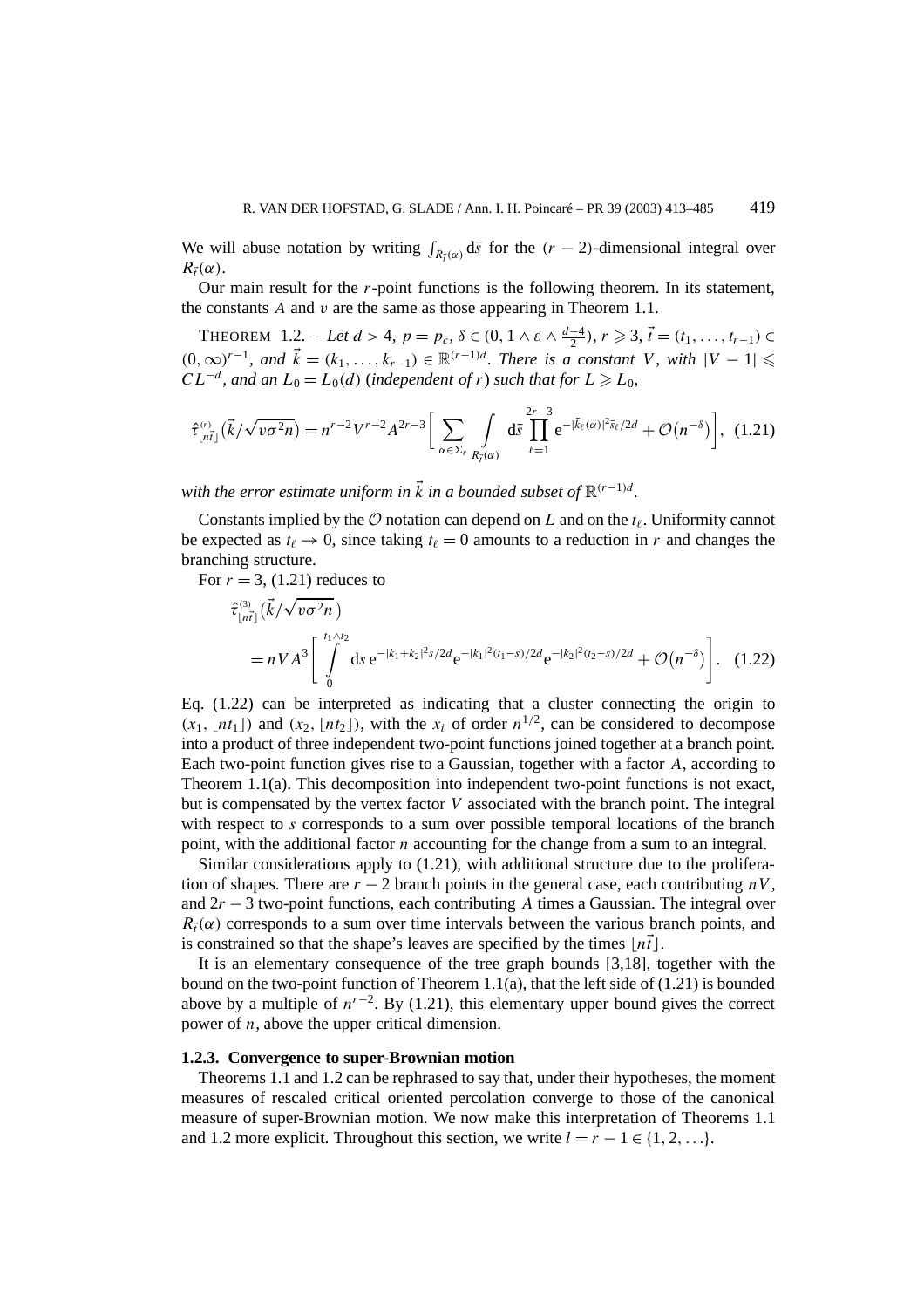First, for  $t \in (0, \infty)$ , we define  $X_{n,t}$  as the discrete finite random measure on  $\mathbb{R}^d$  ×  $\mathbb{N}$  giving mass  $(A^2Vn)^{-1}$  at each site in  $(v\sigma^2n)^{-1/2}C(0,0)$ . For  $\vec{t} \in (0,\infty)^l$ , the characteristic function of the *l*th *moment measure* of this random measure is given by

$$
\widehat{M}_{n,\vec{t}}^{(l)}(\vec{k}) = (A^2 V n)^{-l} \hat{\tau}_{\lfloor n\vec{t} \rfloor}^{(l+1)} (\vec{k}/\sqrt{v\sigma^2 n}). \tag{1.23}
$$

We want to compare  $\widehat{M}^{(l)}_{n,\vec{l}}(\vec{k})$  with the corresponding quantity for the *canonical measure* of super-Brownian motion.

Super-Brownian motion has been discussed in several recent books and major reviews [11,16,17,28,34], as a basic example of a measure-valued Markov process. In particular, the canonical measure of super-Brownian motion is described in [28,34]. See also [38] for a nontechnical introduction. The canonical measure for super-Brownian motion is the scaling limit of a single critical branching random walk which starts at the origin and survives for some positive rescaled time. Since critical branching random walk survives to time *n* with probability proportional to  $n^{-1}$ , to obtain a nontrivial limit it is necessary to multiply probabilities by a factor  $n$ . This produces an unnormalised measure, the canonical measure, in the scaling limit. The canonical measure is a measure N<sub>0</sub> on continuous paths from [0, ∞) into non-negative finite measures on  $\mathbb{R}^d$ . We take  $\mathbb{N}_0$  to be normalised to have unit branching and diffusion rates.

By definition, the *l*th moment measure of  $\mathbb{N}_0$  has Fourier transform

$$
\widehat{M}_{\vec{i}}^{(l)}(\vec{k}) = \mathbb{N}_0 \Bigg( \int_{\mathbb{R}^{dl}} X_{t_1}(\mathrm{d}x_1) \dots X_{t_l}(\mathrm{d}x_l) \prod_{j=1}^l e^{ik_j \cdot x_j} \Bigg), \tag{1.24}
$$

where each  $X_t$  is a random non-negative finite measure on  $\mathbb{R}^d$ . Using the notation of  $(1.17)$ – $(1.19)$ ,  $\widehat{M}^{(l)}_{\vec{t}}(\vec{k})$  is given by

$$
\widehat{M}_{\vec{i}}^{(l)}(\vec{k}) = \begin{cases} e^{-|k|^2 t/2d} & (l = 1), \\ \sum_{\alpha \in \Sigma_{l+1}} \int_{R_{\vec{i}}(\alpha)} d\bar{s} \prod_{j=1}^{2l-1} e^{-|k_j(\alpha)|^2 \bar{s}_j/2d} & (l \ge 2). \end{cases}
$$
(1.25)

Formula (1.25) is essentially [1, Theorem 3.1] (see also [15] and [28, Proposition IV.2(ii)]). The following corollary then follows immediately from Theorems 1.1 and 1.2. It shows that the moment measures of  $\mathbb{N}_0$  provide the joint mass distributions, at distinct times, of the average over configurations of the scaling limit of spread-out critical oriented percolation above dimensions  $4 + 1$ .

COROLLARY 1.3. – Let  $d > 4$ ,  $p = p_c$ ,  $l \geq 1$ ,  $t_i \in (0, \infty)$   $(i = 1, ..., l)$ ,  $\vec{t} =$  $(k_1, \ldots, k_l)$ *, and*  $\vec{k} = (k_1, \ldots, k_l) \in \mathbb{R}^{dl}$ . There is an  $L_0 = L_0(d)$  such that for  $L \ge L_0$ *,* 

$$
\lim_{n \to \infty} AVn\widehat{M}_{n,\vec{t}}^{(l)}(\vec{k}) = \widehat{M}_{\vec{t}}^{(l)}(\vec{k}).
$$
\n(1.26)

*In other words,*  $AVn\mathbb{P}(\lbrace X_{n,t}\rbrace_{t>0} \in \cdot)$  *converges to*  $\mathbb{N}_0$  *in the sense of convergence of finite-dimensional distributions.*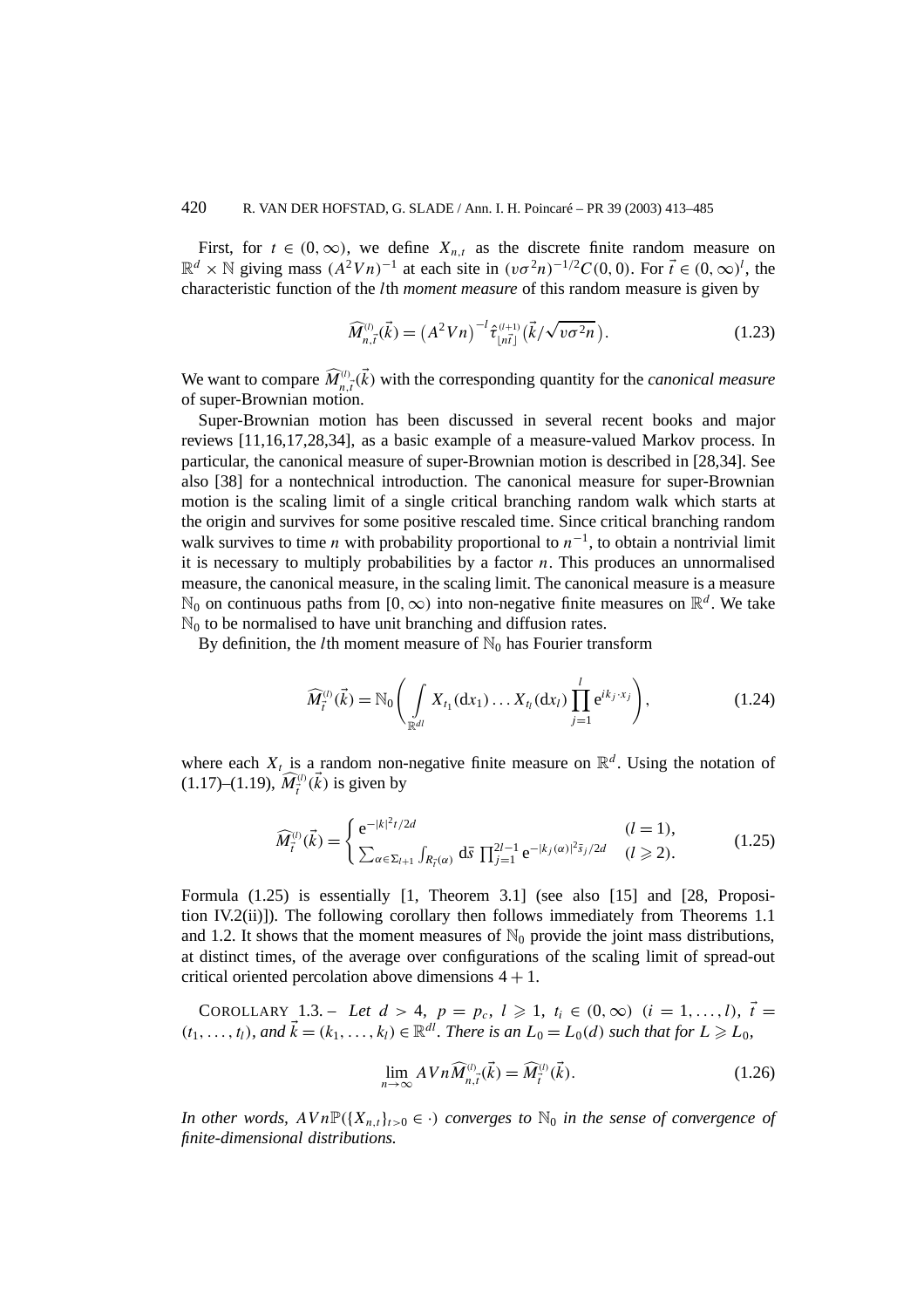Corollary 1.3 can be interpreted as stating that spread-out critical oriented percolation and critical branching random walk have the same scaling limit, for  $d > 4$  (compare [34, Theorem II.7.3(a)]). A crucial difference between oriented percolation and branching random walk is that particles can coexist at the same site for the latter, but not for the former.

Corollary 1.3 is a statement of convergence of finite-dimensional distributions. To prove weak convergence, as a measure-valued process, of rescaled spread-out oriented percolation for  $d > 4$  to the canonical measure of super-Brownian motion, it would be necessary also to prove tightness. We do not address tightness in this paper. Another problem not addressed here is to prove that there is a constant *B* such that critical oriented percolation survives to time *n* with probability asymptotic to  $(Bn)^{-1}$ , for  $d > 4$ . It is shown in [24, Theorem 1.5] that if the survival probability is in fact asymptotic to  $(Bn)^{-1}$  then it must be the case that  $B = AV/2$ , which in turn implies that the factor *AV n* in (1.26) corresponds asymptotically to twice the reciprocal of the survival probability.

Our results are restricted to dimensions above the upper critical dimension  $4 + 1$ , below which different scaling behaviour is expected. Often the upper critical dimension of a statistical mechanical model can be understood as the dimension above which particular random objects generically do not intersect. For example, the critical dimension of self-avoiding walk is  $d = 4$ , which can be understood as the dimension above which two 2-dimensional Brownian motion paths typically do not intersect. For non-oriented percolation, the critical dimension is  $d = 6$ , which can be understood as the dimension above which a 4-dimensional cluster does not intersect a 2-dimensional backbone [22].

For oriented percolation, as we will discuss in more detail in Section 3, the upper critical dimension can be understood as the dimension above which the *graphs* of Brownian motion and super-Brownian motion do not intersect. Intersection of the graphs implies a collision of the two processes at the same time. It is known that  $d = 4$  is critical for such a collision [5]. This can be understood heuristically in the following way. We first assume that since both processes are moving, we may think of one as being stationary (this is a leap of faith). Regarding the super-Brownian motion as stationary, its support at fixed time is 2-dimensional. The Brownian path, which is two-dimensional, will generically not hit this support in dimensions greater than  $4 = 2 + 2$ . Alternately, if we regard the Brownian motion as being fixed, then its support is a point, hence 0-dimensional. The 4-dimensional range of super-Brownian motion will generically not hit this point in dimensions above  $4 = 4 + 0$ .

Oriented percolation has no infinite cluster at the critical point [6,19]. The notion of incipient infinite cluster is used to refer to the large emerging structures that are nevertheless present at the critical point. In [24], a construction of the incipient infinite cluster is given for spread-out oriented percolation above  $4 + 1$  dimensions. We conjecture that the scaling limit of the incipient infinite cluster for oriented percolation in dimensions  $d + 1 > 4 + 1$  is the canonical measure of super-Brownian motion, conditioned on survival for all time.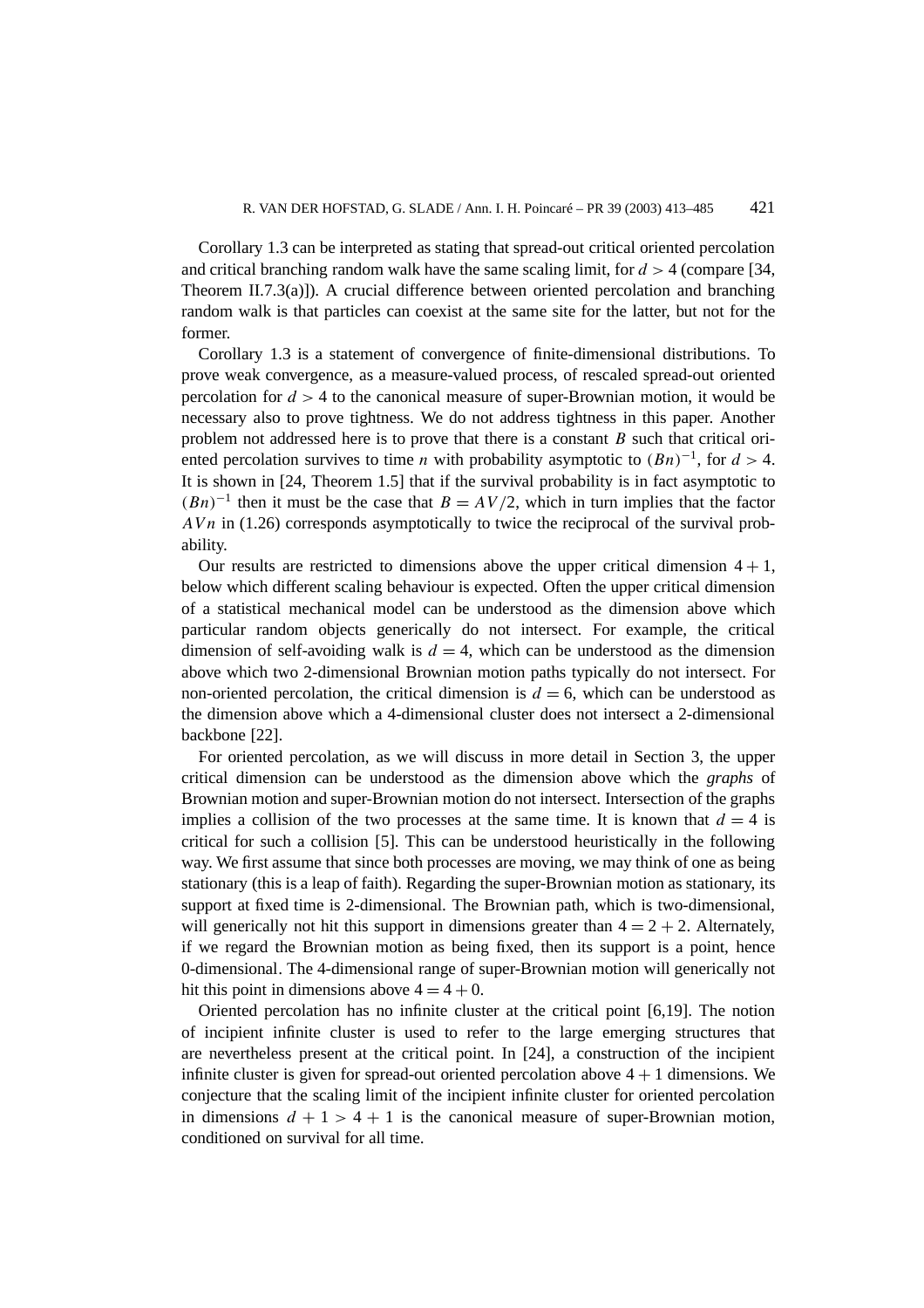# 422 R. VAN DER HOFSTAD, G. SLADE / Ann. I. H. Poincaré – PR 39 (2003) 413–485

## **1.3. Scaling limits and super-Brownian motion**

Recently, super-Brownian motion has been shown to arise in scaling limits of a number of models in statistical mechanics and interacting particle systems. We have already mentioned the work of [14] proving convergence of the critical contact process to super-Brownian motion for  $d \ge 2$ , in a particular limit in which the range of infection diverges to infinity with time. In addition, the finite-range voter model converges to super-Brownian motion in dimensions  $d \geq 2$  [9]. These results for the contact process and voter model use methods quite different from ours, and are reviewed in [10].

Our methods are based on the lace expansion, which was first used to link scaling limits with super-processes in [12,13]. There it was shown that sufficiently spreadout lattice trees in dimensions  $d > 8$ , or nearest-neighbour lattice trees in sufficiently high dimensions, converge to ISE (integrated super-Brownian excursion), as had been conjectured by Aldous [4]. ISE is the time integral of the canonical measure of super-Brownian motion, conditioned to have total mass 1. Later, in [22,23], results linking nonoriented percolation and ISE were obtained. The fact that super-Brownian motion arises in these diverse contexts involving critical branching demonstrates that super-Brownian motion has a universal character. In this section, we discuss the work on non-oriented percolation in more detail, and discuss natural conjectures for both oriented and nonoriented percolation.

# **1.3.1. Non-oriented percolation and ISE**

The upper critical dimension for non-oriented percolation on  $\mathbb{Z}^d$  is 6. Consider  $d > 6$ and  $p = p_c$ , and condition on the event that the connected cluster of the origin consists of exactly *N* sites. The work of [22,23] provides partial results supporting the hypothesis that the scaling limit of such a cluster, with space scaled by  $N^{1/4}$ , is ISE. However, in that work there is no explicit percolation "time" variable, and the results correspond to time having been "integrated out".

## **1.3.2. Oriented percolation and ISE**

In our results for oriented percolation, we condition the cluster of the origin to reach time *n*, but do not condition on the total size of the cluster. It is natural to conjecture that if we condition the cluster of the origin to have size  $N = n^2$ , and scale time by *n* and space by  $n^{1/2}$ , the scaling limit will be ISE. A formulation of the conjecture in terms of generating functions was given in [37]. It is an open problem to prove a result of this type linking critical oriented percolation and ISE, for  $d > 4$ . We expect that the methods of [22,23] could be extended to provide such a link.

# **1.3.3. Non-oriented percolation and super-Brownian motion**

As mentioned above, the work of [22,23] on non-oriented percolation does not involve a time variable. It would be of interest to study the scaling limit of a cluster in critical non-oriented percolation in terms of a time variable, with or without fixing the total cluster size. Here we discuss the case analogous to our work on oriented percolation, in which the cluster size is not fixed.

To introduce a natural candidate for a time variable, we define the *backbone*  $B(x)$ of a cluster containing 0 and  $x \in \mathbb{Z}^d$  to be the set of sites  $u \in \mathbb{Z}^d$  for which there are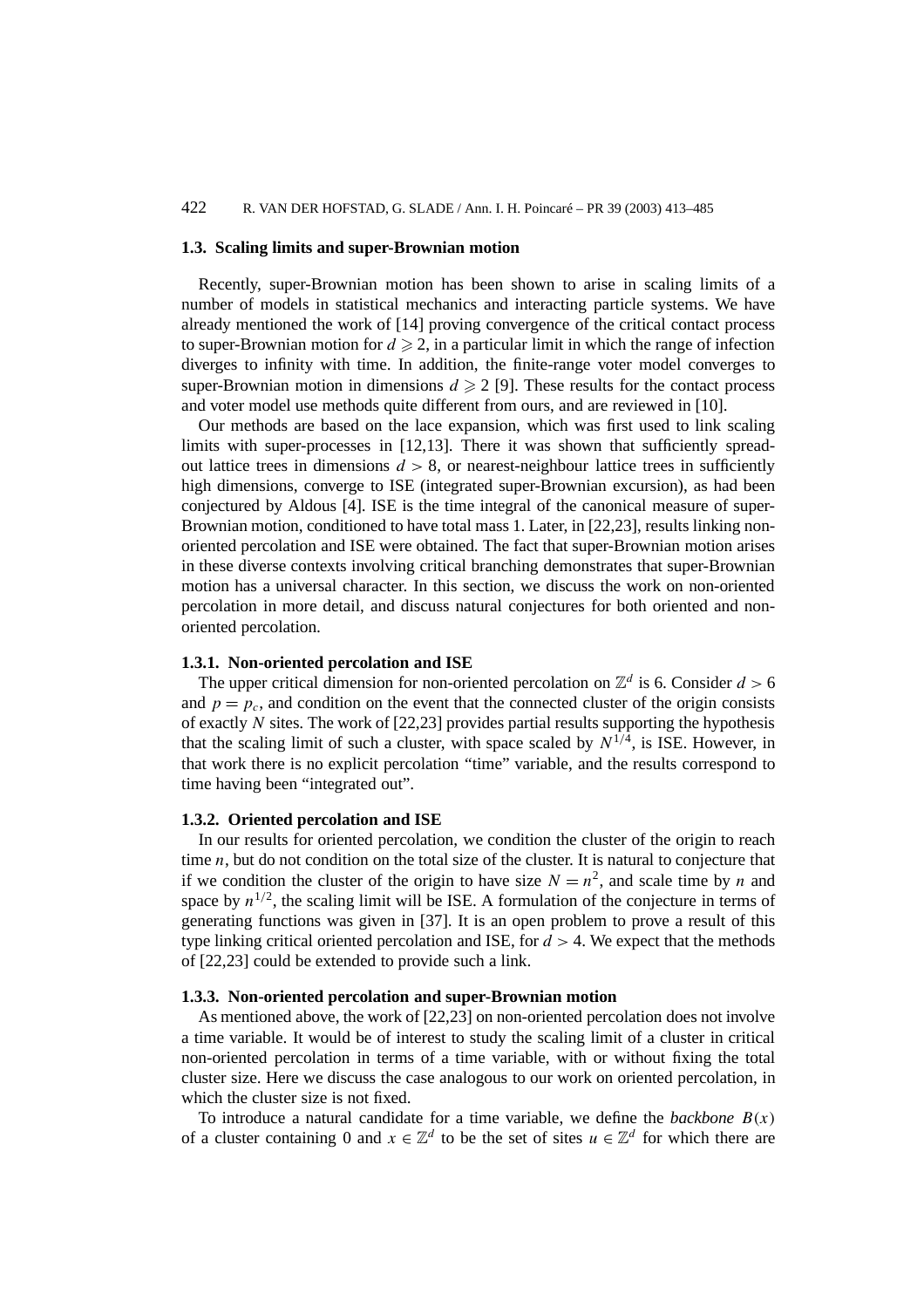bond-disjoint connections between 0 and  $u$ , and between  $u$  and  $x$ . We then think of the number of sites  $|B(x)|$  in the backbone  $B(x)$  as being a time variable analogous to the time variable *n* in oriented percolation. Define

$$
t_{\vec{n}}^{(r)}(\vec{x}) = \mathbb{P}_{p_c}(0 \to x_i \text{ and } |B(x_i)| = n_i \text{ for each } i = 1, ..., r - 1).
$$
 (1.27)

Then  $t_{\vec{n}}^{(r)}(\vec{x})$  is analogous to the oriented percolation probability  $\tau_{\vec{n}}^{(r)}(\vec{x})$  of (1.16).

We conjecture that for non-oriented percolation (nearest-neighbour or spread-out) in dimensions  $d > 6$ , the scaling limit of the cluster of the origin, in which backbones scale as *n* and space scales as  $n^{1/2}$ , is super-Brownian motion. In particular, the conjecture includes the statement that Corollary 1.3 holds with  $t_{\lfloor n\tilde{t}\rfloor}^{(r)}$  replacing  $\tau_{\lfloor n\tilde{t}\rfloor}^{(r)}$ .

An alternate time variable would be the number of pivotal bonds for the connection between 0 and  $x_i$ . We expect this to scale in the same manner as the backbone size, for *d >* 6, leading to the same scaling limit.

# **1.4. Organisation**

The remainder of this paper is organised as follows. In Section 2, we give a detailed overview of the proof of Theorems 1.1 and 1.2. The proof is based on the lace expansion combined with the results of [27] pertaining to induction on *n* for the two-point function, and on induction on *r* for the *r*-point functions with  $r \geq 3$ . In Section 2, we reduce the proof of Theorems 1.1 and 1.2 to the estimation of several quantities arising in the lace expansion. These estimates are summarised in Propositions 2.2 and 2.3. Sections 3–7 are devoted to the proof of these two propositions.

In Section 3, we review the lace expansion method for the two-point function, which is the basis for the proof of Theorem 1.1. In Section 4, we obtain bounds on the expansion for the two-point function that verify the hypotheses of the induction method of [27], and complete the proof of Proposition 2.2 and Theorem 1.1.

To analyse the *r*-point functions for  $r \geq 3$ , we extend the expansion for the two-point function to general *r*-point functions in Section 5. The *r*-point functions, for  $r \ge 3$ , are then studied in Section 6 using a second expansion, as was done for non-oriented percolation in [22] and for lattice trees in [13,21]. The expansions used here for the *r*point functions are simpler than the related expansions of [22,23], as the magnetic field employed in [22,23] is not used here.

Finally, in Section 7, we obtain bounds on quantities arising in expansions for the *r*-point functions, to prove Proposition 2.3 and complete the proof of Theorem 1.2.

#### **2. Overview and reduction of the proof**

In this section, we reduce the proof of Theorems 1.1 and 1.2 to Propositions 2.2 and 2.3. In the process, we provide an overview of the entire proof. Proposition 2.2 will be proved in Sections 3 and 4, and Proposition 2.3 will be proved in Sections 5–7.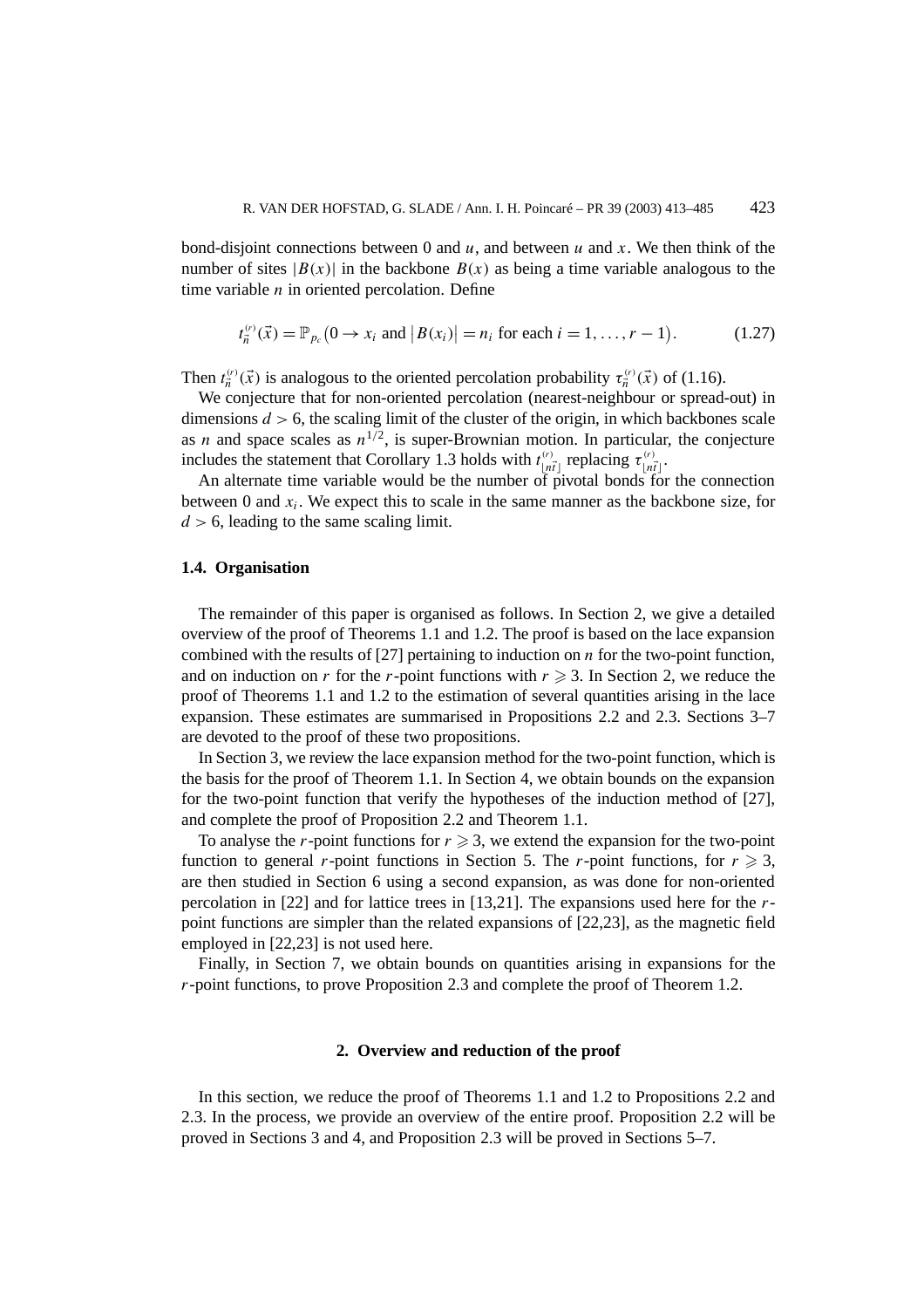## **2.1. The two-point function**

#### **2.1.1. The expansion**

The proof of Theorem 1.1 makes use of an expansion for the two-point function, which we state below. We postpone the derivation of the expansion to Section 3, and here we provide only a brief motivation. We will make use of the convolution of functions, which is defined for absolutely summable functions  $f$ , g on  $\mathbb{Z}^d$  by

$$
(f * g)(x) = \sum_{y} f(y)g(x - y).
$$
 (2.1)

To motivate the basic idea underlying the expansion, we consider the much simpler corresponding expansion for random walk. We will abuse notation by writing

$$
D((x, n)) = D(x)\delta_{n,1}.
$$
\n(2.2)

The two-point function for random walk is defined by setting  $q_0(x) = \delta_{0,x}$  and

$$
q_n(x) = \sum_{\omega: 0 \to x} p^n \prod_{j=1}^n D(\omega(j) - \omega(j-1)) \quad (n \geqslant 1), \tag{2.3}
$$

where the sum is over all walks  $\omega$ : {0, ...,n}  $\rightarrow \Lambda$  with  $\omega(j) \in \mathbb{Z}^d \times \{j\}$ ,  $\omega(0) = (0,0)$ and  $\omega(n) = (x, n)$ . To obtain an "expansion" for  $q_n(x)$ , we simply observe that by dividing the walk into two parts, consisting of its first step and the last  $n - 1$  steps, we obtain

$$
q_n(x) = p(D * q_{n-1})(x) \quad (n \ge 1).
$$
 (2.4)

To adapt (2.4) to oriented percolation, we will regard an oriented percolation cluster connecting  $(0, 0)$  to  $(x, n)$  as a "string of sausages". An example of a such a cluster is shown in Fig. 2(left). Unlike the situation for random walk, there can be multiple paths of occupied bonds connecting 0 to *x*. However, for  $d > 4$  we expect there to be on the order of *n pivotal bonds*, which are essential for the connection. The pivotal bonds are denoted by bold lines in Fig. 2(left) – the string in the string of sausages. With this picture in mind, we can regard a percolation cluster as a kind of random walk whose vertices are "sausages" and whose steps are the pivotal bonds. There can be no connection from one sausage to a later sausage other than the connection via the pivotal bonds between these sausages, or the pivotal bonds would not be pivotal. This introduces a kind of repulsive interaction between the sausages, but for  $d > 4$  we expect this interaction to be weak.

Fix  $p \in [0, ||D||_{\infty}^{-1}]$ . As we will argue in Section 3, the generalisation of (2.4) to oriented percolation takes the form

$$
\tau_n(x) = p(D * \tau_{n-1})(x) + \sum_{m=2}^{n-1} p(\pi_m * D * \tau_{n-m-1})(x) + \pi_n(x) \quad (n \ge 1), \tag{2.5}
$$

where  $\pi_n(x)$  is defined in Section 3. In particular,  $\pi_n(x)$  depends on p, is invariant under the lattice symmetries, and  $\pi_0(x) = \pi_1(x) = 0$ . For  $n = 0, 1$ , we have  $\tau_0(x) = \delta_{0,x}$  and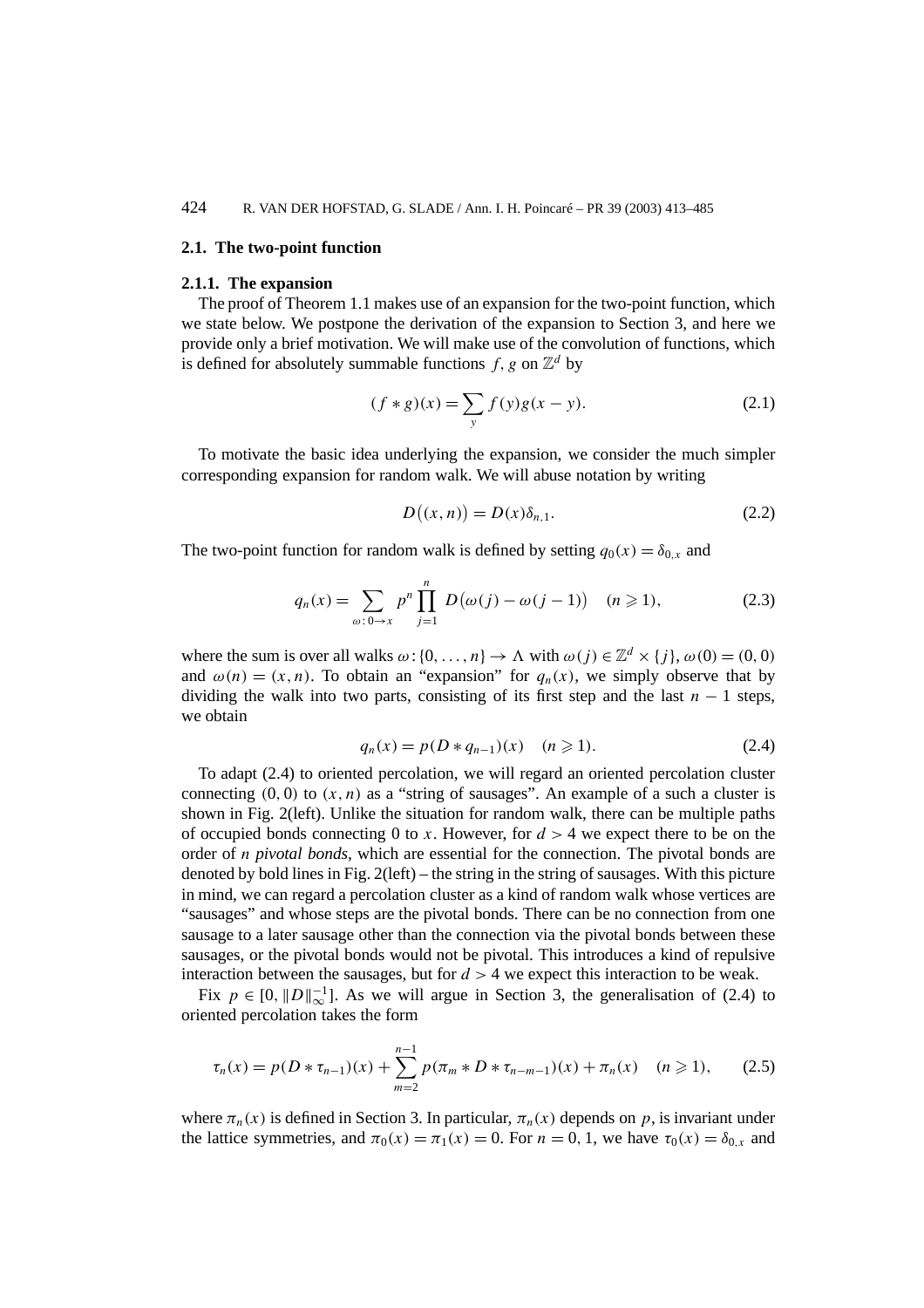

Fig. 2. (Left) A bond configuration. (Right) Schematic depiction of the configuration as a "string of sausages".

 $\tau_1(x) = p(x)$ , which is consistent with (2.5) (the last two terms on the right side of (2.5) vanish for  $n = 1, 2$ ). The identity (2.5) can be regarded as an inductive definition of the sequence  $\pi_n(x)$ , for  $n \ge 2$ . However, to analyse (2.5) it will be necessary to have a useful representation for  $\pi_n(x)$ , and this is provided in Section 3. Note that (2.4) is of the form (2.5) with  $\pi_n(x) = 0$ .

In Section 3, we will express  $\pi_n(x)$  as

$$
\pi_n(x) = \sum_{N=0}^{\infty} (-1)^N \pi_n^{(N)}(x).
$$
 (2.6)

The terms in the right side of (2.6) are of diminishing importance as *N* increases, although all make essential contributions. The first term  $\pi_n^{(0)}(x)$  is zero for  $n \leq 1$ , and is equal to the probability that there is no pivotal bond for the connection from 0 to *x* for  $n \ge 2$ . Some insight into the expansion (2.5) can be obtained by looking at the contribution to the right side of (2.5) due to  $\pi_n^{(0)}(x)$ . The contribution due to  $\pi_n^{(0)}(x)$  in the last term of (2.5) arises from configurations in which the string of sausages consists of a single sausage only. The term  $(pD * \tau_{n-1})(x)$  arises from configurations where there is at least one pivotal bond and the bottom of the first pivotal bond is the origin. This neglects the repulsive interaction mentioned above, since there is no restriction in  $(pD * \tau_{n-1})(x)$  to guarantee that the first pivotal bond really is pivotal. Similarly,  $\sum_{m=2}^{n-1} (\pi_m^{(0)} * pD * \tau_{n-m-1})(x)$  arises from configurations where there is more than one sausage and the first sausage has "height" at least two (height one is not possible), with the first sausage treated as independent of the cluster above it. The first sausage is in fact *not* independent of what comes later, due to the repulsive interaction, and therefore corrections are required. The corrections are provided by the terms  $N \ge 1$  in (2.6), via a sophisticated inclusion-exclusion analysis. The analysis is carried out in detail in Section 3.

There are two formulas for  $\pi_n(x)$  already available in the literature. Hara and Slade [20] developed an expression for  $\pi_n(x)$  in terms of sums of nested expectations, by repeated use of inclusion-exclusion. In [20], non-oriented percolation was considered,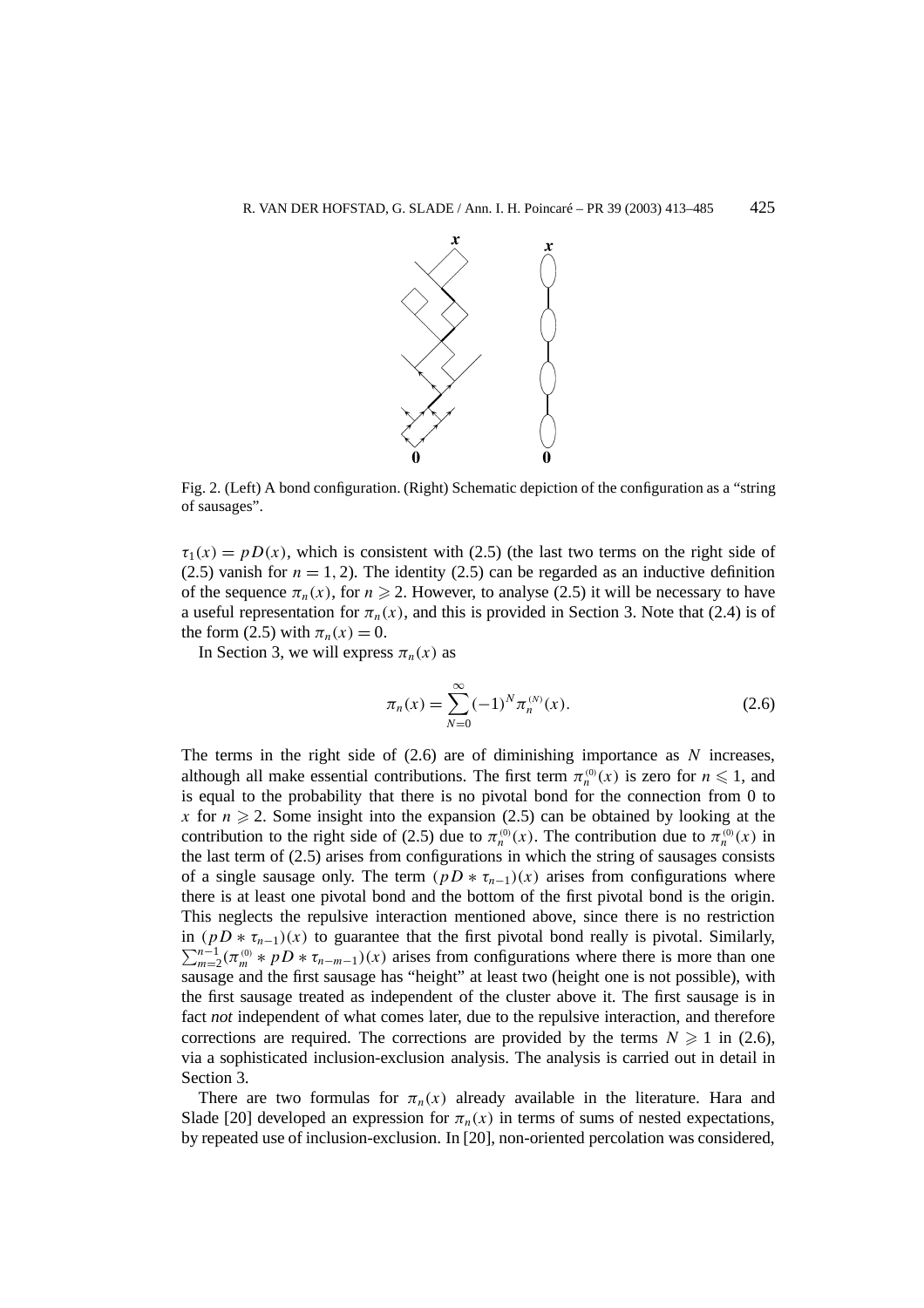but the expansion of [20] applies more generally, and, in particular, applies to oriented percolation without modification. For oriented percolation, Nguyen and Yang [31] developed an alternate expression for  $\pi_n(x)$ , without nested expectations, by an adaptation of the lace expansion of Brydges and Spencer [8]. The Nguyen–Yang expansion relies on the Markov property of oriented percolation, and does not apply to non-oriented percolation. The functions  $\pi_n$  that appear in both of these analyses are of course the same, since (2.5) uniquely determines  $\pi_n$ . However, the expansions are different, in the sense that each expansion leads to (2.6) but with different expressions for the  $\pi_n^{(N)}(x)$ . On the other hand, in either expansion,  $\pi_n^{(N)}(x)$  is nonnegative for all  $n, x, N$ , and can be represented in terms of Feynman diagrams. The Feynman diagrams are similar in their essential features for the two expansions, and obey similar estimates. We will make use of both expansions, and discuss them in detail in Section 3.

The identity (2.4) can be solved using the Fourier transform to give  $\hat{q}_n(k) = [\hat{q}_1(k)]^n$ . Using  $q_1(x) = pD(x)$ , the central limit theorem can then be easily derived. Our method will involve showing that  $\pi_n(x)$  is small for  $p = p_c$  if  $d > 4$  and *n* and *L* are both large, so that  $(2.5)$  can be regarded as a small perturbation of  $(2.4)$ , leading to a central limit theorem for the critical two-point function.

# **2.1.2. Implementation of the inductive method**

In what follows, we will use the notation  $|| f ||_{\infty} = \sup_{x \in \mathbb{Z}^d} |f(x)|$  for a function  $f: \mathbb{Z}^d \to \mathbb{C}$ , and  $\|\hat{f}\|_1 = (2\pi)^{-d} \int_{[-\pi,\pi]^d} |\hat{f}(k)| d^dk$  for a function  $\hat{f}: [-\pi,\pi]^d \to \mathbb{C}$ .

Our analysis of (2.5) begins by taking its Fourier transform, which gives the recursion relation

$$
\hat{\tau}_{n+1}(k) = p\,\hat{D}(k)\,\hat{\tau}_n(k) + p\,\hat{D}(k)\sum_{m=2}^n\hat{\pi}_m(k)\,\hat{\tau}_{n-m}(k) + \hat{\pi}_{n+1}(k) \quad (n \geq 0). \tag{2.7}
$$

The right side of (2.7) explicitly involves  $\hat{\tau}_m(k)$  only for  $m \leq n$ . We will show in Section 4 that it is possible to estimate  $\hat{\pi}_m(k)$ , for all  $m \leq n + 1$ , in terms of  $\hat{\tau}_m(0)$ and  $\|\tau_m\|_{\infty}$  with  $m \leq n$ . This opens up the possibility of an inductive analysis of (2.7). A general approach to this type of inductive analysis is given in [27], and we will apply a general theorem of [27] to (2.7) to prove Theorem 1.1.

To put (2.7) into the notation of [27], we introduce the following notation. (In [27], *p* is written as *z*.) Let

$$
f_n(k; p) = \hat{\tau}_n(k), \quad e_n(k; p) = \hat{\pi}_n(k) \quad (n \ge 0),
$$
 (2.8)

$$
g_1(k; p) = p\widehat{D}(k), \quad g_n(k; p) = p\widehat{D}(k)\widehat{\pi}_{n-1}(k) \quad (n \ge 2),
$$
 (2.9)

where the dependence of  $\tau$  and  $\pi$  on  $p$  has been made explicit in  $e, f, g$ . Note that  $\hat{\tau}_1(k) = p\hat{D}(k)$ . The recursion relation (2.7) can then be written as

$$
f_0(k; p) = 1, \qquad f_{n+1}(k; p) = \sum_{m=1}^{n+1} g_m(k; p) f_{n+1-m}(k; p) + e_{n+1}(k; p) \quad (n \ge 0).
$$
\n(2.10)

Since  $\pi_m = 0$  for  $m \le 1$ , we have  $e_1(k; p) = g_2(k; p) = 0$ .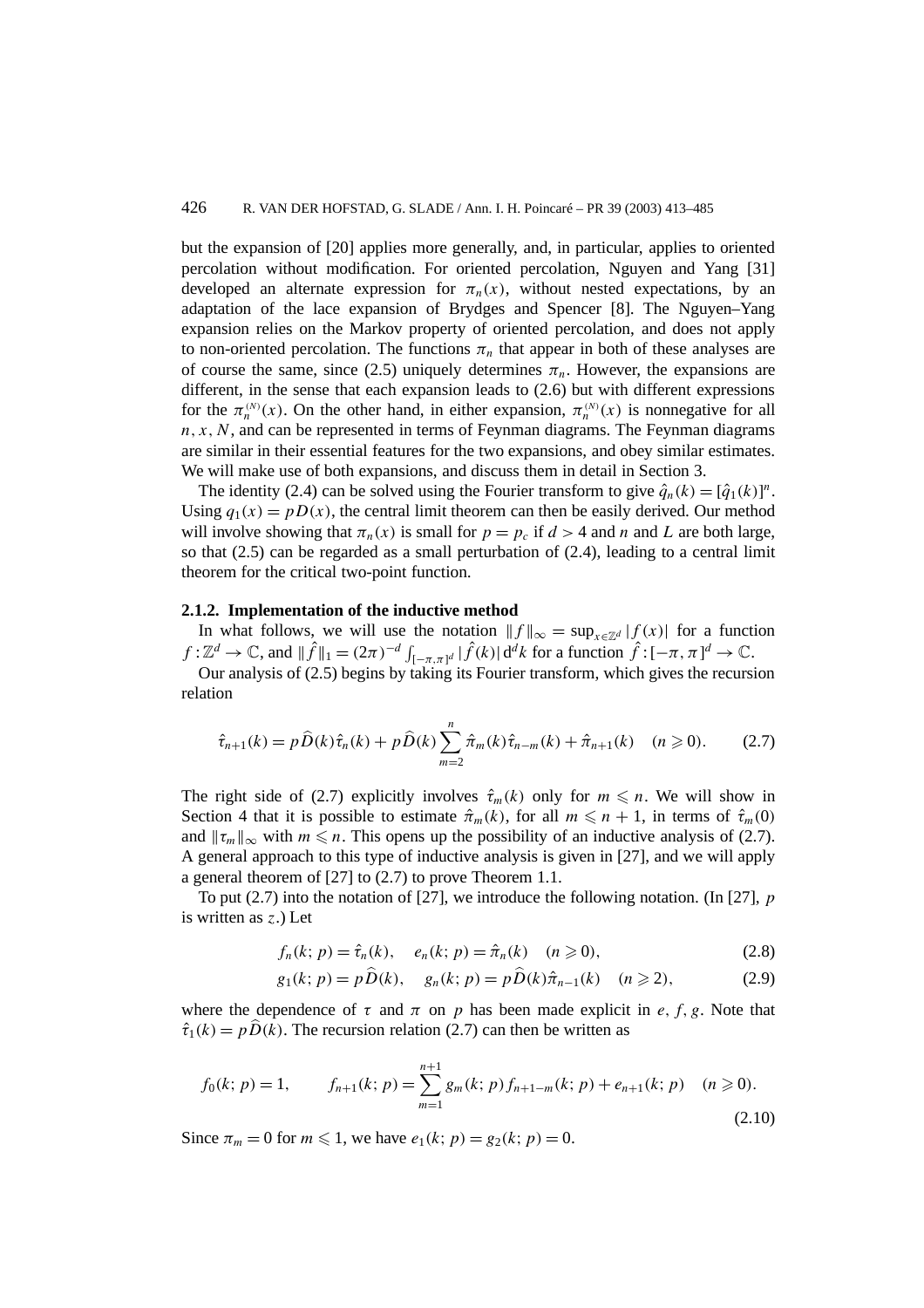The result of Theorem 1.1 was shown in [27] to hold for solutions of the recursion relation (2.10), subject to a certain set of assumptions on  $\hat{e}_n$  and  $\hat{g}_n$ . Moreover, subject to these assumptions, it is shown in [27] that the critical point is given implicitly by the equation

$$
p_c = \frac{1}{1 + \sum_{m=2}^{\infty} \hat{\pi}_m(0; p_c)},
$$
\n(2.11)

and that the constants *A*, *v* of Theorem 1.1 are given by

$$
A = \left[ p_c + p_c^2 \sum_{m=2}^{\infty} m \hat{\pi}_m(0; p_c) \right]^{-1},
$$
 (2.12)

$$
v = p_c A \left[ 1 - p_c \sigma^{-2} \sum_{m=2}^{\infty} \nabla^2 \hat{\pi}_m(0; p_c) \right],
$$
 (2.13)

where we have added an argument  $p_c$  to emphasise that p is critical for the evaluation of  $\pi_m$  on the right sides of (2.11)–(2.13). Convergence of the series in (2.11)–(2.13), for *d >* 4, will follow from Proposition 2.2 below.

As described in [27, Section 1.4.2], the only substantial assumptions to verify are Assumptions E and G of [27], which we restate here together as Assumption 2.1. Its statement involves the small parameter

$$
\beta = L^{-d} \tag{2.14}
$$

and  $\sigma^2$  of (1.3). An essential aspect of the assumption is that bounds on  $f_m$  for  $1 \leq m \leq n$ imply bounds on  $e_m$  and  $g_m$  for all  $2 \leq m \leq n + 1$ . It is the inclusion of  $m = n + 1$  for the implied bounds that allows the inductive analysis of [27] to proceed.

*Assumption* 2.1. – There is an  $L_0$ , an interval  $I \subset [1 - \alpha, 1 + \alpha]$  with  $\alpha \in (0, 1)$ , and a function  $K_f \mapsto C_g(K_f)$ , such that if the bounds

$$
\left|f_m(0;p)\right| \leqslant K_f, \qquad \left|\nabla^2 f_m(0;p)\right| \leqslant K_f \sigma^2 m, \qquad \left\|\widehat{D}^2 f_m(\cdot;p)\right\|_1 \leqslant K_f \beta m^{-d/2} \tag{2.15}
$$

hold for some  $K_f > 1$ ,  $L \ge L_0$ ,  $p \in I$  and for all  $1 \le m \le n$ , then for that *L* and *p*, and for all  $k \in [-\pi, \pi]^d$  and  $2 \leq m \leq n + 1$ , the following bounds hold:

$$
|e_m(k; p)| \leq C_g(K_f)\beta m^{-d/2}, \qquad |g_m(k; p)| \leq C_g(K_f)\beta m^{-d/2}, \qquad (2.16)
$$

$$
\left|\partial_p g_m(0;p)\right| \leqslant C_g(K_f)\beta m^{-(d-2)/2},\tag{2.17}
$$

$$
\left|\nabla^2 g_m(0; \, p)\right| \leqslant C_g(K_f) \sigma^2 \beta m^{-(d-2)/2},\tag{2.18}
$$

$$
|e_m(k; p) - e_m(0; p)| \leqslant C_g(K_f) \left[1 - \widehat{D}(k)\right] \beta m^{-(d-2)/2}, \tag{2.19}
$$

$$
\begin{aligned} \left| g_m(k; \, p) - g_m(0; \, p) - \left[ 1 - \widehat{D}(k) \right] \sigma^{-2} \nabla^2 g_m(0; \, p) \right| \\ &\leq C_g(K_f) \beta \left[ 1 - \widehat{D}(k) \right]^{1 + \varepsilon'} m^{-(d - 2 - 2\varepsilon')/2}, \end{aligned} \tag{2.20}
$$

with (2.20) valid for any  $\varepsilon' \in [0, \varepsilon \wedge 1]$ .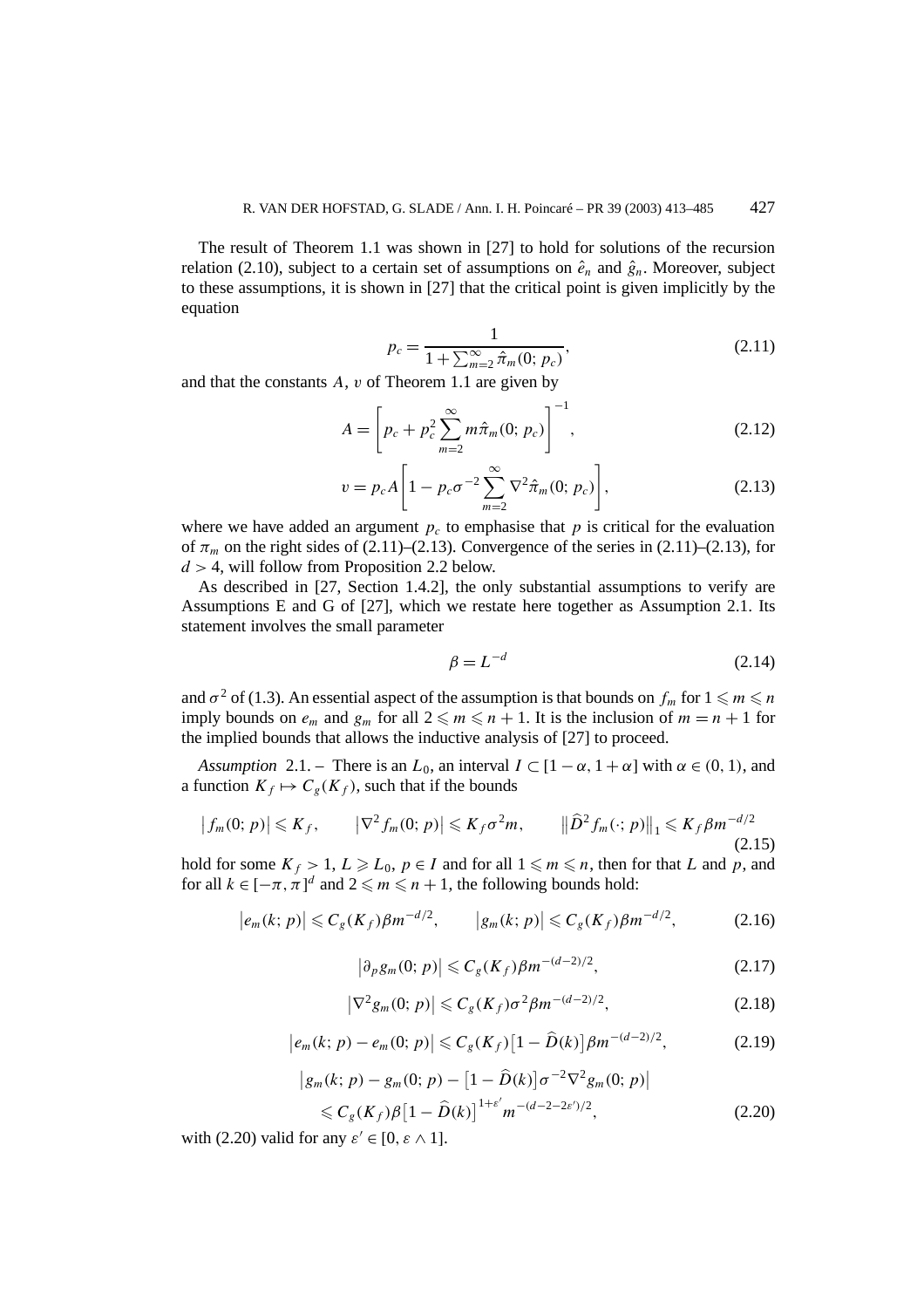The validity of (2.20) for  $\varepsilon \in [0, \varepsilon \wedge 1]$  differs from the requirement  $\varepsilon \in [0, \varepsilon]$  in the statement of Assumption G in [27]. However, we may assume that  $\varepsilon \leq 1$  without loss of generality, since the statements of Theorems 1.1–1.2 involve only  $\varepsilon \wedge 1$ , and since (1.2) implies the same estimate for  $\varepsilon' \leq \varepsilon$ , by Hölder's inequality.

Note that Assumption 2.1 does *not* assume that (2.15) holds, but rather that *if* (2.15) holds *then* (2.16)–(2.20) must hold. Once we establish Assumption 2.1, Theorem 1.1 then follows immediately from [27, Theorem 1.1]. Moreover, as explained in [27, Section 1.3], it is a consequence of establishing Assumption 2.1 that, for  $p = p_c$ , (2.15) holds for all  $m \ge 1$  and (2.16)–(2.20) hold for all  $m \ge 2$ . Assumption 2.1 will follow from the following proposition.

**PROPOSITION** 2.2. – Assume (2.15), for  $p \in I$  and  $1 \leq m \leq n$ . Then there is a  $\beta_0 > 0$ *and a finite C* (*both depending on*  $K_f$  *but not on*  $\varepsilon'$ ), such that for  $\beta \leq \beta_0$ ,  $\varepsilon' \in [0, \varepsilon \wedge 1]$ , *and for all*  $2 \le m \le n + 1$ *,* 

(i)

$$
\sum_{x} |x|^{q} |\pi_m(x)| \leq C \beta \sigma^q m^{-(d-q)/2} \quad (q = 0, 2, 4), \tag{2.21}
$$

(ii)

$$
\begin{aligned} \left| \hat{\pi}_m(k) - \hat{\pi}_m(0) - \left[ 1 - \hat{D}(k) \right] \sigma^{-2} \nabla^2 \hat{\pi}_m(0) \right| \\ &\leqslant C \beta \left[ 1 - \hat{D}(k) \right]^{1 + \varepsilon'} m^{-(d - 2 - 2\varepsilon')/2}, \end{aligned} \tag{2.22}
$$

 $(iii)$ 

$$
\left|p\partial_p\hat{\pi}_m(0)\right| \leqslant C\beta m^{-(d-2)/2}.\tag{2.23}
$$

The proof of Proposition 2.2 is deferred to Section 4. We now show that it implies Assumption 2.1. As discussed above, it therefore gives the proof of Theorem 1.1 and establishes the estimates (2.15).

*Verification of Assumption 2.1 assuming Proposition 2.2. –* By definition, we have that  $e_m(k; p) = \hat{\pi}_m(k)$ ,  $g_2(k; p) = 0$ , and  $g_m(k; p) = p\hat{D}(k)\hat{\pi}_{m-1}(k)$  for all  $m \ge 3$ . The bounds (2.16) therefore follow immediately from (2.21) with  $q = 0$ , for  $2 \le m \le n + 1$ . By definition,

$$
\partial_p g_m(0; p) = \hat{\pi}_{m-1}(0) + p \partial_p \hat{\pi}_{m-1}(0). \tag{2.24}
$$

The bound (2.17) therefore follows from (2.21) with  $q = 0$  and (2.23). By symmetry,

$$
\nabla^2 g_m(0; p) = -p\sigma^2 \hat{\pi}_{m-1}(0) + p\nabla^2 \hat{\pi}_{m-1}(0). \tag{2.25}
$$

The bound (2.18) therefore follows from (2.21) with  $q = 0, 2$ .

For (2.19), we use (2.22) with  $\varepsilon' = 0$  to obtain

$$
|e_m(0; p) - e_m(k; p)| = |\hat{\pi}_m(k) - \hat{\pi}_m(0)|
$$
  
\$\leq [1 - \hat{D}(k)] [\sigma^{-2} |\nabla^2 \hat{\pi}\_m(0)| + C\beta m^{-(d-2)/2}], (2.26)

and apply  $(2.21)$  with  $q = 2$ .

For (2.20), by definition and symmetry we have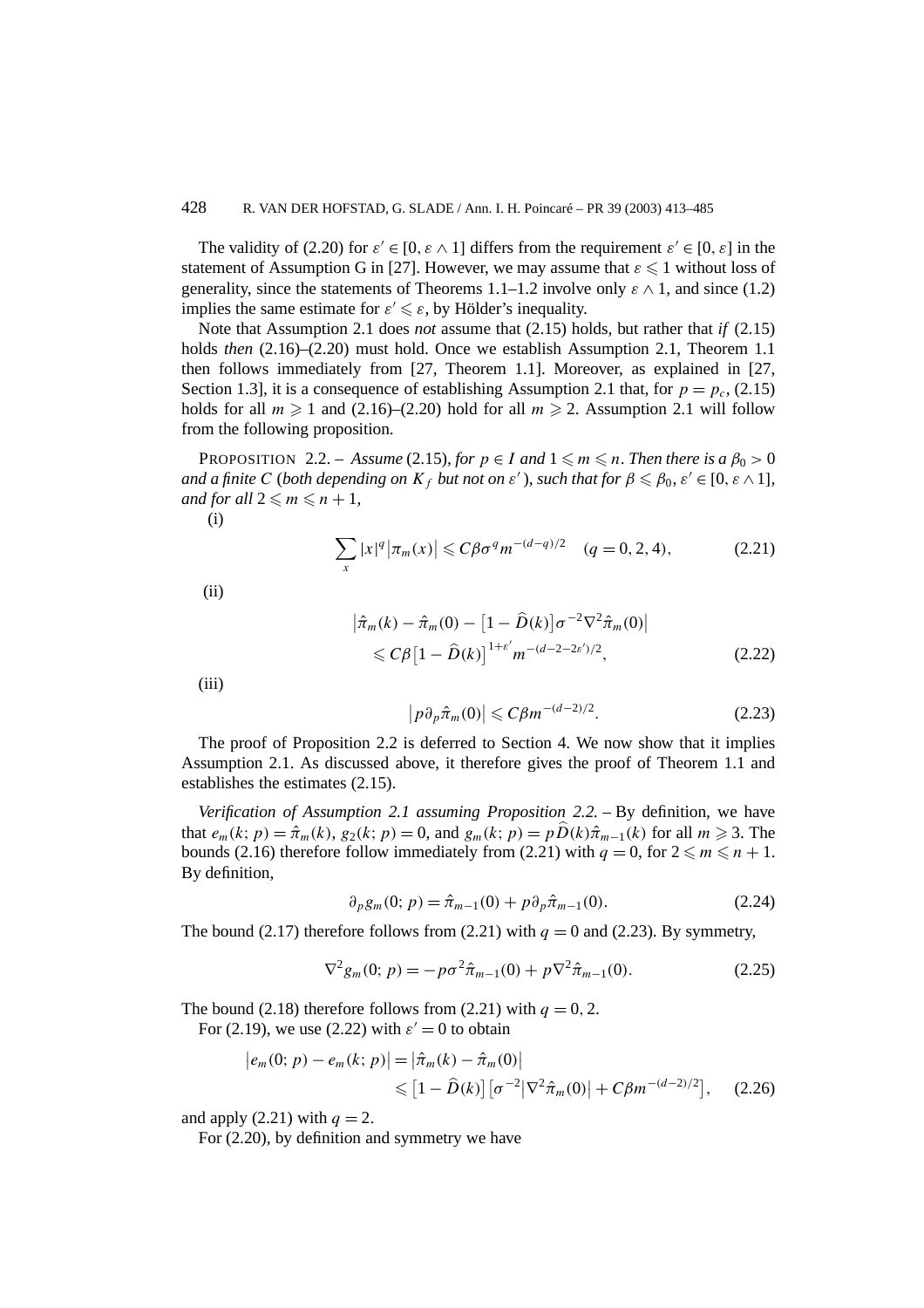R. VAN DER HOFSTAD, G. SLADE / Ann. I. H. Poincaré – PR 39 (2003) 413–485 429

$$
g_m(k; p) - g_m(0; p) - [1 - \hat{D}(k)]\sigma^{-2} \nabla^2 g_m(0; p)
$$
  
=  $p(\hat{\pi}_{m-1}(k) - \hat{\pi}_{m-1}(0) - [1 - \hat{D}(k)]\sigma^{-2} \nabla^2 \hat{\pi}_{m-1}(0)$   
+  $p[1 - \hat{D}(k)][\hat{\pi}_{m-1}(0) - \hat{\pi}_{m-1}(k)].$  (2.27)

The second term on the right side is better than required, by (2.19). The first term gives the required bound, by  $(2.22)$ .  $\Box$ 

## **2.2.** The *r***-point functions,**  $r \ge 3$

Now we move on to the *r*-point functions with  $r \geq 3$ , and give an introduction to our expansion methods. Together with the inductive analysis of the two-point function, these expansion methods constitute the part of this paper that is essentially new. Full details of the expansion are deferred to Sections 5 and 6. For the remainder of the paper, it will be convenient to use new notation for sites in  $\mathbb{Z}^d \times \mathbb{N}$ . We write  $\Lambda = \mathbb{Z}^d \times \mathbb{N}$ , and we write a typical element of  $\Lambda$  as x rather than  $(x, n)$  as was used until now. We fix  $p = p_c$ throughout Section 2.2 for simplicity, though the discussion also applies without change when  $p < p_c$ . We begin with an overview of the expansion.

# **2.2.1. Overview of the expansion**

The basic picture underlying the expansion for the two-point function is that a cluster connecting **0** to *x* can be viewed as a string of sausages. For connections from the origin to multiple points  $\vec{x} = (x_1, \ldots, x_{r-1})$ , the corresponding picture is a "tree of sausages" as depicted in Fig. 3. In the tree of sausages, the "string" represents the union over  $i = 1, \ldots, r - 1$  of the occupied pivotal bonds for the connections  $\mathbf{0} \to \mathbf{x}_i$ . We regard this picture as corresponding to a kind of branching random walk, with the sites of the walk being the sausages and the steps of the walk being effectively independent when  $d > 4$ . We will use this picture now to give an overview of the expansions we will derive in Sections 5 and 6.

The basic idea is that we may regard the configuration depicted in Fig. 3 as approximately a product of four *independent* factors. These factors are the following:

- (1) a two-point function corresponding to the connection from the origin to the bottom of the pivotal bond leading into the first branching sausage, i.e., the sausage from which the branches to  $x_1$ ,  $x_2$  and to  $x_3$  emerge;
- (2) the first branching sausage together with the pivotal bond leading into it and the two pivotal bonds leading out of it;
- (3) a two-point function corresponding to the branch to  $x_3$ ;
- (4) a three-point function corresponding to the branch to  $x_1, x_2$ .

The above decomposition into a product is only approximate, and corrections are taken into account in an iterative fashion leading to an expansion. The net effect of the first branching sausage (item (2) above), following the expansion, is to produce a certain factor  $\psi$  that is analogous to  $\pi$ . However, whereas  $\pi$  is a kind of two-point function,  $\psi$  will be a kind of three-point function. Our estimates will show that the first branching sausage is typically small and scales to a point in the scaling limit. Its net contribution is to provide the vertex factor *V* of Theorem 1.2. The three-point function of item (4) will be treated recursively, and is approximately given by a convolution of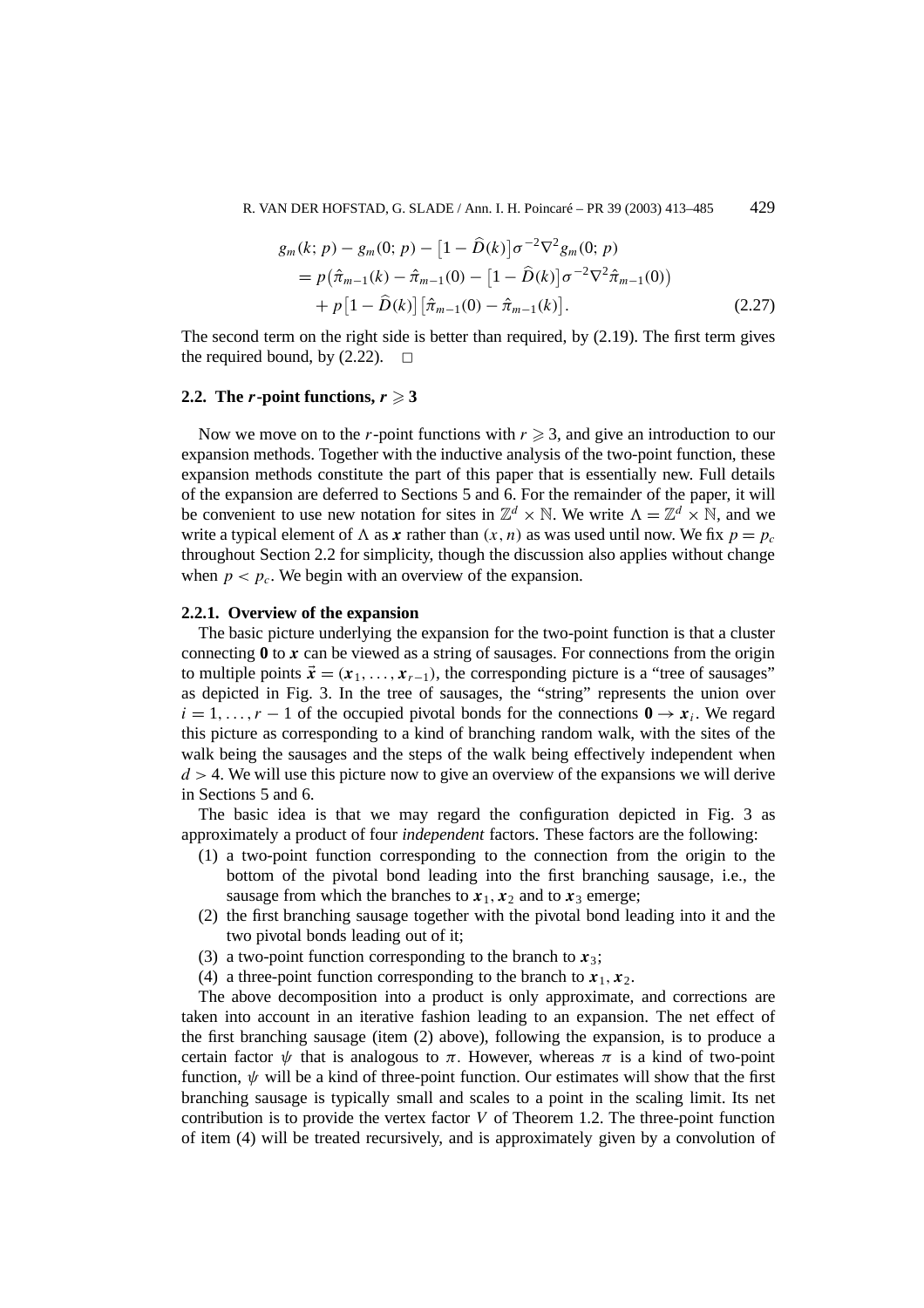

Fig. 3. Schematic depiction of a configuration as a "tree of sausages".

three two-point functions with another factor of *ψ*. This leads to a decomposition of the configuration of Fig. 3 into a product of five two-point functions, and two factors *ψ* which each reduce to a factor *V* in the scaling limit. This produces the contribution to the asymptotic behaviour (1.21) of the four-point function due to the shape depicted in Fig. 3. The factor  $n^2$  in (1.21) arises from a time rescaling of the branching locations.

To describe the expansion in more detail, we use the following notation. For  $r \geq 3$ , let

$$
J = \{1, 2, \dots, r - 1\}, \qquad J_1 = J \setminus \{1\}.
$$
 (2.28)

For  $I = \{i_1, \ldots, i_s\} \subset J$ , we write  $\vec{x}_I = \{x_{i_1}, \ldots, x_{i_s}\}$  and  $\vec{x}_I - y = \{x_{i_1} - y, \ldots, x_{i_s}\}$  $x_i - y$ . Given a subset  $I \subset J_1$ , let  $r_1 = |J \setminus I| + 1$  and  $r_2 = |I| + 1$ . We will use the notation  $D(v) = D(v, j) = D(v)\delta_{i,1}$  of (2.2).

We focus on the first pivotal bond for the connection from  $\mathbf{0}$  to  $x_1$ , thereby assigning a special status to  $x_1$ . If there is no pivotal bond for  $0 \rightarrow x_1$ , the configuration contributes to an error term and we will not consider this case in detail now. To a first approximation, we regard the first sausage as being independent of the remaining sausage, allowing for factorisation of expectation. The first sausage may contain none of the components of  $\vec{x}_{J_1}$ , as in Fig. 3, or it may contain any nonempty subset of  $\vec{x}_{J_1}$ . Taking into account corrections to the approximation, in Section 5 we will prove an identity

$$
\tau^{(r)}(\vec{x}_J) = A^{(r)}(\vec{x}_J) + \sum_{I \subset J_1} \sum_{\nu_1} B^{(\nu_2+1)}(\nu_1, \vec{x}_I) \tau^{(\nu_1)}(\vec{x}_{J \setminus I} - \nu_1). \tag{2.29}
$$

Here, the set *I* indicates which  $\vec{x}_I$  are in the first sausage, and the factor  $\tau^{(r_1)}(\vec{x}_{J \setminus I} - \vec{v}_1)$ gives the desired item (4) in the list above, in the case when *I* is nonempty. The derivation of (2.29) is a nontrivial procedure, and both  $A^{(r)}(\vec{x}_J)$  and  $B^{(r_2+1)}(\mathbf{v}_1, \vec{x}_J)$ represent many-point generalisations of the function  $\pi$  arising in the expansion for the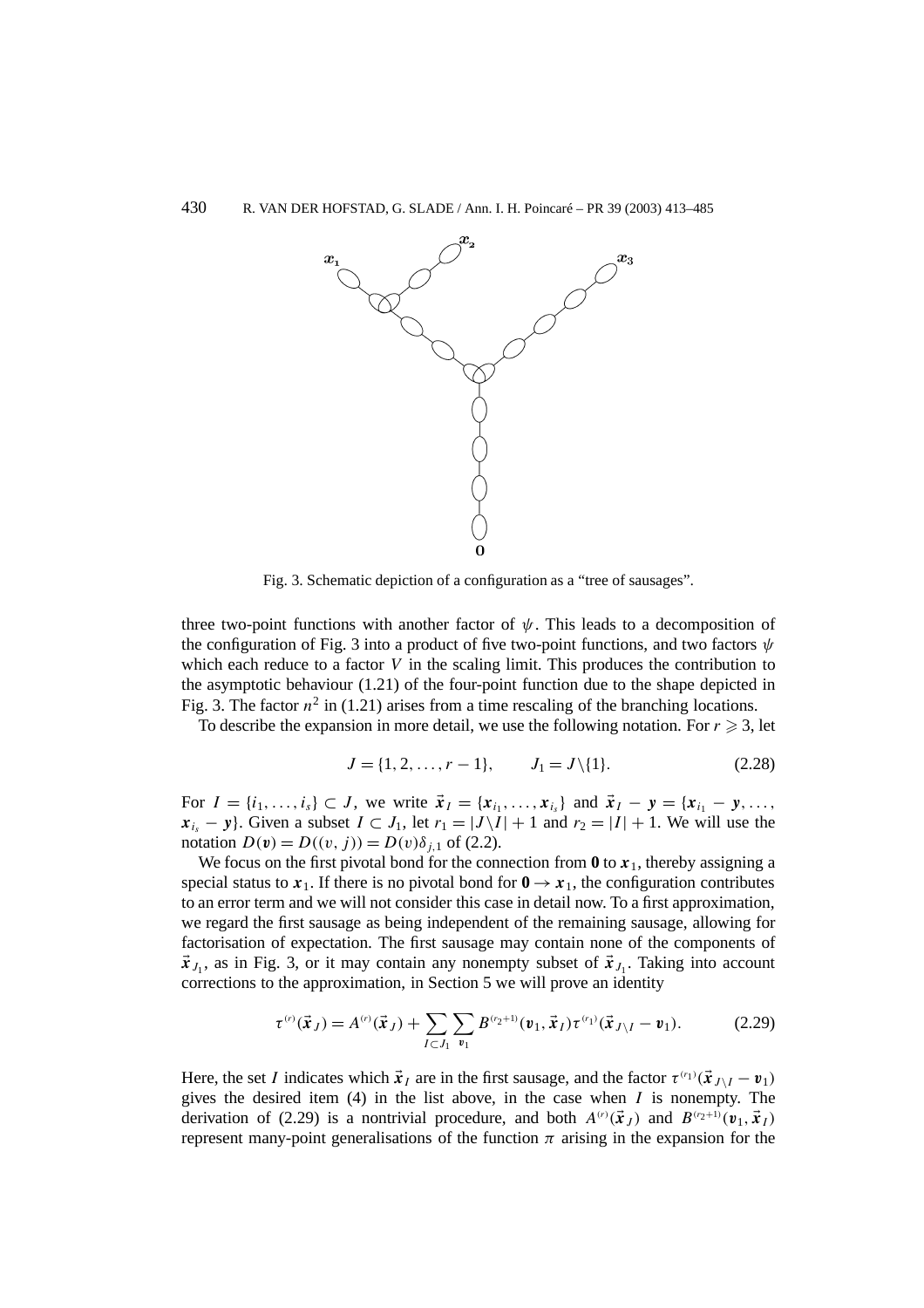two-point function. In particular,  $A^{(r)}(\vec{x})$  includes, among other terms, the probability that there is no pivotal bond for the connection  $0 \rightarrow x_1$ . To leading order,  $B^{(r_2+1)}(\mathbf{v}_1, \vec{x}_1)$ represents the first sausage for the connection  $0 \rightarrow x_1$ , together with the first pivotal bond  $(\boldsymbol{u}_1, \boldsymbol{v}_1)$  for the connection, and a branch leading to  $\vec{x}_I$ .

When *I* is not empty, we perform a second expansion. For the leading contribution to  $B^{(r_2+1)}(\mathbf{v}_1, \mathbf{x}_I)$ , the second expansion allows for a decoupling of the branch to  $\mathbf{x}_I$ . The second expansion leads to a result of the form

$$
B^{(r_2+1)}(\mathbf{v}_1, \vec{\mathbf{x}}_I) = \sum_{\mathbf{v}_2} C(\mathbf{v}_1, \mathbf{v}_2) \tau^{(r_2)}(\vec{\mathbf{x}}_I - \mathbf{v}_2) + R^{(r_2+1)}(\mathbf{v}_1, \vec{\mathbf{x}}_I),
$$
(2.30)

where  $R^{(r_2+1)}(\mathbf{v}_1, \mathbf{x}_I)$  is an error term. To a first approximation,  $C(\mathbf{v}_1, \mathbf{v}_2)$  represents a truncated branching sausage at  $\bf{0}$  together with the pivotal bonds ending at  $\bf{v}_1$  and  $v_2$ , with two branches removed. In particular,  $C(v_1, v_2)$  is independent of *I*. The leading contribution to  $C(\mathbf{v}_1, \mathbf{v}_2)$  is  $p^2 D(\mathbf{v}_1) D(\mathbf{v}_2)$ , corresponding to the case where the truncated branching sausage at **0** is the single vertex **0**. For details, see Section 6, where (2.30) is derived. The term  $C(\mathbf{v}_1, \mathbf{v}_2)$  represents most of item (2) in the above list, but it lacks the lower pivotal bond. This will be corrected in Section 2.2.2, where we will return to items  $(1)$ – $(4)$  above.

For  $r = 2$ , only the term  $I = \emptyset$  exists and (2.29) becomes

$$
\tau^{(2)}(x) = A^{(2)}(x) + \sum_{v_1 \in \Lambda} B^{(2)}(v_1) \tau^{(2)}(x - v_1).
$$
 (2.31)

Comparing with (2.5), we see that

$$
A^{(2)}(x) = \delta_{0,x} + \pi(x), \qquad B^{(2)}(v_1) = \sum_{u \in \Lambda} A^{(2)}(u) p D(v_1 - u). \tag{2.32}
$$

#### **2.2.2. The main identity and estimates**

To simplify the notation, we write  $\vec{x}$  in place of  $\vec{x}_J = (x_1, \ldots, x_{r-1})$ . To isolate the one term on the right side of (2.29) in which  $\tau^{(r)}$  occurs, we define

$$
\alpha^{(r)}(\vec{x}) = A^{(r)}(\vec{x}) + \sum_{I \subset J_1: I \neq \emptyset} \sum_{v_1} B^{(v_2+1)}(v_1, \vec{x}_I) \tau^{(v_1)}(\vec{x}_{J \setminus I} - v_1), \tag{2.33}
$$

so that

$$
\tau^{(r)}(\vec{x}) = \alpha^{(r)}(\vec{x}) + \sum_{v \in \Lambda} B^{(2)}(v) \tau^{(r)}(\vec{x} - v).
$$
 (2.34)

In particular, comparing with (2.31),  $\alpha^{(2)}$  is equal to  $A^{(2)}$  of (2.32).

The recursion (2.34) can be solved by iteration. For this, we let

$$
(f * g)(x) = \sum_{v \in \Lambda} f(v)g(x - v)
$$
\n(2.35)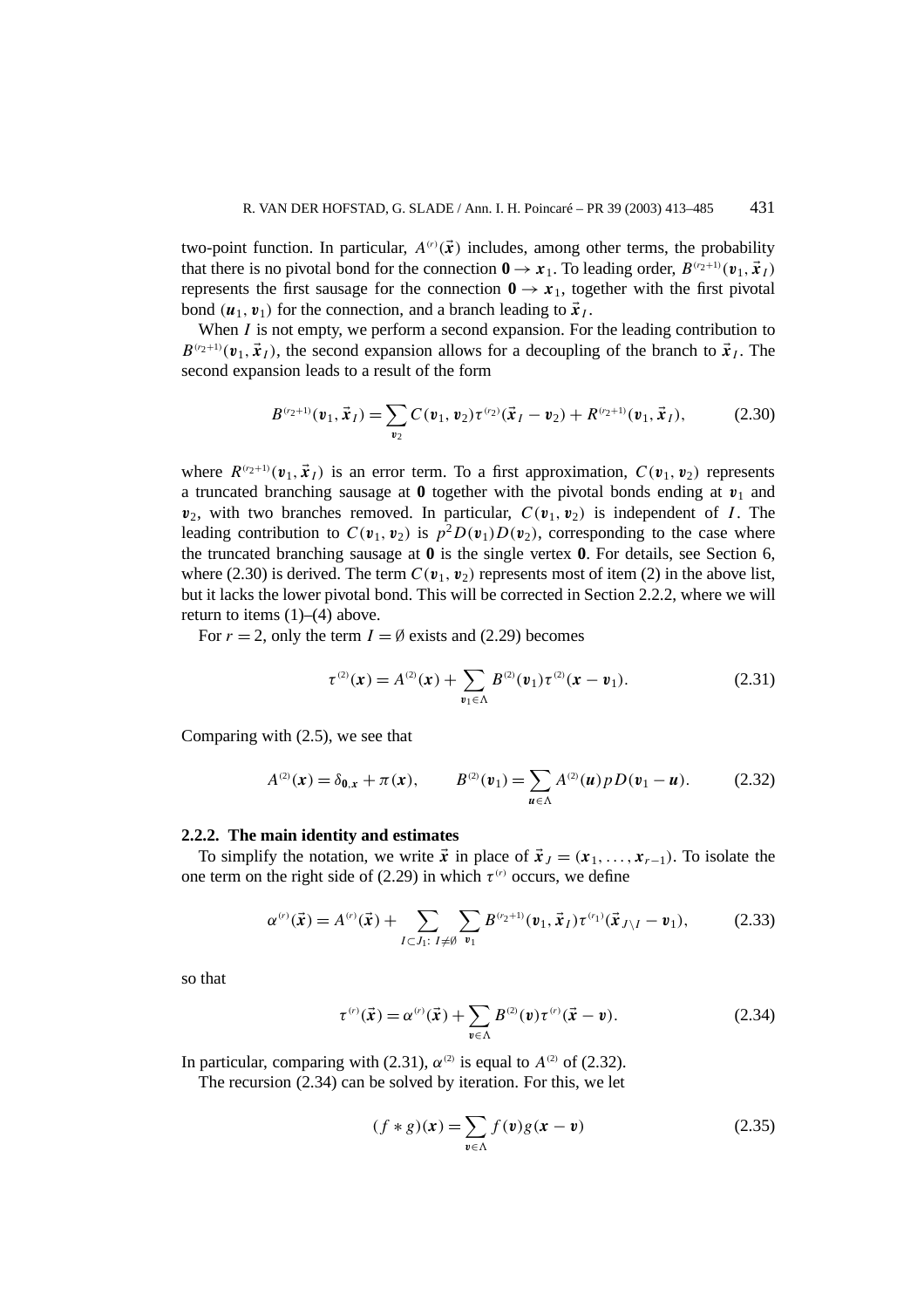# 432 R. VAN DER HOFSTAD, G. SLADE / Ann. I. H. Poincaré – PR 39 (2003) 413–485

denote the space-time convolution of *f* and *g*, and we define

$$
\nu(x) = \sum_{l=0}^{\infty} (B^{(2)})^{*l} (x).
$$
 (2.36)

Here,  $(B^{(2)})^{*l}$  denotes the *l*-fold space-time convolution of  $B^{(2)}$  with itself, with  $(B^{(2)})^{*0}(\mathbf{x}) = \delta_{0,\mathbf{x}}$ . The sum over *l* in (2.36) terminates after finitely many terms, since by definition  $B^{(2)}((x, n)) \neq 0$  only if  $n > 0$ . Then (2.34) can be iterated to give

$$
\tau^{(r)}(\vec{x}) = \sum_{v \in \Lambda} \nu(v) \alpha^{(r)}(\vec{x} - v).
$$
 (2.37)

The function *ν* can be identified as follows. Extracting the  $l = 0$  term from (2.36), using (2.32) to write one factor of  $B^{(2)}$  as  $pD * A^{(2)}$  for the terms with  $l \ge 1$ , and using (2.37) with  $r = 2$  (in which case  $\alpha^{(2)} = A^{(2)}$ ), it follows that

$$
\nu(x) = \delta_{0,x} + p(D * A^{(2)} * \nu)(x) = \delta_{0,x} + p(D * \tau^{(2)})(x).
$$
 (2.38)

Subsituting  $(2.38)$  into  $(2.37)$ , the solution to  $(2.34)$  is then given by

$$
\tau^{(r)}(\vec{x}) = \alpha^{(r)}(\vec{x}) + p \sum_{\mathbf{v} \in \Lambda} (\tau^{(2)} * D)(\mathbf{v}) \alpha^{(r)}(\vec{x} - \mathbf{v}), \qquad (2.39)
$$

which, using (2.32) and  $\alpha^{(2)} = A^{(2)}$ , recovers (2.31) when  $r = 2$ .

Our next step is to write  $\alpha^{(r)} = f^{(r)} + g^{(r)}$ , where  $f^{(r)}$  is the contribution that will provide the leading behaviour of the right side of (2.39), while  $g^{(r)}$  gives an error term. This is achieved by substituting (2.30) into (2.33) and setting

$$
f^{(r)}(\vec{x}) = \sum_{I \subset J_1: \ I \neq \emptyset} \sum_{v_1, v_2} C(v_1, v_2) \tau^{(v_1)}(\vec{x}_{J \setminus I} - v_1) \tau^{(v_2)}(\vec{x}_I - v_2), \tag{2.40}
$$

$$
g^{(r)}(\vec{x}) = A^{(r)}(\vec{x}) + \sum_{I \subset J_1: I \neq \emptyset} \sum_{v_1} R^{(r_2+1)}(v_1, \vec{x}_I) \tau^{(r_1)}(\vec{x}_{J \setminus I} - v_1).
$$
 (2.41)

Defining

$$
\psi(y_1, y_2) = \sum_{u \in \Lambda} p D(u) C(y_1 - u, y_2 - u), \qquad (2.42)
$$

$$
\varphi^{(r)}(\vec{x}) = \alpha^{(r)}(\vec{x}) + \sum_{v \in \Lambda} p(\tau^{(2)} * D)(v)g^{(r)}(\vec{x} - v), \qquad (2.43)
$$

(2.39) becomes

$$
\tau^{(r)}(\vec{x}) = \sum_{\substack{\bm{v}, \bm{v}_1, \bm{v}_2 \in \Lambda \\ \times \sum_{I \subset J_1: \ |I| \geqslant 1}} \tau^{(2)}(\bm{v}) \psi(\bm{v}_1 - \bm{v}, \bm{v}_2 - \bm{v}) \\ \times \sum_{I \subset J_1: \ |I| \geqslant 1} \tau^{(r_1)}(\vec{x}_{J \setminus I} - \bm{v}_1) \tau^{(r_2)}(\vec{x}_I - \bm{v}_2) + \varphi^{(r)}(\vec{x}), \tag{2.44}
$$

where we recall that  $r_1 = |J \setminus I| + 1$  and  $r_2 = |I| + 1$ . The first term on the right side of (2.44) is the main term and is depicted schematically in Fig. 4. In Fig. 4 and in the main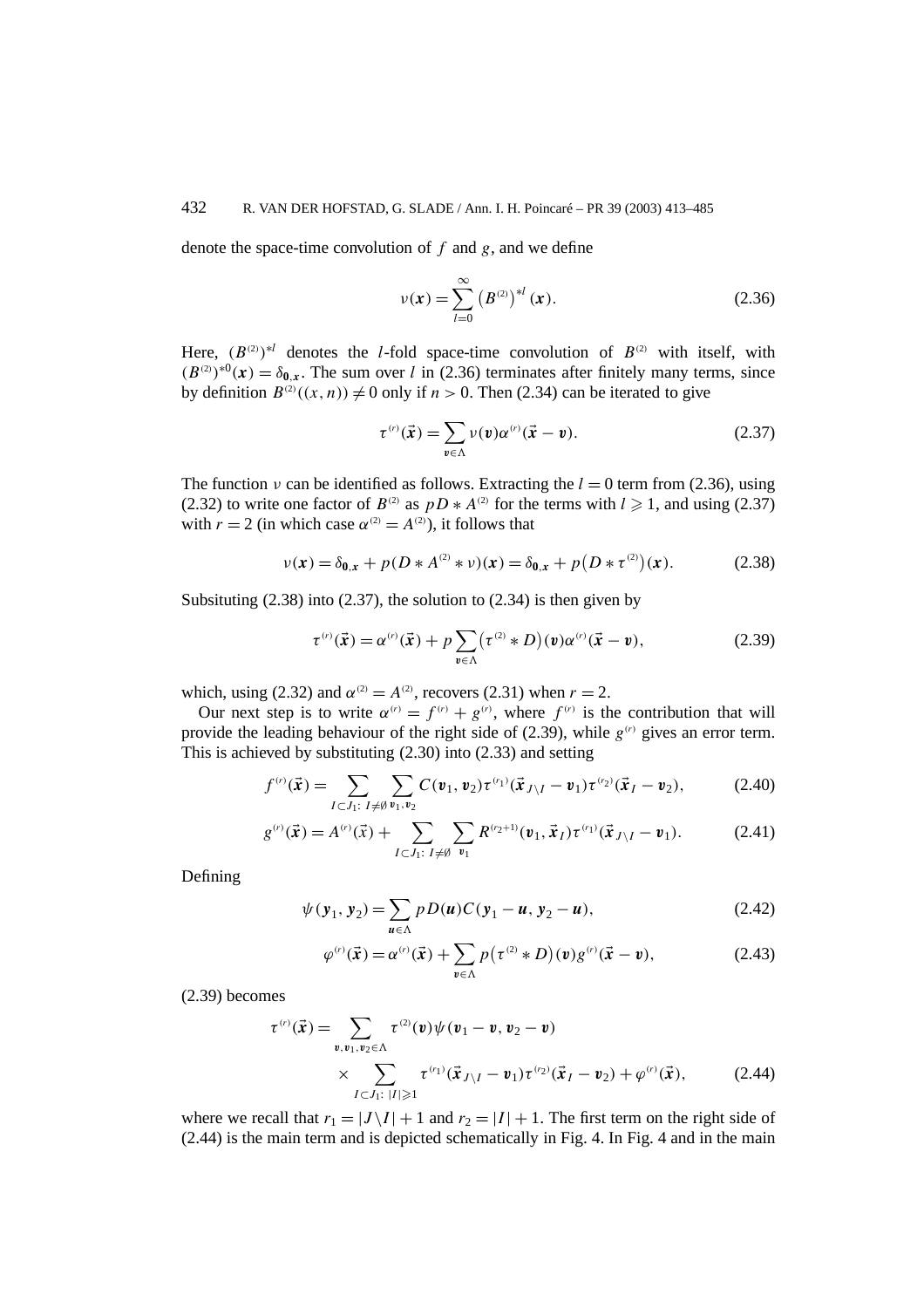

Fig. 4. Schematic depiction of the first term on the right side of (2.44).

term of (2.44), each of items (1)–(4) from Section 2.2.1 is clearly visible. The leading contribution to  $\psi(y_1, y_2)$  is

$$
\psi_{2,2}(y_1, y_2) = \sum_{u} p^3 D(u) D(y_1 - u) D(y_2 - u), \qquad (2.45)
$$

using the leading contribution to  $C$  described under  $(2.30)$ . Here, we are writing  $\psi_{m_1,m_2}(y_1, y_2)$  for  $\psi((y_1, m_1), (y_2, m_2))$ . By definition,  $\psi_{m_1,m_2}(y_1, y_2) = 0$  if one of  $m_1$ or  $m_2$  is less than 2, due to the inclusion of the pivotal bonds to  $v_1$  and  $v_2$  in  $C(v_1, v_2)$ .

We will analyse (2.44) using the Fourier transform. We write  $\vec{n} = (n_1, \ldots, n_{r-1})$  and  $\vec{k} = (k_1, \ldots, k_{r-1})$ . For  $I \subset \{1, 2, \ldots, r-1\}$ , we write  $\vec{k}_I = (k_i)_{i \in I}, k_I = \sum_{i \in I} k_i$  and  $k = \sum_{i=1}^{r-1} k_i$ . We also write  $n_I = \min_{i \in I} n_i$ ,  $n_I = \min_i n_i$  and define  $\vec{n_I} - \vec{m}$  to be the vector obtained by subtracting *m* from each component of  $\vec{n}_I$ . With this notation, the Fourier transform of (2.44) becomes

$$
\hat{\tau}_{\vec{n}}^{(r)}(\vec{k}) = \sum_{n_0=0}^{n} \hat{\tau}_{n_0}^{(2)}(k) \sum_{I \subset J_1: \; |I| \geq 1} \sum_{m_1=2}^{n_{J \setminus I} - n_0} \sum_{m_2=2}^{n_{J-1} - n_0} \hat{\psi}_{m_1, m_2}(k_{J \setminus I}, k_I) \times \hat{\tau}_{\vec{n}_{J \setminus I} - m_1 - n_0}^{(r_1)}(\vec{k}_{J \setminus I}) \hat{\tau}_{\vec{n}_I - m_2 - n_0}^{(r_2)}(\vec{k}_I) + \hat{\varphi}_{\vec{n}}^{(r)}(\vec{k}).
$$
\n(2.46)

The identity (2.46) is our main identity and will be our point of departure for analysing the *r*-point functions for  $r \ge 3$ . Apart from  $\psi$  and  $\varphi^{(r)}$ , the right side of (2.44) involves the *s*-point functions with  $s = 2, r_1, r_2$ . Since  $r_1 + r_2 = r + 1$  and  $r_1, r_2 \ge 2$ , it follows that  $r_1$  and  $r_2$  are both strictly less than  $r$ . This allows for an analysis by induction on *r*, with the  $r = 2$  case given by the result of Theorem 1.1. The term involving  $\psi$  is the main term, whereas  $\varphi^{(r)}$  will turn out to be an error term.

The analysis will be based on the following important proposition, whose proof is deferred to Section 7. The proof of Proposition 2.3 will involve showing that  $\psi$  and  $\varphi^{(r)}$  can be estimated in terms of  $\hat{\tau}_m(0)$  and  $\|\tau_m\|_{\infty}$ , which have been controlled already in Theorem 1.1. The decay in  $m_1, m_2$  for  $\psi_{m_1,m_2}(k_1, k_2)$  given in the proposition is a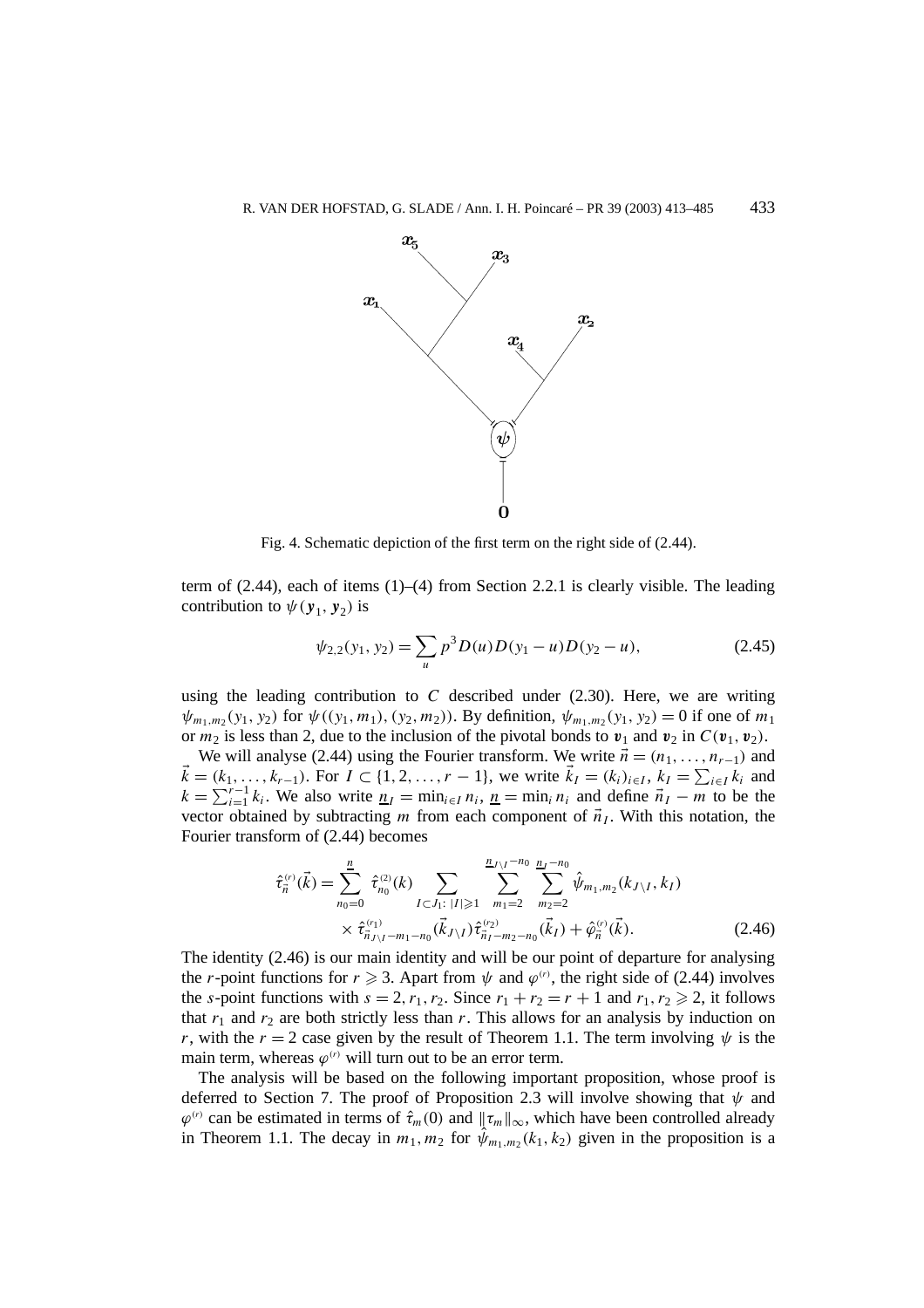more precise statement of our previous comment that the branching sausage (item (2) of Section 2.2.1) is typically small. In the statement of the proposition, ∇*<sup>i</sup>* represents partial differentiation with respect to *ki*.

PROPOSITION 2.3. – *Fix*  $d > 4$ ,  $\delta \in (0, 1 \wedge \varepsilon \wedge \frac{d-4}{2})$  and  $p = p_c$ . Let  $\bar{n}$  denote the *second-largest element of*  $\{n_1, \ldots, n_{r-1}\}$ *. There exist constants*  $C_{\psi}, C_{\varphi}^{(r)} > 0$  (*independent of L*) *and*  $L_0(d)$ *, such that for all*  $L \ge L_0$ *,*  $q \in \{0, 2\}$ *,*  $m_i \ge 2$ *,*  $\vec{n}$ *,*  $r \ge 3$  *<i>and*  $k_i \in [-\pi, \pi]^d$ , the following bounds hold:

 $(i) \nabla_i \hat{\psi}_{m_1,m_2}(0,0) = 0$  *and* 

$$
\left|\nabla_i^q \hat{\psi}_{m_1,m_2}(k_1,k_2)\right| \leqslant C_{\psi} \sigma^q m_i^{q/2} (m_1 \vee m_2)^{-d/2}, \tag{2.47}
$$

(ii)

$$
\left|\hat{\varphi}_{\vec{n}}^{(r)}(\vec{k})\right| \leqslant C_{\varphi}^{(r)} \bar{n}^{r-2-\delta}.
$$
\n(2.48)

*Moreover, for*  $(m_1, m_2) \neq (2, 2)$ *, a factor*  $\beta$  *may be included in the right side of* (2.47)*.* 

It follows from Proposition 2.3(i) that the constant *V* defined by

$$
V = \sum_{m_1, m_2 = 2}^{\infty} \hat{\psi}_{m_1, m_2}(0, 0),
$$
 (2.49)

with  $p = p_c$ , is finite. This is the constant *V* of Theorem 1.2. Since  $\hat{\psi}_{2,2}(0,0) = p_c^3 =$  $1 + \mathcal{O}(\beta)$  by (2.45) and (1.12), it follows from the final remark in the statement of Proposition 2.3 that

$$
V = 1 + \mathcal{O}(\beta). \tag{2.50}
$$

This establishes the claim on *V* of Theorem 1.2.

# **2.3. Induction on** *r*

In this section, we prove Theorem 1.2 assuming (2.46) and Proposition 2.3. We fix  $p = p_c$  throughout this section. The formulas (1.25) for the characteristic functions of the moment measures of the canonical measure of super-Brownian motion can be written as

$$
\widehat{M}_{\vec{t}}^{(r-1)}(\vec{k}) = \begin{cases} e^{-|k|^2 t/2d} & (r = 2), \\ \sum_{\alpha \in \Sigma_r} \int_{R_{\vec{t}}(\alpha)} d\bar{s} \prod_{\ell=1}^{2r-3} e^{-|k_{\ell}(\alpha)|^2 \bar{s}_{\ell}/2d} & (r \ge 3). \end{cases}
$$
(2.51)

Let  $\bar{n}$  denote the second-largest element of  $\{n_1, \ldots, n_{r-1}\}$ . We now prove that for  $d > 4$ there are positive constants  $L_0 = L_0(d)$  and  $V = V(d, L)$  such that for  $p = p_c, L \ge L_0$ and  $\delta \in (0, 1 \wedge \varepsilon \wedge \frac{d-4}{2})$ , we have

$$
\hat{\tau}_{\vec{n}}^{(r)}(\vec{k}/\sqrt{v\sigma^2 n}) = A(A^2 V n)^{r-2} [\widehat{M}_{\vec{n}/n}^{(r-1)}(\vec{k}) + \mathcal{O}((\bar{n}+1)^{-\delta})] \quad (r \ge 3)
$$
 (2.52)

uniformly in  $n \geq \overline{n}$  and in  $\vec{k} \in \mathbb{R}^{d(r-1)}$  with  $\sum_{i=1}^{r-1} |k_i|^2$  bounded. Since the  $\widehat{M}_{\vec{i}}^{(r-1)}(\vec{k})$  are smooth functions of  $\vec{t}$ , proving the above is sufficient to prove Theorem 1.2.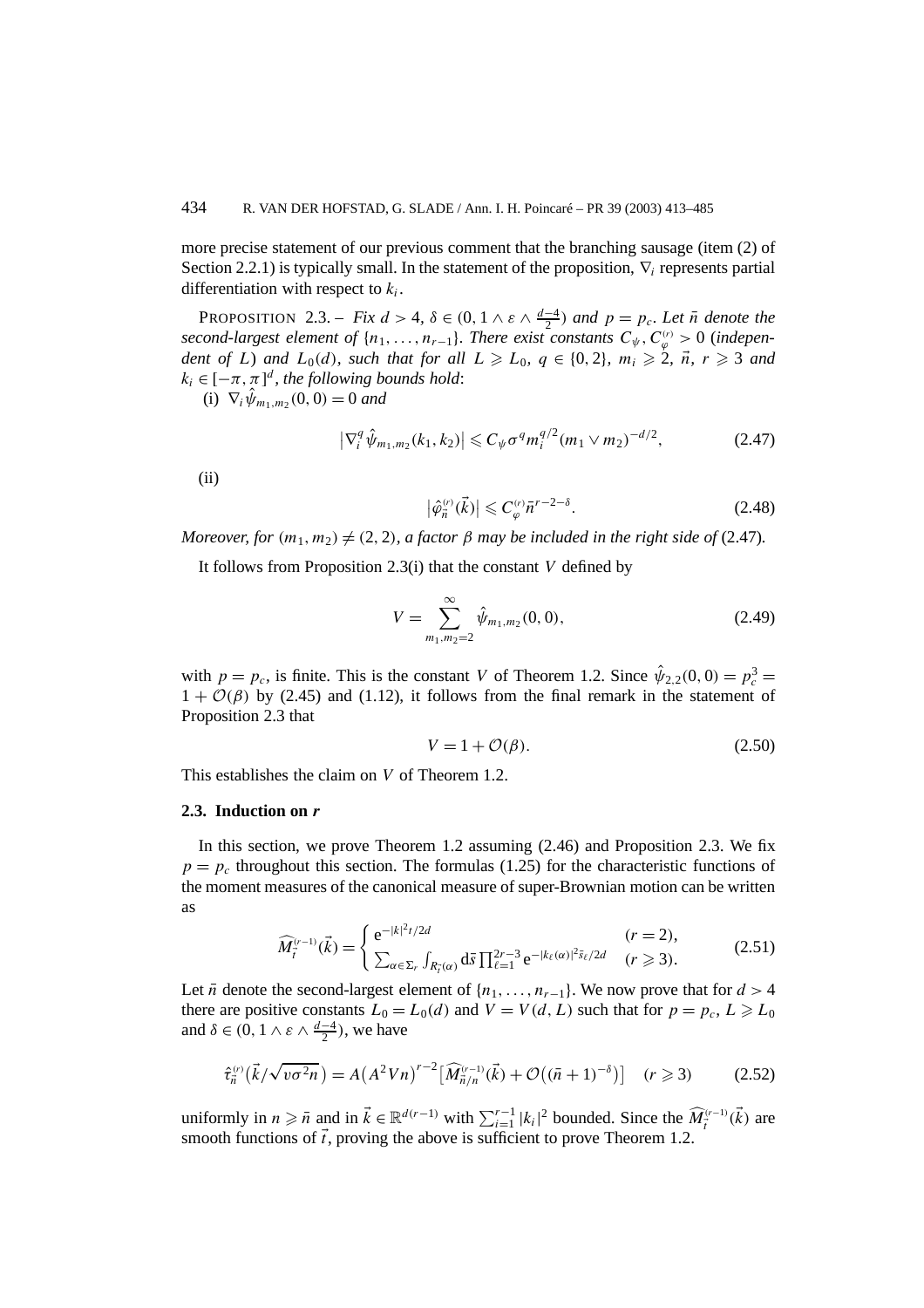We will prove (2.52) by induction on *r*, with the case  $r = 2$  given by Theorem 1.1. Indeed, Theorem 1.1(a) gives

$$
\hat{\tau}_{n_1}(k/\sqrt{v\sigma^2 n}) = \hat{\tau}_{n_1}(k n_1^{1/2} n^{-1/2} / \sqrt{v\sigma^2 n_1})
$$
  
=  $A[e^{-|k|^2 n_1 / 2dn} + \mathcal{O}((n_1 + 1)^{-\delta})],$  (2.53)

using the facts that  $|k|^2$  is bounded,  $n_1 \le n$ , and  $\delta < \frac{d-4}{2}$ .

Before proceeding with the proof of Theorem 1.2, we first recall the following standard recursion relation for the moment measures  $\widehat{M}_{\vec{t}}^{(l)}(\vec{k})$ :

$$
\widehat{M}_{\vec{l}}^{(r-1)}(\vec{k}) = \int_{0}^{\underline{t}} dt \,\widehat{M}_{t}^{(1)}(k) \sum_{I \subset J_{1}: \;|I| \geqslant 1} \widehat{M}_{\vec{l}_{J \setminus I} - t}^{(r_{1} - 1)}(\vec{k}_{J \setminus I}) \widehat{M}_{\vec{l}_{I} - t}^{(r_{2} - 1)}(\vec{k}_{I}) \quad (r \geqslant 3), \tag{2.54}
$$

where  $\underline{t} = \min_i t_i$ ,  $k = \sum_{i=1}^{r-1} k_j$ , and  $r_1 = |J \setminus I| + 1$ ,  $r_2 = |I| + 1$ . This recursion can be understood from the fact that a shape  $\alpha \in \Sigma_r$  contributing to the left side of (2.54) can be decomposed into the edge adjacent to the root and the two shapes  $\alpha_1 \in \Sigma_{r_1}$ ,  $\alpha_2 \in \Sigma_{r_2}$ emanating from the vertex in  $\alpha$  adjacent to the root. We take  $\alpha_1$  to include the vertex labelled 1 in  $\alpha$ . By construction,  $r_1 + r_2 = r + 1$ ,  $r_1 < r$  and  $r_2 < r$ . The integral with respect to *t* in (2.54) corresponds to integrating out the time variable associated to the edge of  $\alpha$  adjacent to the root. The identity (2.54), which shows features analogous to (2.46), will be used in the proof of Proposition 2.3.

*Proof of Theorem 1.2 assuming Proposition 2.3.* – Let  $r \ge 3$ . The proof is by induction on *r*, with induction hypothesis that (2.52) holds for  $\tau^{(s)}$  with  $2 \leq s < r$ . We have seen in (2.53) that (2.52) does hold for  $r = 2$ . The induction will be advanced using (2.46). By Proposition 2.3(ii),  $\hat{\varphi}^{(r)}_{\vec{n}}(\vec{k})$  is an error term. Thus, we are left to determine the asymptotic behaviour of the first term on the right side of (2.46).

haviour of the first term on the right side of (2.46).<br>Fix  $\vec{k}$  with  $|k|^2$  bounded. To abbreviate the notation, we write  $\vec{k} = \vec{k}/\sqrt{v\sigma^2 n}$ . Recall the notation  $\underline{n} = \min\{n_1, \ldots, n_{r-1}\}$ . Given  $0 \le n_0 \le \underline{n}$ , let  $\underline{n}_0 = \min\{n_0, \underline{n} - n_0\}$ . We will show that for every nonempty subset  $I \subset J_1$ ,

$$
\left| \sum_{m_1=2}^{n_{J \setminus I} - n_0} \sum_{m_2=2}^{n_{I} - n_0} \hat{\psi}_{m_1, m_2}(\kappa_{J \setminus I}, \kappa_I) \hat{\tau}_{\vec{n}_{J \setminus I} - m_1 - n_0}^{(r_1)}(\vec{\kappa}_{J \setminus I}) \hat{\tau}_{\vec{n}_I - m_2 - n_0}^{(r_2)}(\vec{\kappa}_I) - V \hat{\tau}_{\vec{n}_{J \setminus I} - n_0}^{(r_1)}(\vec{\kappa}_{J \setminus I}) \hat{\tau}_{\vec{n}_I - n_0}^{(r_2)}(\vec{\kappa}_I) \right| \le C n^{r-3} (\underline{n}_0 + 1)^{-\delta}.
$$
 (2.55)

Before establishing (2.55), we first show that it implies (2.52). Since  $|\hat{\tau}_{n_0}(\kappa)|$ is uniformly bounded by Theorem  $1.1(a)$ , inserting  $(2.55)$  into  $(2.46)$  and applying Proposition 2.3(ii) gives

$$
\hat{\tau}_{\vec{n}}^{(r)}(\vec{\kappa}) = V \sum_{n_0=0}^{\underline{n}} \hat{\tau}_{n_0}^{(2)}(\kappa) \sum_{I \subset J_1: \; |I| \geqslant 1} \hat{\tau}_{\vec{n}_{J \setminus I} - n_0}^{(r_1)}(\vec{\kappa}_{J \setminus I}) \hat{\tau}_{\vec{n}_I - n_0}^{(r_2)}(\vec{\kappa}_I) + \mathcal{O}(n^{r-3}) \sum_{n_0=0}^{\underline{n}} (\underline{n}_0 + 1)^{-\delta} + \mathcal{O}(n^{r-2-\delta}).
$$
\n(2.56)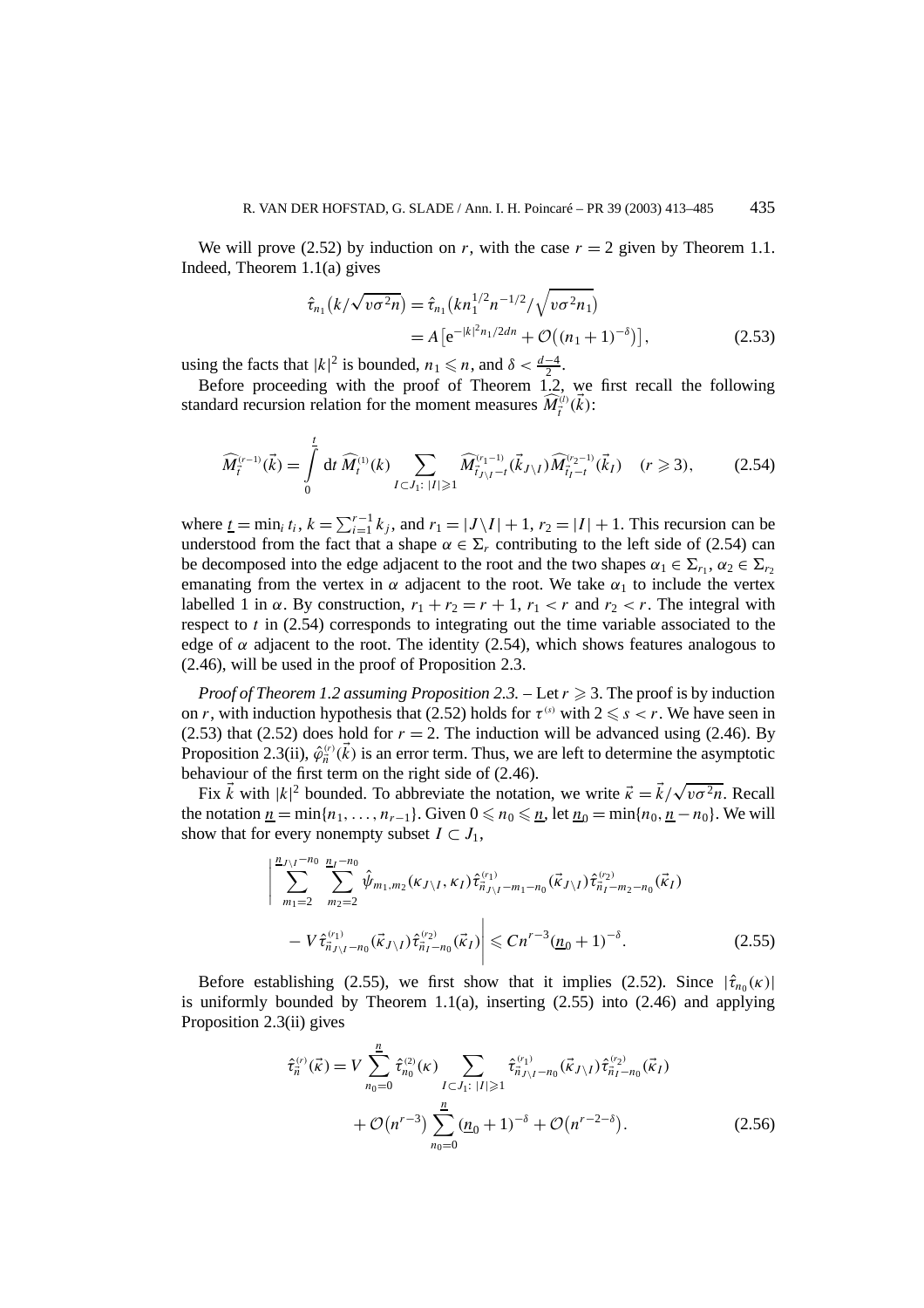Using the fact that  $\delta$  < 1, the summation in the error term can be seen to be bounded by a multiple of  $n^{1-\delta} \le n^{1-\delta}$ . With the induction hypothesis and the identity  $r_1 + r_2 = r + 1$ , (2.56) then implies that

$$
\hat{\tau}_{\vec{n}}^{(r)}(\vec{\kappa}) = V A^3 (A^2 V n)^{r-3} \sum_{n_0=0}^{n} \widehat{M}_{n_0/n}^{(1)}(k)
$$
  
 
$$
\times \sum_{I \subset J_1: \ |I| \ge 1} \widehat{M}_{(\vec{n}_{J \setminus I} - n_0)/n}^{(r_1 - 1)}(\vec{k}_{J \setminus I}) \widehat{M}_{(\vec{n}_{I} - n_0)/n}^{(r_2 - 1)}(\vec{k}_{I}) + \mathcal{O}(n^{r-2-\delta}), \quad (2.57)
$$

where the error arising from the error terms in the induction hypothesis again contributes an amount  $\mathcal{O}(n^{r-3}) \sum_{n=0}^{\infty} \frac{(n-1)}{n} (n-1)^{-\delta} \leq \mathcal{O}(n^{r-2-\delta})$ . The summation on the right side of (2.57), divided by *n*, is the Riemann sum approximation to an integral. The error in approximating the integral by this Riemann sum is  $O(n^{-1})$ . Therefore, using (2.54), we obtain

$$
\hat{\tau}_{\vec{n}}^{(r)}(\vec{\kappa}) = A (A^2 V n)^{r-2} \int_{0}^{\frac{n}{n}} dt \,\widehat{M}_{t}^{(1)}(k)
$$
\n
$$
\times \sum_{I \subset J: \; |I| \geqslant 1} \widehat{M}_{n-1}^{(r_{1}-1)} \widehat{\kappa}_{J \setminus I} \widehat{M}_{n-1}^{(r_{2}-1)} \widehat{\kappa}_{I} + \mathcal{O}(n^{r-2-\delta})
$$
\n
$$
= A (A^2 V n)^{r-2} \widehat{M}_{\vec{n}/n}^{(r-1)}(\vec{k}) + \mathcal{O}(n^{r-2-\delta}). \tag{2.58}
$$

Since  $n \geqslant \bar{n}$ , it follows that  $n^{r-2-\delta} \leqslant C n^{r-2} (\bar{n}+1)^{-\delta}$ . Thus, it suffices to establish (2.55).

To prove (2.55), we write the quantity inside the absolute value signs on the left side as

$$
T_1 + T_2 + T_3, \t\t(2.59)
$$

with

$$
T_1 = \left(\sum_{m_1=2}^{\frac{n_{J\setminus I} - n_0}{2}} \sum_{m_2=2}^{\frac{n_{J} - n_0}{2}} \hat{\psi}_{m_1, m_2}(0, 0) - V\right) \hat{\tau}_{\vec{n}_{J\setminus I} - n_0}^{(r_1)}(\vec{\kappa}_{J\setminus I}) \hat{\tau}_{\vec{n}_{I} - n_0}^{(r_2)}(\vec{\kappa}_{I}), \tag{2.60}
$$

$$
T_2 = \sum_{m_1=2}^{\frac{n_{J\setminus I} - n_0}{2}} \sum_{m_2=2}^{\frac{n_{J\setminus I} - n_0}{2}} (\hat{\psi}_{m_1, m_2}(\kappa_{J\setminus I}, \kappa_I) - \hat{\psi}_{m_1, m_2}(0, 0)) \times \hat{\tau}^{(r_1)}_{\vec{n}_{J\setminus I} - n_0}(\vec{\kappa}_{J\setminus I}) \hat{\tau}^{(r_2)}_{\vec{n}_I - n_0}(\vec{\kappa}_I),
$$
\n(2.61)

$$
T_3 = \sum_{m_1=2}^{\underline{n}_{J\setminus I} - n_0} \sum_{m_2=2}^{\underline{n}_{J\setminus I} - n_0} \hat{\psi}_{m_1, m_2}(\kappa_{J\setminus I}, \kappa_I) \times \left(\hat{\tau}_{\vec{n}_{J\setminus I} - m_1 - n_0}^{(\tau_1)}(\vec{\kappa}_{J\setminus I}) \hat{\tau}_{\vec{n}_I - m_2 - n_0}^{(\tau_2)}(\vec{\kappa}_I) - \hat{\tau}_{\vec{n}_{J\setminus I} - n_0}^{(\tau_1)}(\vec{\kappa}_{J\setminus I}) \hat{\tau}_{\vec{n}_I - n_0}^{(\tau_2)}(\vec{\kappa}_I) \right).
$$
 (2.62)

To complete the proof, it suffices to show that for each nonempty  $I \subset J_1$ , the absolute value of each  $T_i$  is bounded above by the right side of (2.55).

By the induction hypothesis and the fact that  $\bar{n}_{I_i} \leq n$ , it follows that  $|\hat{\tau}_{\bar{n}_{I_i}}^{(r_i)}(\vec{k}_{I_i})| \leq$  $O(n^{r_i-2})$ , uniformly in  $\vec{n}_{I_i}$  and  $\vec{k}_{I_i}$ . Therefore, it follows from Proposition 2.3(i) and the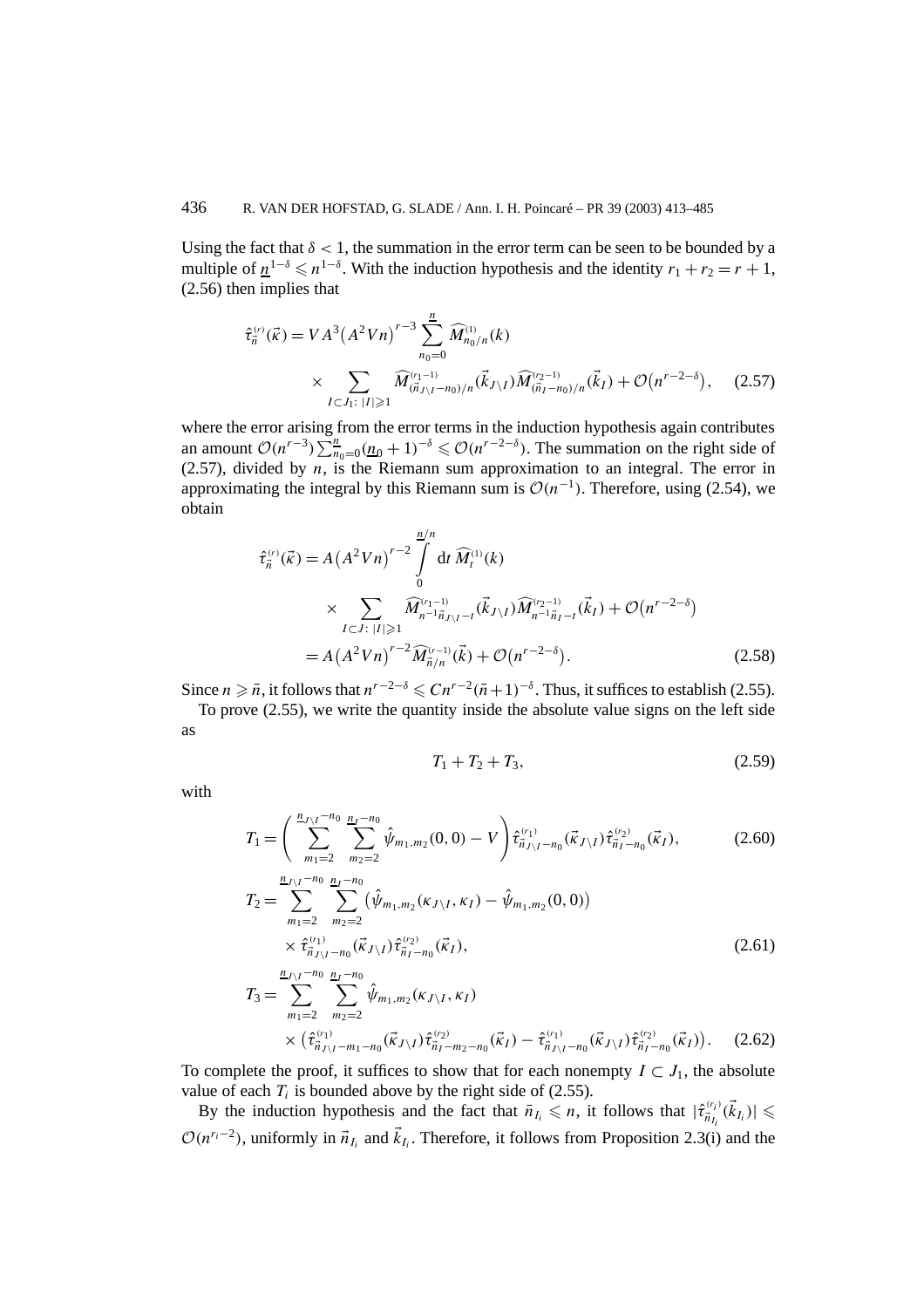definition of *V* in (2.49) that

$$
|T_1| \leqslant \sum_{\substack{m_1 \geqslant n_{J \setminus I^{-n_0}} \\ \text{or } m_2 \geqslant n_I - n_0}} \frac{\mathcal{O}(n^{r-3})}{(m_1 \vee m_2 + 1)^{d/2}} \leqslant \mathcal{O}(n^{r-3}(\underline{n}_0 + 1)^{-(d-4)/2}). \tag{2.63}
$$

Similarly, by Proposition 2.3(i) with  $q = 2$ , a second-order Taylor estimate gives

$$
|T_2| \leqslant \sum_{m_1=2}^{\frac{n}{2} \cdot \sqrt{1-n_0}} \sum_{m_2=2}^{\frac{n}{2} \cdot \sqrt{1-n_0}} (m_1 |\kappa_{J \setminus I}|^2 + m_2 |\kappa_I|^2) \frac{\mathcal{O}(n^{r-3})}{(m_1 \vee m_2 + 1)^{d/2}} \leqslant \mathcal{O}(n^{r-3} (\underline{n}_0 + 1)^{-\delta}). \tag{2.64}
$$

It remains to prove that

$$
|T_3| \leqslant \mathcal{O}\big(n^{r-3}(\underline{n}_0 + 1)^{-\delta}\big). \tag{2.65}
$$

To begin the proof of (2.65), we note that the domain of summation over  $m_1, m_2$  in (2.62) is contained in  $\bigcup_{j=0}^{2} S_j(\vec{n})$ , where

$$
\mathcal{S}_0(\vec{n}) = [0, \frac{1}{2}(\underline{n}_{J \setminus I} - n_0)] \times [0, \frac{1}{2}(\underline{n}_I - n_0)],
$$
  
\n
$$
\mathcal{S}_1(\vec{n}) = [\frac{1}{2}(\underline{n}_{J \setminus I} - n_0), \underline{n}_{J \setminus I} - n_0] \times [0, \underline{n}_I - n_0],
$$
  
\n
$$
\mathcal{S}_2(\vec{n}) = [0, \underline{n}_{J \setminus I} - n_0] \times [\frac{1}{2}(\underline{n}_I - n_0), \underline{n}_I - n_0].
$$

Therefore  $|T_3|$  is bounded by

$$
\sum_{j=0}^{2} \sum_{\vec{m} \in S_j(\vec{n})} |\hat{\psi}_{m_1, m_2}(\kappa_{J \setminus I}, \kappa_I)|
$$
\n
$$
\times |\hat{\tau}_{\vec{n}_{J \setminus I} - m_1 - n_0}^{(r_1)}(\vec{\kappa}_{J \setminus I}) \hat{\tau}_{\vec{n}_I - m_2 - n_0}^{(r_2)}(\vec{\kappa}_I) - \hat{\tau}_{\vec{n}_{J \setminus I} - n_0}^{(r_1)}(\vec{\kappa}_{J \setminus I}) \hat{\tau}_{\vec{n}_I - n_0}^{(r_2)}(\vec{\kappa}_I)|. \tag{2.66}
$$

The terms with  $j = 1, 2$  in (2.66) can be estimated as in the bound (2.63) on  $T_1$ , after using the triangle inequality and bounding the *r<sub>i</sub>*-point functions by  $\mathcal{O}(n^{r_i-2})$ .

For the  $j = 0$  term of (2.66), we write

$$
\hat{\tau}_{\vec{n}_{J\setminus I}-m_1-n_0}^{(r_1)}(\vec{\kappa}_{J\setminus I}) = \hat{\tau}_{\vec{n}_{J\setminus I}-n_0}^{(r_1)}(\vec{\kappa}_{J\setminus I}) + \left[\hat{\tau}_{\vec{n}_{J\setminus I}-m_1-n_0}^{(r_1)}(\vec{\kappa}_{J\setminus I}) - \hat{\tau}_{\vec{n}_{J\setminus I}-n_0}^{(r_1)}(\vec{\kappa}_{J\setminus I})\right], (2.67)
$$

$$
\hat{\tau}_{\vec{n}_I - m_2 - n_0}^{(r_2)}(\vec{\kappa}_I) = \hat{\tau}_{\vec{n}_I - n_0}^{(r_2)}(\vec{\kappa}_I) + \left[ \hat{\tau}_{\vec{n}_I - m_2 - n_0}^{(r_2)}(\vec{\kappa}_I) - \hat{\tau}_{\vec{n}_I - n_0}^{(r_2)}(\vec{\kappa}_I) \right].
$$
 (2.68)

We expand the product of (2.67) and (2.68). This gives four terms, one of which is cancelled by  $\hat{\tau}_{\vec{n}_{J\setminus I}-n_0}^{(r_1)}(\vec{k}_{J\setminus I})\hat{\tau}_{\vec{n}_I-n_0}^{(r_2)}(\vec{k}_I)$  in (2.66). Three terms remain, each of which contains at least one factor from the second terms in (2.67) and (2.68). In each term we retain one such factor and bound the other factor by a power of  $n$ , and we estimate  $\hat{\psi}$  using Proposition 2.3(i). This gives a bound for the  $j = 0$  contribution to (2.66) equal to the sum of

$$
\sum_{(m_1,m_2)\in\mathcal{S}_0(\vec{n})}\frac{\mathcal{O}(n^{r_2-2})}{(m_1\vee m_2+1)^{d/2}}\big|\hat{\tau}_{\vec{n}_{J\setminus I}-m_1-n_0}^{(r_1)}(\vec{\kappa}_{J\setminus I})-\hat{\tau}_{\vec{n}_{J\setminus I}-n_0}^{(r_1)}(\vec{\kappa}_{J\setminus I})\big|\tag{2.69}
$$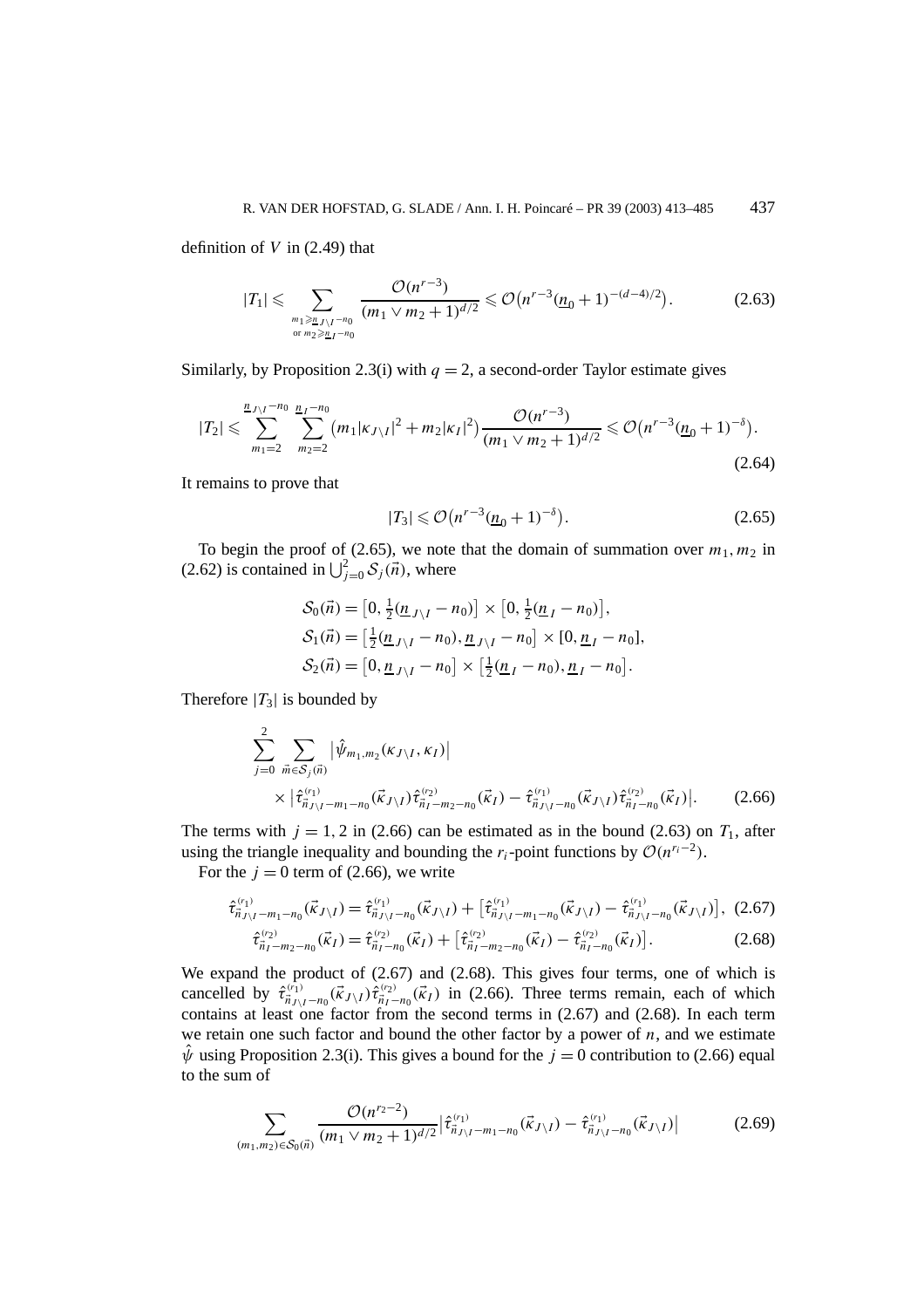plus a similar term with  $J \setminus I$  replaced by *I*. By the induction hypothesis, the difference of  $r_1$ -point functions in (2.69) is equal to

$$
A(A^2Vn)^{r_1-2}[f((\vec{n}_{J\setminus I}-m_1-n_0)/n)-f((\vec{n}_{J\setminus I}-n_0)/n)]+O(n^{r_1-2}(\underline{n}_0+1)^{-\delta})
$$
\n(2.70)

with  $f(\vec{t}) = \widehat{M}_{\vec{t}}^{(r_1-1)}(\vec{k}_{J \setminus I})$ . Using (2.51), the difference in (2.70) can be seen to be at most  $O(m_1n^{-1})$ . Therefore (2.69) is bounded above by

$$
\sum_{(m_1,m_2)\in\mathcal{S}_0(\vec{n})}\frac{\mathcal{O}(n^{r-4})}{(m_1\vee m_2+1)^{(d-2)/2}}+\mathcal{O}(n^{r-3}(\underline{n}_0+1)^{-\delta})\leq \mathcal{O}(n^{r-3}(\underline{n}_0+1)^{-\delta}).\tag{2.71}
$$

This establishes (2.65).

Combining (2.63)–(2.65) yields (2.55). This completes the proof of Theorem 1.2, assuming Proposition 2.3.  $\Box$ 

#### **3. Expansion for the two-point function**

There are two possible expansions available for oriented percolation. The Nguyen– Yang expansion, which is close in spirit to the original lace expansion of Brydges and Spencer [8], was used in [31,32] to study the critical oriented percolation two-point function in high dimensions. We are extending the results of Nguyen and Yang in this paper. The Nguyen–Yang expansion relies on a Markov property valid for oriented percolation (but not for non-oriented percolation). The Hara–Slade expansion [20] is an alternate expansion, based on inclusion-exclusion rather than using the notion of "laces". It was derived in the context of non-oriented percolation, but it applies to oriented percolation without alteration.

Both expansions lead to the same quantity  $\pi_n(x)$ , obeying the same identity (2.5). However, the expansions lead to different decompositions of  $\pi_n(x)$  into alternating series of the form  $\sum_{N=0}^{\infty} (-1)^N \pi_n^{(N)}(x)$ . In each expansion, the  $\pi_n^{(N)}(x)$  are described by Feynman diagrams. The diagrams for the two expansions are almost identical, and they obey identical upper bounds (see Section 4.4). However, the precise definition of the  $\pi_n^{(N)}(x)$  is different according to which expansion is used. In the Hara–Slade expansion,  $\pi_n^{(N)}(x)$  is given by an  $(N + 1)$ -fold nested expectation, whereas the Nguyen–Yang expansion involves only a single expectation for each *N*. In this respect, the Nguyen– Yang expansion is simpler.

We will mainly employ the Hara–Slade expansion, since it can be extended from the two-point function to general *r*-point functions, as we will describe in Sections 5–6. This seems simpler to us than attempting to extend the Nguyen–Yang expansion to general *r*-point functions, as the use of the Markov property becomes problematic for  $r \ge 3$ . In particular, the use of the Markov property seems well suited to extraction of the twopoint function mentioned in item (1) of Section 2.2.1, but the two branches mentioned in items (3) and (4) coexist in the same temporal domain and it is unclear to us how the Nguyen–Yang expansion might be modified to allow for their decoupling.

However, we will make use of the Nguyen–Yang expansion in proving the bound on  $p\partial_p\hat{\pi}_m(0)$  of Proposition 2.2. This is because the *p*-dependence is simpler within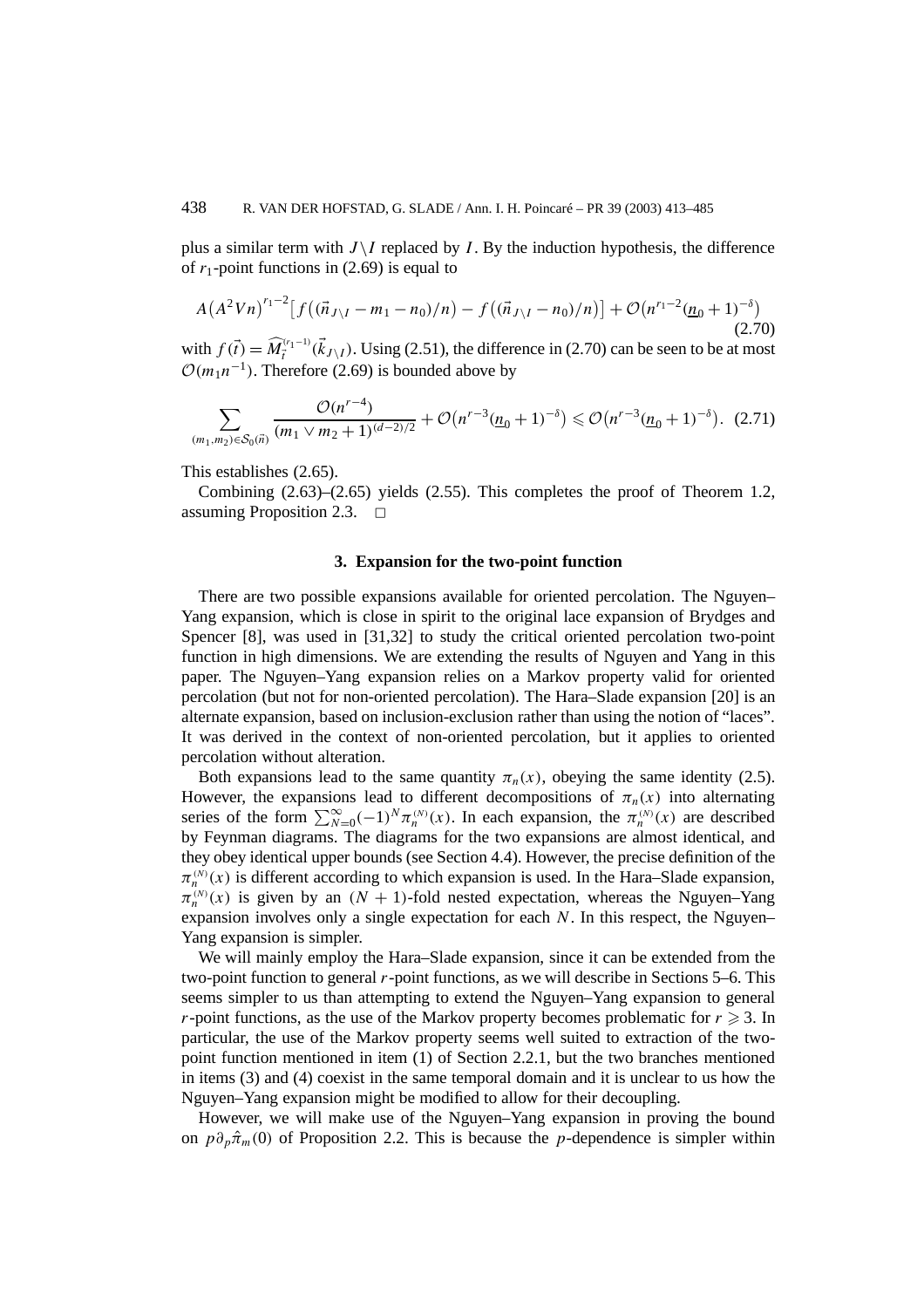the single expectation of the Nguyen–Yang expansion, so that its derivative is easier to analyse.

Our approach to the two-point function differs from that of Nguyen and Yang not just in the use of a different expansion. Whereas Nguyen and Yang proved convergence of the lace expansion using generating functions, we will instead apply the inductive approach of [27], which generalises the method of [25]. Implementation of the induction method was described in Section 2.1.2. The induction method avoids the necessity of extracting the asymptotic behaviour of a sequence from the singularity structure of its generating function. It also provides the bound on  $\|\tau_n\|_{\infty}$  of Theorem 1.1(c), which will be needed in our analysis of the *r*-point functions for  $r \ge 3$ .

In the remainder of this section, we will derive the two expansions for the two-point function.

#### **3.1. The Hara–Slade expansion**

In this section, we derive the expansion (2.5) for the two-point function, using the method of [20]. Although the derivation presented here is essentially identical to that of [20], we include it both to make this paper more self-contained and to allow for reference later when we derive the expansion for the *r*-point functions in Section 5.

The expansion produces a function  $\pi_m(x)$  such that

$$
\tau_n(x) = p(D * \tau_{n-1})(x) + \sum_{m=2}^{n-1} p(\pi_m * D * \tau_{n-m-1})(x) + \pi_n(x) \quad (n \geq 1), \qquad (3.1)
$$

which is just (2.5). We will use the notation  $x = (x, n)$  introduced in Section 2.2. In addition, we will use  $(u, v)$  as a summation index when it is guaranteed that the temporal component of  $v$  exceeds that of  $u$  by exactly 1. In this notation,  $(3.1)$  becomes

$$
\tau(x) = \delta_{0,x} + \sum_{(0,u)} p D(u) \tau(x-u) + p \sum_{(u,v)} \pi(u) D(v-u) \tau(x-v) + \pi(x), \quad (3.2)
$$

with *D(x)* given by (2.2). The function  $\pi(x) = \pi_n(x)$  will be written in terms of functions  $\pi^{(N)}(x)$  as

$$
\pi(\mathbf{x}) = \sum_{N=0}^{\infty} (-1)^N \pi^{(N)}(\mathbf{x}).
$$
\n(3.3)

To begin the expansion, we make three definitions which underlie the string-of-sausage image of Fig. 2.

**DEFINITION** 3.1. – (a) *Given a configuration and*  $\mathbf{x} \in \Lambda$  *we define*  $C(\mathbf{x}) = \{ \mathbf{y} \in \Lambda \mid \mathbf{x} \in \Lambda \mid \mathbf{y} \in \Lambda \}$  $\Lambda: x \rightarrow y$ }.

(b) *Given a configuration, we say that x is* doubly connected to *y, and we write*  $x \Rightarrow y$ *, if there are at least two bond-disjoint paths from x to y consisting of occupied bonds. By convention, we say that*  $x \Rightarrow x$  *for all*  $x$ *.* 

(c) *Given a configuration, we say that a bond is pivotal for*  $x \rightarrow y$  *if*  $x \rightarrow y$  *in the possibly modified configuration in which the bond is made occupied, whereas x is not connected to y in the possibly modified configuration in which the bond is made vacant.*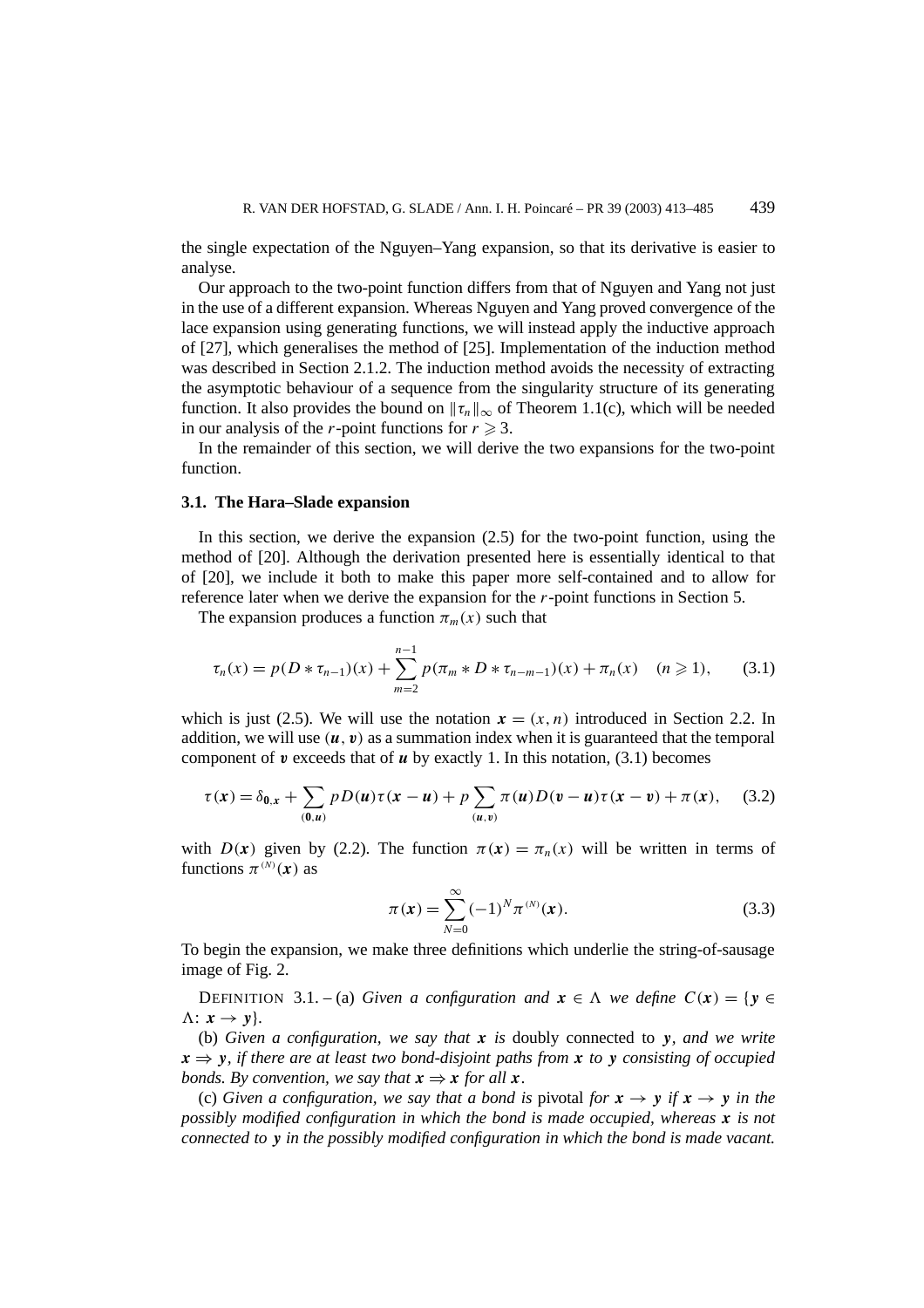To begin the expansion, we define

$$
\pi^{(0)}(x) = \mathbb{P}(\mathbf{0} \Rightarrow x) - \delta_{\mathbf{0},x} \tag{3.4}
$$

and distinguish configurations with  $0 \rightarrow x$  according to whether or not there is a double connection, to obtain

$$
\tau(x) = \delta_{0,x} + \pi^{(0)}(x) + \mathbb{P}(0 \to x \& 0 \neq x). \tag{3.5}
$$

If  $\bf{0}$  is connected to  $\bf{x}$ , but not doubly, then there is at least one pivotal bond for the connection, and hence a first such pivotal bond. Denoting this pivotal bond by  $(u, v)$ , we can write

$$
\mathbb{P}(\mathbf{0} \to x \& \mathbf{0} \nRightarrow x) = \sum_{(u,v)} \mathbb{P}(\mathbf{0} \Rightarrow u \text{ and } (u, v) \text{ is occupied and pivotal for } \mathbf{0} \to x).
$$
\n(3.6)

Now comes the essential part of the expansion. Ideally, we would like to factor the probability on the right side of (3.6) as

$$
\mathbb{P}(\mathbf{0}\Rightarrow\mathbf{u})\mathbb{P}((\mathbf{u},\mathbf{v})\text{ is occupied})\mathbb{P}(\mathbf{v}\rightarrow\mathbf{x})=\left(\delta_{\mathbf{0},\mathbf{x}}+\pi^{(0)}(\mathbf{u})\right)pD(\mathbf{u}-\mathbf{v})\tau(\mathbf{x}-\mathbf{v}).\tag{3.7}
$$

However, it does not factor in this way because the sausage connecting  $\bf{0}$  to  $\bf{u}$  is constrained not to send out a branch that would intersect the portion of the cluster after *v* in such a way as to contradict the pivotal nature of the bond  $(\boldsymbol{u}, \boldsymbol{v})$ . What we can do is approximate the probability on the right side of  $(3.6)$  by  $(3.7)$ , and then attempt to deal with the error term. For this purpose, we need several more definitions.

**DEFINITION** 3.2. – (a) *Given a bond configuration, and*  $A \subset \Lambda$ *, we say x and* **y** *are* connected in *A, if there is an occupied path from x to y having all its endpoints in A, or if*  $x = y \in A$ *. We define a restricted two-point function by* 

$$
\tau^{A}(\mathbf{x}, \mathbf{y}) = \mathbb{P}(\mathbf{x} \text{ and } \mathbf{y} \text{ are connected in } \Lambda \backslash A). \tag{3.8}
$$

(b) *Given a bond configuration, and*  $A \subset \Lambda$ *, we say x and y are* connected through *A, if every occupied path connecting x to y has at least one bond with an endpoint in A. This event is written as*  $x \stackrel{A}{\rightarrow} y$ *.* 

(c) *Given a bond configuration, and a bond b, we define*  $\widetilde{C}^b(\mathbf{x})$  *to be the set of sites y such that x is connected to y in the new configuration obtained by setting b to be vacant.*

(d) *Given an event E, we define the event* {*E occurs on*  $\widetilde{C}^{(u,v)}(\mathbf{x})$ } *to be the set of configurations such that E occurs on the modified configuration in which every bond that does not have an endpoint in*  $\tilde{C}^{(u,v)}(x)$  *is made vacant. We say that* {*E occurs in*  $\Delta\setminus\widetilde{C}^{(u,v)}(x)$  *if E occurs on the modified configuration in which every bond that does not have both endpoints in*  $\Lambda \backslash \widetilde{C}^{(u,v)}(\mathbf{x})$  *is made vacant.* 

In terms of these definitions, we have the following important lemma, which is essentially [22, Lemma 2.4].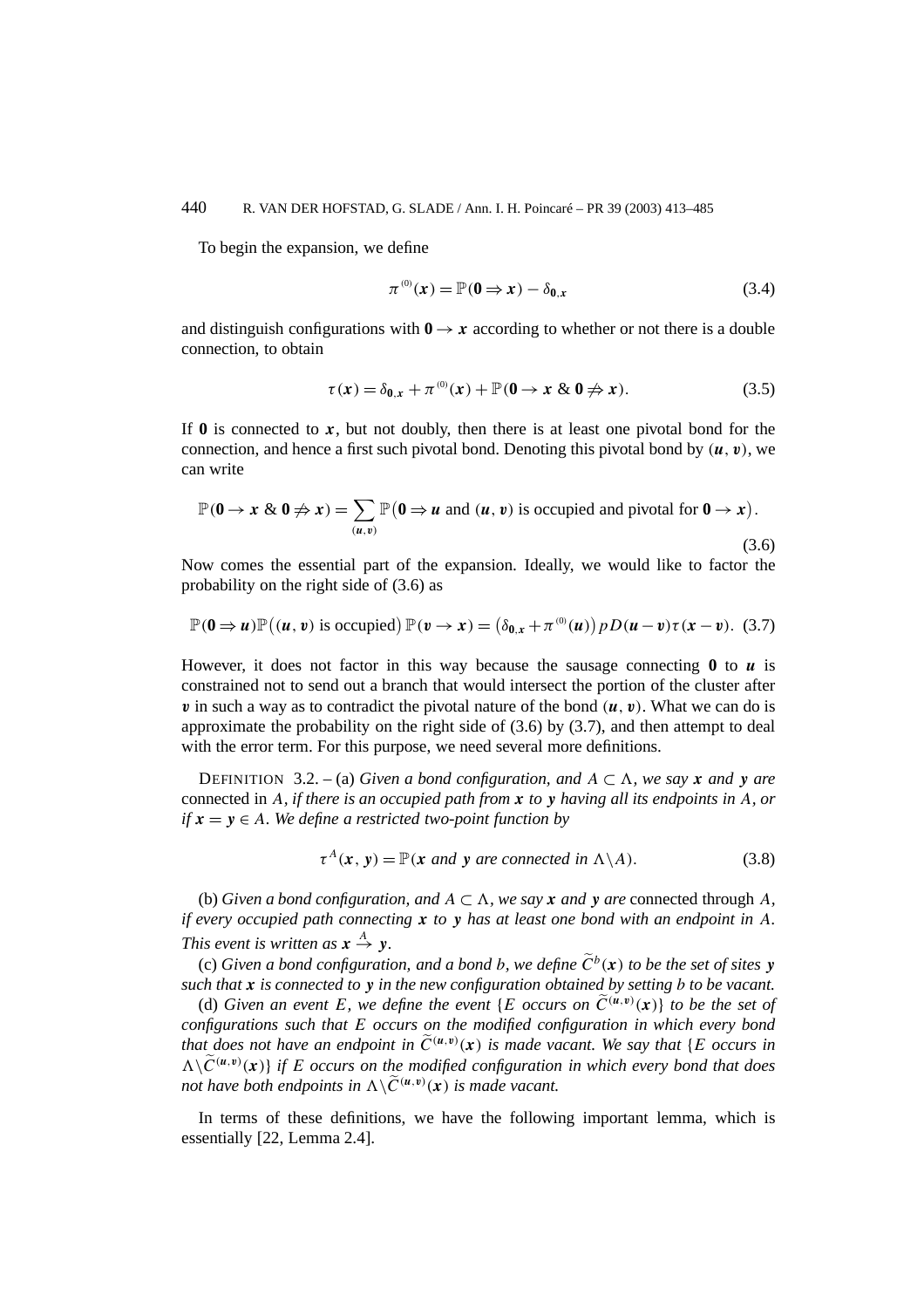LEMMA 3.3. – *Fix*  $p \in [0, 1]$ *. Given a bond*  $(\mathbf{u}, \mathbf{v})$ *, a site w and events*  $E, F$ *determined by the occupation status of finitely many bonds,*

$$
\mathbb{E}_p(I[E \text{ occurs on } \widetilde{C}^{(u,v)}(\boldsymbol{w}) \& (\boldsymbol{u}, \boldsymbol{v}) \text{ is occupied } \& F \text{ occurs in } \Lambda \setminus \widetilde{C}^{(u,v)}(\boldsymbol{w})]
$$
\n
$$
= p D(\boldsymbol{v} - \boldsymbol{u}) \mathbb{E}_p(I[E \text{ occurs on } \widetilde{C}^{(u,v)}(\boldsymbol{w})] \mathbb{E}_p(I[F \text{ occurs in } \Lambda \setminus \widetilde{C}^{(u,v)}(\boldsymbol{w})])\text{.}
$$
\n(3.9)

We omit the proof of Lemma 3.3, as it is a small modification of the proof in [22]. The lemma is proved by conditioning on the restriction of  $\tilde{C}^{(u,v)}(\mathbf{w})$  to a finite time horizon in  $\Lambda$  that is sufficient to include all bonds on which  $E$  and  $F$  depend. This ensures that we condition on a *finite* cluster, and we therefore do not need the restriction  $p \leq p_c$  of [22, Lemma 2.4].

In the nested expectation on the right side, the set  $\tilde{C}^{(u,v)}(w)$  is a random set with respect to the outer expectation, but it is deterministic with respect to the inner expectation. The inner expectation on the right side effectively introduces a second percolation model on a second lattice, which is coupled to the original percolation model via the set  $\widetilde{C}^{(u,v)}(w)$ .

To apply Lemma 3.3, we first note that

$$
\{0 \Rightarrow u \text{ and } (u, v) \text{ is occupied and pivotal for } 0 \rightarrow x\}
$$
  
=  $\{0 \Rightarrow u \text{ occurs on } \widetilde{C}^{(u,v)}(0) \& (u, v) \text{ is occupied} \& v \rightarrow x \text{ occurs in } \Lambda \setminus \widetilde{C}^{(u,v)}(0)\}.$  (3.10)

The identity (3.10) is slightly more delicate than its non-oriented counterpart, due to the fact that it is possible in the oriented context for the clusters  $\tilde{C}^{(u,v)}(0)$  and  $\tilde{C}^{(u,v)}(v)$ to intersect each other even when  $(\mathbf{u}, \mathbf{v})$  is pivotal for  $\mathbf{0} \to \mathbf{x}$ . To prove (3.10), we first observe that the event on the left side implies that  $0 \Rightarrow u$  occurs on  $\tilde{C}^{(u,v)}_{\sim} (0)$ , that  $(u, v)$ is occupied, and that  $v \to x$ . To see that *v* is connected to *x* in  $\Lambda \setminus \widetilde{C}^{(u,v)}_{\sim} (0)$ , suppose to the contrary that every occupied path from *v* to *x* contains a site  $z \in C^{(u,v)}(0)$  (which may depend on the path). Then  $\theta$  is connected to  $\boldsymbol{x}$  via  $\boldsymbol{z}$  even after  $(\boldsymbol{u}, \boldsymbol{v})$  is made vacant, contradicting the pivotal nature of  $(\mathbf{u}, \mathbf{v})$ . Conversely, the event on the right side of (3.10) implies that  $0 \Rightarrow u$ , that  $(u, v)$  is occupied and that  $0 \rightarrow x$ . To see that  $(u, v)$  must be pivotal, we observe that if it is not then  $x \in \widetilde{C}^{(u,v)}(0)$  and it cannot be the case that  $v \to x$ in  $\Lambda \backslash \widetilde{C}^{(u,v)}(0)$ . This proves (3.10).

By Lemma 3.3, (3.10) gives the important identity

P

$$
(0 \Rightarrow u \text{ and } (u, v) \text{ is occupied and pivotal for } 0 \to x)
$$
  
=  $pD(v - u)\mathbb{E}(I[0 \Rightarrow u \text{ occurs on } \widetilde{C}^{(u,v)}(0)] \tau^{\widetilde{C}^{(u,v)}(0)}(v, x))$   
=  $pD(v - u)\mathbb{E}(I[0 \Rightarrow u] \tau^{\widetilde{C}^{(u,v)}(0)}(v, x)),$  (3.11)

where we can drop the condition "occurs on  $\tilde{C}^{(u,v)}(0)$ " since  $0 \Rightarrow u$  is independent of the occupation status of the bond  $(u, v)$ , due to the orientation. On the right side,  $\tau^{\widetilde{C}^{(u,v)}(0)}(v,x)$  is the restricted two-point function given the cluster  $\widetilde{C}^{(u,v)}(0)$  of the outer expectation, so that in the (inner) expectation defining  $\tau^{\widetilde{C}^{(u,v)}(0)}(\nu, x)$ ,  $\widetilde{C}^{(u,v)}(0)$  should be regarded as a *fixed* set. We stress this delicate point here, as it is crucial also in the rest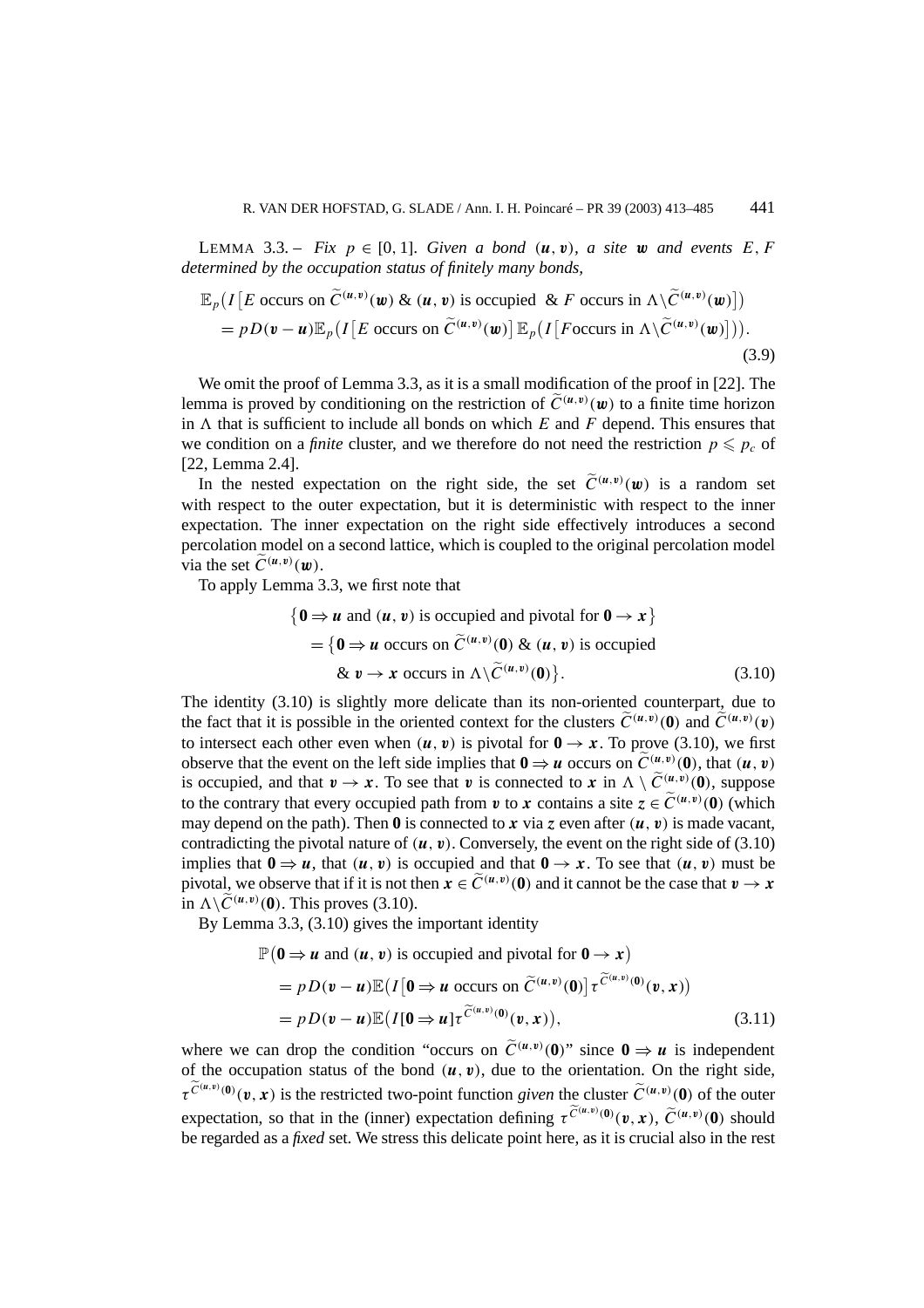of the expansion. As mentioned above, we should think of configurations corresponding to the expectation defining  $\tau^{\widetilde{C}^{(u,v)}(0)}(\nu, x)$  as living on a different lattice than  $\widetilde{C}^{(u,v)}(0)$ . It follows from  $(3.6)$  and  $(3.11)$  that

$$
\mathbb{P}(0 \to x \& 0 \nRightarrow x) = \sum_{(u,v)} p D(v-u) \mathbb{E}\big(I[0 \to u] \tau^{\widetilde{C}^{(u,v)}(0)}(v,x)\big). \tag{3.12}
$$

We write

$$
\tau^{\widetilde{C}^{(u,v)}(0)}(v,x) = \tau(x-v) - \left(\tau(x-v) - \tau^{\widetilde{C}^{(u,v)}(0)}(v,x)\right)
$$

$$
= \tau(x-v) - \mathbb{P}\left(v^{\widetilde{C}^{(u,v)}(0)}(x)\right), \tag{3.13}
$$

insert this into  $(3.12)$ , and use  $(3.5)$  and  $(3.4)$  to obtain

$$
\tau(\mathbf{x}) = \delta_{\mathbf{0}, \mathbf{x}} + \pi^{(0)}(\mathbf{x}) + \sum_{(\mathbf{u}, \mathbf{v})} \left( \delta_{\mathbf{0}, \mathbf{u}} + \pi^{(0)}(\mathbf{u}) \right) p D(\mathbf{v} - \mathbf{u}) \tau(\mathbf{x} - \mathbf{v})
$$

$$
- \sum_{(\mathbf{u}, \mathbf{v})} p D(\mathbf{v} - \mathbf{u}) \mathbb{E} \left( I[\mathbf{0} \Rightarrow \mathbf{u}] \mathbb{P} \left( \mathbf{v} \xrightarrow{\widetilde{C}^{(\mathbf{u}, \mathbf{v})}(\mathbf{0})} \mathbf{x} \right) \right). \tag{3.14}
$$

This completes the first stage of the expansion.

Before proceeding with the expansion, we take stock of what has been achieved so far. If we were to neglect the final term in (3.14), we would have an equation analogous to (2.4), with  $(\delta_{0,x} + \pi^{(0)}(u))$  corresponding to the weight of a single "site" along a generalised random walk. We expect the final term of (3.14) to be small, provided the backbone joining  $v$  to  $x$  typically does not intersect the cluster  $\tilde{C}^{(u,v)}(0)$ . Above the upper critical dimension, the backbone should have the character of Brownian motion and the cluster  $\tilde{C}^{(u,v)}(0)$  should have the character of a super-Brownian motion. For oriented percolation, intersection of the backbone and cluster corresponds to intersection of the *graphs* of Brownian motion and super-Brownian motion. As explained near the end of Section 1.2.3, the critical dimension for such an intersection is  $d = 4$ .

To continue the expansion, we would like to rewrite the final term of (2.4) in terms of a convolution with the two-point function. A configuration contributing to the expectation in the final term of (2.4) is illustrated schematically in Fig. 5, in which the bonds drawn with heavy lines should be regarded as living on a different lattice than the bonds drawn with lighter lines, as explained previously. Our goal is to extract a factor  $\tau(\mathbf{x} - \mathbf{v}')$ .

Given a configuration in which  $v \stackrel{A}{\rightarrow} x$ , the *cutting bond*  $(u', v')$  is defined to be the first pivotal bond for  $v \to x$  such that  $v \stackrel{A}{\to} u'$ . It is possible that no such bond exists, as for example would be the case in Fig. 5 if only the bottom four sausages were included in the figure, with *x* in the location currently occupied by *u'*. To analyse  $\mathbb{P}(v \xrightarrow{\widetilde{C}^{(u,v)}(0)} x)$ , we define the events

$$
E'(\mathbf{v}, \mathbf{x}; A) = \{ \mathbf{v} \stackrel{A}{\rightarrow} \mathbf{x} \} \cap \{ \nexists \text{ pivotal } (\mathbf{u}', \mathbf{v}') \text{ for } \mathbf{v} \to \mathbf{x} \text{ s.t. } \mathbf{v} \stackrel{A}{\rightarrow} \mathbf{u}' \},
$$
\n(3.15)\n
$$
E(\mathbf{v}, \mathbf{u}', \mathbf{v}', \mathbf{x}; A) = E'(\mathbf{v}, \mathbf{u}'; A) \cap \{ (\mathbf{u}', \mathbf{v}') \text{ is occupied and pivotal for } \mathbf{v} \to \mathbf{x} \}.
$$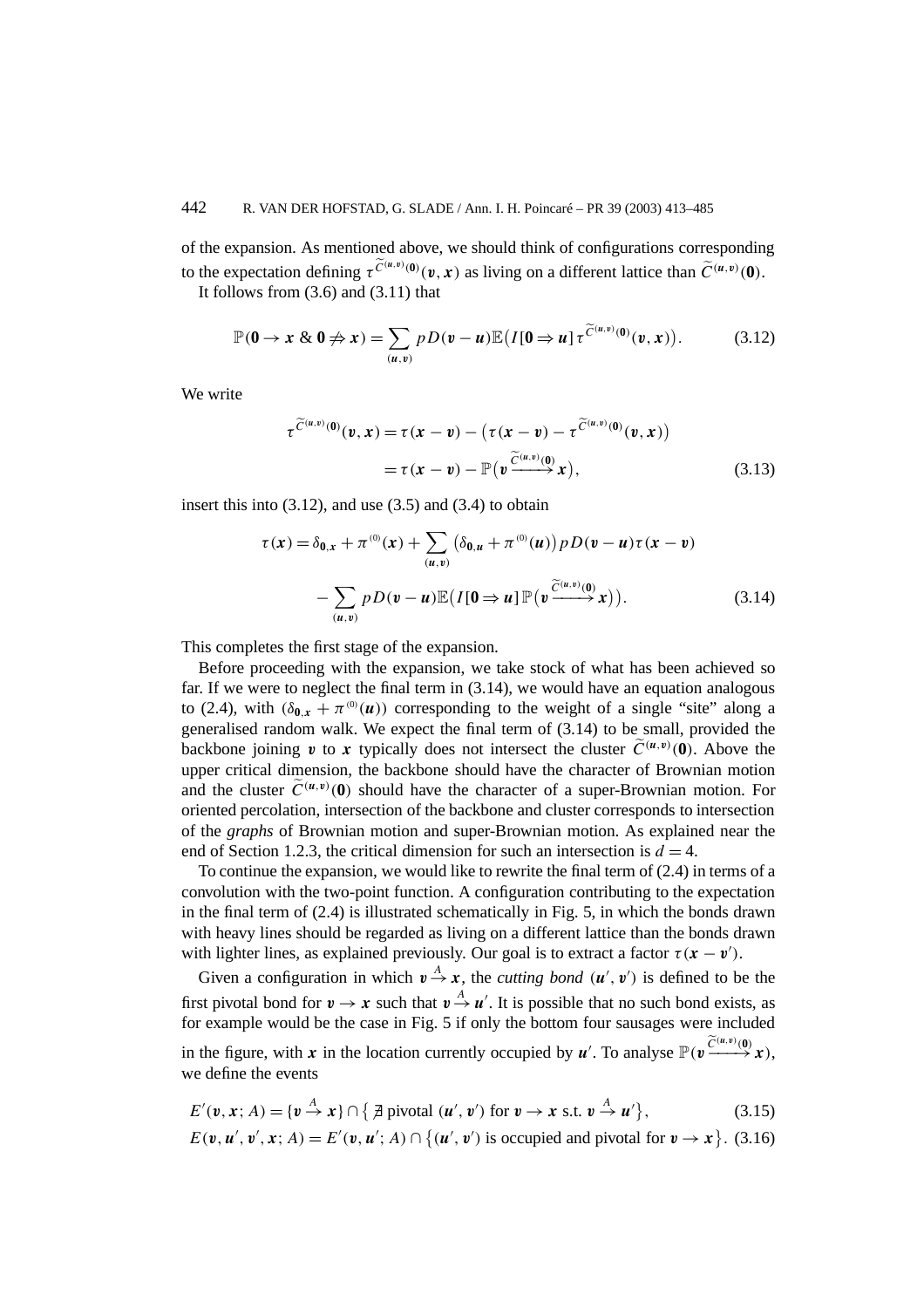

Fig. 5. A configuration appearing in the second stage of the expansion, with the heavy and light lines corresponding to percolation clusters living on distinct copies of the same lattice.

By partitioning  $\{v \stackrel{A}{\rightarrow} x\}$  according to the location of the cutting bond (or the lack of a cutting bond), we obtain the partition

$$
\{\mathbf{v} \stackrel{A}{\to} \mathbf{x}\} = E'(\mathbf{v}, \mathbf{x}; A) \bigcup_{(\mathbf{u}', \mathbf{v}')}^{\qquad \qquad} E(\mathbf{v}, \mathbf{u}', \mathbf{v}', \mathbf{x}; A), \tag{3.17}
$$

which implies that

$$
\mathbb{P}(\mathbf{v} \stackrel{A}{\to} \mathbf{x}) = \mathbb{P}\big(E'(\mathbf{v}, \mathbf{x}; A)\big) + \sum_{(\mathbf{u}', \mathbf{v}')} \mathbb{P}\big(E(\mathbf{v}, \mathbf{u}', \mathbf{v}', \mathbf{x}; A)\big). \tag{3.18}
$$

Defining

$$
E''(\mathbf{v}, \mathbf{u}', \mathbf{v}'; A) = \{ E'(\mathbf{v}, \mathbf{u}'; A) \text{ occurs on } \widetilde{C}^{(\mathbf{u}', \mathbf{v}')}(\mathbf{v}) \},\tag{3.19}
$$

the event  $E(\mathbf{v}, \mathbf{u}', \mathbf{v}', \mathbf{x}; A)$  can be rewritten as

$$
E(\mathbf{v}, \mathbf{u}', \mathbf{v}', \mathbf{x}; A) = E''(\mathbf{v}, \mathbf{u}', \mathbf{v}'; A) \cap \{(\mathbf{u}', \mathbf{v}') \text{ occupied}\}\
$$

$$
\cap \{\mathbf{v}' \to \mathbf{x} \text{ occurs in } \Lambda \setminus \widetilde{C}^{(\mathbf{u}', \mathbf{v}')}(\mathbf{v})\}. \tag{3.20}
$$

Using Lemma 3.3, this gives

$$
\mathbb{P}(\mathbf{v} \stackrel{A}{\rightarrow} \mathbf{x}) = \mathbb{P}\big(E'(\mathbf{v}, \mathbf{x}; A)\big) \n+ p \sum_{(\mathbf{u}', \mathbf{v}')} D(\mathbf{v}' - \mathbf{u}') \mathbb{E}\big(I\big[E''(\mathbf{v}, \mathbf{u}', \mathbf{v}'; A)\big]\tau^{\widetilde{C}(\mathbf{u}', \mathbf{v}')}(\mathbf{v}', \mathbf{x})\big). (3.21)
$$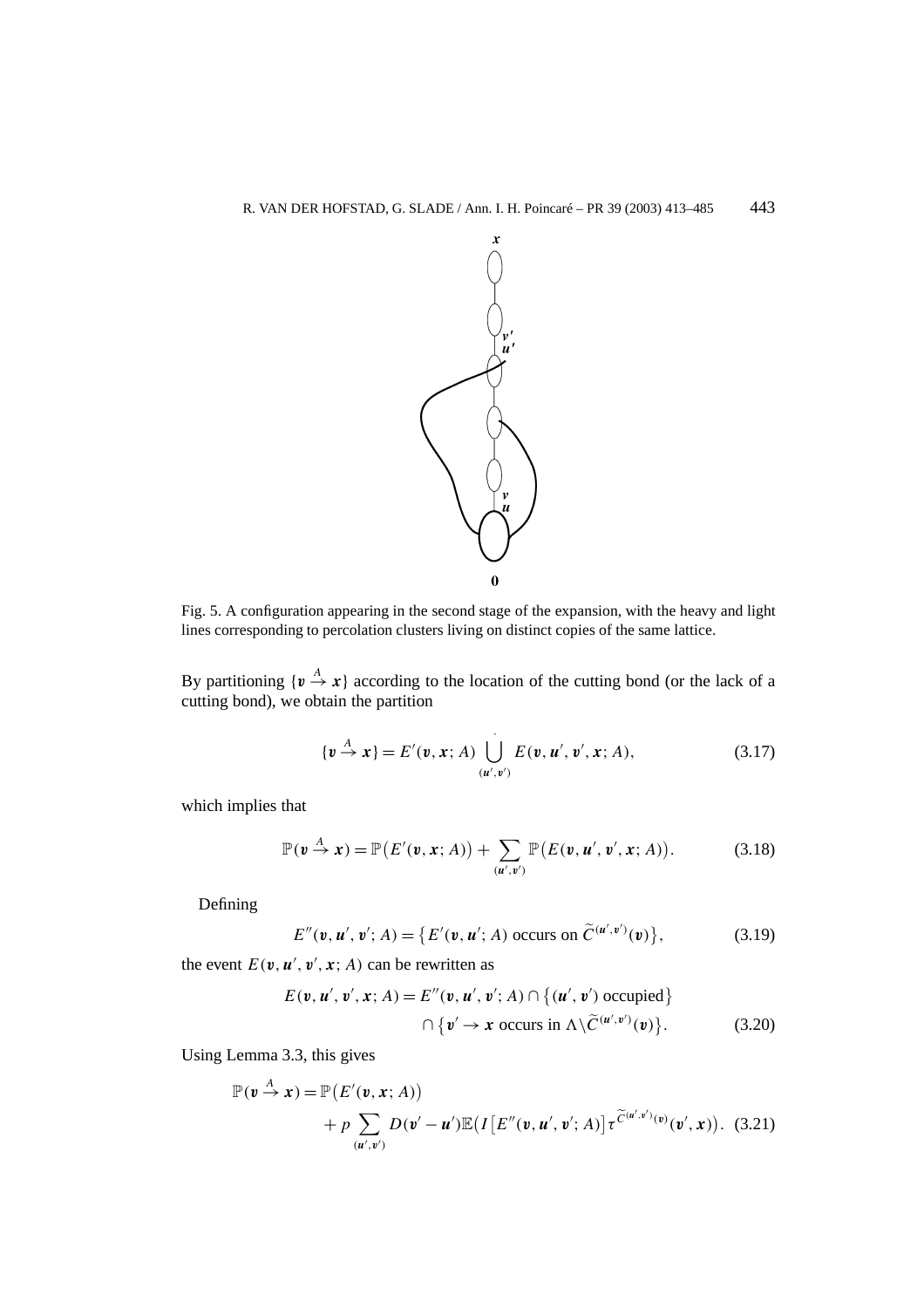We note that  $E''(\mathbf{v}, \mathbf{u}', \mathbf{v}'; A)$  in (3.21) can be replaced by  $E'(\mathbf{v}, \mathbf{u}'; A)$ , since  $E'(\mathbf{v}, \mathbf{u}'; A)$ is independent of the status of  $(u', v')$ , due to the orientation. Using this observation, and inserting the identity (3.13) into (3.21), we obtain

$$
\mathbb{P}(\mathbf{v} \stackrel{A}{\rightarrow} \mathbf{x}) = \mathbb{P}\big(E'(\mathbf{v}, \mathbf{x}; A)\big) + p \sum_{(\mathbf{u}', \mathbf{v}')} D(\mathbf{v}' - \mathbf{u}') \mathbb{P}\big(E'(\mathbf{v}, \mathbf{u}'; A)\big) \tau(\mathbf{x} - \mathbf{v}') - p \sum_{(\mathbf{u}', \mathbf{v}')} D(\mathbf{v}' - \mathbf{u}') \mathbb{E}_1\big(I\big[E'(\mathbf{v}, \mathbf{u}'; A)\big] \mathbb{P}_2\big(\mathbf{v}' \xrightarrow{\widetilde{C}_1^{(\mathbf{u}', \mathbf{v}')}(\mathbf{v})} \mathbf{x}\big)\big). \tag{3.22}
$$

In the last term on the right side, we have introduced subscripts for  $\tilde{C}$  and the expectations, to indicate to which expectation  $\tilde{C}$  belongs.

Let

$$
\pi^{(1)}(\boldsymbol{x}) = \sum_{(\boldsymbol{u},\boldsymbol{v})} p D(\boldsymbol{v} - \boldsymbol{u}) \mathbb{E}_{0} (I[\boldsymbol{0} \Rightarrow \boldsymbol{u}] \mathbb{P}_{1} (E'(\boldsymbol{v}, \boldsymbol{x}; \widetilde{C}_{0}^{(\boldsymbol{u}, \boldsymbol{v})}(\boldsymbol{0}))) ). \tag{3.23}
$$

Inserting  $(3.22)$  into  $(3.14)$ , and using  $(3.23)$ , we have

$$
\tau(\mathbf{x}) = \delta_{0,\mathbf{x}} + \pi^{(0)}(\mathbf{x}) - \pi^{(1)}(\mathbf{x}) + \sum_{(u,v)} (\delta_{0,u} + \pi^{(0)}(u) - \pi^{(1)}(u)) pD(\mathbf{v} - \mathbf{u}) \tau(\mathbf{x} - \mathbf{v}) \n+ \sum_{(u,v)} pD(\mathbf{v} - \mathbf{u}) \sum_{(u',v')} pD(\mathbf{v}' - \mathbf{u}') \n\times \mathbb{E}_0 \Big( I[\mathbf{0} \Rightarrow \mathbf{u}] \mathbb{E}_1 \big( I\big[E'(\mathbf{v}, \mathbf{u}'; \tilde{C}_0^{(u,v)}(\mathbf{0}))\big] \mathbb{P}_2 \big(\mathbf{v}' \frac{\tilde{C}_1^{(u',v')}(\mathbf{v})}{\tilde{C}_1^{(u',v')}(\mathbf{v})} \mathbf{x} \big) \big) \Big). \tag{3.24}
$$

This completes the second stage of the expansion.

We now repeat this procedure recursively, rewriting  $\mathbb{P}_2(\mathbf{v}' \xrightarrow{\widetilde{C}_1^{(\mathbf{u}',\mathbf{v}')}(\mathbf{v})} \mathbf{x})$  using (3.22), and so on. This procedure stops after a finite number of steps, because each appearance of the last term of (3.22) uses up at least one unit of time, and the last term of (3.22) will vanish as soon as the temporal component of  $v'$  exceeds that of  $x$ . This leads to (3.2) and (3.3), with  $\pi^{(0)}$  and  $\pi^{(1)}$  given by (3.4) and (3.23), and, for  $N \ge 2$ ,

$$
\pi^{(N)}(\mathbf{x}) = \sum_{(\mathbf{u}_0, \mathbf{v}_0)} \cdots \sum_{(\mathbf{u}_{N-1}, \mathbf{v}_{N-1})} \left[ \prod_{i=0}^{N-1} p D(\mathbf{v}_i - \mathbf{u}_i) \right] \mathbb{E}_0 I[\mathbf{0} \Rightarrow \mathbf{u}_0] \times \mathbb{E}_1 I[E'(\mathbf{v}_0, \mathbf{u}_1; \widetilde{C}_0)] \cdots \mathbb{E}_{N-1} I[E'(\mathbf{v}_{N-2}, \mathbf{u}_{N-1}; \widetilde{C}_{N-2})] \times \mathbb{E}_N I[E'(\mathbf{v}_{N-1}, \mathbf{x}; \widetilde{C}_{N-1})].
$$
\n(3.25)

Here, we have used the abbreviation  $\widetilde{C}_j = \widetilde{C}_j^{(\mathbf{u}_j, \mathbf{v}_j)}(\mathbf{v}_{j-1}).$ 

# **3.2. The Nguyen–Yang expansion**

In this section we recall the derivation of the Nguyen–Yang expansion from [31]. As explained at the beginning of Section 3, we will use the Nguyen–Yang expansion only to prove the bound on  $p\partial_p\hat{\pi}_m(k)$  of Proposition 2.2(iii). This proof will be given in Section 4.4.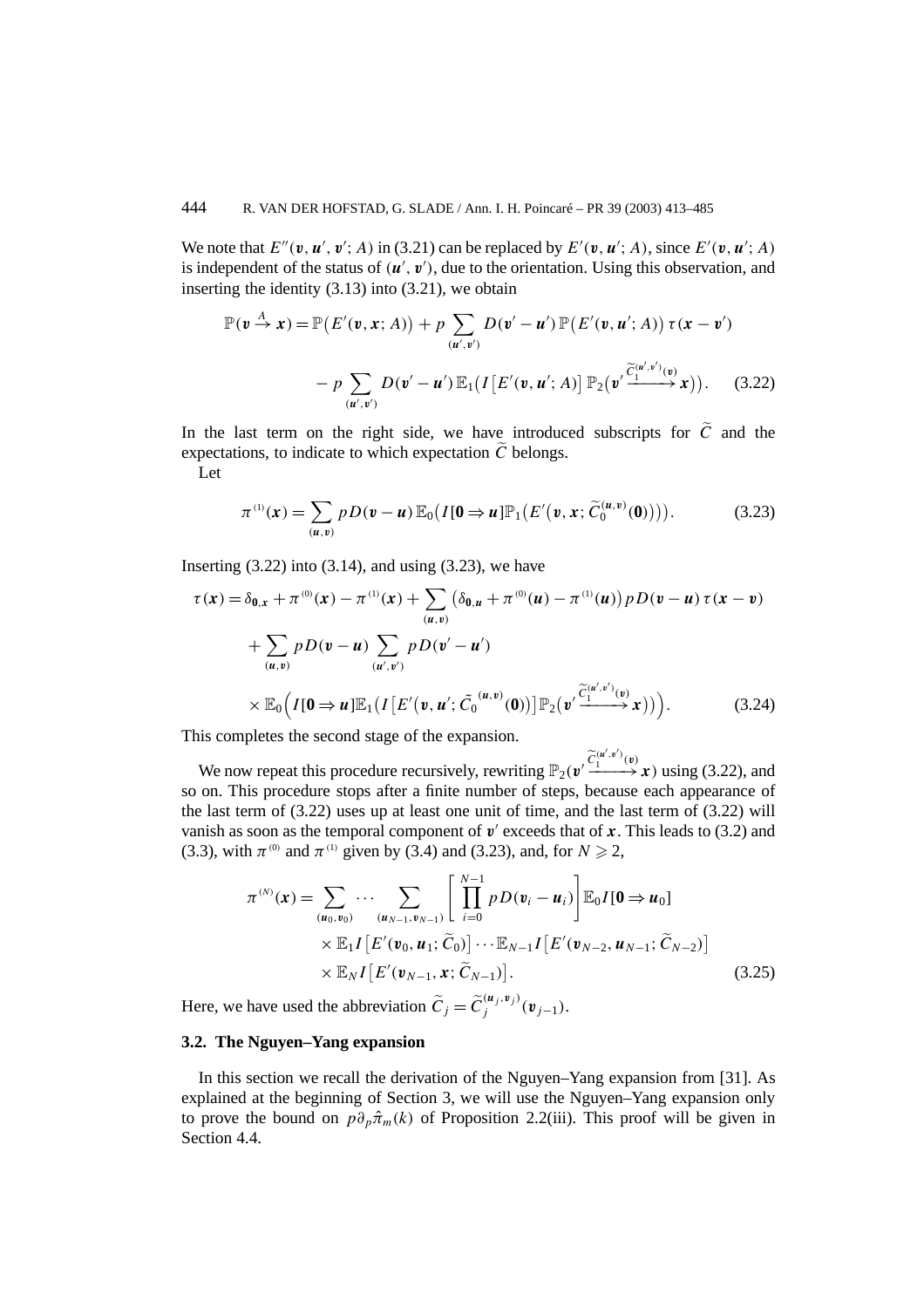For  $t = 0, 1, 2, \ldots$ , we define  $W_{n,t}(x)$  to be the event that  $(0, 0) \rightarrow (x, n)$  with exactly *t* occupied pivotal bonds for the connection, and let

$$
\tau_{n,t}(x) = \mathbb{P}_p\big(W_{n,t}(x)\big). \tag{3.26}
$$

By definition,  $\tau_n(x) = \sum_{t=0}^{\infty} \tau_{n,t}(x)$ . We will rewrite  $\tau_{n,t}(x)$  in terms of a repulsive interaction between the sausages in the string of sausages representing the connection  $(0, 0) \rightarrow (x, n)$ . When  $W_{n,t}(x)$  occurs, there are exactly  $t + 1$  sausages.

Given a bond  $b = \{(x, n), (y, n + 1)\}\)$ , let  $\bar{b} = (y, n + 1)$  be the "top" of *b*, and  $b = (x, n)$  the "bottom" of *b*. We will write  $\bar{b} < \bar{b}'$  to mean that the temporal component of  $\bar{b}$  is less than that of  $\bar{b}'$ , and, in an abuse of notation, we write  $\bar{b} < n$  when the temporal component of  $\bar{b}$  is less than *n*. For  $t \ge 1$ , let

$$
B_t(n) = \{ \vec{b} = (b_1, \dots, b_t) \colon 0 < \bar{b}_1 < \dots < \bar{b}_t \leq n \}
$$
\n(3.27)

denote the ordered vectors of *t* bonds, up to time *n*. Given  $\vec{b} \in B_r(n)$ , we define  $\bar{b}_0 = (0, 0), \underline{b}_{t+1} = (x, n)$ . We also define

$$
T(\vec{b}, (x, n)) = \bigcap_{i=1}^{t} \{b_i \text{ occupied}\} \bigcap_{i=0}^{t} \{\bar{b}_i \Rightarrow \underline{b}_{i+1}\}.
$$
 (3.28)

Note that if  $T(\vec{b}, (x, n))$  occurs, then the only possible candidates for occupied pivotal bonds for the event  $(0, 0) \rightarrow (x, n)$  are the elements of  $\vec{b}$ . We define the random variables

$$
K[i, j] = \prod_{i \leq s < t \leq j} (1 + U_{st}) \quad \text{with} \quad U_{ij} = -I[\bar{b}_i \Rightarrow \underline{b}_{j+1}]. \tag{3.29}
$$

The product in (3.29) is 0 or 1. If  $K[0, t] = 1$  and  $T(\vec{b}, (x, n))$  occurs, then the occupied pivotal bonds for the event  $(0, 0) \rightarrow (x, n)$  are precisely the elements of *b*. Therefore

$$
\tau_{n,t}(x) = \sum_{\vec{b} \in B_t(n)} \mathbb{E}_p[I[T(\vec{b}, (x, n))] K[0, t]]. \qquad (3.30)
$$

The lace expansion involves a decomposition of  $K[0, t]$ . To describe this, we need some standard terminology [8,29]. A *graph* on an interval [a, b] is a set  $\Gamma =$  $\{i_1 j_1, \ldots, i_M j_M\}$  of edges, with  $a \leq i_l < j_l \leq b$  for each *l*, and with  $M \geq 0$ . We say that a graph *F* is *connected* on [*a*, *b*] if  $\bigcup_{ij \in \Gamma} [i, j] = [a, b]$ . We denote the set of connected graphs on  $[a, b]$  by  $\mathcal{G}[a, b]$ , and let

$$
J[0, s] = \sum_{\Gamma \in \mathcal{G}[0, s]} \prod_{ij \in \Gamma} U_{ij}.
$$
 (3.31)

Expanding the product in (3.29) leads to a sum over all graphs, and by partitioning according to the support of the connected component of 0, the following decomposition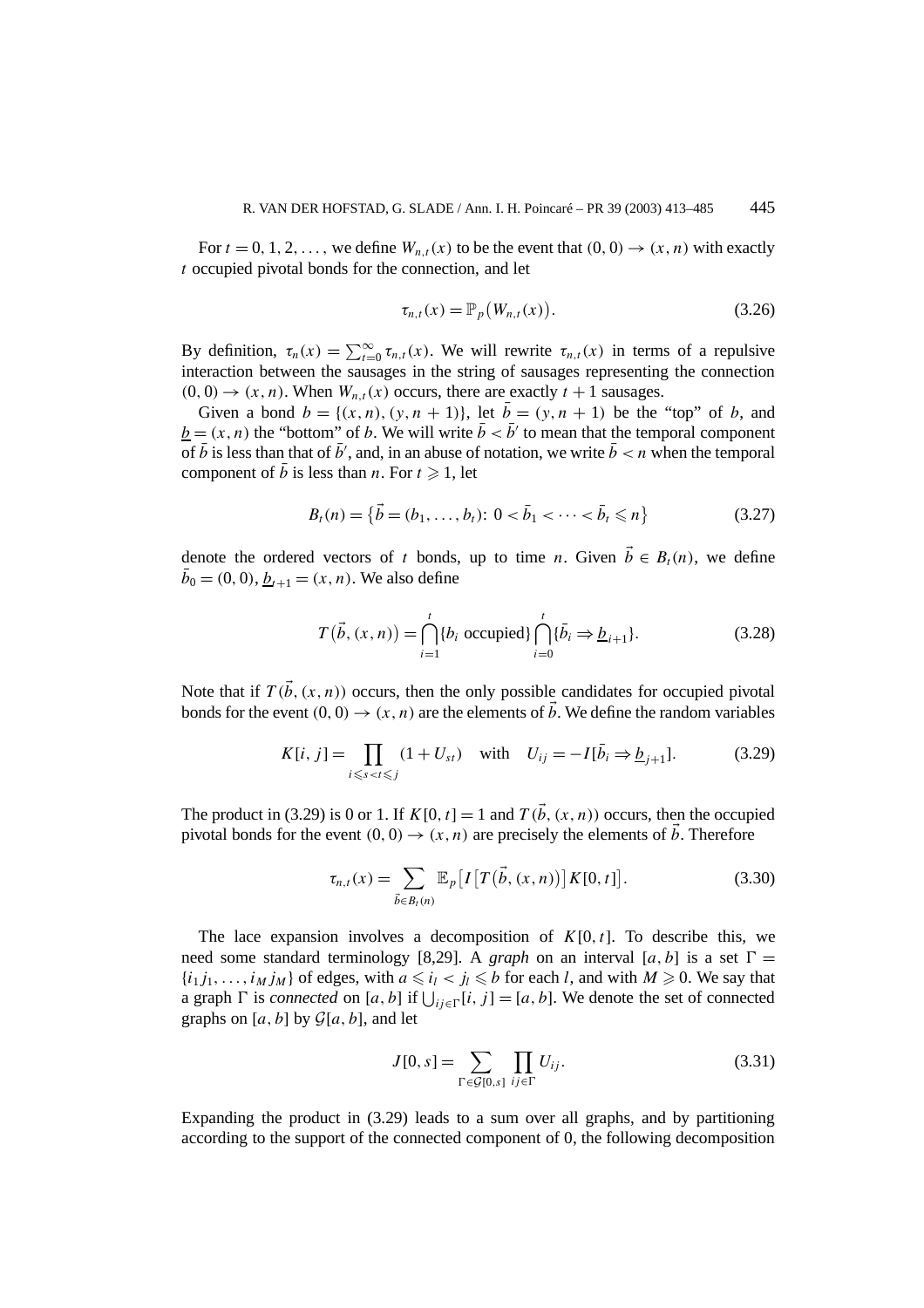## 446 R. VAN DER HOFSTAD, G. SLADE / Ann. I. H. Poincaré – PR 39 (2003) 413–485

emerges (see [29, (5.5.9)] for more details)

$$
K[0, t+1] = K[1, t+1] + \sum_{s=1}^{t} J[0, s]K[s+1, t+1] + J[0, t+1] \quad (t \ge 0). \tag{3.32}
$$

In the right side of the above equation, the middle term is taken to be 0 if  $t \leq 1$ , and  $K[a, a] = 1$ . Let

$$
\pi_{m,0}(x) = \mathbb{P}_p((0,0) \Rightarrow (x,m)) - \delta_{0,x}\delta_{0,m} = \tau_{m,0}(x) - \delta_{0,x}\delta_{0,m},
$$
\n(3.33)

$$
\pi_{m,s}(x) = \sum_{\vec{b} \in B_s(m)} \mathbb{E}_p[I[T(\vec{b}, (x, m))]J[0, s]] \quad (s \ge 1).
$$
 (3.34)

It can be seen from the above definitions that  $\pi_{m,s}(x) = 0$  whenever  $m = 0, 1$  or  $s > m$ . Substitution of (3.32) into (3.30), followed by application of the Markov property, then gives the recursion formula

$$
\tau_{n+1,t+1}(x) = p(D * \tau_{n,t})(x) + \sum_{m=2}^{n} \sum_{s=0}^{t} p(\pi_{m,s} * D * \tau_{n-m,t-s})(x) + \pi_{n+1,t+1}(x) \quad (t \ge 0).
$$
\n(3.35)

Summing (3.35) over *t* then gives the basic recursion formula (3.1), with

$$
\pi_m(x) = \sum_{s=0}^m \pi_{m,s}(x).
$$
\n(3.36)

Finally, we rewrite  $\pi_{m,s}(x)$  in terms of laces. A *lace* on [*a*, *b*] is an element of  $\mathcal{G}[a, b]$ such that the removal of any edge will result in a disconnected graph. Given a connected graph  $\Gamma \in \mathcal{G}[a, b]$ , we define the lace  $L_{\Gamma} \subset \Gamma$  to be the graph consisting of edges  $s_1t_1, s_2t_2, \ldots$  given by

$$
t_1 = \max\{t: at \in \Gamma\}, \qquad s_1 = a,
$$
  
\n
$$
t_{i+1} = \max\{t: \exists s \le t_i \text{ such that } st \in \Gamma\}, \qquad s_{i+1} = \min\{s: st_{i+1} \in \Gamma\}.
$$
\n(3.37)

(It is not hard to check that  $L_F$  is indeed a lace.) Given a lace L, let  $C(L)$  denote the set of *compatible* edges, i.e., the set of edges *ij* such that  $L_{L\cup\{i,j\}} = L$ . Define  $\mathcal{L}^{(N)}[a, b]$  to be the set of laces on the interval  $[a, b]$ , consisting of exactly N edges. It is then a standard calculation [8,29] to conclude that

$$
\pi_{m,s}(x) = \sum_{N=0}^{\infty} (-1)^N \Pi_{m,s}^{(N)}(x),
$$
\n(3.38)

with  $\Pi_{m,s}^{(0)}(x) = \pi_{m,0}(x)\delta_{0,s}$  and

$$
\Pi_{m,s}^{(N)}(x) = (-1)^N \sum_{\vec{b} \in B_s(m)} \mathbb{E}_p \left[ I \left[ T(\vec{b}, (x, m)) \right] \times \sum_{L \in \mathcal{L}^{(N)}[0, s]} \prod_{ij \in L} U_{ij} \prod_{i'j' \in \mathcal{C}(L)} (1 + U_{i'j'}) \right] \quad (N \ge 1).
$$
 (3.39)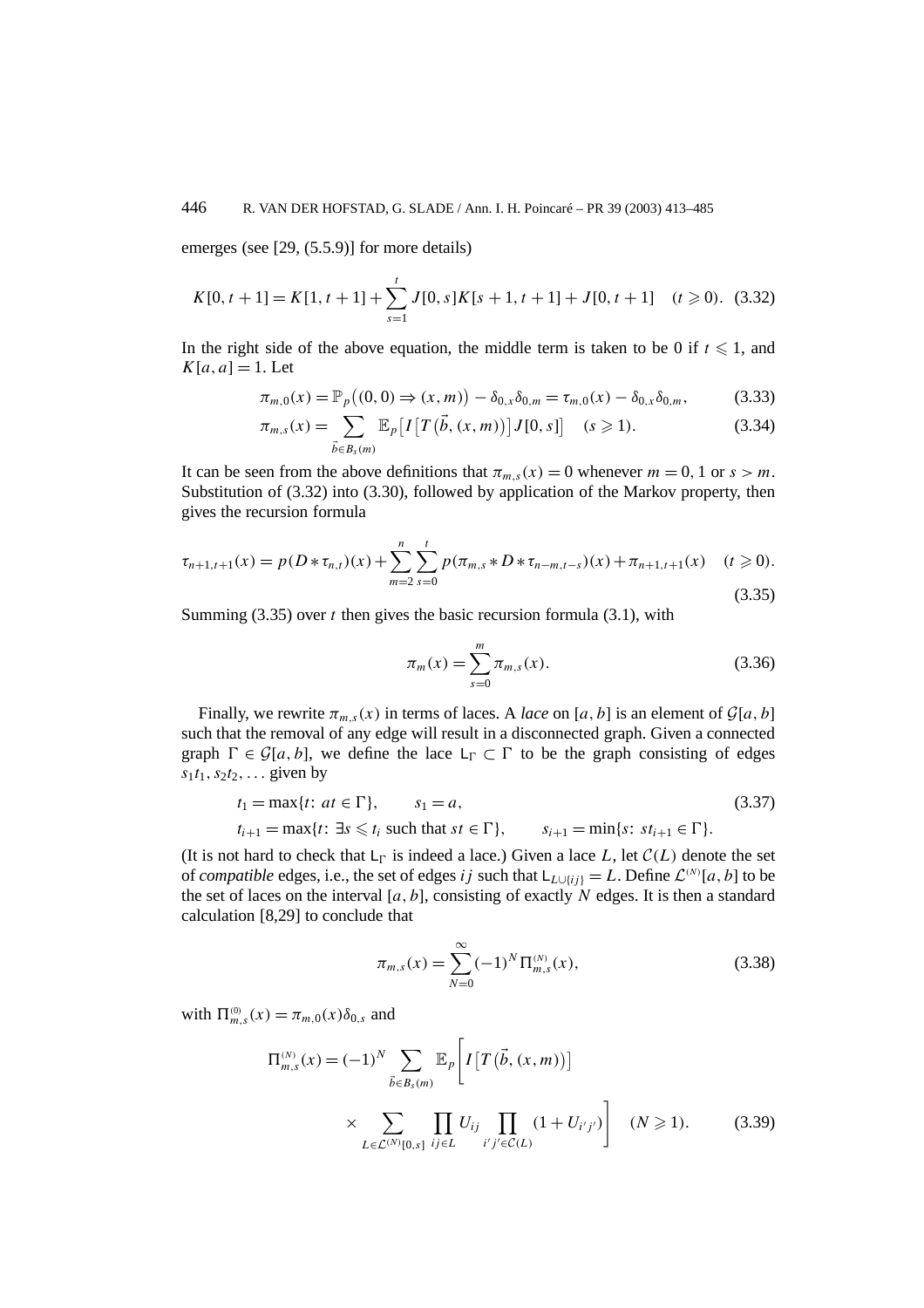The combination  $(-1)^N \prod_{ij \in L} U_{ij}$  is either 0 or 1, so  $\prod_{m,s}^{(N)}(x) \ge 0$ . The above gives the identity (3.2), but now with the decomposition

$$
\pi_m(x) = \sum_{N=0}^{\infty} (-1)^N \Pi_m^{(N)}(x) \quad \text{with} \quad \Pi_m^{(N)}(x) = \sum_{s=0}^{\infty} \Pi_{m,s}^{(N)}(x) \tag{3.40}
$$

in place of (3.2).

#### **4. Proof of Proposition 2.2**

In this section, we prove Proposition 2.2. For Proposition 2.2(i)–(ii), we will use the Hara–Slade expansion of Section 3.1, whereas for Proposition 2.2(iii) we will use the Nguyen–Yang expansion of Section 3.2. We begin in Section 4.1 by indicating how  $\pi^{(N)}(x)$  of (3.25) can be bounded in terms of the two-point function, with these bounds conveniently organised using diagrams. The diagrams are then estimated in Section 4.2. This will be used in Section 4.3 to prove the bounds on  $\pi(x)$  of Proposition 2.2(i)–(ii). Finally, in Section 4.4, the diagrammatic estimates will be extended to the Nguyen–Yang expansion, to estimate  $p\partial_p \pi(x)$  and prove Proposition 2.2(iii).

#### **4.1. Diagrammatic bounds**

#### **4.1.1. Diagrams**

We now indicate how useful diagrammatic bounds can be obtained for  $\pi^{(N)}(x)$ , using the method of [20]. A key ingredient in the diagrammatic estimates is the following special case of the BK inequality (see [18]). Let  $V_1, \ldots, V_n$  be sets of oriented lattice paths, and let  $E_i$  be the event that at least one of the paths in  $V_i$  is occupied. The event  $E_1 \circ \cdots \circ E_n$  represents the event that there exist pairwise bond-disjoint occupied paths  $\omega_i \in V_i$  ( $i = 1, 2, \ldots, n$ ). Then the inequality

$$
\mathbb{P}(E_1 \circ \cdots \circ E_n) \leqslant \mathbb{P}(E_1) \mathbb{P}(E_2) \dots \mathbb{P}(E_n)
$$
\n(4.1)

follows from the BK inequality and the fact that the  $E_i$  are increasing events.

Using (4.1), we immediately obtain the estimate

$$
\pi^{(0)}(x) = \mathbb{P}(\mathbf{0} \Rightarrow x) - \delta_{\mathbf{0},x} = \mathbb{P}\left((\mathbf{0} \to x) \circ (\mathbf{0} \to x)\right) - \delta_{\mathbf{0},x} \leq \tau(x)^2 - \delta_{\mathbf{0},x}.\tag{4.2}
$$

To bound  $\pi^{(N)}$  for  $N \geq 1$ , we estimate the nested expectation (3.25) from the inside out (right to left). For the innermost expectation  $\mathbb{E}_{N_\infty}$  we first observe that  $E'(\mathbf{v}_{N-1}, \mathbf{x}; \widetilde{C}_{N-1})$ is a subset of the event that there exist  $w_N \in \widetilde{C}_{N-1}$  and  $t \in \Lambda$  with four disjoint paths realising the connections  $v_{N-1} \to t$ ,  $t \to w_N$ ,  $w_N \to x$ ,  $t \to x$ . Applying the BK inequality gives

$$
\mathbb{E}_{N} I\left[E'(\boldsymbol{v}_{N-1}, \boldsymbol{x}; \widetilde{\boldsymbol{C}}_{N-1})\right] \leq \sum_{t, \boldsymbol{w}_{N} \in \Lambda} I[\boldsymbol{w}_{N} \in \widetilde{\boldsymbol{C}}_{N-1}] \tau(t - \boldsymbol{v}_{N-1}) \tau(\boldsymbol{w}_{N} - t) \tau(\boldsymbol{x} - \boldsymbol{w}_{N}) \tau(\boldsymbol{x} - t). \tag{4.3}
$$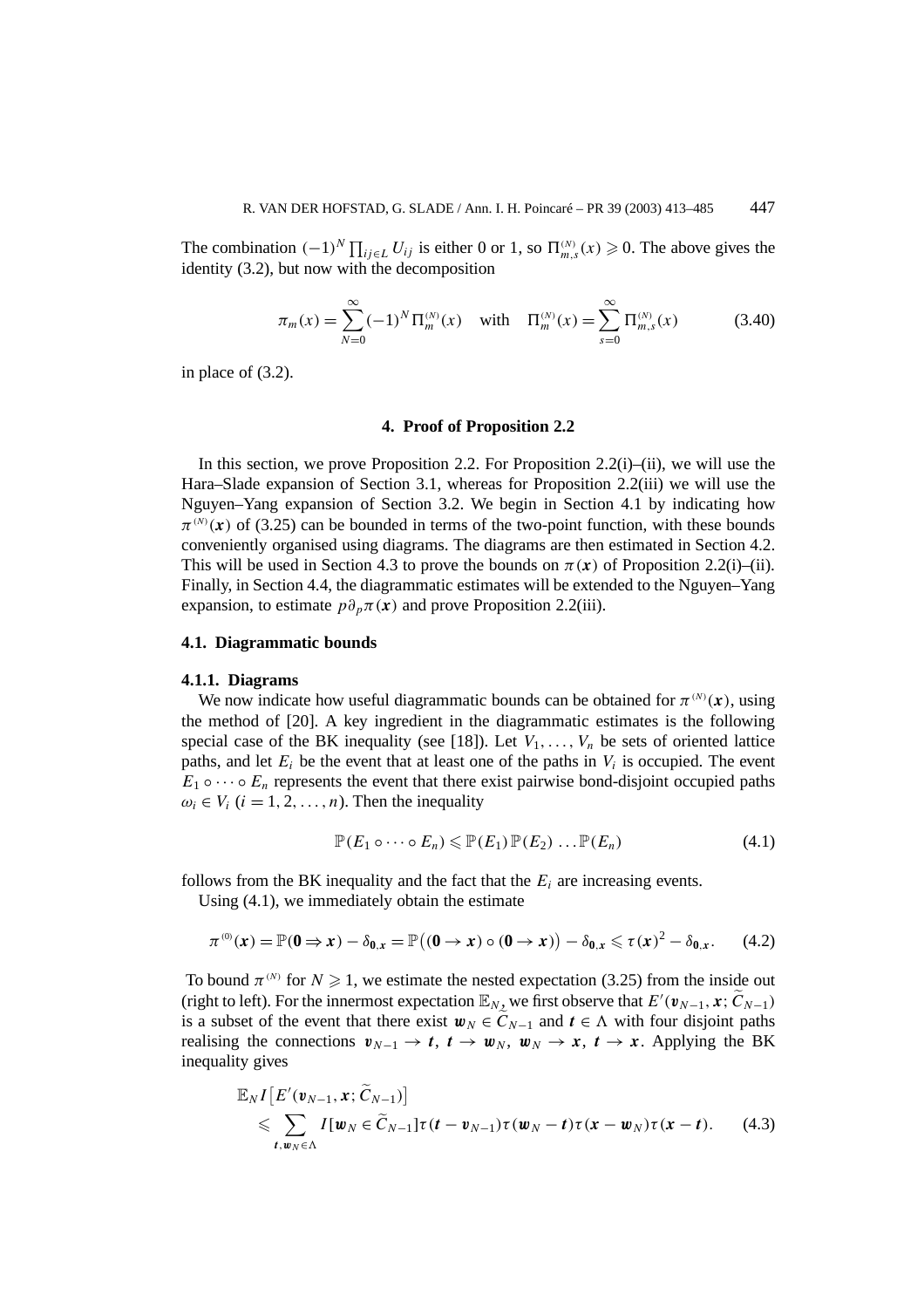The indicator  $I[w_N \in \widetilde{C}_{N-1}]$  is a random variable for the expectation  $\mathbb{E}_{N-1}$  that must be treated in conjunction with the event  $E'(\mathbf{v}_{N-2}, \mathbf{u}_{N-1}; \widetilde{C}_{N-2})$  (when  $N \ge 2$ ). It is not difficult to show (see [20, Lemma 2.5] or [29, Lemma 5.5.8] for details) that

$$
\mathbb{E}_{i}\big(I\big[E'(\mathbf{v}_{i-1}, \mathbf{u}_{i}; \widetilde{C}_{i-1})\big]I[\mathbf{w}_{i+1} \in \widetilde{C}_{i}]\big) \n\leq \sum_{\mathbf{w}_{i}, z_{i}t, y} I[\mathbf{w}_{i} \in \widetilde{C}_{i-1}]\tau(\mathbf{w}_{i+1} - z_{i})\tau(\mathbf{u}_{i} - \mathbf{w}_{i})\tau(\mathbf{w}_{i} - t) \n\times \big(\tau(t - \mathbf{v}_{i-1})\tau(z_{i} - t)\tau(\mathbf{u}_{i} - z_{i}) \n+ \tau(z_{i} - \mathbf{v}_{i-1})\tau(t - z_{i})\tau(\mathbf{u}_{i} - t)\big).
$$
\n(4.4)

Finally, the expectation  $\mathbb{E}_0$  is estimated using

$$
\mathbb{E}_0(I[\mathbf{0}\Rightarrow\boldsymbol{u}_0]I[\boldsymbol{w}_1\in\widetilde{C}_0])\leqslant\sum_{z_0}\tau(\boldsymbol{u}_0)\tau(z_0)\tau(\boldsymbol{u}_0-z_0)\tau(\boldsymbol{w}_1-z_0),\qquad(4.5)
$$

which follows from the BK inequality and the fact that the intersection of the events on the left side is a subset of the event that there exists  $z_0$  with four disjoint connections  $\mathbf{0} \rightarrow \mathbf{u}_0$ ,  $\mathbf{0} \rightarrow z_0$ ,  $z_0 \rightarrow \mathbf{u}_0$ ,  $z_0 \rightarrow \mathbf{w}_1$ .

The upper bounds  $(4.3)$ – $(4.5)$  have a convenient diagrammatic representation, as illustrated in Fig. 6. Diagrams are interpreted as follows. Each diagram vertex is assigned a lattice variable and each diagram line is assigned a two-point function evaluated at the (oriented) difference of its endpoint variables. Unlabelled vertices are summed over all possible values. In Fig. 7, and in later figures, we will also use a pair of short line segments to indicate vertices that are separated by unit time; these correspond in Fig. 7 to the pivotal bonds  $(\mathbf{u}_i, \mathbf{v}_i)$  of (3.25) and carry weight  $\tau(\mathbf{v}_i - \mathbf{u}_i) = pD(\mathbf{v}_i - \mathbf{u}_i)$ . More generally, a *diagram* is a graph with multiple edges between vertices allowed, with factors of  $\tau$  associated to each edge and summed as described above.

In Fig. 6, we also show the effect of shifting the diagram line  $\tau(\mathbf{w}_{i+1} - \mathbf{z}_i)$  to the diagram arising in the upper bound for the expectation  $\mathbb{E}_{i+1}$ , rather than keeping it in the upper bound for  $\mathbb{E}_i$ , for  $i = 0, \ldots, N - 1$ . With this shift, a convenient recursive structure emerges. To see this, we define

$$
P_1(u_0, z_0) = \tau(u_0)\tau(z_0)\tau(u_0 - z_0),
$$
\n(4.6)

$$
P_2(\mathbf{u}_{i-1}, z_{i-1}, \mathbf{u}_i, z_i) = \sum_{t, w, v_{i-1}} p D(\mathbf{v}_{i-1} - \mathbf{u}_{i-1}) \tau(\mathbf{w} - t) \tau(\mathbf{u}_i - \mathbf{w}) \tau(\mathbf{w} - z_{i-1})
$$
  
 
$$
\times (\tau(z_i - \mathbf{v}_{i-1}) \tau(t - z_i) \tau(\mathbf{u}_i - t)
$$
  
 
$$
+ \tau(t - \mathbf{v}_{i-1}) \tau(z_i - t) \tau(\mathbf{u}_i - z_i)), \qquad (4.7)
$$

$$
P_3(u_{N-1}, z_{N-1}, x) = \sum_{t, w, v_{N-1}} p D(v_{N-1} - u_{N-1}) \tau(t - v_{N-1}) \tau(x - t) \tau(x - w)
$$
  
 
$$
\times \tau(w - t) \tau(w - z_{N-1}). \tag{4.8}
$$

The right sides of the above equations correspond to the diagrams appearing in Fig. 6 after shifting lines, with the difference that the bonds  $(\mathbf{u}_{i-1}, \mathbf{v}_{i-1})$  appear in (4.7)–(4.8) but not in Fig. 6. For  $N \ge 1$ , we define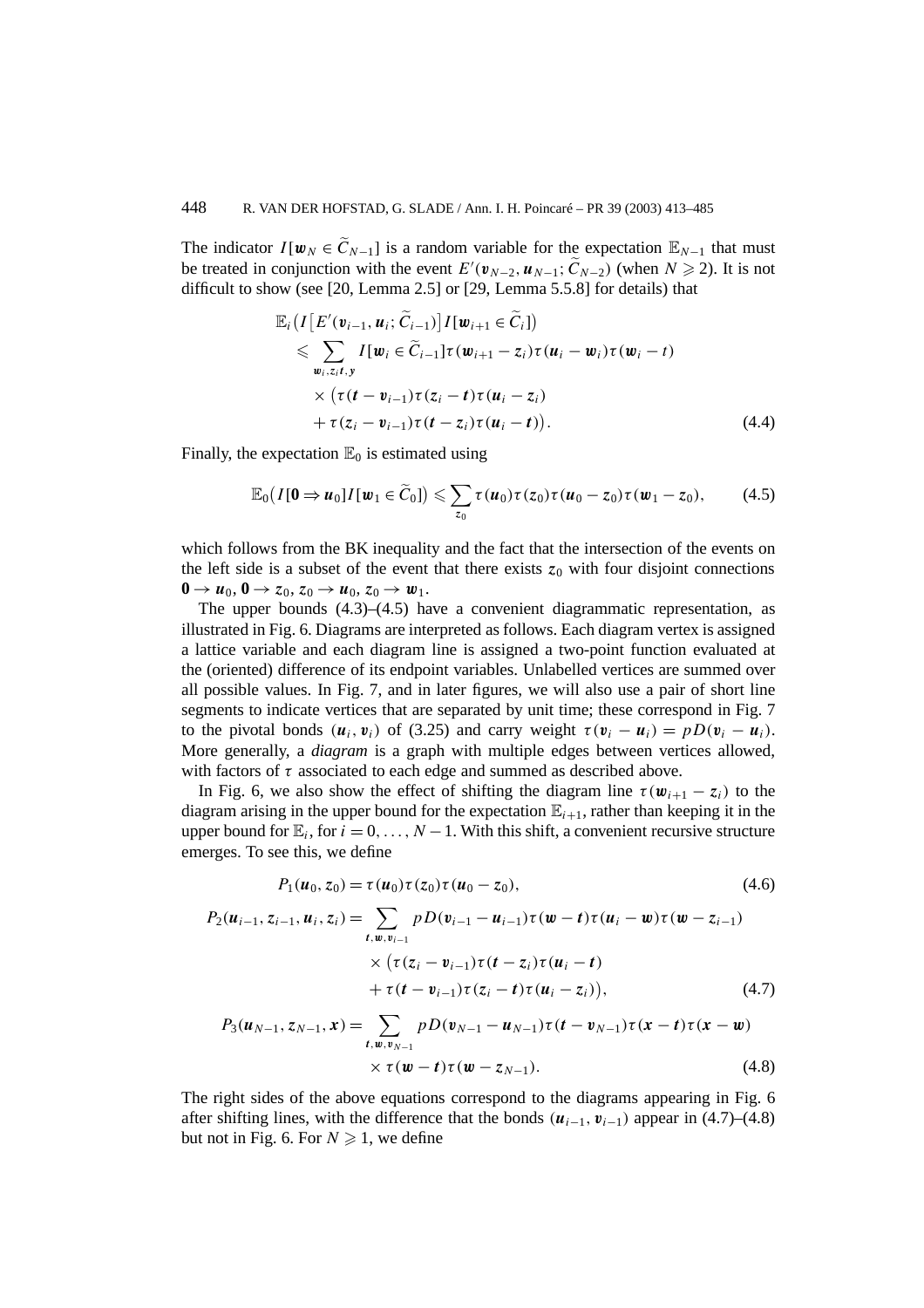

Fig. 6. Diagrams representing (4.3)–(4.5), showing also the result of a shifted line.



Fig. 7. Diagrams representing  $P^{(N)}(x)$ ,  $N = 0, 1, 2$ .

$$
P^{(N)}(\mathbf{x}) = \sum_{(\mathbf{u}_0, z_0)} \dots \sum_{(\mathbf{u}_{N-1}, z_{N-1})} P_1(\mathbf{u}_0, z_0) \left[ \prod_{i=1}^{N-1} P_2(\mathbf{u}_{i-1}, z_{i-1}, \mathbf{u}_i, z_i) \right] \times P_3(\mathbf{u}_{N-1}, z_{N-1}, \mathbf{x}), \qquad (4.9)
$$

where the empty product arising when  $N = 1$  is defined to be 1. We also define the *bubble diagram*  $B(x) = \tau(x)^2$ , and set  $P^{(0)}(x) = B(x) - \delta_{0,x}$ . The inequalities (4.3)– (4.5) can then be combined with (3.25) to give

$$
\pi^{(N)}(x) \leqslant P^{(N)}(x) \quad (N \geqslant 0). \tag{4.10}
$$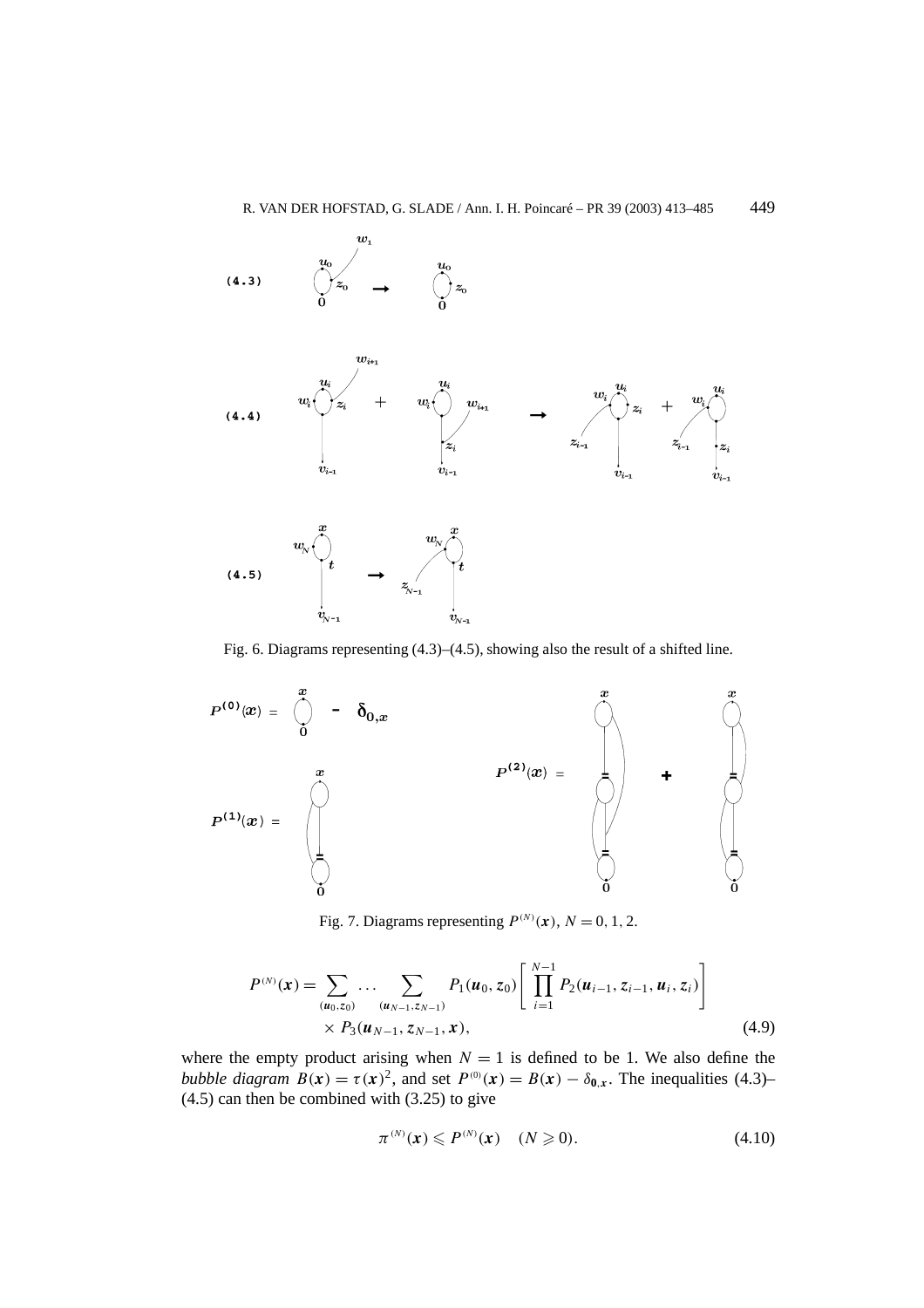# 450 R. VAN DER HOFSTAD, G. SLADE / Ann. I. H. Poincaré – PR 39 (2003) 413–485

The diagrams  $P^{(N)}(x)$  are depicted in Fig. 7, for  $N = 0, 1, 2$ .

The inequality (4.10) shows that  $\pi^{(N)}(x)$  can be bounded by a sum of products of two-point functions *τ (y)*, with the temporal component of *y* no larger than that of *x*. These inequalities will provide the key ingredient needed to prove Proposition 2.2, which simply asserts that certain bounds on  $\tau(\mathbf{v})$  imply bounds on  $\pi(\mathbf{x})$ .

# **4.1.2. Diagrammatic constructions**

We now introduce some diagrammatic constructions that will be useful to estimate  $P^{(N)}(x)$ . A related procedure was employed in [22].

DEFINITION 4.1. – (a) *Given a diagram, and given any line λ of the diagram, construction*  $1^{\lambda}(\mathbf{y})$  *is the operation in which a new vertex* **y** *is inserted in line*  $\lambda$ *. Explicitly, this means that the two-point function*  $\tau(\mathbf{v} - \mathbf{u})$  (*say*) *corresponding to line*  $\lambda$ *is replaced by*  $\tau(\mathbf{v} - \mathbf{y})\tau(\mathbf{y} - \mathbf{u})$ *.* 

(b) *Construction*  $1^{\lambda}(l)$  *is the operation in which construction*  $1^{\lambda}(v, l)$  *is performed and then followed by summation over y* (*leaving l fixed*)*. Explicitly, this means that*  $\tau_{j-i}(v-u)$  *corresponding to line*  $\lambda$  *is replaced by*  $\sum_{y} \tau_{j-l}(v-y)\tau_{l-i}(y-u)$ *.* 

In the diagram *P(*<sup>0</sup>*)* , we declare one of the lines in the bubble to be *admissible*. For *N* ≥ 1, we declare the lines  $τ(t − v_{N-1})$  and  $τ(x − t)$  appearing in (4.8) to be admissible. These are the lines on  $P_3$  from which the terms of  $P_2$  can be obtained by adding an additional vertex. Writing  $P^{(N-1)}(x; 1^{\lambda}(z))$  for the result of applying construction  $1^{\lambda}(z)$ to  $P^{(N-1)}(x)$ , it then follows from (4.9) that

$$
P^{(N)}(x) = \sum_{u,z} \sum_{\lambda} P^{(N-1)}(u; 1^{\lambda}(z)) P_3(u, z, x) \quad (N \ge 1), \tag{4.11}
$$

where the sum over  $\lambda$  is over two admissible lines for  $N \geq 2$  and over one admissible line for  $N = 1$ .

We will formalise the operation occuring in  $(4.11)$  in a definition. For this, we define

$$
L^{(0)}(\mathbf{w}, t, \mathbf{x}) = \tau(\mathbf{x} - \mathbf{w})\tau(\mathbf{x} - t), \tag{4.12}
$$

$$
L^{(1)}(u, z, x) = \tau(x - z) \sum_{v} pD(v - u)\tau(x - v).
$$
 (4.13)

Given a diagram  $F(u)$  with two labelled vertices having labels **0** and *u*, and with a certain set of admissible lines indexed by  $\lambda$ , let  $F(u; 1^{\lambda}(z))$  denote the result of applying construction  $1^{\lambda}(z)$ . It then follows from (4.8) that

$$
P_3(u, z, x) = \sum_{t, w} L^{(1)}(u, z, w; 1^{\alpha}(t)) L^{(0)}(t, w, x),
$$
 (4.14)

where  $\alpha$  is the line from  $v$  to  $w$  occuring in  $L^{(1)}(u, z, w)$  (with  $v$  the summation index in  $(4.13)$ .

DEFINITION 4.2. – *Given a diagram F (u) with two labelled vertices having labels* **0** *and u*, *and* with a certain set of admissible lines indexed by  $\lambda$ , construction  $2_u^{(i)}(\mathbf{w})$ *produces the diagram*

$$
\widetilde{F}^{(i)}(\boldsymbol{w}) = \sum_{\lambda} \sum_{\boldsymbol{u},z} F(\boldsymbol{u};1^{\lambda}(z)) L^{(i)}(\boldsymbol{u},z,\boldsymbol{w}), \qquad (4.15)
$$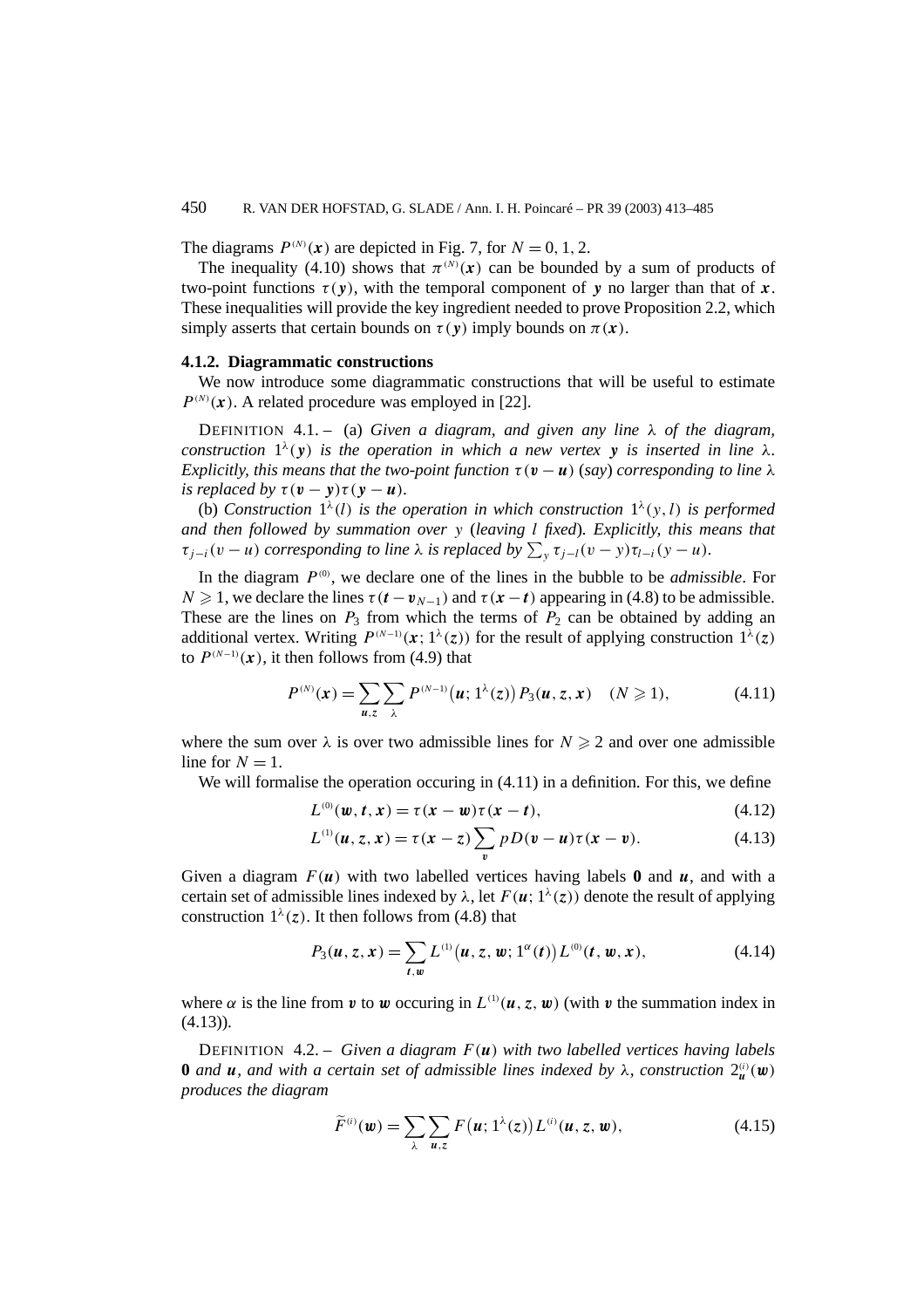*and construction Eu(w) produces the diagram*

$$
\widetilde{F}^{(i)}(\boldsymbol{w}) = \sum_{\lambda} \sum_{\boldsymbol{u},z} F(\boldsymbol{u};1^{\lambda}(z)) P_3(\boldsymbol{u},z,\boldsymbol{w}), \qquad (4.16)
$$

*where the sum over λ is the sum over admissible lines.*

We may then understand the factor  $P_3(u, z, x)$  in (4.11) as corresponding to application of construction  $E_u(\mathbf{x})$  to  $P^{(N-1)}(u)$ . By definition and (4.14), construction  $E_u(\mathbf{x})$ is equivalent to an application of construction  $2_u^{(1)}(u)$  followed by construction  $2_w^{(0)}(x)$ , where the unique admissible line prior to applying construction  $2_{w}^{(0)}(x)$  is the line from *v* to *w* added to the diagram in the application of construction  $2_u^{\text{(1)}}(w)$ . (Here, *v* corresponds to the summation index in (4.13).) Thus  $P^{(N)}(x)$  is obtained by *N* applications of construction *E* to the bubble diagram, for all  $N \ge 1$ . To estimate  $P^{(N)}(x)$ , it therefore suffices to estimate the bubble and to investigate the result of applying construction  $E_{\mu}(x)$  to a diagram whose behaviour is already understood. For this, it suffices to understand the result of applying construction  $2_{\mathbf{u}}^{(i)}(\mathbf{w})$  to a diagram whose behaviour is already understood.

## **4.2. Estimation of diagrams**

The main goal of this section is to obtain an estimate for the diagrams  $P^{(N)}$  of Section 4.1. The result, which will be at the heart of the proof of Proposition 2.2, is stated in Lemma 4.5. A secondary goal is to develop a general method for estimating diagrams, that will be useful also in Section 7.

We begin with a lemma that converts the Fourier-space bounds of (2.15) for  $1 \leq m \leq n$ into *x*-space bounds for  $0 \le m \le n + 1$ . The inclusion of  $m = n + 1$  in the *x*-space bounds is essential for obtaining the bounds of Proposition 2.2 for  $0 \le m \le n + 1$ . It will be convenient in what follows to return to the  $(x, m)$  notation for sites.

LEMMA 4.3. – *Suppose that* (2.15) *holds for*  $1 \le m \le n$  *and for some*  $p \in I$ *. Then there is a K*, depending on  $K_f$ , such that for  $0 \leqslant m \leqslant n+1$  and for that p, the following *bounds hold*:

$$
\hat{\tau}_m(0) \leqslant K, \qquad \sum_x |x|^2 \tau_m(x) \leqslant K\sigma^2 m, \qquad \|\tau_m\|_{\infty} \leqslant \begin{cases} \frac{K\beta}{m^{d/2}} & (m \neq 0), \\ 1 & (m = 0), \end{cases} (4.17)
$$

$$
\sup_{x} |x|^2 \tau_m(x) \leqslant K\sigma^2 \beta \left(\frac{1}{m+1}\right)^{(d-2)/2}.\tag{4.18}
$$

We will interpret the bound on  $\|\tau_m\|_{\infty}$  of (4.17) as

$$
\|\tau_m\|_{\infty} \leq \begin{cases} \frac{K\beta}{(m+1)^{d/2}} & \text{(if } m \neq 0 \text{ is guaranteed)},\\ \frac{K}{(m+1)^{d/2}} & \text{(otherwise)}. \end{cases}
$$
(4.19)

*Proof.* – The bounds are all trivial for  $m = 0$ . For  $m \leq n$ , the first two bounds are immediate from (2.15). For  $m = n + 1$ , given  $l \ge 0$  and  $0 \le j \le l$  we use Boole's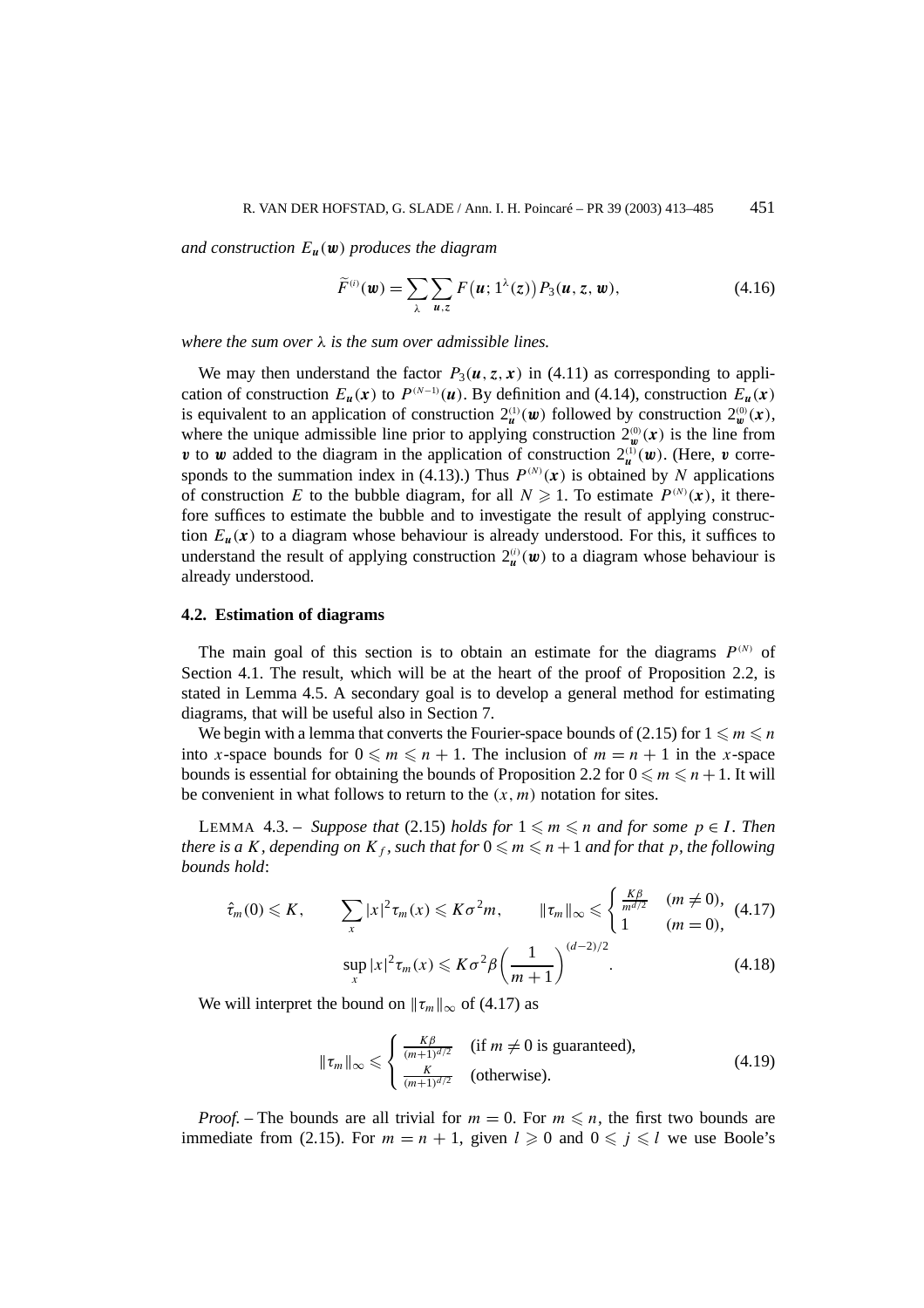inequality and the Markov property to obtain

$$
\tau_l(x) = \mathbb{P}_p\left(\bigcup_{y} \{(0,0) \to (y,j) \to (x,l)\}\right) \leq \sum_{y} \tau_j(y)\tau_{l-j}(x-y). \tag{4.20}
$$

Taking  $l = n + 1$  and  $j = 1$  in (4.20), we obtain  $\hat{\tau}_{n+1}(0) \leq \hat{\tau}_1(0)\hat{\tau}_n(0) = p\hat{\tau}_n(0)$ , which gives the first bound of (4.17) for  $m = n + 1$ . The second bound can be obtained similarly, for  $m = n + 1$ , using also the estimate  $|x|^2 \le 2(|y|^2 + |x - y|^2)$  and the definition of  $\sigma$ in (1.3).

Next, we consider the third bound of (4.17). For  $m = 1$ , we have  $||\tau_1||_{\infty} = p||D||_{\infty} \leq$ *Kβ*, by the assumption above (1.2). For  $m \ge 2$ , we use (4.20) twice, as well as the inequality  $||h||_{\infty} \leqslant ||\hat{h}||_1$ , to conclude that

$$
\tau_m(x) \leq (\tau_1 * \tau_1 * \tau_{m-2})(x) \leqslant p^2 \|\widehat{D}^2 \widehat{\tau}_{m-2}\|_1. \tag{4.21}
$$

Thus (2.15) implies (4.17) for all  $m \le n + 2$ .

For (4.18) with  $m = 1$ , we use the first assumption of (1.2). For (4.18) with  $m \ge 2$ , we use (4.20) with  $l = m$  and  $j = |m/2|$  to obtain

$$
|x|^2 \tau_m(x) \leq 2 \sum_{y} (|y|^2 + |x - y|^2) \tau_{\lfloor m/2 \rfloor}(y) \tau_{m - \lfloor m/2 \rfloor}(x - y)
$$
  

$$
\leq 2 \Biggl( \| \tau_{m - \lfloor m/2 \rfloor} \|_{\infty} \sum_{y} |y|^2 \tau_{\lfloor m/2 \rfloor}(y) + \| \tau_{\lfloor m/2 \rfloor} \|_{\infty} \sum_{y} |y|^2 \tau_{m - \lfloor m/2 \rfloor}(y) \Biggr). \tag{4.22}
$$

Then (4.18) follows from (4.17) for  $m \leq n + 1$  (in fact for *m* of order 2*n*).  $\Box$ 

As was explained above the statement of Proposition 2.2, (2.15) will follow once we establish Assumption 2.1 by proving Proposition 2.2. Therefore the bounds (4.17)–  $(4.18)$  of Lemma 4.3 will also follow, for all  $m \ge 0$ .

Next, we give a simple example of an estimate for a diagram. Following the example, we will develop a more systematic approach to such estimates.

*Example* 4.4. – We define a diagram  $G_m(x)$  by

$$
G_m(x) = \sum_{0 \le j \le k < m} \sum_{u,v,w} \tau_j(u) \tau_k(v) \tau_{k-j}(v-u) \tau_1(w-v) \tau_{m-k-1}(x-w) \tau_{m-j}(x-u). \tag{4.23}
$$

This diagram is the contribution to  $\pi_m^{(1)}(x)$  that arises when the topmost loop in the diagram  $P_m^{(1)}(x)$  shrinks to the single vertex  $(x, m)$ . Note that all subscripts on the right side of (4.23) are at most *m*. To estimate  $G_m = \sum_{x} G_m(x)$ , we bound the second and sixth factors above by their maximum possible values to obtain

$$
G_m \leqslant \sum_{0 \leqslant j \leqslant k < m} \|\tau_j\|_1 \|\tau_k\|_\infty \|\tau_{k-j}\|_1 \|\tau_1\|_1 \|\tau_{m-k-1}\|_1 \|\tau_{m-j}\|_\infty. \tag{4.24}
$$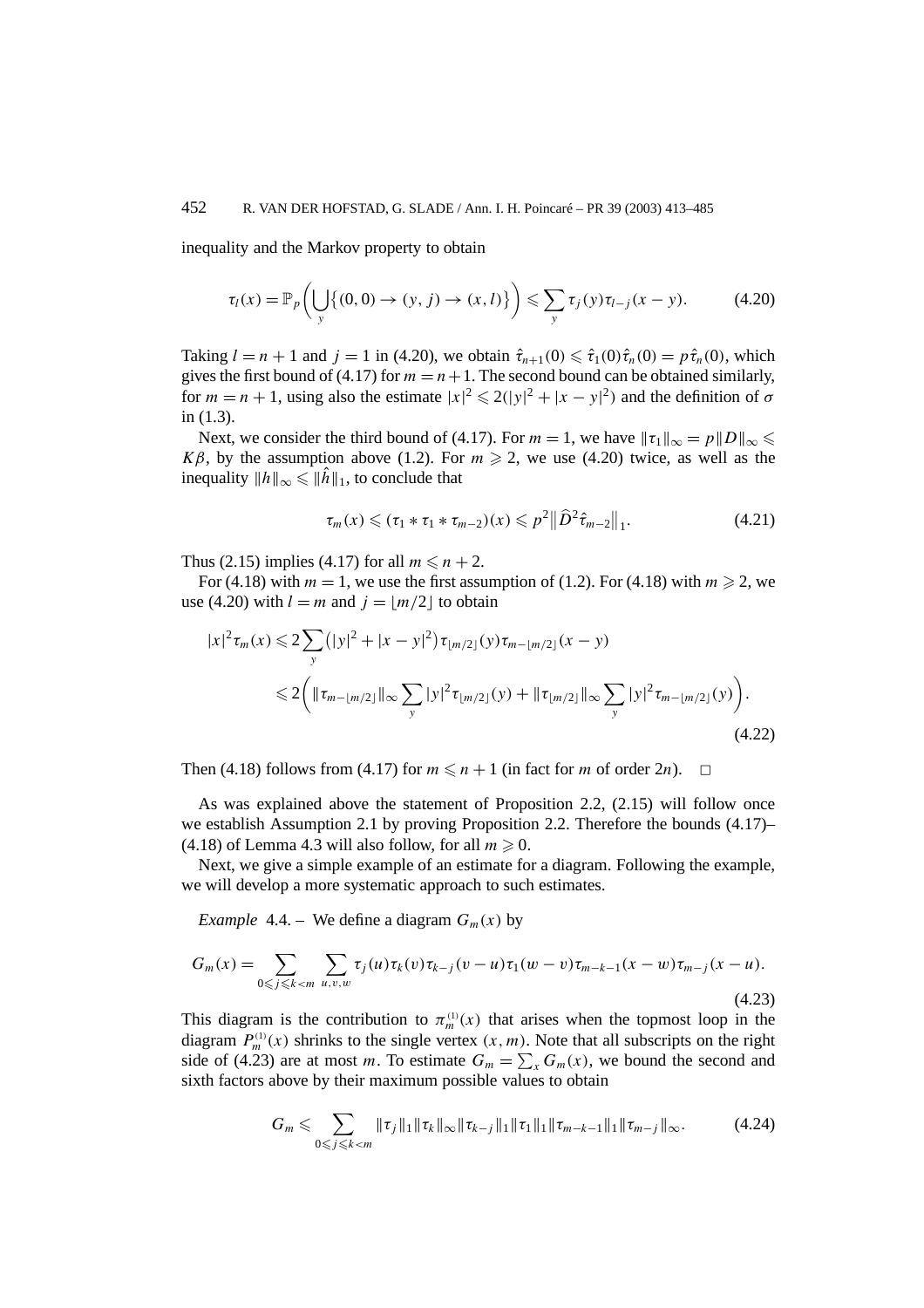Assuming the bounds  $(4.17)$ – $(4.19)$  for  $\tau_l$  with  $l \leq m$  gives

$$
G_m \leqslant K^6 \beta \sum_{0 \leqslant j \leqslant k < m} (k+1)^{-d/2} (m-j+1)^{-d/2} \leqslant c K^6 \beta (m+1)^{-d/2}.
$$
 (4.25)

In the above estimate, we used the fact that since  $m - j > 0$  we obtain a factor  $\beta$  when using (4.19) to estimate  $\|\tau_{m-j}\|_{\infty}$ . In addition, we used the fact that for  $d > 4$  there is a constant  $c = c(d)$  such that

$$
\sum_{0 \le i \le j \le n} (j+1)^{-d/2} (n-i+1)^{-d/2} \le c(n+1)^{-d/2}
$$
 (4.26)

holds uniformly in  $n \geq 0$ . To prove (4.26), we divide the sum into two cases, depending on whether  $j \leq n - i$  or not. The contributions due to each case are equal, due to the symmetry present in the sum on the left side of (4.26). When  $j \leq n - i$ , we have  $n - i \geq n/2$ , because  $i \leq j$ . Therefore, the left side of (4.26) is bounded above, as required, by

$$
2 \cdot 2^{d/2} (n+1)^{-d/2} \sum_{0 \le i \le j \le n} (j+1)^{-d/2} \le 2 \cdot 2^{d/2} (n+1)^{-d/2} \sum_{j=0}^{\infty} (j+1)^{-(d-2)/2}
$$
  
  $\le c(n+1)^{-d/2}.$  (4.27)

Convergence of the above sums gives a sharp criterion requiring that *d* be above the critical dimension 4.

Consider, in addition, the effect of associating to  $G_m(x)$  a factor  $|x|^2$  or  $|x|^4$  before performing the sum over *x*. Using  $|x|^2 \le 2(|u|^2 + |x - u|^2)$  and (if we are considering  $|x|^4$ )  $|x|^2 \le 2(|v|^2 + |x - v|)^2$ , we can associate factors of  $|x|^2$  to one or two distinct (when considering  $|x|^4$ ) diagram lines. By (4.17) and (4.18), the effect of a factor  $|x|^2$ on an upper bound on an  $l^1$  or  $l^{\infty}$  norm is to increase the estimate by a factor  $\sigma^2$  times the temporal displacement of the diagram line. The latter is bounded by  $m + 1$ , and we can thus conclude from (4.25) that

$$
\sum_{x} |x|^{q} G_{m}(x) \leq C K^{6} \beta \sigma^{q} (m+1)^{(q-d)/2} \quad (q \in \{0, 2, 4\}). \tag{4.28}
$$

This completes Example 4.4.  $\Box$ 

We now come to the principal lemma of this section. In view of (4.10) and the fact that  $\pi_m^{(N)}(x) \ge 0$  by definition, it is only the last inequality of (4.29) that remains to be proved.

LEMMA 4.5. – Let  $d > 4$  and assume the bounds  $(4.17)$ – $(4.19)$  for  $0 \le m \le n + 1$ . *There are constants C and*  $L_0$  (*both depending on*  $K_f$ *), such that for*  $L \ge L_0$ ,  $N \ge 0$ ,  $q \in \{0, 2, 4\}$  *and*  $2 \le m \le n + 1$ *,* 

$$
0 \leqslant \sum_{x} |x|^q \pi_m^{(N)}(x) \leqslant \sum_{x} |x|^q P_m^{(N)}(x) \leqslant C^N \sigma^q \beta^{N \vee 1} m^{(q-d)/2}.
$$
 (4.29)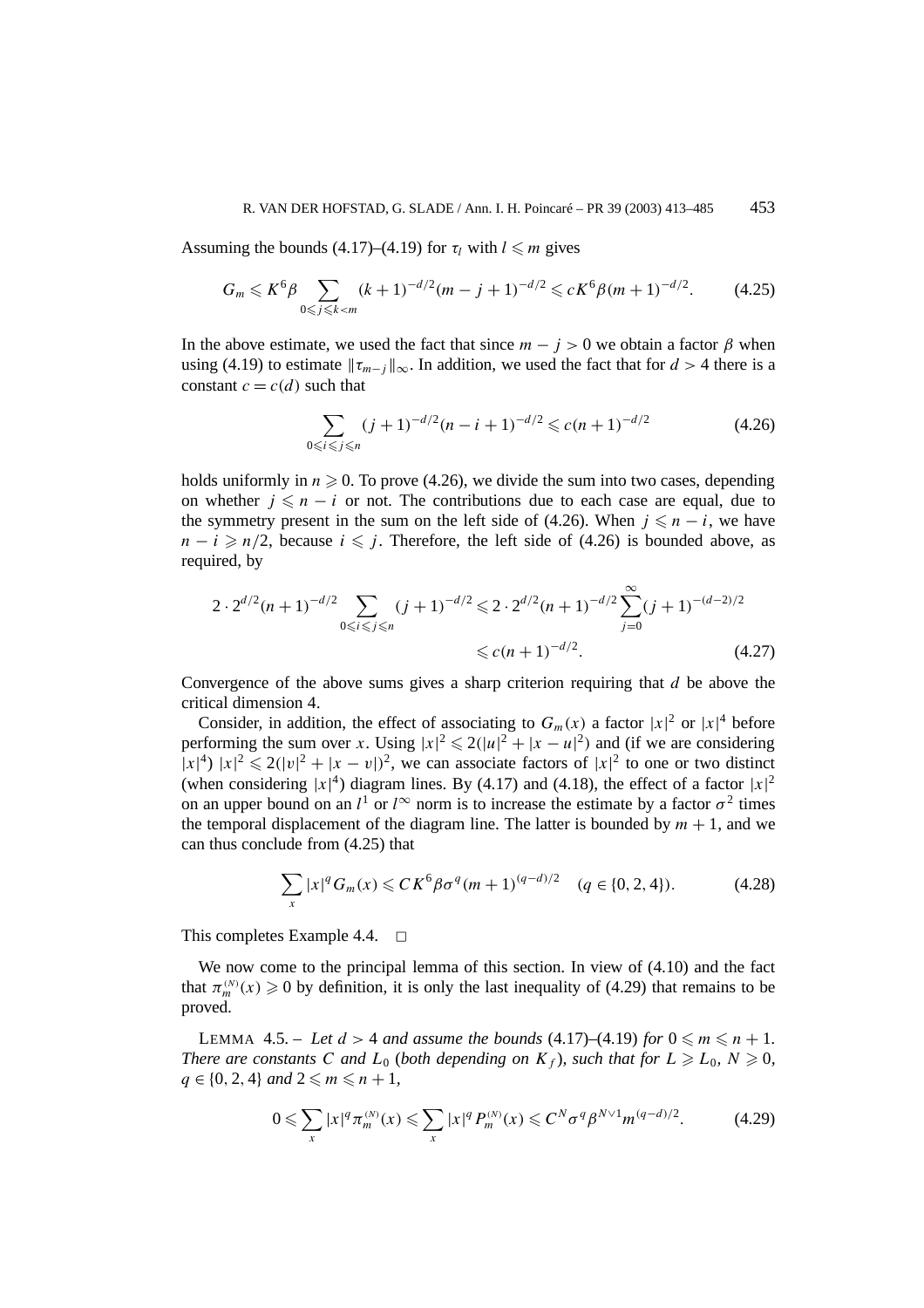Before proving Lemma 4.5, we first state and prove a lemma that explains the effect of applying construction 1, 2 or *E* to a diagram. This will be useful in estimating the diagrams  $P^{(N)}(x)$ , which are obtained by repeated application of construction *E*.

LEMMA 4.6. – Let  $0 \leq l \leq m \leq n+1$  with  $m \geq 1$ , and assume (4.17)–(4.19) for  $0 \leqslant m \leqslant n + 1$ . Let G and  $F_m(x)$  be diagrams with all vertices having temporal *component respectively no larger than*  $n + 1$  *and*  $m$ *. Suppose that*  $G$  *and*  $\sum_x F_m(x)$ *can be bounded respectively by B and*  $B(m + 1)^{-d/2}$  *by associating*  $l^1$  *and*  $l^{\infty}$  *norms to diagram lines as in Example* 4.4 *and by using* (4.17)–(4.19) *to estimate these norms. Then the following statements hold.*

(a) *Application of construction*  $1_l(\lambda)$  *to G produces a diagram that is bounded by*  $2^{(d+2)/2}KB$ *, where K is the constant of Lemma* 4.3*.* 

(b) The diagram  $\sum_{x} \widetilde{F}_{m}^{(i)}(x)$ , obtained by applying construction  $2_{(u,k)}^{(i)}(x,m)$  to  $F_{k}(u)$ , *is bounded by*  $C\beta^{i}B(m + 1)^{-d/2}$ , with *C independent of*  $F_k(u)$  *and B except for dependence on the number of admissible lines in*  $F_k(u)$ *.* 

(c) *Application of construction*  $E_{(u,k)}(x,m)$  *to*  $F_k(u)$ *, followed by summation over x, produces a result that is bounded above by*  $C\beta^i B(m+1)^{-d/2}$ *, with C independent of*  $F_k(u)$  *and B except for dependence on the number of admissible lines in*  $F_k(u)$ *.* 

*In each of* (a)–(c), the bound on the new diagram is obtained by associating  $l^1$  and  $l^{\infty}$ *norms to diagram lines as in Example* 4.4 *and by using* (4.17)*–*(4.19) *to estimate these norms.*

*Proof.* – (a) Application of construction  $1_l(\lambda)$  replaces a factor  $\tau_i(x)$  associated to line *λ* by a factor  $ρ_j(x) = ∑_w τ_l(w) τ_{j-l}(x - w)$ . By (4.17),  $||ρ_j||_1 ≤ ∥τ_l||_1 ||τ_{j-l}||_1 ≤ K²$ , compared to  $||\tau_j||_1 \leqslant K$ . In addition,  $||\rho_j||_{\infty} \leqslant 2^{(d+2)/2} K^2 \beta^{1 \vee j} (j+1)^{-d/2}$ , compared to  $\|\tau_j\|_{\infty} \leqslant K\beta^{1\vee j} (j+1)^{-d/2}$ . To see this, we assume first that  $l \leqslant j/2$ , in which case  $j - l \geq j/2$ . In this case, by (4.19), we have

$$
\rho_j(x) \le \|\tau_{j-l}\|_{\infty} \|\tau_l\|_1 \le 2^{d/2} K^2 \beta^{1 \vee j} (j+1)^{-d/2}.
$$
 (4.30)

The case  $l > j/2$  obeys the same bound. Thus the effect of replacing a diagram line *τ<sub>i</sub>*(*x*) by  $\rho_i(x)$  is to obtain, at worst, an additional factor  $2^{(d+2)/2}K$  in a bound.

(b) We first show that

$$
\sup_{u,z} \sum_{x} L_{k,j,m}^{(i)}(u,z,x) \leq 2^{(d+2)/2} K^3 \beta^i (m-j+1)^{-d/2} \quad (j \leq k). \tag{4.31}
$$

Consider first the case  $i = 0$ , for which the left side of (4.31) is given by

$$
\sup_{u,z} \sum_{x} \tau_{m-k}(x-u)\tau_{m-j}(x-z). \tag{4.32}
$$

Since *k* is the greatest temporal vertex in  $F_k(u)$  by assumption, we may assume that  $j \leq$ *k*. In this case, by (4.17)–(4.19) the above expression is bounded by  $||\tau_{m-j}||_{\infty}||\tau_{m-k}||_1 \leq$  $K^2(m - j + 1)^{-d/2}$ , which is better than required. The desired bound for *i* = 1 follows from (a) and the observation that  $L_{k,j,m}^{(1)}(u, z, x)$  is obtained from  $L_{k,j,m}^{(0)}(u, z, x)$  by applying construction  $1^{\lambda}(k+1)$ , where  $\lambda$  is the line  $\tau_{m-k}(x-u)$ . The factor  $\beta$  arises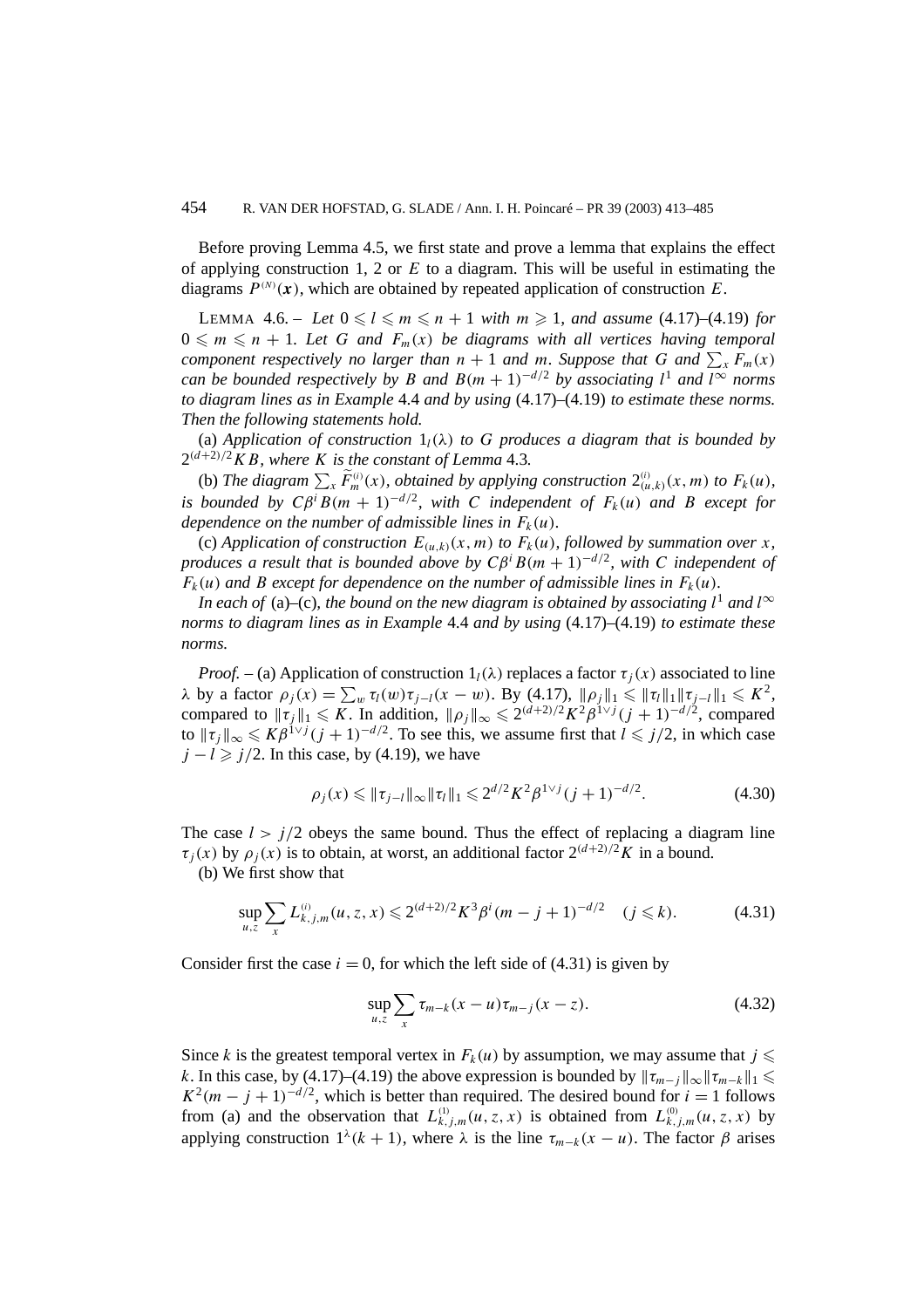because both  $m - j \ge 1$  and  $m - k \ge 1$  for  $L^{(1)}$  and this ensures that a factor  $\beta$  is produced from the  $l^{\infty}$  norm in bounding (4.32).

By (4.15),

$$
\sum_{x} \widetilde{F}_{m}^{(i)}(x) \leqslant \sum_{\lambda} \sum_{0 \leqslant j \leqslant k \leqslant m} \bigg( \sum_{u,z} F_{k}\big(u; 1^{\lambda}(z,j)\big) \bigg) \bigg( \sup_{u,z} \sum_{x} L_{k,j,m}^{(i)}(u,z,x) \bigg). \tag{4.33}
$$

By (a), there is a constant  $c_1$  such that

$$
\sum_{u,z} F_k(u; 1^{\lambda}(z, j)) \leqslant c_1 B(k+1)^{-d/2}.
$$
 (4.34)

Using this with (4.31), we see that (4.33) is bounded above by

$$
c_2 \beta^i B \sum_{0 \le j \le k \le m} (k+1)^{-d/2} (m-j+1)^{-d/2}.
$$
 (4.35)

By (4.26), this gives the desired result.

(c) This follows from (b), since construction  $E_{(y,k)}(x, m)$  is obtained by application of construction  $2^{(1)}$  followed by construction  $2^{(0)}$ .  $\Box$ 

*Proof of Lemma 4.5.* – In view of the observation above the statement of the lemma, it suffices to show that

$$
\sum_{x} |x|^q P_m^{(N)}(x) \leq C^N \sigma^q \beta^{N \vee 1} (m+1)^{(q-d)/2} \quad (N \geq 0). \tag{4.36}
$$

We first consider the case  $q = 0$ . By definition, for  $m \ge 1$ ,

$$
\sum_{x} P_m^{(0)}(x) = \sum_{x} \tau_m(x)^2 \leq \|\tau_m\|_{\infty} \|\tau_m\|_1.
$$
 (4.37)

The case  $N = 0$ ,  $q = 0$  of (4.36) then follows immediately from (4.17)–(4.19). The result for general *N* (with  $q = 0$ ) then follows from Lemma 4.6(c) and the fact that  $P^{(N)}(x)$  is obtained from the bubble diagram  $B(x) = \delta_{0,x} + P^{(0)}(x)$  by *N* applications of construction *E*.

For  $q = 2, 4$  we note from Fig. 7 that there are two disjoint paths starting at  $(0, 0)$ leading to  $(x, m)$ , for each  $P^{(N)}$ . The number of lines constituting each of these paths is at most  $2N + 1$ . Denoting the displacements along each of these lines by  $u_i$  and  $v_i$ , we have  $x = \sum_i u_i = \sum_i v_i$ . Therefore

$$
|x|^2 \le (2N+1) \sum_i |u_i|^2, \qquad |x|^2 \le (2N+1) \sum_i |v_i|^2. \tag{4.38}
$$

Estimating the resulting diagrams term by term and arguing as in Example 4.4, we see that the effect of the factor  $|x|^q$  is to multiply the bound on the case  $q = 0$  by  $\mathcal{O}(N^2)\sigma^q m^{q/2} \leqslant C^N \sigma^q m^{q/2}. \quad \Box$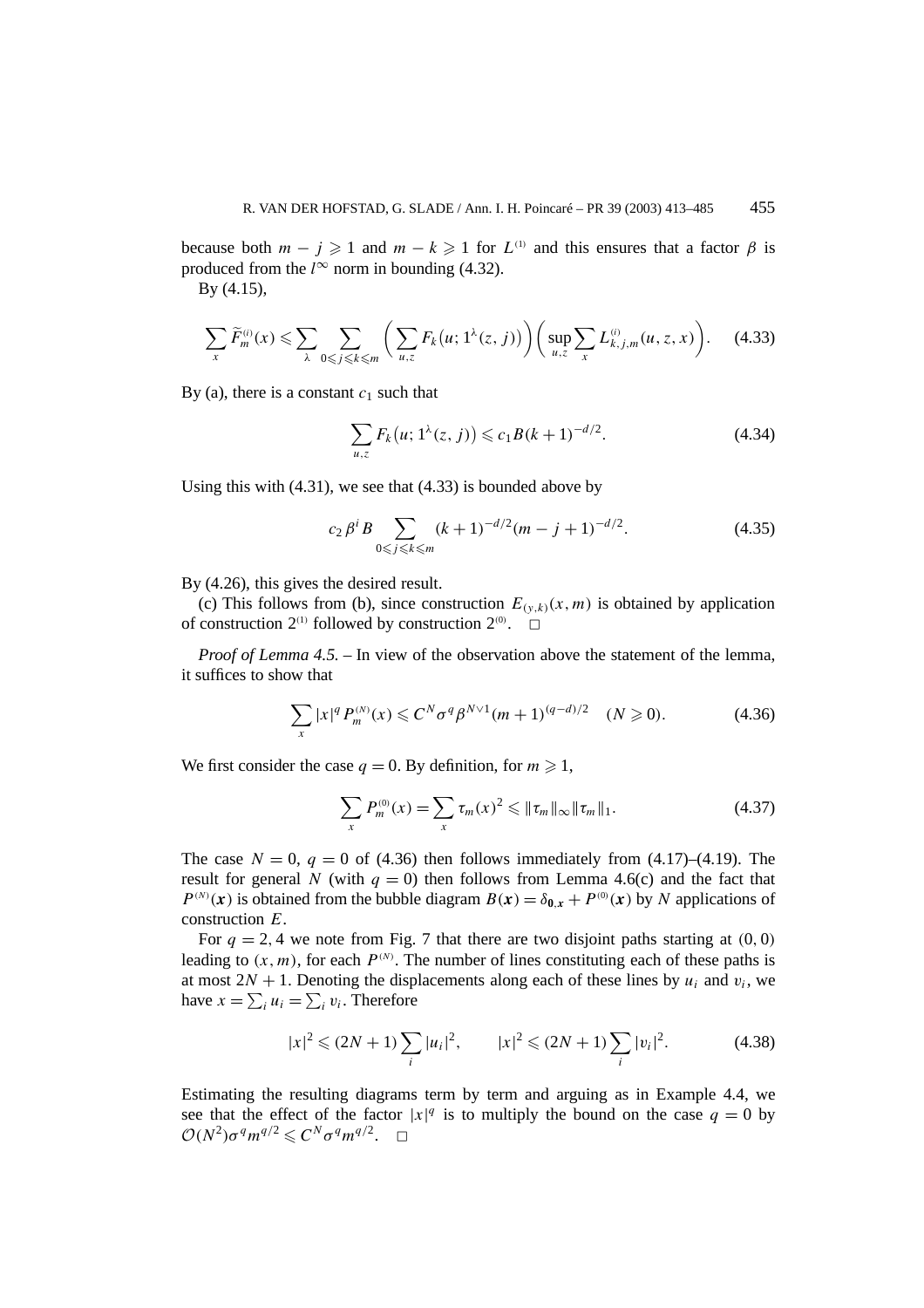## **4.3. Proof of Proposition 2.2(i)–(ii)**

In this section, we prove Proposition  $2.2(i)$ –(ii).

*Proof of Proposition 2.2(i).* – Note that  $(4.17)$ – $(4.19)$  for  $0 \le m \le n + 1$  follow from (2.15) for  $1 \leq m \leq n$ , by Lemma 4.3. The desired result then follows immediately from Lemma 4.5, since  $\pi_m(x) = \sum_{N=0}^{\infty} (-1)^N \pi_m^{(N)}(x)$ .  $\Box$ 

*Proof of Proposition 2.2(ii).* – The following proof is the same as the proof of [26, Proposition 5.1(ii)].

We give separate arguments for  $||k||_{\infty} \le L^{-1}$  and  $||k||_{\infty} \ge L^{-1}$ . For  $||k||_{\infty} \ge L^{-1}$ , it follows from Proposition 2.2(i) and (1.5) that for  $2 \le m \le n + 1$ 

$$
\left| \hat{\pi}_m(k) - \hat{\pi}_m(0) - \left[ 1 - \hat{D}(k) \right] \sigma^{-2} \nabla^2 \hat{\pi}_m(0) \right|
$$
  
\$\leqslant \frac{C\beta}{m^{d/2}} + \frac{C\beta}{m^{d/2}} + \frac{C\beta [1 - \hat{D}(k)]}{m^{(d-2)/2}} \leqslant \frac{C\beta [1 - \hat{D}(k)]}{m^{(d-2)/2}} \leqslant \frac{C\beta [1 - \hat{D}(k)]^2}{m^{(d-2)/2}}, \tag{4.39}

by changing the constant *C* appropriately. This contribution satisfies (2.22).

Henceforth, we restrict attention to  $||k||_{\infty} \leq L^{-1}$ . By the triangle inequality,

$$
\begin{split} \left| \hat{\pi}_m(k) - \hat{\pi}_m(0) - \left[ 1 - \hat{D}(k) \right] \sigma^{-2} \nabla^2 \hat{\pi}_m(0) \right| \\ &\leq \left| \hat{\pi}_m(k) - \hat{\pi}_m(0) - \frac{|k|^2}{2d} \nabla^2 \hat{\pi}_m(0) \right| + \left| \left[ 1 - \hat{D}(k) \right] \sigma^{-2} - \frac{|k|^2}{2d} \right| \left| \nabla^2 \hat{\pi}_m(0) \right|. \end{split} \tag{4.40}
$$

By symmetry, the first term on the right side of (4.40) can be rewritten using

$$
\hat{\pi}_m(k) - \hat{\pi}_m(0) - \frac{|k|^2}{2d} \nabla^2 \hat{\pi}_m(0) = \sum_x \left( \cos(k \cdot x) - 1 + \frac{(k \cdot x)^2}{2} \right) \pi_m(x). \tag{4.41}
$$

There is a constant  $c > 0$  such that  $|\cos t - 1 + \frac{1}{2}t^2| \leq c t^{2+2\varepsilon'}$  for all  $\varepsilon' \in [0, \varepsilon \wedge 1]$ . Since  $|k \cdot x|^{2+2\varepsilon'} \leq |k|^{2+2\varepsilon'} |x|^{2+2\varepsilon'}$ , it follows that

$$
\left|\hat{\pi}_m(k) - \hat{\pi}_m(0) - \frac{|k|^2}{2d} \nabla^2 \hat{\pi}_m(0)\right| \leqslant c|k|^{2+2\epsilon'} \sum_x |x|^{2+2\epsilon'} |\pi_m(x)|. \tag{4.42}
$$

By Hölder's inequality and Proposition 2.2(i) with  $q = 0, 4$ ,

$$
\sum_{x} |x|^{2+2\varepsilon'} |\pi_m(x)| \leqslant \left(\sum_{x} |\pi_m(x)|\right)^{\frac{1-\varepsilon'}{2}} \left(\sum_{x} |x|^4 |\pi_m(x)|\right)^{\frac{1+\varepsilon'}{2}} \leqslant \frac{K \beta \sigma^{2+2\varepsilon'}}{m^{(d-2-2\varepsilon')/2}}.\tag{4.43}
$$

The desired bound on the first term of (4.40) then follows by combining (4.42) and (4.43) with the lower bound of  $(1.4)$ .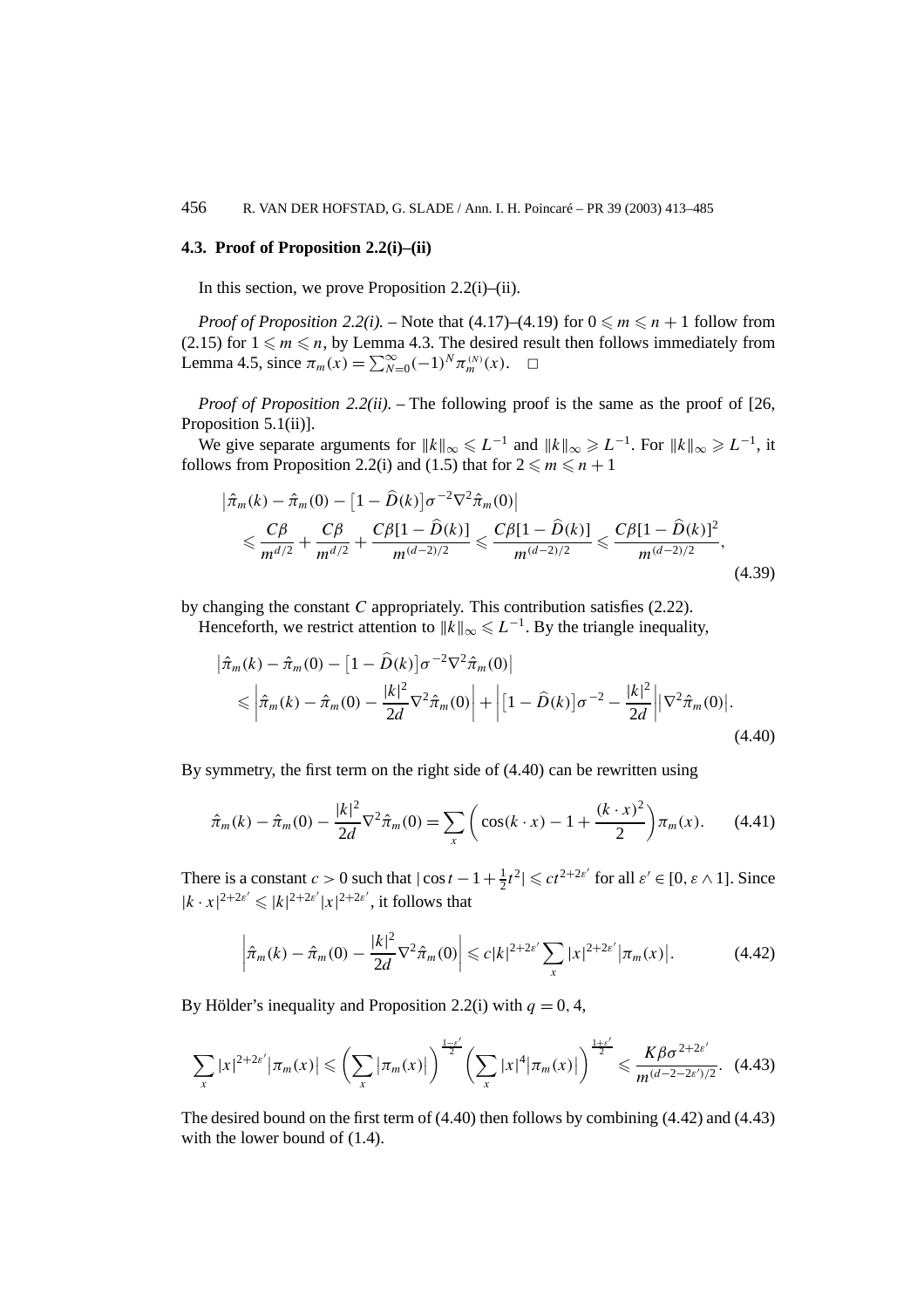It follows from (1.2) and Hölder's inequality that  $\sum_{x} |x|^{2+2\varepsilon} D(x) \leqslant CL^{2+2\varepsilon'}$  for each  $\varepsilon \in [0, \varepsilon]$ . By Proposition 2.2(i) with  $q = 2$ , arguing as above and using (1.4), it therefore follows that the second term of (4.40) is bounded by

$$
\frac{K\beta}{m^{(d-2)/2}}\left| \left[1-\widehat{D}(k)\right] - \frac{|k|^2 \sigma^2}{2d} \right| \leqslant \frac{K\beta |k|^{2+2\varepsilon'} L^{2+2\varepsilon'}}{m^{(d-2)/2}} \leqslant \frac{K\beta}{m^{(d-2)/2}} \left[1-\widehat{D}(k)\right]^{1+\varepsilon'}, \tag{4.44}
$$

which satisfies  $(2.22)$ .  $\Box$ 

# **4.4. Proof of Proposition 2.2(iii)**

In this section, we prove Proposition 2.2(iii), using the Nguyen–Yang expansion of Section 3.2. To begin, we recall from (3.26) the decomposition

$$
\tau_n(x) = \sum_{t=0}^n \tau_{n,t}(x),
$$
\n(4.45)

and we recall from (3.36) that

$$
\hat{\pi}_m(k) = \sum_{t=0}^m \hat{\pi}_{m,t}(k).
$$
\n(4.46)

The following lemma provides an appealing formula and bound for  $p\partial_p\hat{\pi}_n(k)$ .

LEMMA 4.7. – *For*  $p \in [0, 1]$  *and*  $d \ge 1$ *, the following formula and bound hold:* 

$$
p\partial_p\hat{\pi}_n(k) = \sum_{t=0}^n t\hat{\pi}_{n,t}(k),\tag{4.47}
$$

$$
p\big|\partial_p\hat{\pi}_n(k)\big|\leqslant n\sum_{N=0}^n\widehat{\Pi}_n^{(N)}(0). \tag{4.48}
$$

*Proof. –* By Russo's formula (see [18]),

$$
\partial_p \tau_n(x) = \frac{1}{p} \sum_{t=0}^n t \tau_{n,t}(x).
$$
 (4.49)

Taking the Fourier transform of (3.35) gives

$$
\hat{\tau}_{n+1,t+1}(k) = p\,\hat{D}(k)\,\hat{\tau}_{n,t}(k) + p\,\hat{D}(k)\sum_{m=2}^{n}\sum_{s=0}^{t}\hat{\pi}_{m,s}(k)\,\hat{\tau}_{n-m,t-s}(k) + \hat{\pi}_{n+1,t+1}(k). \tag{4.50}
$$

Combining  $(4.49)$ – $(4.50)$ , we obtain

$$
\partial_p \hat{\tau}_{n+1}(k) = \frac{1}{p} \sum_{t=0}^n (t+1) \left[ p \hat{D}(k) \hat{\tau}_{n,t}(k) + p \hat{D}(k) \sum_{m=2}^n \sum_{s=0}^t \hat{\pi}_{m,s}(k) \hat{\tau}_{n-m,t-s}(k) + \hat{\pi}_{n+1,t+1}(k) \right].
$$
 (4.51)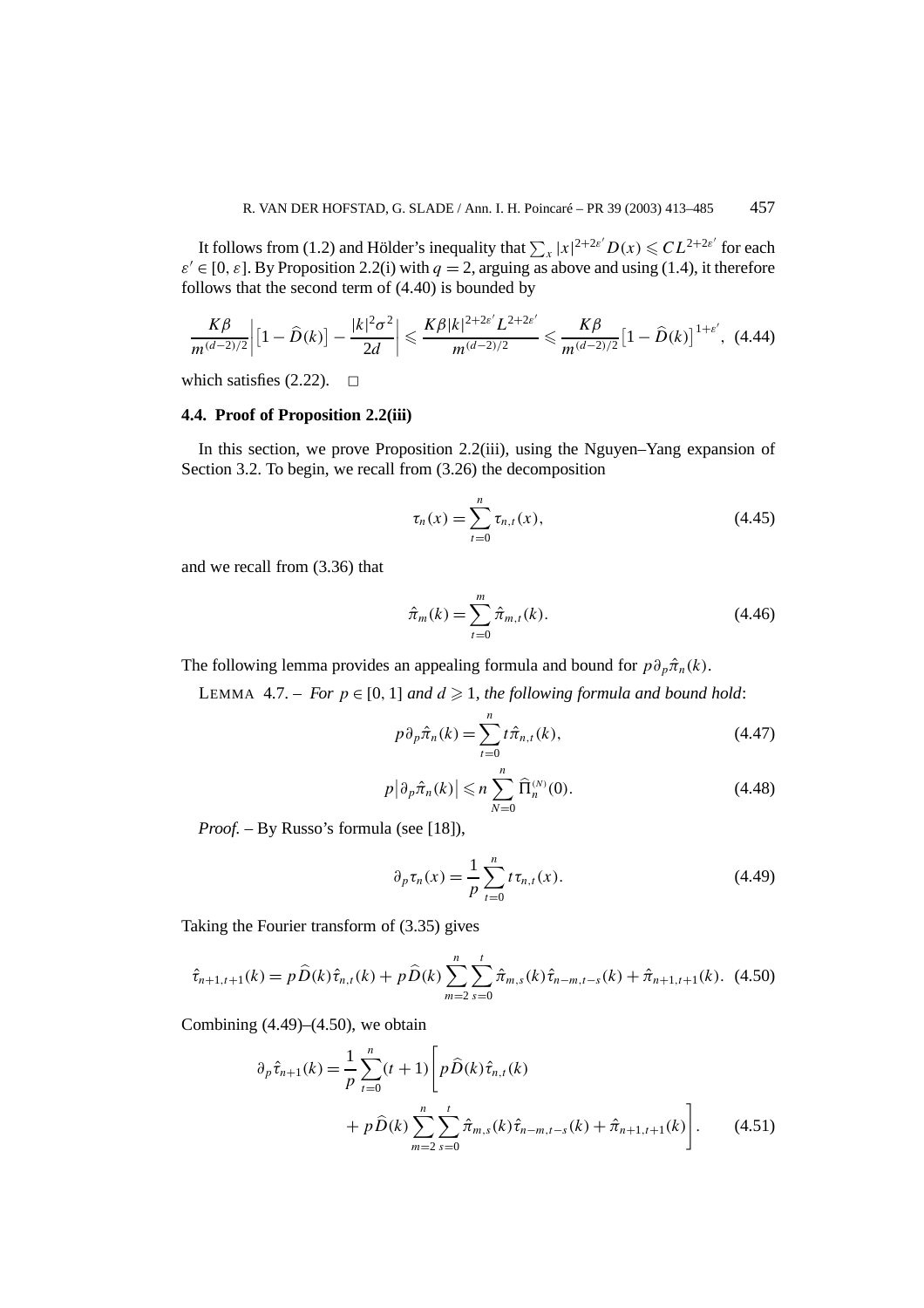We evaluate the contributions due to the two terms in the factor  $(t + 1)$  separately. By (2.7), (4.45) and (4.46), the term 1 in the factor  $(t + 1)$  contributes  $p^{-1}[\hat{\tau}_{n+1}(k) \hat{\pi}_{n+1,0}(k)$ ]. The contribution due to the term *t* in the factor  $(t+1)$  can be evaluated with the help of (4.45) and (4.49), leading after calculation to the conclusion that

$$
\partial_p \hat{\tau}_{n+1}(k) = \frac{1}{p} \left[ \hat{\tau}_{n+1}(k) - \hat{\pi}_{n+1}(k) \right] + \hat{D}(k) p \partial_p \hat{\tau}_n(k) + \hat{D}(k) \sum_{m=2}^n \hat{\pi}_m(k) p \partial_p \hat{\tau}_{n-m}(k) + \hat{D}(k) \sum_{m=2}^n \sum_{s=0}^m s \hat{\pi}_{m,s}(k) \hat{\tau}_{n-m}(k) + \frac{1}{p} \sum_{s=0}^{n+1} s \hat{\pi}_{n+1,s}(k).
$$
 (4.52)

On the other hand, differentiating (2.7) with respect to *p* gives

$$
\partial_p \hat{\tau}_{n+1}(k) = \frac{1}{p} \left[ \hat{\tau}_{n+1}(k) - \hat{\pi}_{n+1}(k) \right] + p \hat{D}(k) \partial_p \hat{\tau}_n(k) + p \hat{D}(k) \sum_{m=2}^n \hat{\pi}_m(k) \partial_p \hat{\tau}_{n-m}(k) + p \hat{D}(k) \sum_{m=2}^n \partial_p \hat{\pi}_m(k) \hat{\tau}_{n-m}(k) + \partial_p \hat{\pi}_{n+1}(k).
$$
\n(4.53)

Comparing (4.52) and (4.53), we see that

$$
\hat{D}(k) \sum_{m=2}^{n} p \partial_p \hat{\pi}_m(k) \hat{\tau}_{n-m}(k) + \partial_p \hat{\pi}_{n+1}(k) \n= \hat{D}(k) \sum_{m=2}^{n} \sum_{s=0}^{m} s \hat{\pi}_{m,s}(k) \hat{\tau}_{n-m}(k) + \frac{1}{p} \sum_{s=0}^{n+1} s \hat{\pi}_{n+1,s}(k).
$$
\n(4.54)

We will now prove by induction on *n* that the derivative of  $\hat{\pi}_n(k)$  is given simply by

$$
p\partial_p\hat{\pi}_n(k) = \sum_{s=0}^n s\hat{\pi}_{n,s}(k),\tag{4.55}
$$

as claimed in (4.47). For  $n = 1$ , we have  $\hat{\pi}_1(k) = 0$  and  $\hat{\pi}_{1,s}(k) = 0$  for all *s*, in agreement with (4.55). Next, assume that  $p\partial_p\hat{\pi}_m(k) = \sum_{s=0}^m s\hat{\pi}_{m,s}(k)$  for all  $m \leq n$ . The advancement of the induction then follows from (4.54).

Therefore

$$
\left|p\partial_p\hat{\pi}_n(k)\right| \leqslant n \sum_{s=0}^n \left|\hat{\pi}_{n,s}(k)\right| \leqslant n \sum_{N=0}^\infty \sum_{s=0}^n \widehat{\Pi}_{n,s}^{(N)}(0) = n \sum_{N=0}^\infty \widehat{\Pi}_n^{(N)}(0),\tag{4.56}
$$

where we have used (4.55), (3.38), (3.40), and, in the second inequality, the fact that  $\Pi_{n,s}^{(N)}(x) \geq 0$  for every *n*, *s*, *x*, *N*.  $\Box$ 

In view of (4.48), to complete the proof of Proposition 2.2(iii) it suffices to show that the estimates  $(4.17)$ – $(4.19)$  (which follow from  $(2.15)$  by Lemma 4.3) imply that

$$
\widehat{\Pi}_n^{(N)}(0) \leq C^N \beta^{N \vee 1} (n+1)^{-d/2} \quad (N \geq 0). \tag{4.57}
$$

This is immediate for  $N = 0$  by Lemma 4.5, since  $\hat{\Pi}_n^{(0)}(0) = \hat{\pi}_{n,0}(k) = \hat{\pi}_n^{(0)}(0)$  by definition. For  $N \ge 1$ , upper bounds on  $\Pi_n^{(N)}(x)$  in terms of diagrams are discussed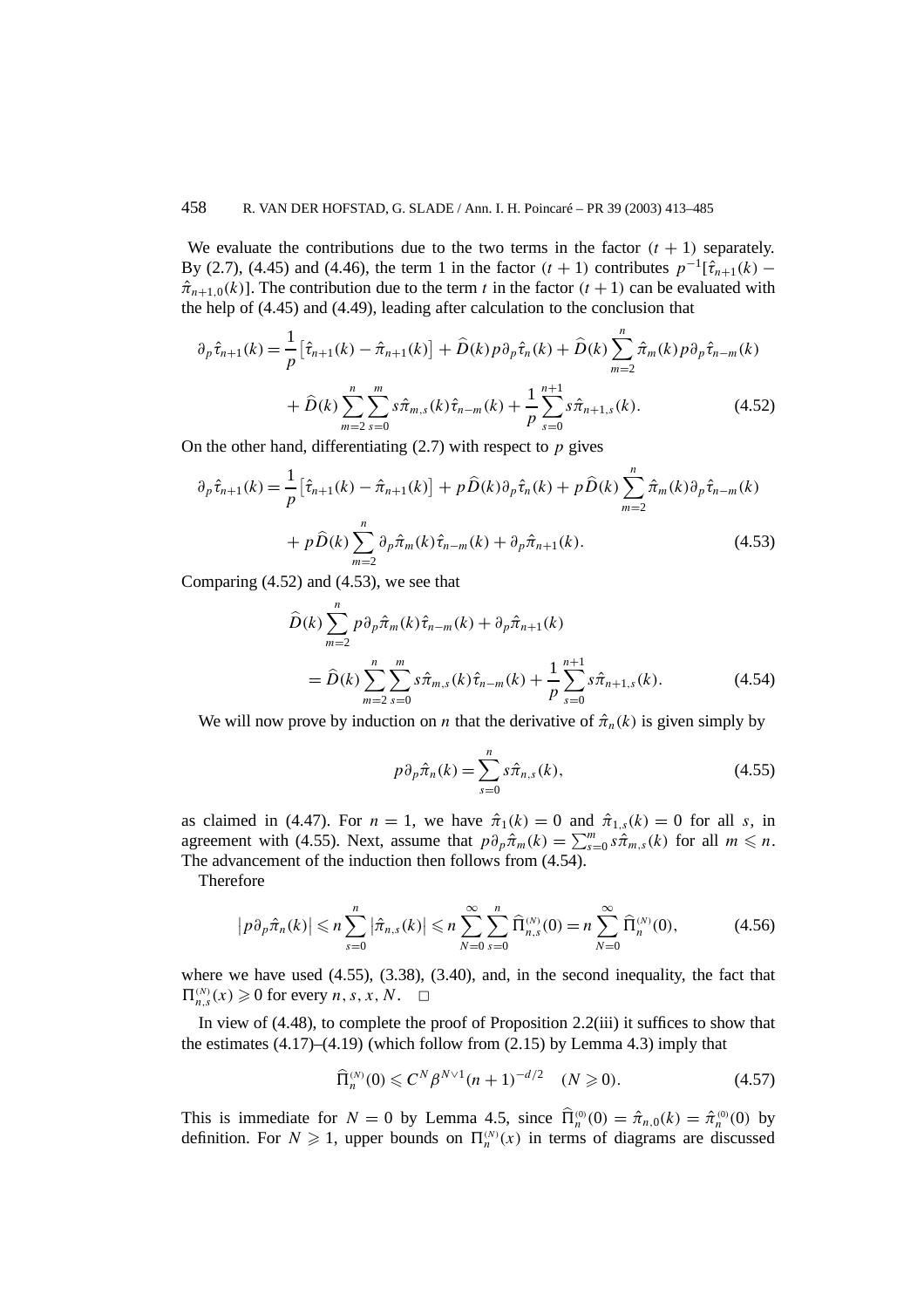

Fig. 8. Disjoint connections occurring in  $\Pi_n^{(N)}(x)$ , and corresponding diagrammatic upper bounds, for  $N = 1, 2$ .

in [31]. The diagrams that arise are almost identical in structure to the diagrams that were shown to bound  $\pi_n^{(N)}(x)$  in Section 4.1.1. Using the definition of  $\Pi_n^{(N)}(x)$  in (3.39), it can be argued as in [31] that configurations contributing to  $\Pi_n^{(N)}(x)$  must contain the disjoint connections depicted in Fig. 8, for  $N = 1, 2$ . Higher values of *N* have a similar pattern. In Fig. 8, upper bounds on  $\Pi_n^{(N)}(x)$  are also depicted, for  $N = 1, 2$ . The diagram for  $N = 1$  is precisely the diagram estimated in Example 4.4. The diagrams for  $N \ge 2$ can be estimated using construction 2 in a similar fashion to the proof of Lemma 4.5. We omit the details, which lead to the conclusion that  $(4.57)$  indeed holds.

#### **5. Expansion for the** *r***-point function**

In this section we derive the expansion (2.29) for the *r*-point function, for  $r \ge 3$ . The derivation also applies when  $r = 2$ , in which case it reproduces the expansion for the two-point function of Section 3.1.

Two approaches to the derivation of (2.29) are possible. One approach is to begin with the expansion for the two-point function with magnetic field developed in [23, Section 4]. Although the expansion with magnetic field was derived in [23] for nonoriented percolation, it applies also in the oriented context without modification. When the expansion of [23, Section 4] is differentiated  $r - 2$  times with respect to the (sitedependent) magnetic field and the magnetic field is then set equal to zero, an expansion for the *r*-point function results. However, the magnetic field introduces subtleties that are not required for our present purposes, and we find it simpler and more direct to use a different approach that does not employ a magnetic field. This second approach adapts the expansion of Section 3.1 to deal with  $r \geq 3$  directly.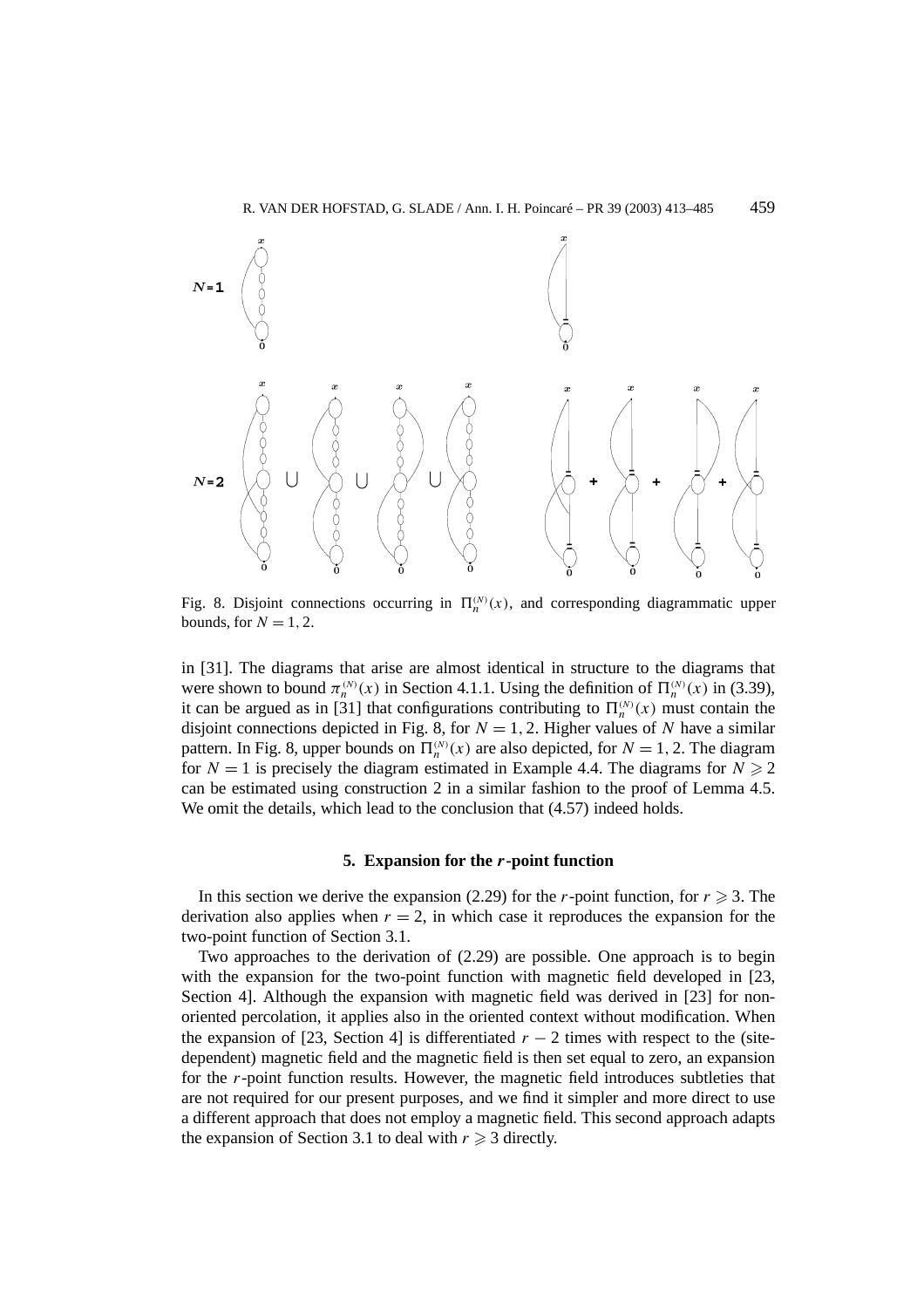### 460 R. VAN DER HOFSTAD, G. SLADE / Ann. I. H. Poincaré – PR 39 (2003) 413–485

In this adaptation, the string of sausages of Fig. 2 of Section 2.2.1 is replaced by the tree of sausages of Fig. 3 of Section 2.2. We regard the tree of sausages as a string of sausages joining  $\bf{0}$  to  $\bf{x}$ <sub>1</sub>, with branches emerging from the sausages and leading to  $x_2, \ldots, x_{r-1}$ . The point  $x_1$  therefore plays a distinguished role in the expansion. The derivation of the expansion shares many common features with the derivation of the Hara–Slade expansion of Section 3.1, but contains additional features when  $r > 2$ . A central feature of the expansion is the location of a suitable cutting bond, and, like the cutting bond defined above (3.15), it will be important that we define the cutting bond to be the *first* bond having a desirable property.

Using the definitions  $J = \{1, 2, \ldots, r-1\}$  and  $J_1 = J \setminus \{1\}$  of (2.28), the identity (2.29) asserts that

$$
\tau^{(r)}(\vec{x}_J) = A^{(r)}(\vec{x}_J) + \sum_{I \subset J_1} \sum_{\nu_1} B^{(r_2+1)}(\nu_1, \vec{x}_I) \tau^{(r_1)}(\vec{x}_{J \setminus I} - \nu_1), \tag{5.1}
$$

where  $r_1 = |J \setminus I| + 1$  and  $r_2 = |I| + 1$ . In what follows, we suppress the superscript *(r)* from the notation, as this superscript can be determined from the number of vertices appearing as arguments. We will again use the notation  $x$  for sites, rather than  $(x, n)$ . The expansion will be performed in iterative stages, which will lead to expressions for *A* and *B* of the form

$$
A(\vec{x}_J) = \sum_{N=0}^{\infty} (-1)^N A^{(N)}(\vec{x}_J), \qquad B(\mathbf{v}, \vec{x}_I) = \sum_{N=0}^{\infty} (-1)^N B^{(N)}(\mathbf{v}, \vec{x}_I). \tag{5.2}
$$

The superscript  $(N)$  in (5.2) should not be confused with the superscript  $(r)$  denoting *r* points in (5.1), and it should be clear from the context which superscript is intended.

Given  $I \subset J$ , we define

$$
F(\mathbf{v}, \vec{\mathbf{x}}_I) = \{ \mathbf{v} \to \mathbf{x}_i \text{ for all } i \in I \}. \tag{5.3}
$$

Using this notation, the *r*-point function can be written as

$$
\tau(\vec{x}_J) = \mathbb{P}\big(F(\mathbf{0}, \vec{x}_J)\big). \tag{5.4}
$$

(5.7)

We also define

$$
A^{(0)}(\vec{x}_J) = \mathbb{P}\big((\mathbf{0} \Rightarrow \mathbf{x}_1) \cap F(\mathbf{0}, \vec{x}_{J_1})\big). \tag{5.5}
$$

Since  $\bf{0}$  is either doubly connected to  $\bf{x}_1$  or it is not, we have

$$
\tau(\vec{x}_J) = A^{(0)}(\vec{x}_J) + \mathbb{P}\big(\{\mathbf{0} \to x_1 \& \mathbf{0} \neq x_1\} \cap F(\mathbf{0}, \vec{x}_{J_1})\big). \tag{5.6}
$$

If 0 is connected but not doubly connected to  $x_1$ , then there is a first pivotal bond  $(u, v)$ for the connection and hence

$$
\mathbb{P}(\{0 \to x_1 \& 0 \ncong x_1\} \cap F(0, \vec{x}_{J_1})\n= \sum_{(u,v)} \mathbb{P}(\{0 \Rightarrow u \& (u,v) \text{ is occupied and pivotal for } 0 \to x_1\} \cap F(0, \vec{x}_{J_1})\n.
$$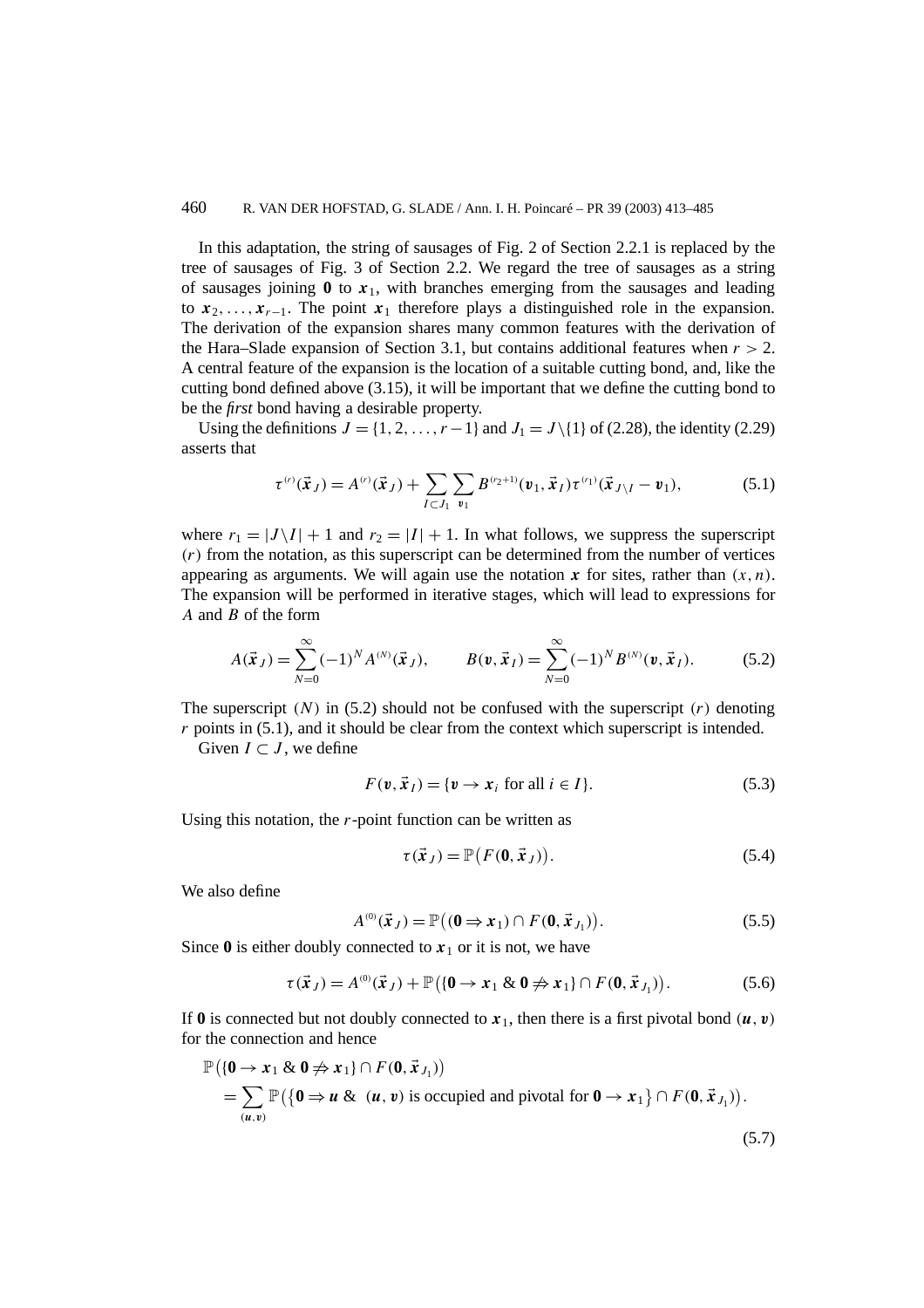Regarding the connection  $0 \rightarrow x_1$  as a string of sausages as we did in Section 3.1, we partition the event on the right side of (5.7) according to the set  $I_1 \subset J_1$  such that  $\vec{x}_{I_1}$ lies in the first sausage and  $\vec{x}_{J \setminus I_1}$  does not. In other words,  $I_1$  is the largest set such that  $\vec{x}_{I_1} \subset \widetilde{C}^{(u,v)}(0)$ . Defining

$$
F''(\boldsymbol{u},\boldsymbol{v},\vec{\boldsymbol{x}}_{I_1}) = \left\{ \left\{ (\boldsymbol{0} \Rightarrow \boldsymbol{u}) \cap F(\boldsymbol{0},\vec{\boldsymbol{x}}_{I_1}) \right\} \text{ occurs on } \widetilde{C}^{(\boldsymbol{u},\boldsymbol{v})}(\boldsymbol{0}) \right\},\tag{5.8}
$$

we claim that, as in (3.10),

$$
\mathbb{P}(\{\mathbf{0} \Rightarrow \mathbf{u}\} \& \{(\mathbf{u}, \mathbf{v}) \text{ is occupied and pivotal for } \mathbf{0} \rightarrow \mathbf{x}_1\} \cap F(\mathbf{0}, \vec{\mathbf{x}}_{J_1})\n= \sum_{I_1 \subset J_1} \mathbb{P}(F''(\mathbf{u}, \mathbf{v}, \vec{\mathbf{x}}_{I_1}) \cap \{(\mathbf{u}, \mathbf{v}) \text{ occupied}\} \cap \{F(\mathbf{v}, \vec{\mathbf{x}}_{J \setminus I_1}) \text{ occurs in } \Lambda \setminus \widetilde{C}^{(\mathbf{u}, \mathbf{v})}(\mathbf{0})\}.
$$
\n(5.9)

To prove  $(5.9)$ , we partition the event on the left side according to the set  $I_1$  of components of  $\vec{x}_J$  that are in  $\widetilde{C}^{(u,v)}(0)$ , obtaining a disjoint union of events that we denote in this paragraph as  $E_{I_1}$ . Given  $I_1$ , we show that  $E_{I_1}$  is equal to the event appearing on the right side of (5.9). To show that  $E_{I_1}$  is contained in the event of the right side, by definition of  $E_{I_1}$  it follows that  $F''(\mathbf{u}, \mathbf{v}, \mathbf{x}_{I_1})$  occurs, that  $(\mathbf{u}, \mathbf{v})$  is occupied, and that  $F(\mathbf{v}, \vec{\mathbf{x}}_{J \setminus I_1})$  occurs. Thus it suffices to verify that  $F(\mathbf{v}, \vec{\mathbf{x}}_{J \setminus I_1})$  occurs in  $\Lambda \setminus \widetilde{C}^{(\mathbf{u}, \mathbf{v})}(\mathbf{0})$ . To see that  $F(\mathbf{v}, \vec{\mathbf{x}}_{J \setminus I_1})$  occurs in  $\Lambda \setminus \widetilde{C}^{(\mathbf{u}, \mathbf{v})}(\mathbf{0})$ , we observe that otherwise  $\mathbf{v}$  must be connected to some  $x_i$  (with  $i \in J \setminus I_1$ ) *through*  $\widetilde{C}^{(u,v)}(0)$ . But this contradicts either the fact that  $(\mathbf{u}, \mathbf{v})$  is pivotal for  $\mathbf{0} \to \mathbf{x}_1$  (if  $i = 1$ ), or the fact that  $i \notin I_1$  (if  $i \neq 1$ ). Conversely, suppose that the event of the right side of (5.9) occurs. Then it is clear that all the events in the definition of  $E_I$  occur, except it is not immediately obvious that  $(u, v)$  must be pivotal for  $0 \to x_1$ . However, if  $(u, v)$  is not pivotal, then  $x_1 \in \widetilde{C}^{(u, v)}(0)$ , which contradicts the fact that  $F(\nu, \vec{x}_{J \setminus I_1})$  occurs in  $\Lambda \setminus C^{(u,v)}(0)$ . This completes the proof of (5.9).

Given  $A \subset \Lambda$ , we define a restricted connectivity function by

$$
\tau^{A}(\mathbf{v}, \vec{\mathbf{x}}_{I}) = \mathbb{P}(\mathbf{v} \to \mathbf{x}_{i} \text{ occurs in } \Lambda \backslash A \text{ for each } i \in I).
$$
 (5.10)

Applying Lemma 3.3 to the summand in (5.9), we obtain

$$
\mathbb{P}(F''(\boldsymbol{u},\boldsymbol{v},\vec{\boldsymbol{x}}_{I_1})\cap\{(\boldsymbol{u},\boldsymbol{v}) \text{ occupied}\}\cap\{F(\boldsymbol{v},\vec{\boldsymbol{x}}_{J\setminus I_1}) \text{ occurs in }\Lambda\setminus\widetilde{C}^{(\boldsymbol{u},\boldsymbol{v})}(\boldsymbol{0})\})
$$
\n
$$
= pD(\boldsymbol{v}-\boldsymbol{u})\mathbb{E}\big(I\big[F''(\boldsymbol{u},\boldsymbol{v},\vec{\boldsymbol{x}}_{I_1})\big]\tau^{\widetilde{C}^{(\boldsymbol{u},\boldsymbol{v})}(\boldsymbol{0})}(\boldsymbol{v},\vec{\boldsymbol{x}}_{J\setminus I_1})\big).
$$
\n(5.11)

Let  $v \stackrel{A}{\rightarrow} \vec{x}_I$  denote the event that  $v \rightarrow x_i$  for all  $i \in I$  and that  $v \stackrel{A}{\rightarrow} x_i$  for at least one  $i \in I$ . By definition,

$$
\tau^{A}(\mathbf{v}, \vec{\mathbf{x}}_{J \setminus I_{1}}) = \tau(\vec{\mathbf{x}}_{J \setminus I_{1}} - \mathbf{v}) - \{\tau(\vec{\mathbf{x}}_{J \setminus I_{1}} - \mathbf{v}) - \tau^{A}(\mathbf{v}, \vec{\mathbf{x}}_{J \setminus I_{1}})\}\
$$
  
=  $\tau(\vec{\mathbf{x}}_{J \setminus I_{1}} - \mathbf{v}) - \mathbb{P}(\mathbf{v} \stackrel{A}{\to} \vec{\mathbf{x}}_{J \setminus I_{1}}).$  (5.12)

Let

$$
B^{(0)}(\mathbf{v}, \vec{\mathbf{x}}_I) = \sum_{\mathbf{u}} p D(\mathbf{v} - \mathbf{u}) \mathbb{P}\big(F''(\mathbf{u}, \mathbf{v}, \vec{\mathbf{x}}_I)\big).
$$
 (5.13)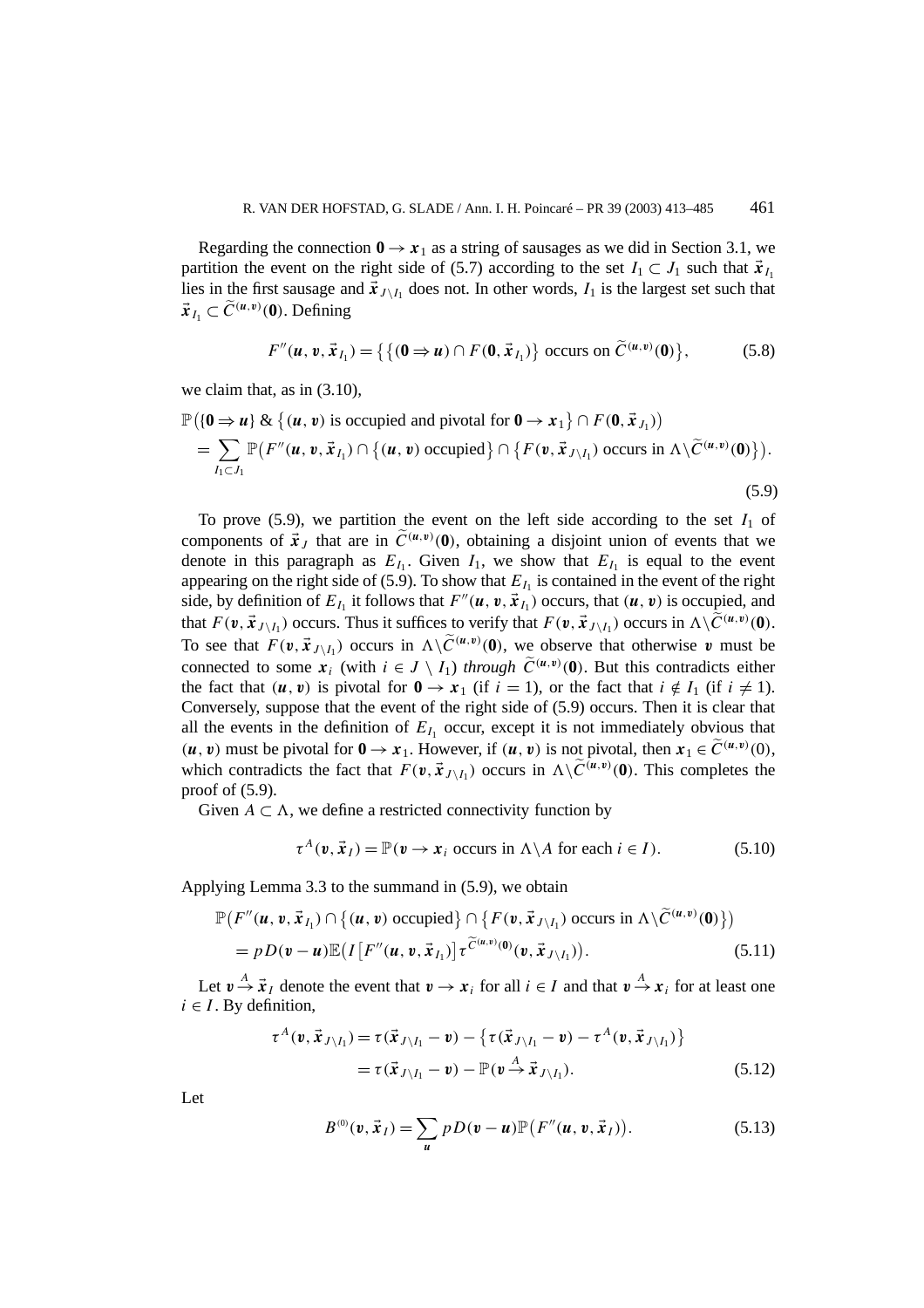Using  $(5.7)$ – $(5.13)$  with  $(5.6)$  yields

$$
\tau(\vec{x}_J) = A^{(0)}(\vec{x}_J) + \sum_{I_1 \subset J_1} \sum_{v} B^{(0)}(v, \vec{x}_{I_1}) \tau(\vec{x}_{J \setminus I_1} - v)
$$
  
- 
$$
\sum_{I_1 \subset J_1} \sum_{(u,v)} p D(v - u) \mathbb{E}_0(I[F''(u, v, \vec{x}_{I_1})] \mathbb{P}_1(v \xrightarrow{\widetilde{C}_0^{(u,v)}(0)} \vec{x}_{J \setminus I_1})). \quad (5.14)
$$

This completes the first stage of the expansion. As in Section 3.1, we have used subscripts in (5.14) to coordinate the cluster  $\tilde{C}_0^{(u,v)}(0)$  and the expectation  $\mathbb{E}_0$  with respect to which  $\widetilde{C}_0^{(u,v)}(0)$  is random.

Fix  $K \subset J$  with  $K \ni 1$ , and let  $K_1 = K \setminus \{1\}$ . To continue the expansion, we begin by analysing the probability  $\mathbb{P}(\nu \stackrel{A}{\to} \vec{x}_K)$  occuring in (5.14). Our first task is to identify a cutting bond analogous to the cutting bond introduced above (3.15). For this, given a configuration for which  $v \stackrel{A}{\rightarrow} \vec{x}_K$ , we temporally order the pivotal bonds for the connection  $v \to x_1$ . The *cutting bond for*  $v \to x_1$  is then defined to be the first pivotal bond  $(u', v')$  for  $v \to x_1$  (if there is one) such that either (i)  $v \stackrel{A}{\to} u'$  or (ii)  $\exists i \in K_1$  such that  $\{v \stackrel{A}{\rightarrow} x_i\}$  occurs on  $\tilde{C}^{(u',v')}(v)$ . Examples of cutting bonds are depicted in Fig. 9.

The cutting bond has been defined in such a way that the cluster  $\tilde{C}^{(u',v')}(\mathbf{v})$  remains appropriately "well connected" to the set  $A = \widetilde{C}_0^{(u,v)}(0)$ . The term "well connected" is being used in a vague sense here. Roughly speaking, it means that if connections in both  $\widetilde{C}^{(u',v')}(\nu)$  and  $\widetilde{C}_0^{(\widetilde{u},v)}(0)$  are considered, 0 should be doubly connected to the bottom  $u'$ of the cutting bond. In case (i), depicted in the first configuration in Fig. 9, the choice of cutting bond is quite similar to the cutting bond defined in the expansion for the twopoint function above (3.15). In case (ii), depicted in the second configuration in Fig. 9, we have a situation that does not occur for the expansion of the two-point function. In case (ii), the cluster  $\tilde{C}^{(u',v')}(v)$  is well connected to the set  $A = \tilde{C}_0^{(u,v)}(0)$  via a branch to some  $x_i$  with  $i \neq 1$ . The general philosophy is to select the cutting bond to be the *first* pivotal bond for the connection  $0 \rightarrow x_1$  such that the cluster  $\widetilde{C}^{(u',v')}(\boldsymbol{v})$  is well connected



Fig. 9. Examples of cutting bonds  $(\mathbf{u}', \mathbf{v}')$  for  $\mathbf{v} \stackrel{A}{\to} \vec{\mathbf{x}}_K$  for  $K = \{1, 2, 3\}.$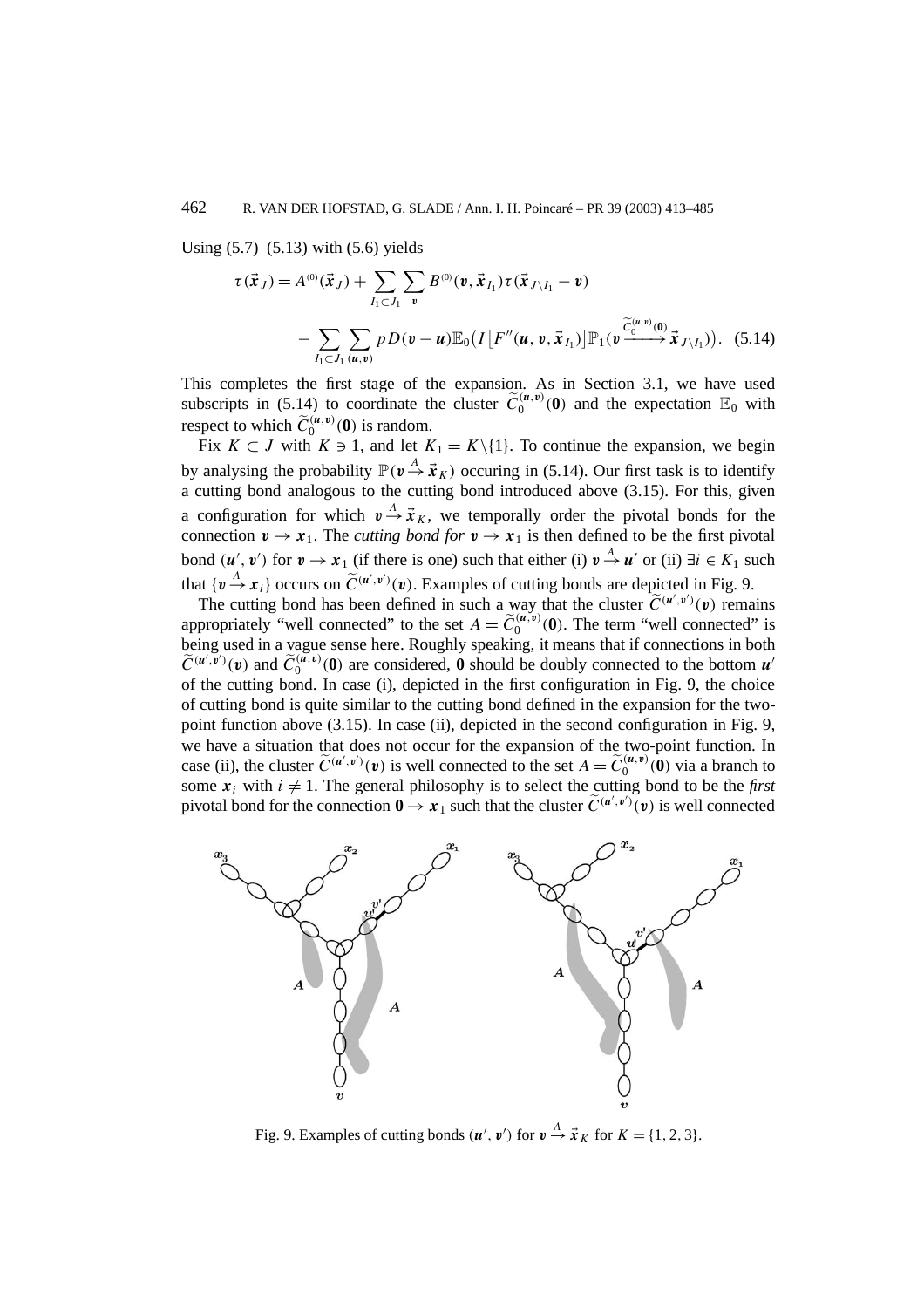to  $A = \widetilde{C}_0^{(\mu,\nu)}(0)$ . It is important to choose the first such bond, so that the cluster  $C(\nu')$  is unconstrained by *A*.

We partition the event  $v \stackrel{A}{\rightarrow} \vec{x}_K$  according to the location of the cutting bond, or the absence of a cutting bond. For this, the following notation will be used. Let

$$
G'(\mathbf{v}, \mathbf{x}_1, \vec{\mathbf{x}}_{K_1}; A) = \{ \mathbf{v} \stackrel{A}{\rightarrow} \vec{\mathbf{x}}_K \} \cap \{ \vec{\mathbf{z}} \text{ a cutting bond for } \mathbf{v} \rightarrow \mathbf{x}_1 \}, \qquad (5.15)
$$

$$
G''(\mathbf{v}, \mathbf{u}', \mathbf{v}', \vec{\mathbf{x}}_{K_1}; A) = \{ G'(\mathbf{v}, \mathbf{u}', \vec{\mathbf{x}}_{K_1}; A) \text{ occurs on } \widetilde{C}^{(\mathbf{u}', \mathbf{v}')}(\mathbf{v}) \},
$$
(5.16)

where *u'* plays the role of  $x_1$  in  $G'(v, u', \vec{x}_{K_1}; A)$ . Comparing with (3.15) and (3.19), we see that

$$
G'(\mathbf{v}, \mathbf{x}_1, \vec{\mathbf{x}}_{\emptyset}; A) = E'(\mathbf{v}, \mathbf{x}_1; A),
$$
  
\n
$$
G''(\mathbf{v}, \mathbf{u}', \mathbf{v}', \vec{\mathbf{x}}_{\emptyset}; A) = E''(\mathbf{v}, \mathbf{u}', \mathbf{v}'; A),
$$
\n(5.17)

which relates the events  $(5.15)$ – $(5.16)$  to corresponding events arising in the expansion of Section 3.1. By definition, we have the partition

$$
\{\mathbf{v} \stackrel{A}{\rightarrow} \vec{\mathbf{x}}_K\} = G'(\mathbf{v}, \mathbf{x}_1, \vec{\mathbf{x}}_{K_1}; A) \bigcup_{I \subset K_1} \bigcup_{(\mathbf{u}', \mathbf{v}')} (G'(\mathbf{v}, \mathbf{u}', \vec{\mathbf{x}}_I; A) \cap \{(\mathbf{u}', \mathbf{v}') \text{ occupied and pivotal for } \mathbf{v} \rightarrow \mathbf{x}_1\} \cap F(\mathbf{v}', \vec{\mathbf{x}}_{K \setminus I})).
$$
\n(5.18)

The event in large parentheses on the right side, consisting of an intersection of three events, can be rewritten as

$$
G''(\mathbf{v}, \mathbf{u}', \mathbf{v}', \vec{\mathbf{x}}_I; A) \cap \{(\mathbf{u}', \mathbf{v}') \text{ occupied}\}\
$$

$$
\cap \{F(\mathbf{v}', \vec{\mathbf{x}}_{K \setminus I}) \text{ occurs in } \Lambda \setminus \widetilde{C}^{(\mathbf{u}', \mathbf{v}')}(\mathbf{v})\}.
$$
(5.19)

The proof of (5.19) is similar to the proof of (5.9) and is omitted here. By Lemma 3.3, the probability of the event (5.19) is equal to

$$
pD(\mathbf{v}'-\mathbf{u}')\mathbb{E}\big(I\big[G''(\mathbf{v},\mathbf{u}',\mathbf{v}',\vec{\mathbf{x}}_I;A)\big]\,\tau^{\widetilde{C}(\mathbf{u}',\mathbf{v}')(\mathbf{v}',\vec{\mathbf{x}}_{K\setminus I})\big). \tag{5.20}
$$

Using an identity corresponding to (5.12), this leads to

$$
\mathbb{P}_1(\boldsymbol{v} \stackrel{A}{\rightarrow} \vec{x}_K) = \mathbb{P}_1(G'(\boldsymbol{v}, \boldsymbol{x}_1, \vec{x}_{K_1}; A)) \n+ \sum_{I \subset K_1} \sum_{(\boldsymbol{u}', \boldsymbol{v}')} \mathbb{P}_1(G''(\boldsymbol{v}, \boldsymbol{u}', \boldsymbol{v}', \vec{x}_I; A)) \, p \, D(\boldsymbol{v}' - \boldsymbol{u}') \tau(\vec{x}_{K \setminus I} - \boldsymbol{v}') \n- \sum_{I \subset K_1} \sum_{(\boldsymbol{u}', \boldsymbol{v}')} p \, D(\boldsymbol{v}' - \boldsymbol{u}') \n\times \mathbb{E}_1(I[G''(\boldsymbol{v}, \boldsymbol{u}', \boldsymbol{v}', \vec{x}_I; A)] \mathbb{P}_2(\boldsymbol{v}' \frac{\widetilde{C}_1^{(\boldsymbol{u}', \boldsymbol{v}')(\boldsymbol{v})}{\rightarrow} \vec{x}_{K \setminus I})). \tag{5.21}
$$

Note that (5.21) is well set up for iteration, since a probability of the same form as the left side occurs also on the right side.

We now define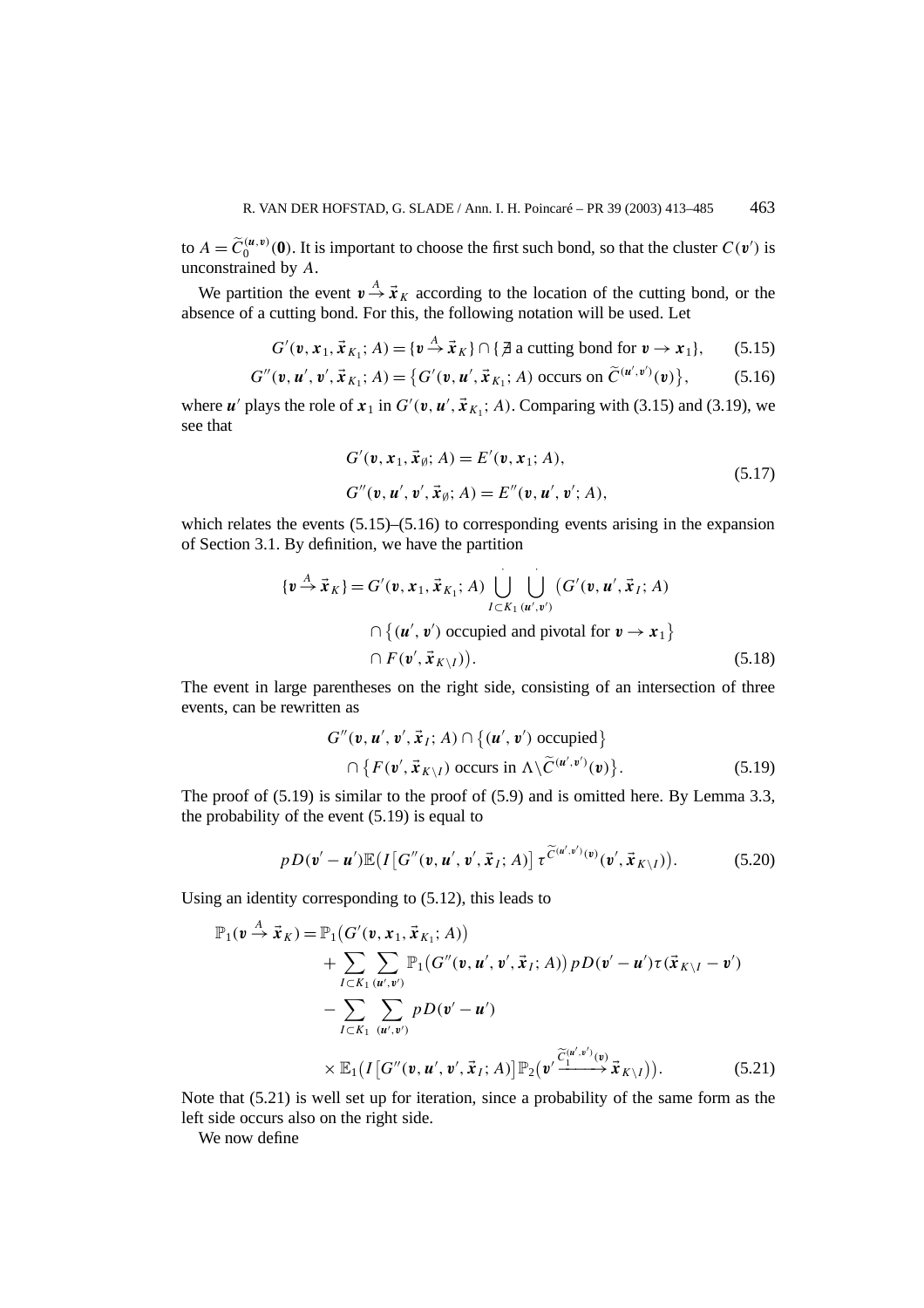464 R. VAN DER HOFSTAD, G. SLADE / Ann. I. H. Poincaré – PR 39 (2003) 413–485

$$
A^{(1)}(\vec{x}_J) = \sum_{I_1 \subset J_1} \sum_{(u,v)} pD(\mathbf{v} - \mathbf{u})
$$
  
 
$$
\times \mathbb{E}_0(I[F''(\mathbf{u}, \mathbf{v}, \vec{x}_{I_1})] \mathbb{P}_1(G'(\mathbf{v}, \mathbf{x}_1, \vec{x}_{J_1 \setminus I_1}; \widetilde{C}_0^{(\mathbf{u}, \mathbf{v})}(\mathbf{0}))))
$$
, (5.22)  

$$
B^{(1)}(\mathbf{v}', \vec{x}_I) = \sum_{I_1 \subset I} \sum_{(u,v)} \sum_{u'} pD(\mathbf{v} - \mathbf{u}) pD(\mathbf{v}' - \mathbf{u}')
$$
  

$$
\times \mathbb{E}_0(I[F''(\mathbf{u}, \mathbf{v}, \vec{x}_{I_1})] \mathbb{P}_1(G''(\mathbf{v}, \mathbf{u}', \mathbf{v}', \vec{x}_{I \setminus I_1}; \widetilde{C}_0^{(\mathbf{u}, \mathbf{v})}(\mathbf{0}))))
$$
, (5.23)

to arrive at

$$
\tau(\vec{x}_J) = A^{(0)}(\vec{x}_J) - A^{(1)}(\vec{x}_J) + \sum_{I \subset J_1} \sum_{v} \left[ B^{(0)}(\mathbf{v}, \vec{x}_I) - B^{(1)}(\mathbf{v}, \vec{x}_I) \right] \tau(\vec{x}_{J \setminus I} - \mathbf{v}) \n+ \sum_{I_1 \subset J_1} \sum_{I_2 \subset J_1 \setminus I_1} \sum_{(u,v)} \sum_{(u',v')} pD(\mathbf{v} - \mathbf{u}) pD(\mathbf{v}' - \mathbf{u}') \mathbb{E}_0 \left( I \left[ F''(\mathbf{u}, \mathbf{v}, \vec{x}_{I_1}) \right] \right) \n\times \mathbb{E}_1 \left( I \left[ G''(\mathbf{v}, \mathbf{u}', \mathbf{v}', \vec{x}_{I_2}; \widetilde{C}_0^{(\mathbf{u}, \mathbf{v})}(\mathbf{0}) \right) \right] \mathbb{P}_2 \left( \mathbf{v}' \frac{\widetilde{C}_1^{(\mathbf{u}', \mathbf{v}')(\mathbf{v})}}{\widetilde{C}_1^{(\mathbf{u}', \mathbf{v}')(\mathbf{v})}} \vec{x}_{J \setminus (I_1 \cup I_2)} \right) \right). \tag{5.24}
$$

This completes the second stage of the expansion.

We now repeat this procedure, replacing the probability  $\mathbb{P}_2$  on the right side of (5.24) using (5.21). This procedure stops after finitely many steps, because each application of (5.21) uses up at least one temporal interval on the way to  $x_1$ , and  $x_1$  has a finite temporal component. We again use the abbreviation  $\tilde{C}_j = \tilde{C}_j^{(u_j, v_j)}(\mathbf{v}_{j-1})$  that was introduced below (3.25). The result is (5.1) and (5.2), with  $A^{(0)}$  and  $B^{(0)}$  defined in (5.5) and (5.13), and with  $A^{(N)}$  and  $B^{(N)}$  defined for  $N \ge 1$  by

$$
A^{(N)}(\vec{x}_{J}) = \sum_{I \subset J_{1}} \sum_{I_{0},...,I_{N-1}:} \sum_{\bigcup_{i}I_{i}=I} \sum_{(u_{0},v_{0})} \cdots \sum_{(u_{N-1},v_{N-1})} \left[ \prod_{i=0}^{N-1} pD(v_{i} - u_{i}) \right]
$$
  
\n
$$
\times \mathbb{E}_{0}I[F''(u_{0}, v_{0}, \vec{x}_{I_{0}})]\mathbb{E}_{1}I[G''(v_{0}, u_{1}, v_{1}, \vec{x}_{I_{1}}; \tilde{C}_{0})] \cdots
$$
  
\n
$$
\times \mathbb{E}_{N-1}I[G''(v_{N-2}, u_{N-1}, v_{N-1}, \vec{x}_{I_{N-1}}; \tilde{C}_{N-2})]
$$
  
\n
$$
\times \mathbb{E}_{N}I[G'(v_{N-1}, \vec{x}_{J \setminus I}; \tilde{C}_{N-1})], \qquad (5.25)
$$
  
\n
$$
B^{(N)}(v, \vec{x}_{I}) = \sum_{I_{0},...,I_{N}:} \sum_{\bigcup_{i}I_{i}=I} \sum_{(u_{0},v_{0})} \cdots \sum_{(u_{N},v_{N})} \delta_{v_{N},v} \left[ \prod_{i=0}^{N} pD(v_{i} - u_{i}) \right]
$$
  
\n
$$
\times \mathbb{E}_{0}I[F''(u_{0}, v_{0}, \vec{x}_{I_{0}})]\mathbb{E}_{1}I[G''(v_{0}, u_{1}, v_{1}, \vec{x}_{I_{1}}; \tilde{C}_{0})] \cdots
$$

 $\times \mathbb{E}_N I \big[G''(\boldsymbol{v}_{N-1}, \boldsymbol{u}_N, \boldsymbol{v}_N, \vec{\boldsymbol{x}}_{I_N}; \widetilde{C}_{N-1})\big]$  $(5.26)$ 

The differences between  $A^{(N)}$  and  $B^{(N)}$  are minor. In  $A^{(N)}$  there is a sum over *I*, whereas *I* is fixed for  $B^{(N)}$ . In  $B^{(N)}$  the event in the *N*th expectation has a double prime, whereas the corresponding event in  $A^{(N)}$  has a single prime. Finally, in  $B^{(N)}$  there is an additional sum over  $(\boldsymbol{u}_N, \boldsymbol{v}_N)$ , with  $\boldsymbol{v}_N$  fixed to equal  $\boldsymbol{v}$ .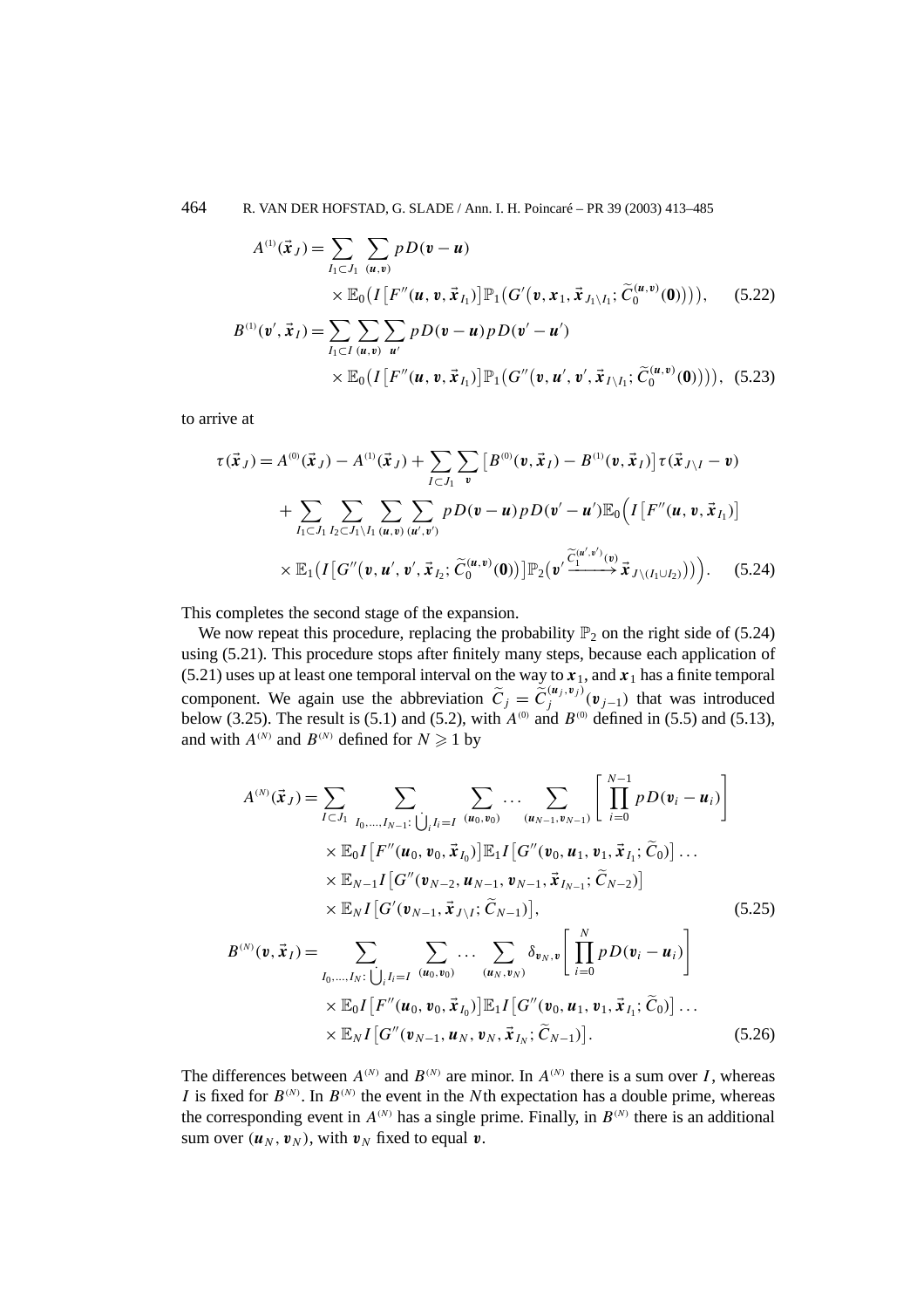#### **6. The second expansion**

In this section, we perform a second expansion to derive the identity (2.30), which states that

$$
B^{(|I|+2)}(\mathbf{v}, \vec{\mathbf{x}}_I) = \sum_{\mathbf{w}} C(\mathbf{v}, \mathbf{w}) \tau^{(|I|+1)}(\vec{\mathbf{x}}_I - \mathbf{w}) + R^{(|I|+2)}(\mathbf{v}, \vec{\mathbf{x}}_I) \quad (I \neq \emptyset).
$$
 (6.1)

The left side of  $(6.1)$  is defined by  $(5.2)$ ,  $(5.13)$  and  $(5.26)$ . In what follows, we will drop the superscripts on *B* and *R* in  $(6.1)$ , which should not be confused with the superscripts  $(N)$  of  $(5.2)$  that we will need.

Before going into the details, we give a brief overview of the second expansion. As a first step, we will identify the contribution *b* to *B* in which exactly one  $I_i$  is nonempty as the main term. Thus, in  $b$ , there is exactly one expectation, say the expectation at level*j*, in which a connection to  $x_i$  is present. Secondly, for  $j < N$  the cluster  $\tilde{C}_i$  at level-*j* plays a role also at level- $(j + 1)$ . To place all restrictions on the level-*j* configuration within a single expectation, we will interchange  $E_j$  and  $E_{j+1}$ . The resulting event at level-*j* then depends on the configurations at levels- $(j \pm 1)$ , and the second expansion takes place on this event. Thirdly, we will need to define a suitable cutting bond for the second expansion. This cutting bond needs to be chosen after all the restrictions placed on the configurations from levels- $(j \pm 1)$  have been satisfied, and early enough that the bottom of the cutting bond remains "well-connected" in a sense related to that discussed in Section 5. Using the cutting bond, we apply the factorisation Lemma 3.3 in the usual way. The details are as follows.

The contribution to  $B^{(N)}$  for which more than one  $I_i \neq \emptyset$  in (5.26) corresponds to branching of degree greater than three. This is neglible in the scaling limit and is an error term that forms part of *R*. Such a contribution can only occur when  $|I| \ge 2$ . We denote the sum over *N* of these contributions by  $c(\mathbf{v}, \vec{x}_I) = \sum_{N=1}^{\infty} (-1)^N c^{(N)}(\mathbf{v}, \vec{x}_I)$ , with  $c(\mathbf{v}, \vec{\mathbf{x}}_l) = 0$  when  $|I| = 1$ . Thus  $B(\mathbf{v}, \vec{\mathbf{x}}_l) = b(\mathbf{v}, \vec{\mathbf{x}}_l) + c(\mathbf{v}, \vec{\mathbf{x}}_l)$  with

$$
b(\mathbf{v}, \vec{\mathbf{x}}_I) = \sum_{N=0}^{\infty} (-1)^N b^{(N)}(\mathbf{v}, \vec{\mathbf{x}}_I),
$$
 (6.2)

where  $b^{(0)}(\nu, \vec{x}_I) = B^{(0)}(\nu, \vec{x}_I)$  and

$$
b^{(N)}(\mathbf{v}, \vec{\mathbf{x}}_I) = \sum_{j=0}^{N} \sum_{(\mathbf{u}_0, \mathbf{v}_0)} \dots \sum_{(\mathbf{u}_N, \mathbf{v}_N)} \delta_{\mathbf{v}_N, \mathbf{v}} \left[ \prod_{i=0}^{N} p D(\mathbf{v}_i - \mathbf{u}_i) \right] \mathbb{E}_0 I[\mathbf{0} \Rightarrow \mathbf{u}_0] \times \mathbb{E}_1 I \left[ E'(\mathbf{v}_0, \mathbf{u}_1; \tilde{C}_0) \right] \dots \mathbb{E}_{j-1} I \left[ E'(\mathbf{v}_{j-2}, \mathbf{u}_{j-1}; \tilde{C}_{j-2}) \right] \times \mathbb{E}_j I \left[ G''(\mathbf{v}_{j-1}, \mathbf{u}_j, \mathbf{v}_j, \vec{\mathbf{x}}_I; \tilde{C}_{j-1}) \right] \times \mathbb{E}_{j+1} I \left[ E'(\mathbf{v}_j, \mathbf{u}_{j+1}; \tilde{C}_j) \right] \dots \mathbb{E}_N I \left[ E'(\mathbf{v}_{N-1}, \mathbf{u}_N; \tilde{C}_{N-1}) \right] \quad (N \ge 1).
$$
\n(6.3)

Here, we have used (5.17) to replace  $G''$  by  $E''$  in all expectations other than  $E_j$ , and then replaced  $E''$  by  $E'$  as discussed below (3.21). The form of (6.3) is slightly different when  $j = 0$ , in which case E' events appear in all expectations except  $\mathbb{E}_0$ , where the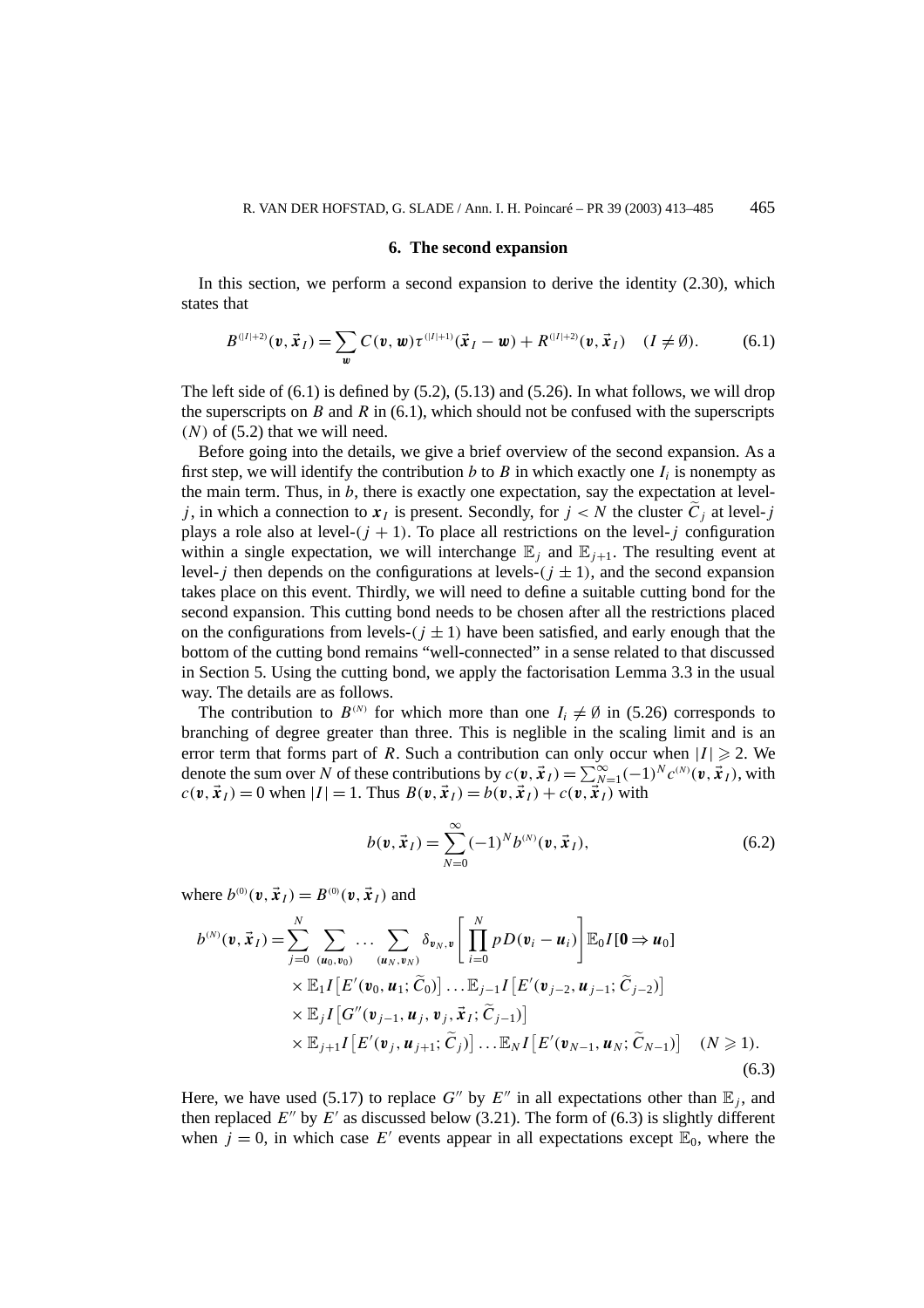event  $F''(\mathbf{u}_0, \mathbf{v}_0, \mathbf{x}_I)$  appears as in (5.26). Note that the form of  $b^{(N)}(\mathbf{v}, \mathbf{x}_I)$  is the same as that of  $(\pi^{(N)} * pD)(v)$  (see (3.25)), apart from the event occurring at level-*j*.

The goal of the second expansion is to "cut off" the connection to  $\vec{x}_I$  in the configuration at level- $j$ , to produce an identity

$$
b(\mathbf{v}, \vec{\mathbf{x}}_I) = \sum_{\mathbf{w}} C(\mathbf{v}, \mathbf{w}) \tau^{(|I|+1)}(\vec{\mathbf{x}}_I - \mathbf{w}) + d(\mathbf{v}, \vec{\mathbf{x}}_I). \tag{6.4}
$$

Eq. (6.4) will give the desired result (6.1), with

$$
R(\mathbf{v}, \vec{\mathbf{x}}_I) = c(\mathbf{v}, \vec{\mathbf{x}}_I) + d(\mathbf{v}, \vec{\mathbf{x}}_I). \tag{6.5}
$$

The derivation of (6.4) will require a detailed study of the nature of the level-*j* configuration. The level- $j$  configuration enters (6.3) both at level- $j$ , where the configuration is required to exhibit the connections inherent in the definition of the event  $G''(\mathbf{v}_{j-1}, \mathbf{u}_j, \mathbf{v}_j, \vec{x}_I; \widetilde{C}_{j-1})$ , and at level- $(j+1)$  (when  $j \neq N$ ), where the level-j cluster  $\tilde{C}_i$  is required to intersect the level- $(j + 1)$  configuration in the manner prescribed by the event  $E'(\mathbf{v}_j, \mathbf{u}_{j+1}; \tilde{C}_j)$ . We will focus in what follows on the generic case in which  $0 < j < N$ , as the modifications required for the special cases  $j = 0$  and  $j = N$  are routine.

In order to fix the cluster at level- $(j + 1)$ , so that all demands on the level-*j* configuration can be clearly specified, we will use Fubini's Theorem to interchange the expectations  $\mathbb{E}_i$  and  $\mathbb{E}_{i+1}$ . Let

$$
H_j(\vec{x}_I) = G''(\nu_{j-1}, \nu_j, \vec{x}_I; \tilde{C}_{j-1}) \cap E'(\nu_j, \nu_{j+1}; \tilde{C}_j),
$$
(6.6)

where we suppress the dependence of  $H_i$  on the  $u_i$ ,  $v_i$  from the notation. (For  $j = N$ the event *E'* should be omitted in (6.6), and for  $j = 0$  the event *G''* should be replaced by *F*<sup>*n*</sup>.) In (6.6), the event  $E'(\mathbf{v}_j, \mathbf{u}_{j+1}; \tilde{C}_j)$  is regarded as a restriction on the level*j* configuration, given the level- $(j + 1)$  configuration. It then follows from Fubini's Theorem that

$$
b^{(N)}(\mathbf{v}, \vec{\mathbf{x}}_I) = \sum_{j=0}^N \sum_{(\mathbf{u}_0, \mathbf{v}_0)} \dots \sum_{(\mathbf{u}_N, \mathbf{v}_N)} \delta_{\mathbf{v}_N, \mathbf{v}} \left[ \prod_{i=0}^N p D(\mathbf{v}_i - \mathbf{u}_i) \right] \mathbb{E}_0 I[\mathbf{0} \Rightarrow \mathbf{u}_0] \times \mathbb{E}_1 I \left[ E'(\mathbf{v}_0, \mathbf{u}_1; \widetilde{C}_0) \right] \dots \mathbb{E}_{j-1} I \left[ E'(\mathbf{v}_{j-2}, \mathbf{u}_{j-1}; \widetilde{C}_{j-2}) \right] \times \mathbb{E}_{j+1} \mathbb{P}_j \left( H_j(\vec{\mathbf{x}}_I) \right) \mathbb{E}_{j+2} I \left[ E'(\mathbf{v}_{j+1}, \mathbf{u}_{j+2}; \widetilde{C}_{j+1}) \right] \dots \times \mathbb{E}_N I \left[ E'(\mathbf{v}_{N-1}, \mathbf{u}_N; \widetilde{C}_{N-1}) \right].
$$
\n(6.7)

The second expansion will take place within  $\mathbb{P}_j(H_j(\vec{x}_I))$ .

To carry out the second expansion, we will need to define a "cutting bond" as in Sections 3 and 5. For this, we begin by decomposing the event  $G'(v_{j-1}, u_j, \vec{x}_I; \vec{C}_{j-1})$ that is relevant for  $H_i(\vec{x}_I)$  (see (5.15)). We define

$$
G'_{1}(\mathbf{v}_{j-1}, \mathbf{u}_{j}, \vec{\mathbf{x}}_{I}; \widetilde{C}_{j-1}) = G'(\mathbf{v}_{j-1}, \mathbf{u}_{j}, \vec{\mathbf{x}}_{I}; \widetilde{C}_{j-1}) \cap E'(\mathbf{v}_{j-1}, \mathbf{u}_{j}; \widetilde{C}_{j-1}),
$$
(6.8)

$$
G'_{2}(\mathbf{v}_{j-1}, \mathbf{u}_{j}, \vec{\mathbf{x}}_{I}; \widetilde{C}_{j-1}) = G'(\mathbf{v}_{j-1}, \mathbf{u}_{j}, \vec{\mathbf{x}}_{I}; \widetilde{C}_{j-1}) \cap (E'(\mathbf{v}_{j-1}, \mathbf{u}_{j}; \widetilde{C}_{j-1}))^{c}, \quad (6.9)
$$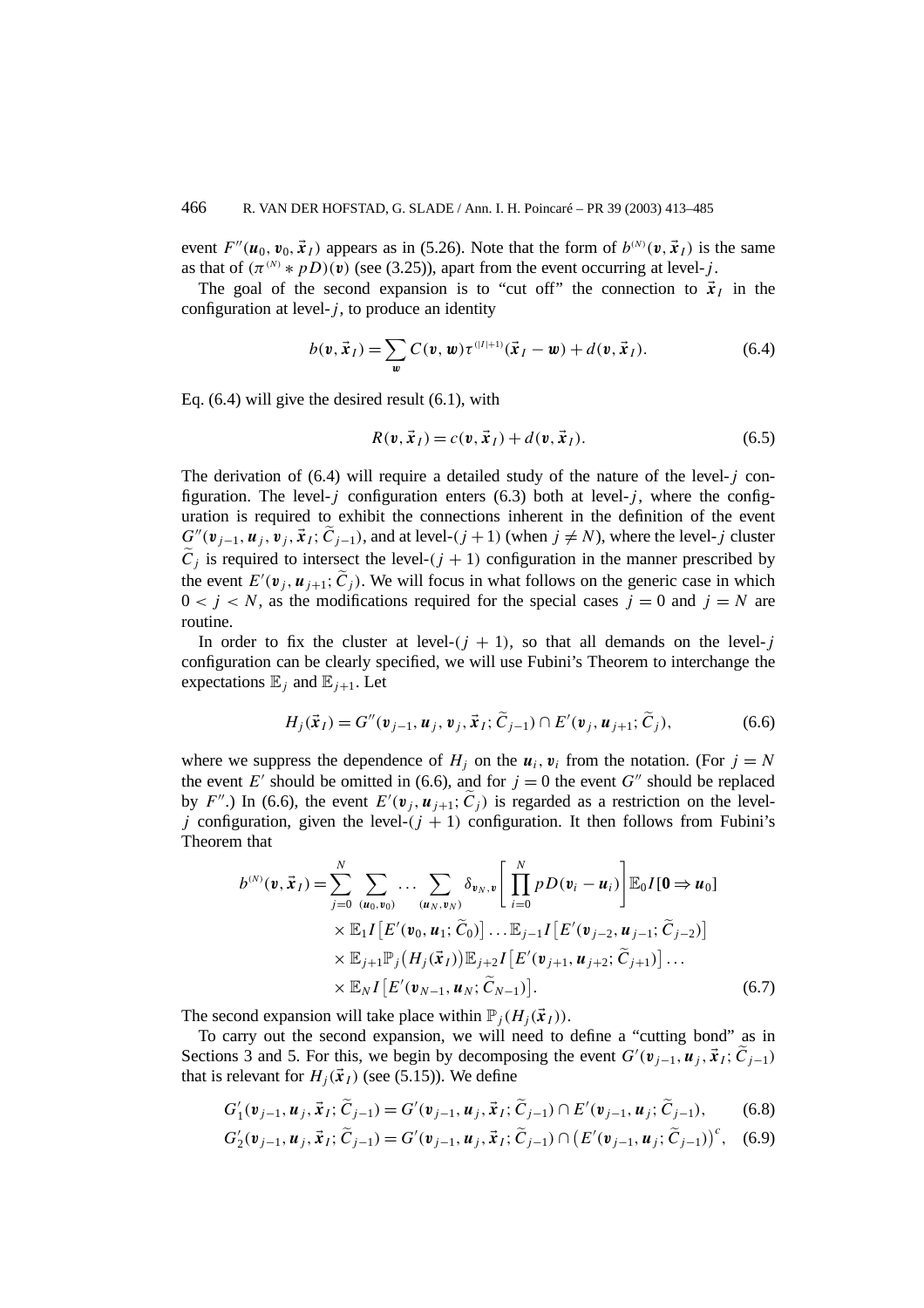so that  $G'(\mathbf{v}_{j-1}, \mathbf{u}_j, \vec{\mathbf{x}}_I; \widetilde{C}_{j-1})$  is the disjoint union of the two events  $G'_1(\mathbf{v}_{j-1}, \mathbf{u}_j, \vec{\mathbf{x}}_I;$  $\tilde{C}_{j-1}$  and  $G'_{2}$  ( $v_{j-1}$ ,  $u_j$ ,  $\vec{x}_I$ ;  $\tilde{C}_{j-1}$ ). The events  $G'_{1}$  and  $G'_{2}$  should be compared respectively to the cases (i) and (ii) above (5.15). As usual, we use  $G_i''$  to denote the event that  $G_i'$  occurs on  $\tilde{C}_j$ . We also define  $\tilde{C}_j^{(a,b)}$  to be the vertices of  $\tilde{C}_j$  that remain connected to *v*<sub>*j*−1</sub> after  $(a, b)$  is made vacant. The cutting bond is defined differently on  $G_1''$  and  $G_2''$ , as follows: (i) Given a configuration on which  $H_j(\vec{x}_I) \cap G''_1$  occurs, the cutting bond  $(\vec{a}, \vec{b})$ is defined to be the first pivotal bond (if it exists) for the event  $\{v_{i-1} \to x_i \; \forall i \in I\}$  such that  $E'(v_{j-1}, u_j; \tilde{C}_{j-1}) \cap E'(v_j, u_{j+1}; \tilde{C}_j)$  occurs on  $\tilde{C}_j^{(a,b)}$ . (ii) Given a configuration on which  $H_j(\vec{x}_I) \cap G_2''$  occurs, the cutting bond  $(a, b)$  is defined to be the first pivotal bond (if it exists) for the event  $\{v_{i-1} \to x_i \; \forall i \in I\}$  such that there exists a *y* such that

$$
\{v_{j-1}\to y\stackrel{\widetilde{C}_{j-1}}{\longrightarrow}a\}\cap\{y\Rightarrow u_j\}\cap E'(v_j,u_{j+1};\widetilde{C}_j)
$$

occurs on  $\tilde{C}_j^{(a,b)}$ . Examples of cutting bonds are depicted in Fig. 10.

The event  $H_i$  can be partitioned according to the location of the cutting bond, or the absence of a cutting bond. For this, we define

$$
H'_{j}(\vec{x}_{I}) = H_{j}(\vec{x}_{I}) \cap \{ \vec{\beta} \text{ a cutting bond for } \mathbf{v}_{j-1} \to \vec{x}_{I} \},
$$
 (6.10)

$$
H''_j(a, b) = \{ H'_j(a) \text{ occurs on } \tilde{C}^{(a, b)}_j \}. \tag{6.11}
$$

In view of the pivotal nature of the cutting bond  $(a, b)$ , as in (5.9) we have



Fig. 10. Examples of cutting bonds  $(a, b)$  for the second expansion, for  $G''_1$  (left) and  $G''_2$  (right).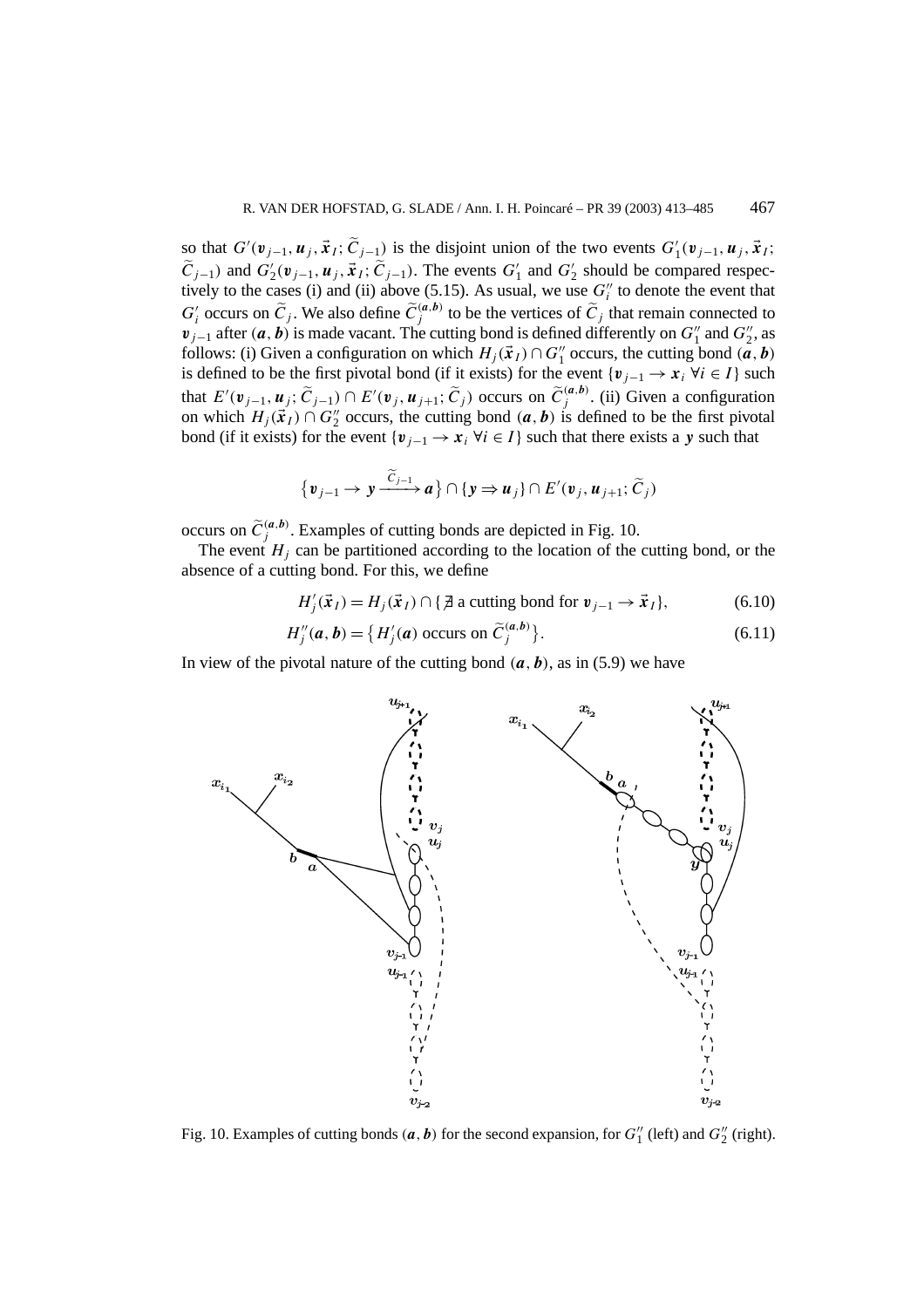468 R. VAN DER HOFSTAD, G. SLADE / Ann. I. H. Poincaré – PR 39 (2003) 413–485

$$
H_j(\vec{x}_I) = H'_j(\vec{x}_I) \bigcup_{(a,b)} (H''_j(a,b) \cap \{(a,b) \text{ occupied}\}\
$$
  

$$
\cap \{F(b,\vec{x}_I) \text{ occurs in } \Lambda \setminus \widetilde{C}_j^{(a,b)}\}).
$$
 (6.12)

Using Lemma 3.3 (now applied to the lattice with the bond  $(\mathbf{u}, \mathbf{v})$  removed) and (5.12) gives

$$
\mathbb{P}_{j}(H_{j}(\vec{x}_{I})) = \mathbb{P}_{j}(H'_{j}(\vec{x}_{I})) + \sum_{(a,b)} pD(b-a)\mathbb{E}_{j,0}(I[H''_{j}(a,b)]\tau^{\widetilde{C}^{(a,b)}_{j,0}}(b,\vec{x}_{I}))
$$
  
\n
$$
= \mathbb{P}_{j}(H'_{j}(\vec{x}_{I})) + \sum_{(a,b)} pD(b-a)\mathbb{P}_{j,0}(H''_{j}(a,b))\tau^{(l+1)}(\vec{x}_{I}-b)
$$
  
\n
$$
- \sum_{(a,b)} pD(b-a)\mathbb{E}_{j,0}(I[H''_{j}(a,b)]\mathbb{P}_{j,1}(b \xrightarrow{\widetilde{C}^{(a,b)}_{j,0}} \vec{x}_{I})). \qquad (6.13)
$$

The subscripts *j*, 0 on  $\tilde{C}^{(a,b)}_{j,0}$  denote level-0 of the second expansion applied to level-*j* of the first expansion.

The expansion could be continued by repeatedly using the recursion (5.21) for the probability  $\mathbb{P}_{j,1}(\boldsymbol{b} \xrightarrow{\widetilde{C}_{j,0}^{(a,b)}} \vec{x}_I)$  in (6.13). However, we can now use a somewhat simpler organisation, which effectively stops the expansion earlier. Thus, given a configuration in which  $b \stackrel{A}{\rightarrow} \vec{x}_I$ , we will now define the cutting bond to be the first bond  $(a', b')$  (in the direction  $\mathbf{b} \to \vec{x}_I$ ) such that (i)  $(\mathbf{a}', \mathbf{b}')$  is pivotal for  $\mathbf{b} \to \mathbf{x}_i$  for all  $i \in I$ , and (ii)  $\mathbf{b} \stackrel{A}{\to} \mathbf{a}'$ . It is possible that no such bond exists. Let

$$
E'(\boldsymbol{b}, \vec{x}_I; A) = \{ \boldsymbol{b} \stackrel{A}{\to} \vec{x}_I \} \cap \{ \vec{A} \text{ cutting bond} \},\tag{6.14}
$$

and recall the definition  $E''(\mathbf{b}, \mathbf{a}', \mathbf{b}'; A) = \{E'(\mathbf{b}, \mathbf{a}'; A) \text{ occurs on } \widetilde{C}^{(\mathbf{a}', \mathbf{b}')}(\mathbf{b})\}\)$  from (3.19). Then, as in (5.9), we have

$$
\{\boldsymbol{b} \stackrel{A}{\rightarrow} \vec{x}_I\} = E'(\boldsymbol{b}, \vec{x}_I; A) \bigcup_{(a',b')}^{'} (E''(\boldsymbol{b}, a', b'; A) \cap \{(a', b') \text{ occupied}\}\
$$

$$
\cap \{F(\boldsymbol{b}', \vec{x}_I) \text{ occurs in } \Lambda \setminus \widetilde{C}^{(a',b')}(\boldsymbol{b})\} ).
$$
(6.15)

As usual, using Lemma 3.3, this leads to

$$
\mathbb{P}_{j,1}(\boldsymbol{b} \stackrel{A}{\rightarrow} \vec{x}_I) = \mathbb{P}_{j,1}\big(E'(\boldsymbol{b}, \vec{x}_I; A)\big) + \sum_{(\boldsymbol{a}', \boldsymbol{b}')}\, p\,D(\boldsymbol{b}' - \boldsymbol{a}')\mathbb{P}_{j,1}\big(E'(\boldsymbol{b}, \boldsymbol{a}'; A)\big)\tau^{(|I|+1)}(\vec{x}_I - \boldsymbol{b}')\n- \sum_{(\boldsymbol{a}', \boldsymbol{b}')}\, p\,D(\boldsymbol{b}' - \boldsymbol{a}')\mathbb{E}_{j,1}\big(I\big[E'(\boldsymbol{b}, \boldsymbol{a}; A)\big]\mathbb{P}_{j,2}\big(\boldsymbol{b}' \xrightarrow{\widetilde{C}_{j,1}^{(\boldsymbol{a}', \boldsymbol{b}')}(\boldsymbol{b})}\vec{x}_I\big)\big),\n\tag{6.16}
$$

where we have replaced the  $E''$  events by  $E'$  events as explained below (3.21).

The second expansion is generated by recursively using (6.16) in (6.13), and substituting the result in (6.7). The result is (6.4), with *C* and *d* of the form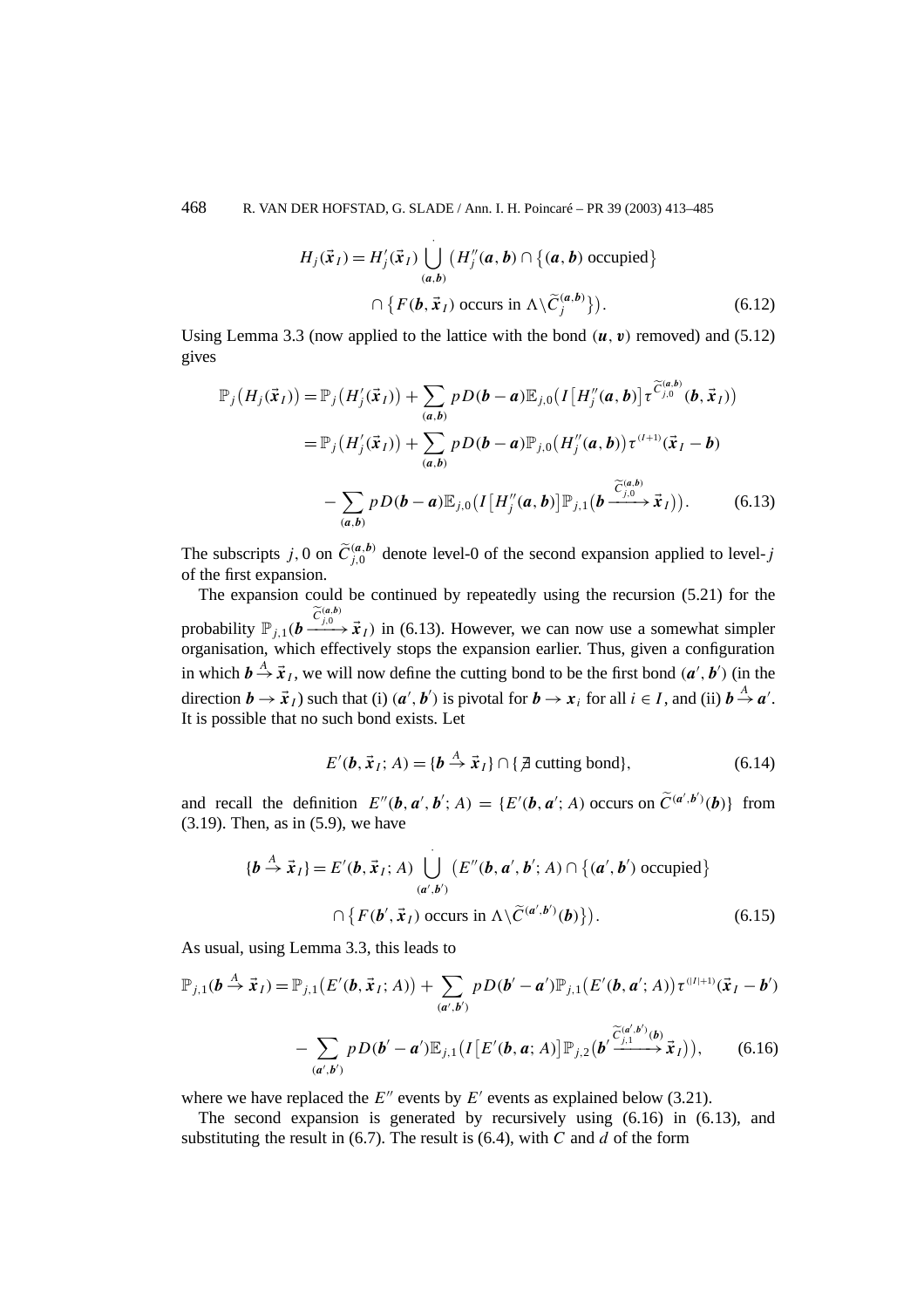R. VAN DER HOFSTAD, G. SLADE / Ann. I. H. Poincaré – PR 39 (2003) 413–485 469

$$
C(\mathbf{v}, \mathbf{w}) = \sum_{M,N=0}^{\infty} (-1)^{N+M} C^{(N,M)}(\mathbf{v}, \mathbf{w}),
$$
 (6.17)

$$
d(\mathbf{v}, \vec{\mathbf{x}}_I) = \sum_{M,N=0}^{\infty} (-1)^{N+M} d^{(N,M)}(\mathbf{v}, \vec{\mathbf{x}}_I).
$$
 (6.18)

Here  $d(\mathbf{v}, \mathbf{x}_I)$  arises from the  $\mathbb{P}_j(H'_j(\mathbf{x}_I))$  term in (6.13) and from the term  $\mathbb{P}(E'(\mathbf{b}, \mathbf{x}_I))$ *A*)) in (6.16) or its iterates. The term  $C^{(N,M)}(\mathbf{v}, \mathbf{w})$  is given by (6.7) with  $\mathbb{P}_i(H_i(\vec{x}_I))$ replaced by the expression  $\sum_{a} \mathbb{P}_{j,0}(H''_j(a, w)) p D(w - a)$  for  $M = 0$ , and by

$$
\sum_{(\boldsymbol{a}_0,\boldsymbol{b}_0)}\ldots\sum_{(\boldsymbol{a}_M,\boldsymbol{b}_M)}\delta_{\boldsymbol{b}_M,\boldsymbol{w}}\left[\prod_{i=0}^M p D(\boldsymbol{b}_i-\boldsymbol{a}_i)\right]\mathbb{E}_{j,0}I[H_j''(\boldsymbol{a}_0,\boldsymbol{b}_0)]\times\mathbb{E}_{j,1}I[E'(\boldsymbol{b}_0,\boldsymbol{a}_1;\widetilde{C}_{j,0})]\ldots\mathbb{E}_{j,M}I[E'(\boldsymbol{b}_{M-1},\boldsymbol{a}_M;\widetilde{C}_{j,M-1})]
$$
(6.19)

for  $M \ge 1$ . The term  $d^{(N,M)}(\mathbf{v}, \vec{\mathbf{x}}_I)$  is given by (6.7) with  $\mathbb{P}_i(H_i(\vec{\mathbf{x}}_I))$  replaced by  $\mathbb{P}_j(H'_j(\vec{x}_I))$  for  $M = 0$ , and by

$$
\sum_{(a_0,b_0)} \dots \sum_{(a_{M-1},b_{M-1})} \left[ \prod_{i=0}^{M-1} p D(b_i - a_i) \right] \mathbb{E}_{j,0} I[H''_j(a_0, b_0)] \times \mathbb{E}_{j,1} I[E'(b_0, a_1; \widetilde{C}_{j,0})] \dots \mathbb{E}_{j,M} I[E'(b_{M-1}, \vec{x}_I; \widetilde{C}_{j,M-1})]
$$
(6.20)

for  $M \geq 1$ .

## **7. Proof of Proposition 2.3**

In this section, we prove Proposition 2.3, which completes the proof of Theorem 1.2. In Section 7.1, we reduce the proof of Proposition 2.3 to Lemma 7.1, which provides estimates on quantities arising in the expansions of Sections 5 and 6. In Section 7.2, we show how these quantities can be bounded in terms of diagrams using the BK inequality, as was done for  $\pi_n(x)$  in Section 4.1. Finally, in Section 7.3, we estimate the diagrams and prove Lemma 7.1.

### **7.1. The main estimates**

Proposition 2.3 gives bounds on the Fourier transforms of  $\psi_{m_1,m_2}(y_1, y_2)$  and  $\varphi_{\vec{n}}^{(r)}(\vec{x})$ , and we begin by recalling their definitions. As usual, we write  $\vec{n} = (n_1, \ldots, n_{r-1}), n =$  $\min\{n_1, \ldots, n_{r-1}\}, J = \{1, \ldots, r\}, J_1 = J \setminus \{1\}, \text{ and given } I \subset J_1, \text{ we let } r_1 = |J \setminus I| + 1$ and  $r_2 = |I| + 1$ . Also, for any  $I \subset J$ , we write  $\vec{k}_I = (k_i)_{i \in I}$  and  $k_I = \sum_{i \in I} k_i$ . In this section, we will use the  $(x, n)$  notation for lattice sites, rather than  $x$ .

The function  $\psi$  is given in (2.42) by

$$
\psi_{m_1,m_2}(y_1, y_2) = \sum_{u \in \mathbb{Z}^d} p_c D(u) C_{m_1-1,m_2-1}(y_1 - u, y_2 - u), \tag{7.1}
$$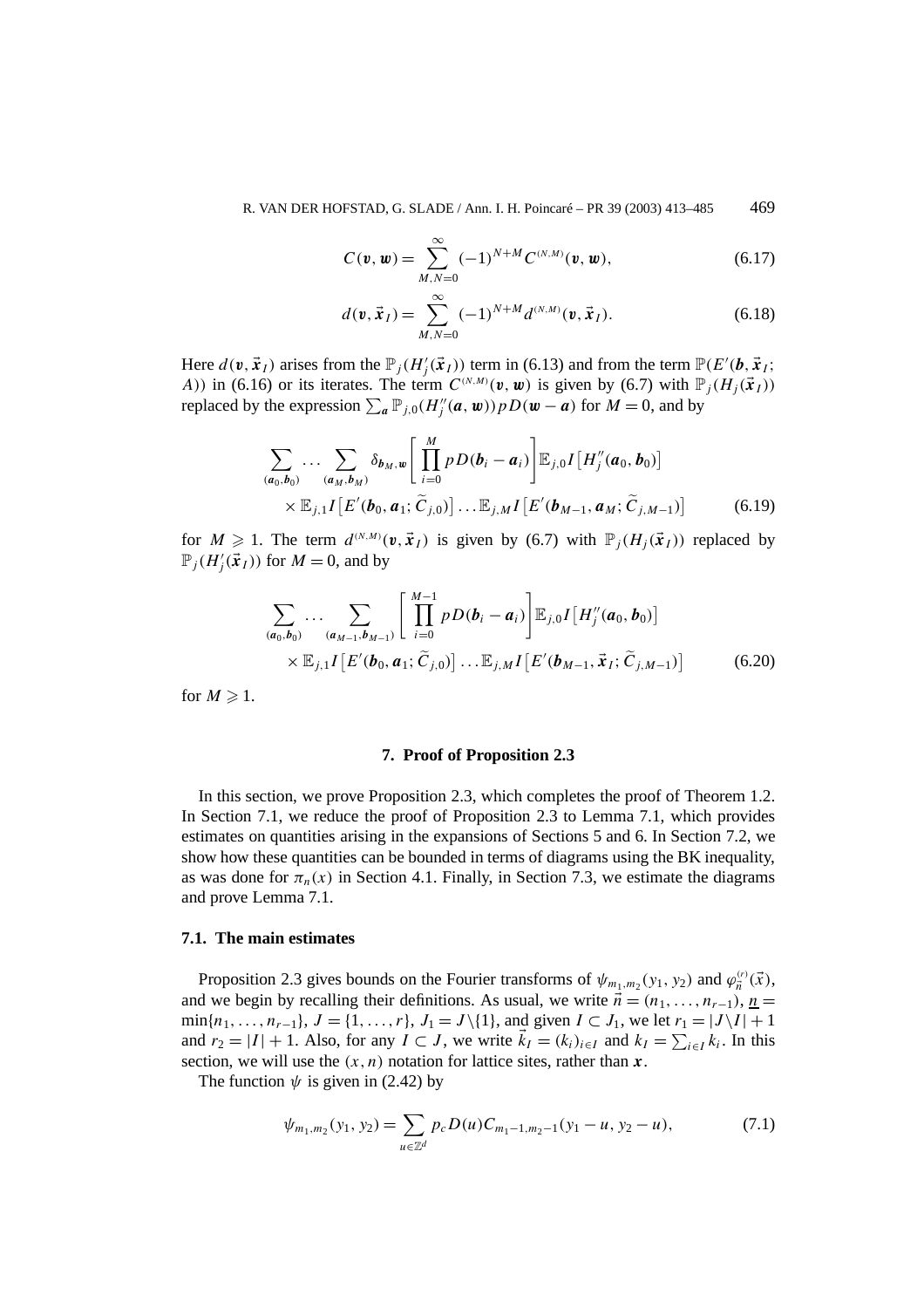and  $\varphi^{(r)}$  is given in (2.43) by

$$
\varphi_{\vec{n}}^{(r)}(\vec{x}) = \alpha_{\vec{n}}^{(r)}(\vec{x}) + \sum_{v \in \mathbb{Z}^d} \sum_{j=1}^n p_c(\tau_{j-1} * D)(v) g_{\vec{n}-j}^{(r)}(\vec{x} - v).
$$
(7.2)

The quantities  $\alpha_{\vec{n}}^{(r)}(\vec{x})$  and  $g_{\vec{n}}^{(r)}(\vec{x})$  are given in (2.33) and (2.41) by

$$
\alpha_{\vec{n}}^{(r)}(\vec{x}) = A_{\vec{n}}^{(r)}(\vec{x}) + \sum_{I \subset J_1: \ I \neq \emptyset} \sum_{v} \sum_{j=1}^{\frac{n}{2}J \setminus I} B_{j, \vec{n}_I}^{(r_2+1)}(v, \vec{x}_I) \tau_{\vec{n}_J \setminus I-j}^{(r_1)}(\vec{x}_{J \setminus I} - v), \tag{7.3}
$$

$$
g_{\vec{n}}^{(r)}(\vec{x}) = A_{\vec{n}}^{(r)}(\vec{x}) + \sum_{I \subset J_1: \ I \neq \emptyset} \sum_{v} \sum_{l=1}^{\underline{n}_{J \setminus I}} R_{l, \overline{n}_I}^{(r_2+1)}(v, \vec{x}_I) \tau_{\overline{n}_{J \setminus I} - l}^{(r_1)}(\vec{x}_{J \setminus I} - v), \tag{7.4}
$$

with  $R^{(r_2+1)}$  and  $B^{(r_2+1)}$  given by (6.5), and above (6.2), as

$$
R_{j,\vec{n}_I}^{(r_2+1)}(v,\vec{x}_I) = c_{j,\vec{n}_I}^{(r_2+1)}(v,\vec{x}_I) + d_{j,\vec{n}_I}^{(r_2+1)}(v,\vec{x}_I),
$$
\n(7.5)

$$
B_{j,\vec{n}_I}^{(r_2+1)}(v,\vec{x}_I) = b_{j,\vec{n}_I}^{(r_2+1)}(v,\vec{x}_I) + c_{j,\vec{n}_I}^{(r_2+1)}(v,\vec{x}_I). \tag{7.6}
$$

The following lemma, whose proof is deferred to Section 7.3, provides estimates sufficient to prove Proposition 2.3.

LEMMA 7.1. − *Let*  $d > 4$ *,*  $p = p_c$ *,*  $s \ge 3$ *,*  $\vec{n} = (n_1, \ldots, n_{s-1})$  *with each*  $n_i > 0$ *, and let*  $\bar{n}$  *denote the second largest component of*  $\vec{n}$ *. There exists an*  $L_0 = L_0(d)$  *and a constant C* = *C*(*d*, *s*) *such that for all*  $\vec{k}$  ∈ [− $\pi$ ,  $\pi$ ]<sup>*s*−1</sup>, *q* ∈ {0, 2}, *L* ≥ *L*<sub>0</sub>*,* 

$$
\left|\hat{A}_{\vec{n}}^{(s)}(\vec{k})\right| \leqslant C\bar{n}^{s-3}(n_1+1)^{-(d-2)/2} + C\bar{n}^{s-4}(n_1+1)^{-(d-4)/2},\tag{7.7}
$$

$$
\left|\hat{b}_{\vec{n}}^{(s)}(\vec{k})\right| \leqslant C\bar{n}^{s-3}(n_1+1)^{-(d-2)/2},\tag{7.8}
$$

$$
\left|\hat{c}_{\vec{n}}^{(s)}(\vec{k})\right| \leqslant C\bar{n}^{s-4}(n_1+1)^{-(d-4)/2} \quad (s \geqslant 4),\tag{7.9}
$$

$$
\left|\hat{d}_{\vec{n}}^{(s)}(\vec{k})\right| \leqslant \begin{cases} C(n_1 \vee n_2 + 1)^{-d/2} & (s = 3), \\ C\bar{n}^{s-4}(n_1 + 1)^{-(d-4)/2} & (s \geqslant 4), \end{cases} \tag{7.10}
$$

$$
\sum_{x_1, x_2} |x_i|^q |C_{n_1, n_2}(x_1, x_2)|
$$
  
\n
$$
\leq C \beta \sigma^q n_i^{q/2} (n_1 \vee n_2 + 1)^{-d/2} \quad ((n_1, n_2) \neq (1, 1)).
$$
 (7.11)

*Proof of Proposition 2.3 assuming Lemma 7.1.* – (i) For  $(m_1, m_2) = (2, 2)$ , it follows from (2.45) that  $\hat{\psi}_{2,2}(k_1, k_2) = p_c^3 \hat{D}(k_1 + k_2) \hat{D}(k_1) \hat{D}(k_2)$ , which obeys the bound (2.47) of Proposition 2.3(i). The desired bound for  $(m_1, m_2) \neq (2, 2)$  follows immediately from (7.11) and (7.1) (including the factor  $\beta$  mentioned at the end of Proposition 2.3).

In addition,  $\nabla_i \hat{\psi}_{m_1,m_2}(0,0) = \sum_{x_1,x_2} x_i \psi_{m_1,m_2}(x_1,x_2) = 0$ , because it is a consequence of the lattice symmetry that  $\sum_{x_1} C_{m_1,m_2}(x_1, x_2) = \sum_{x_1} C_{m_1,m_2}(x_1, -x_2)$  and  $\sum_{x_2} C_{m_1,m_2}(x_1,x_2) = \sum_{x_2} C_{m_1,m_2}(-x_1,x_2).$ 

(ii) Our goal is to prove that

$$
\left|\hat{\varphi}_{\vec{n}}^{(r)}(\vec{k})\right| \leqslant C\bar{n}^{r-2-\delta} \quad (r \geqslant 3),\tag{7.12}
$$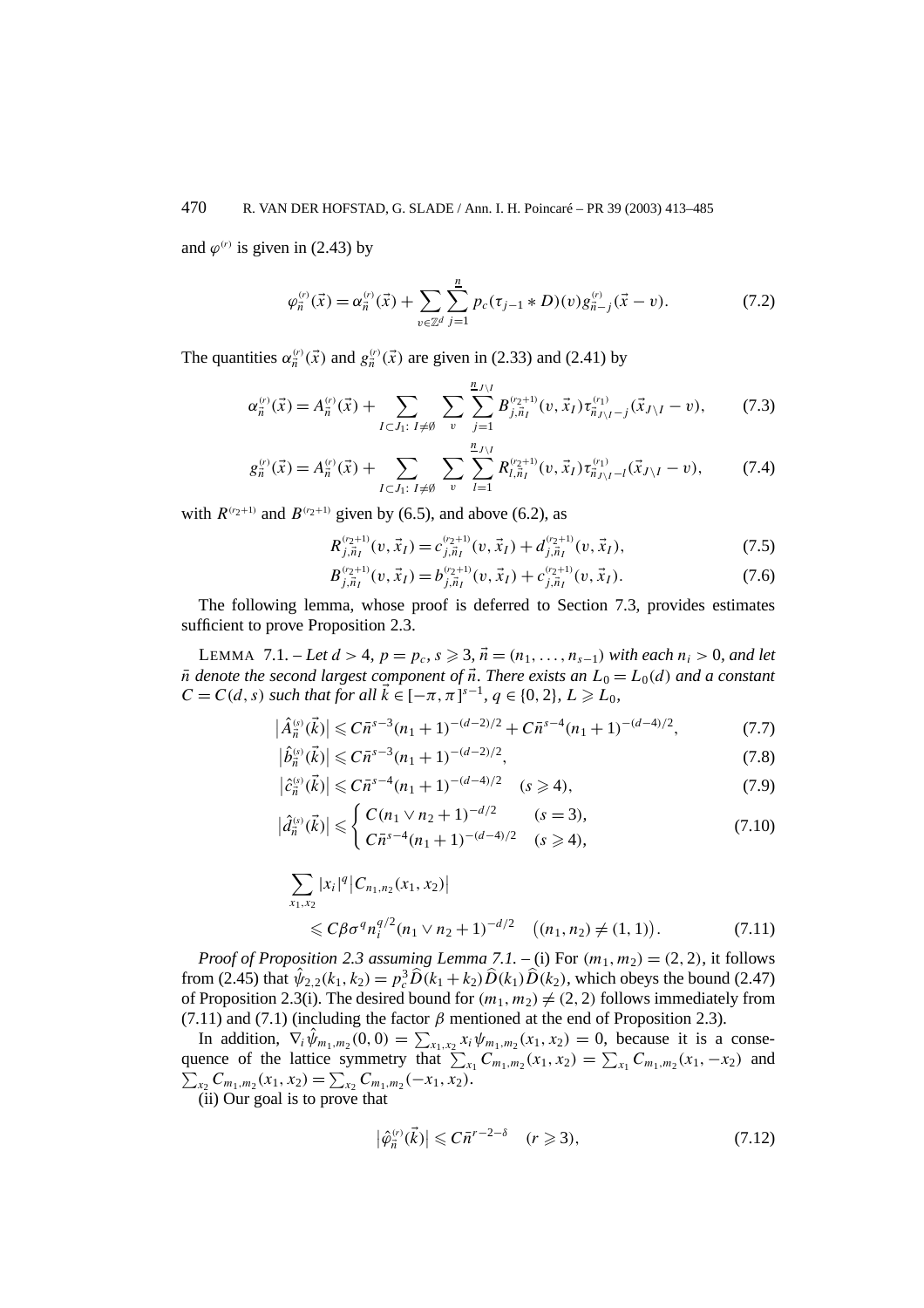where  $\delta$  is fixed in  $(0, 1 \wedge \varepsilon \wedge \frac{d-4}{2})$ . By the tree-graph bound [3, Proposition 4.1] and the uniform bound on  $\hat{\tau}_n(k)$  provided by Theorem 1.1(a),

$$
\left|\hat{\tau}_{\vec{n}}^{(r)}(\vec{k})\right| \leqslant C\bar{n}^{r-2} \quad (r \geqslant 2). \tag{7.13}
$$

In (7.13), the factor  $\bar{n}^{r-2}$  can be understood from the fact that each of the *r* − 2 temporal summations in the tree-graph bound stop at most at  $\bar{n}$ , since these sums correspond to the temporal components of branch points in the tree graph bound and these are at most  $\bar{n}$ . In conjunction with (7.2)–(7.4), it follows from (7.13) that

$$
\left| \hat{\varphi}_{\vec{n}}^{(r)}(\vec{k}) \right| \leq C \sum_{j=0}^{\frac{n}{2}} \left| \hat{A}_{\vec{n}-j}^{(r)}(\vec{k}) \right| + C \sum_{I \subset J_1: I \neq \emptyset} \sum_{j=0}^{\frac{n}{2}} \bar{n}^{r_1 - 2} \left[ \left| \hat{B}_{j,\vec{n}_I-1}^{(r_2+1)}(k_{J \setminus I}, \vec{k}_I) \right| + \sum_{I=1}^{\frac{n}{2}J \setminus I^{-j}} \left| \hat{R}_{I,\vec{n}_I-j}^{(r_2+1)}(k_{J \setminus I}, \vec{k}_I) \right| \right]. \tag{7.14}
$$

The contribution to the first term on the right side of (7.14) due to the first term of (7.7) is bounded by

$$
C\bar{n}^{r-3} \sum_{j=0}^{n} (n_1 - j + 1)^{-(d-2)/2} \leqslant C\bar{n}^{r-3},\tag{7.15}
$$

as required. Since the choice of  $x_1$  as the direction in which to perform the expansion was arbitrary, we may assume without loss of generality that  $n_1$  is not the largest component of  $\vec{n}$ , so that  $n_1 \leq \bar{n}$ . In this case, the second term of (7.7) is bounded above by the first term of (7.7), and hence also leads to the bound (7.15).

For the remaining terms, note that for each nonempty *I* we have  $r_1 + r_2 = r + 1$  and  $r_2 + 1 = |I| + 2 \ge 3$ . To bound the term on the right side of (7.14) containing *B*, we recall that  $c^{(3)} = 0$  by definition, use (7.8)–(7.9), and note that  $\bar{n}^{s-4}(j+1)^{-(d-4)/2} \leq$  $\bar{n}^{s-3}(j + 1)^{-(d-2)/2}$  since  $j \leq n \leq \bar{n}$ . The term in (7.14) containing *B* is therefore bounded above by

$$
C \sum_{I \subset J_1: \ I \neq \emptyset} \sum_{j=0}^n \bar{n}^{r_1 - 2} \bar{n}^{r_2 - 2} (j+1)^{-(d-2)/2} \leqslant C \bar{n}^{r-3} \tag{7.16}
$$

(with *C* dependent on *r*), as required.

We estimate the term in (7.14) containing *R* according to whether  $r_2 + 1 = 3$  (in which case  $|I| = 1$  and  $r_1 = r - 1$ ) or  $r_2 + 1 \ge 4$  (in which case  $|I| \ge 2$ ). When  $r_2 + 1 = 3$ , we write  $I = \{i\}$ , and we use  $c^{(3)} = 0$  and (7.10) to bound the term containing R by

$$
C\bar{n}^{r-3} \sum_{i \in J_1} \sum_{j=0}^{\underline{n}} \sum_{l=1}^{n_{J\setminus\{i\}}-j} \left(l \vee (n_i - j) + 1\right)^{-d/2} \leqslant C\bar{n}^{r-3},\tag{7.17}
$$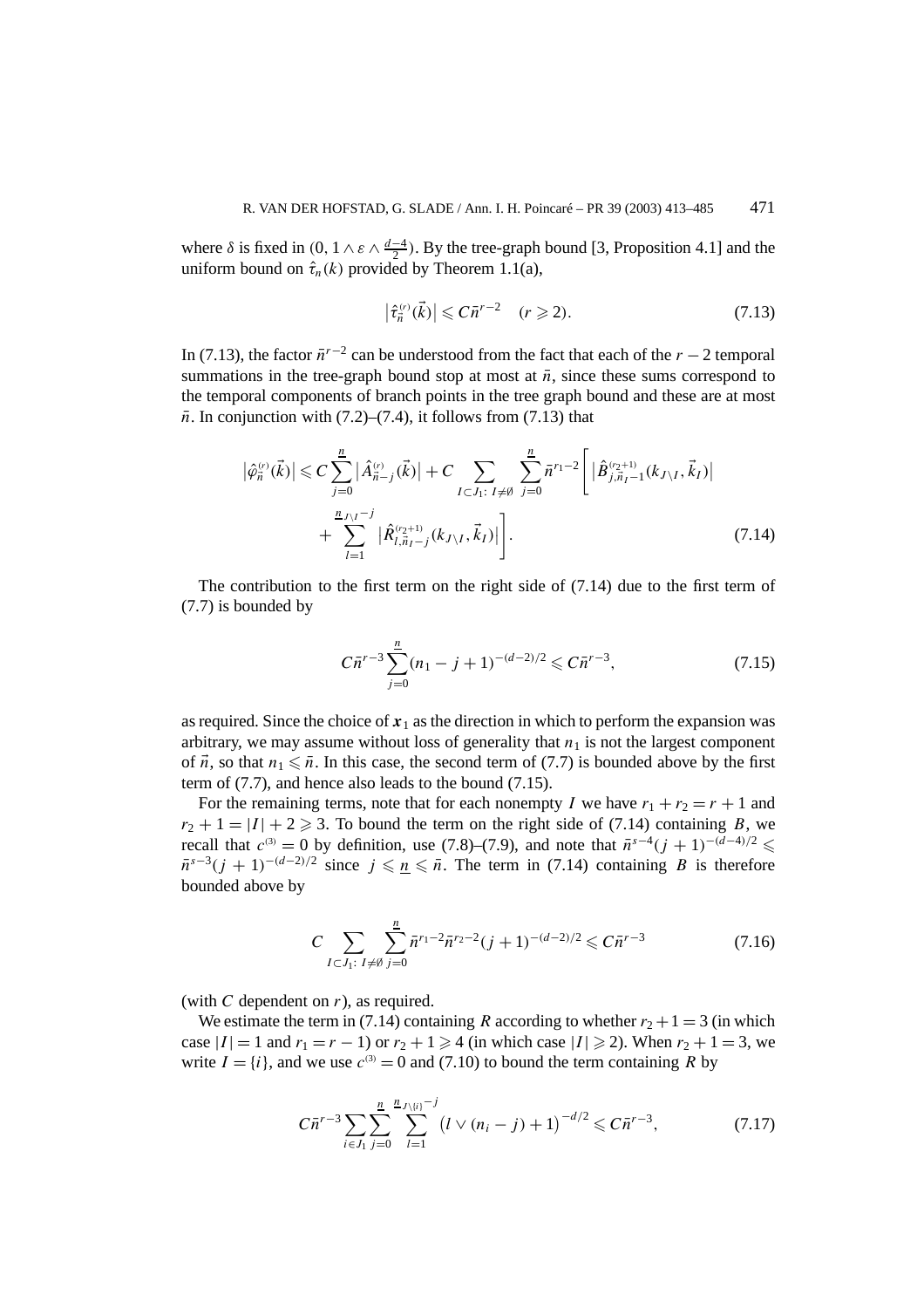as required. When  $r_2 + 1 \geq 4$ , by (7.9)–(7.10) the term containing *R* is bounded above by

$$
C \sum_{I \subset J_1: \; |I| \geqslant 2} \bar{n}^{r_1 - 2} \bar{n}^{r_2 - 3} \sum_{j=0}^{\underline{n}} \sum_{l=1}^{\underline{n}_{J \setminus I} - j} (l+1)^{-(d-4)/2} \leqslant C \bar{n}^{r-4} \underline{n}_{J \setminus I}^{2-\delta}.
$$
 (7.18)

We may again assume, as we did under (7.15), that  $n_1 \leq \bar{n}$ , so that  $n_1 \leq \bar{n}$ . This gives the desired bound on (7.18) and completes the proof.  $\Box$ 

#### **7.2. Diagrammatic bounds**

It remains to prove Lemma 7.1. The proof is in two steps, which will be carried out in this and the next section. In this section, we will show that the left sides of  $(7.7)$ – $(7.11)$ can be bounded above by certain diagrams, as we did for  $\pi(x)$  in Section 4.1. Our main conclusion will be the inequalities  $(7.21)$ – $(7.25)$  below. In Section 7.3, we will complete the proof of Lemma 7.1 by estimating these diagrams, using methods analogous to those of Section 4.2.

Throughout this section, we fix  $s \geq 3$  and drop the corresponding superscript from  $A^{(s)}$ ,  $b^{(s)}$ ,  $c^{(s)}$  and  $d^{(s)}$ . In its place, we will instead use superscripts *N* and *M* to denote the order to which the expansion has been performed. We will use the *x* notation for vertices.

The quantities *A* and *B* are given by sums over *N* of  $A^{(N)}$  and  $B^{(N)}$ , with the latter defined by (5.5), (5.13) and (5.25)–(5.26). As was pointed out below (5.26),  $B^{(N)}$  is a minor variation on  $A^{(N)}$ . By definition,  $B^{(N)} = b^{(N)} + c^{(N)}$ , with  $b^{(N)}$  and  $c^{(N)}$  forming a partition of the various contributions to  $B^{(N)}$ . Once we have obtained bounds on  $A^{(N)}$ , bounds on  $b^{(N)}$  and  $c^{(N)}$  will follow easily.

The difference between  $A^{(N)}$  and  $\pi^{(N)}$  is due to fact that the event  $G''(\mathbf{v}_{j-1}, \mathbf{u}_j, \mathbf{v}_j, \vec{\mathbf{x}}_{I_j};$  $\tilde{C}_{j-1}$ , rather than  $E''(\nu_{j-1}, \nu_j, \tilde{C}_{j-1})$ , occurs in (5.25), as well as to the extra connections to  $\vec{x}_{I_0}$  present in the expectation at level-0. As was observed in (5.17), these differences disappear at any level with  $I_i = \emptyset$ . To understand the effect of a nested expectation containing the event  $G''(\mathbf{v}_{i-1}, \mathbf{u}_i, \mathbf{v}_i, \mathbf{x}_{I_i}; \widetilde{C}_{i-1})$  with  $I_i \neq \emptyset$ , we begin by analysing this event in some detail. As in Section 4.1.1, we will need to consider the set  $G'(v_{j-1}, u_j, \vec{x}_{I_j}; \tilde{C}_{j-1})$  in conjunction with the event  $\{w_{j+1} \in \tilde{C}_j\}$  that arises from bounding the expectation at level- $(j + 1)$ .

Recall the decomposition of *G'* into  $G'_1$  and  $G'_2$  in (6.8)–(6.9). We will estimate the contributions due to  $G_1'$  and  $G_2'$  separately. We will use the constructions 1, 2 and *E* defined in Definitions 4.1–4.2, as well as two new constructions  $\ell$  and  $\tilde{E}$  defined in Definitions 7.2–7.3. Construction  $\ell$  adds a new line to a diagram, while construction E is a modification of construction *E*.

# **7.2.1.** The event  $G'_1$  and construction  $\ell$

We begin with the event  $G'_1$ , as this event is closest to the event  $E$ , and involves estimates similar to those used to estimate  $\pi$  in Section 4.1. By definition,

$$
G'_{1}(\mathbf{v}_{j-1}, \mathbf{u}_{j}, \vec{\mathbf{x}}_{I_{j}}; \widetilde{C}_{j-1}) \cap {\mathbf{w}_{j+1} \in \widetilde{C}_{j}}
$$
  
\n
$$
\subset E'(\mathbf{v}_{j-1}, \mathbf{u}_{j}; \widetilde{C}_{j-1}) \cap {\mathbf{v}_{j-1} \to \mathbf{w}_{j+1}} \cap {\mathbf{v}_{j-1} \to \vec{\mathbf{x}}_{I_{j}}}.
$$
\n(7.19)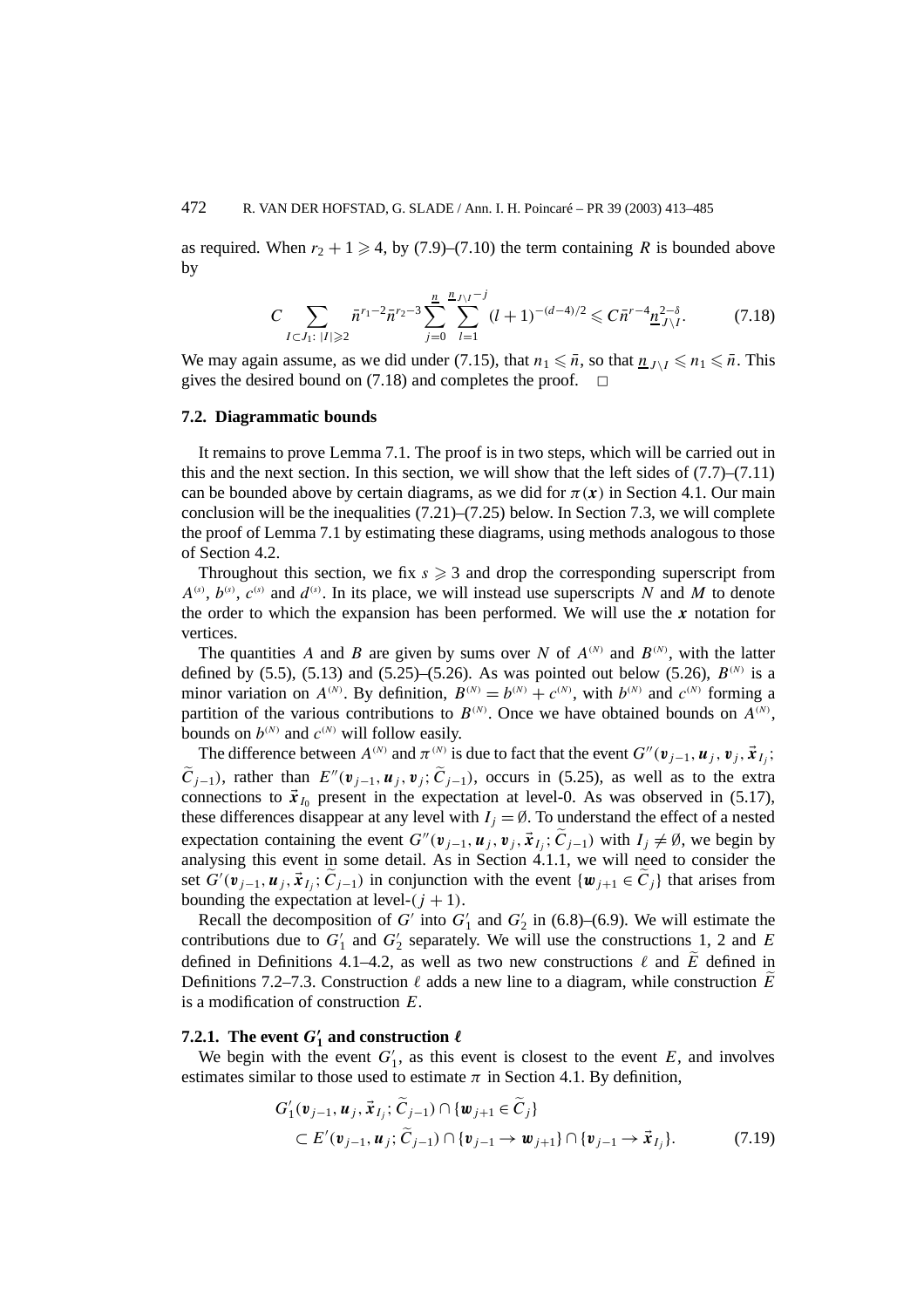The BK inequality can be applied to estimate the expectation of the indicator of the right side in a similar fashion to the estimate (4.4), which corresponds to the case  $I_i = \emptyset$ . The difference when  $I_i$  is nonempty entails adding additional vertices and lines to the diagram on the right side of (4.4), to make additional connections to  $\vec{x}_{I_i}$ . These connections will be handled using the constructions defined in the following definition.

**DEFINITION** 7.2. – (a) Given a diagram containing the vertex **u**, construction  $\ell_u(y)$ *is the operation in which a line is added from u to y followed by a sum over u. Explicitly, this means that we multiply the diagram by*  $\tau$  ( $\gamma$  − *u*) *and sum over u.* 

(b) *Given a diagram and a line*  $\lambda$  *in the diagram, construction*  $\ell^{\lambda}(y)$  *is the diagram obtained by inserting a new vertex u on line λ, followed by construction &u(y). Explicitly, this means that the two-point function*  $\tau(\mathbf{v} - \mathbf{w})$  *associated with line*  $\lambda$  *is replaced by*  $\sum_{u} \tau(v-u)\tau(u-w)\tau(y-u)$ . Construction  $\ell(y)$  is then defined to be the procedure that *applies construction*  $\ell^{\lambda}(y)$  *to each line*  $\lambda$  *in a given graph, and then sums the resulting diagrams over the lines λ in the graph.*

(c) Given a diagram, construction  $\ell(\vec{y})$  is the sum of all diagrams obtained by *first performing construction*  $\ell(y_1)$ *, then performing construction*  $\ell(y_2)$  *to each of the resulting diagrams, and so on in an iterative fashion until the components of y have been exhausted.*

The probability of the right side of (7.19) is then bounded above by the result of applying construction  $\ell(\vec{x}_I)$  to the diagram on the right side of (4.4). This is depicted in Fig. 11. In assembling the diagrams arising from each expectation, we will again shift the connection joining  $z_j$  to  $w_{j+1}$  from level-*j* to level- $(j + 1)$ , as in Fig. 6. This shift is also depicted in Fig. 11. The admissible lines, on which  $z_j$  may lie, are drawn in bold in Fig. 11. Thus the event  $G'_1$  has the same effect as the event  $E'$ , apart from an additional construction  $\ell(\vec{x}_I)$ . Note that the first line added in applying construction  $\ell(\vec{x}_I)$  can be attached at  $\mathcal{O}(n_1)$  sites, since the time components of each of  $\mathbf{w}_{i+1}$  and  $\mathbf{u}_i$  are at most  $n_1$ . The remaining added lines can be attached at  $\mathcal{O}(\bar{n})$  sites, since a point of attachment can be no later than the time coordinates of the endpoints of the attached line and of the later endpoint of the line to which it is attached.

To summarise, the event  $G'_{1}$  leads to construction *E* followed by construction  $\ell(\vec{x}_{I_j})$ . This corresponds to a minor modification of the procedure used in Section 4.1 to estimate  $\pi$ , where construction *E* alone was applied.



Fig. 11. A bound on the event  $G'_1(\mathbf{v}_{j-1}, \mathbf{u}_j, \mathbf{x}_{I_j}^*, \widetilde{C}_{j-1}) \cap {\mathbf{w}_{j+1} \in \widetilde{C}_j}$ , showing also the effect of the shifted lines. The vertex  $z_j$  must lie on a bold line.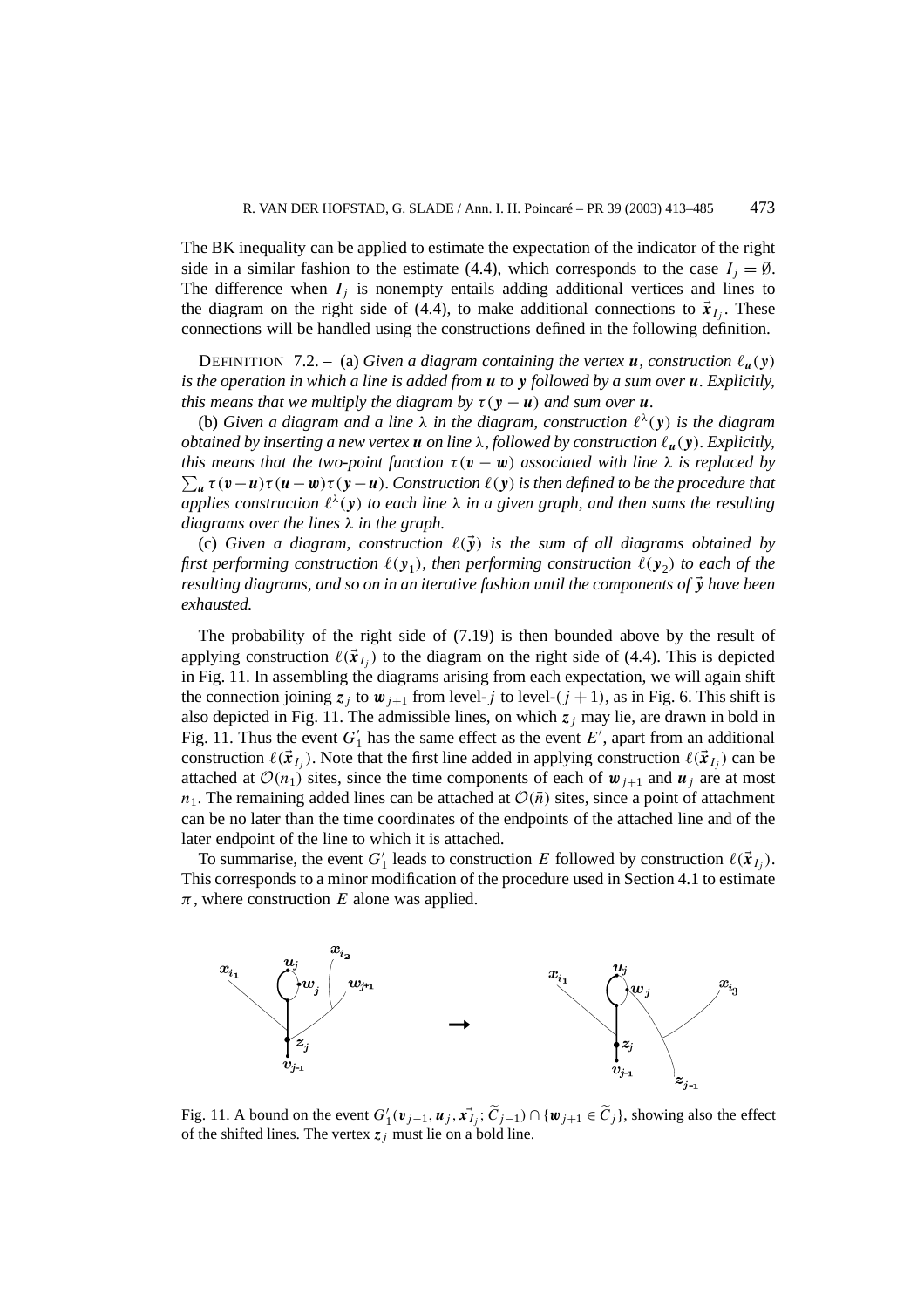

Fig. 12. Connections implied by the event  $G'_2(\mathbf{v}_{j-1}, \mathbf{u}_j, \mathbf{x}_{I_j}; \widetilde{C}_{j-1}) \cap {\mathbf{w}_{j+1} \in \widetilde{C}_j}$  when (a)  $w_j \nightharpoonup w_{j+1}$ , and (b)  $w_j \rightarrow w_{j+1}$ . In (a), the site  $z_j$  must lie on a bold line.

# **7.2.2.** The event  $G'_{2}$ , the function  $P_{2}$ , and construction  $E$

Next, we consider  $G'_2(\mathbf{v}_{j-1}, \mathbf{u}_j, \mathbf{x}_{I_j}; \tilde{C}_{j-1}) \cap {\mathbf{w}_{j+1} \in \tilde{C}_j}$ . Again we will use diagrammatic constructions, including a new construction  $\tilde{E}$  that is a modification of construction *E*. By definition, the event  $G'_2(\mathbf{v}_{j-1}, \mathbf{u}_j, \mathbf{x}_{I_j}^*, \widetilde{C}_{j-1}) \cap {\mathbf{w}_{j+1} \in \widetilde{C}_j}$  is a subset of the event that (i)  $v_{j-1} \rightarrow u_j$ , (ii) the bottom of the last sausage for this connection is connected to an  $x_i$  via a site  $w_j \in \widetilde{C}_{j-1}$ , (iii)  $v_{j-1} \to w_{j+1}$ , and (iv)  $v_{i-1} \rightarrow \vec{x}_{I_i \setminus \{i\}}$ . Examples of the disjoint connections implied by this are depicted schematically in Fig. 12. A site  $z_j$  is identified as follows, according to whether or not *w*<sub>*j*</sub> → *w*<sub>*j*+1</sub>. If *w*<sub>*j*</sub>  $\leftrightarrow$  *w*<sub>*j*+1</sub>, then we choose *z<sub>j</sub>* such that *v*<sub>*j*−1</sub> → *z<sub>j</sub>*, either *z<sub>j</sub>* → *w<sub>j</sub>* or  $w_i \rightarrow z_i$ , and  $z_i \rightarrow w_{i+1}$ . This is depicted in Fig. 12(a). The bold lines in Fig. 12(a) are the *admissible* lines, on which  $z_j$  must lie when  $w_j \nightharpoondown w_{j+1}$ . If, on the other hand,  $w_j \rightarrow w_{j+1}$ , then we set  $z_j = w_j$ . This is depicted in Fig. 12(b).

The line joining  $z_j$  to  $w_{j+1}$  (together with any branches to points  $x_k$ ) will be shifted to the next expectation, as in Section 4.1.1. We will distinguish the two cases (a)  $w_j \nightharpoonup w_{j+1}$  and (b)  $w_j \rightarrow w_{j+1}$  depicted in Fig. 12. In case (a), a line will be present from  $w_i$  to the site  $x_i$  identified in item (ii) of the previous paragraph, but we will regard this line as to be added via a later application of construction  $\ell_{w_i}(x_i)$ . In case (b), the shifted line is required to have a branch to the site  $x_i$ , but we will regard this branch as to be added via a later application of construction  $\ell(x_i)$ . The procedure can be described in terms of the function  $P_2(\mathbf{u}_{j-1}, \mathbf{z}_{j-1}, \mathbf{u}_j, \mathbf{z}_j, \mathbf{w}_j)$  defined in Fig. 13. When using  $P_2(\mathbf{u}_{j-1}, \mathbf{z}_{j-1}, \mathbf{u}_j, \mathbf{z}_j, \mathbf{w}_j)$ , the following rules summarise the above discussion and must be followed: (i) construction  $\ell_{w_i}(x_i)$  must be applied to the first term, and (ii) construction  $\ell(x_i)$  must be applied to the line joining  $w_i = z_i$  to  $w_{i+1}$  that was shifted from the second term. The function  $P_2(\mathbf{u}_{j-1}, \mathbf{z}_{j-1}, \mathbf{u}_j, \mathbf{z}_j, \mathbf{w}_j)$  then replaces the function  $P_2(\mathbf{u}_{j-1}, \mathbf{z}_{j-1}, \mathbf{u}_j, \mathbf{z}_j)$  of Section 4.1.1, in an expectation containing  $G_2$ . Construction  $\ell(\vec{x}_{I_j \setminus \{i\}})$  must also be applied appropriately in conjunction with  $P_2$ . Finally, a sum is performed over  $i \in I_j$ . We summarise the above with construction  $\widetilde{E}$ , defined as follows.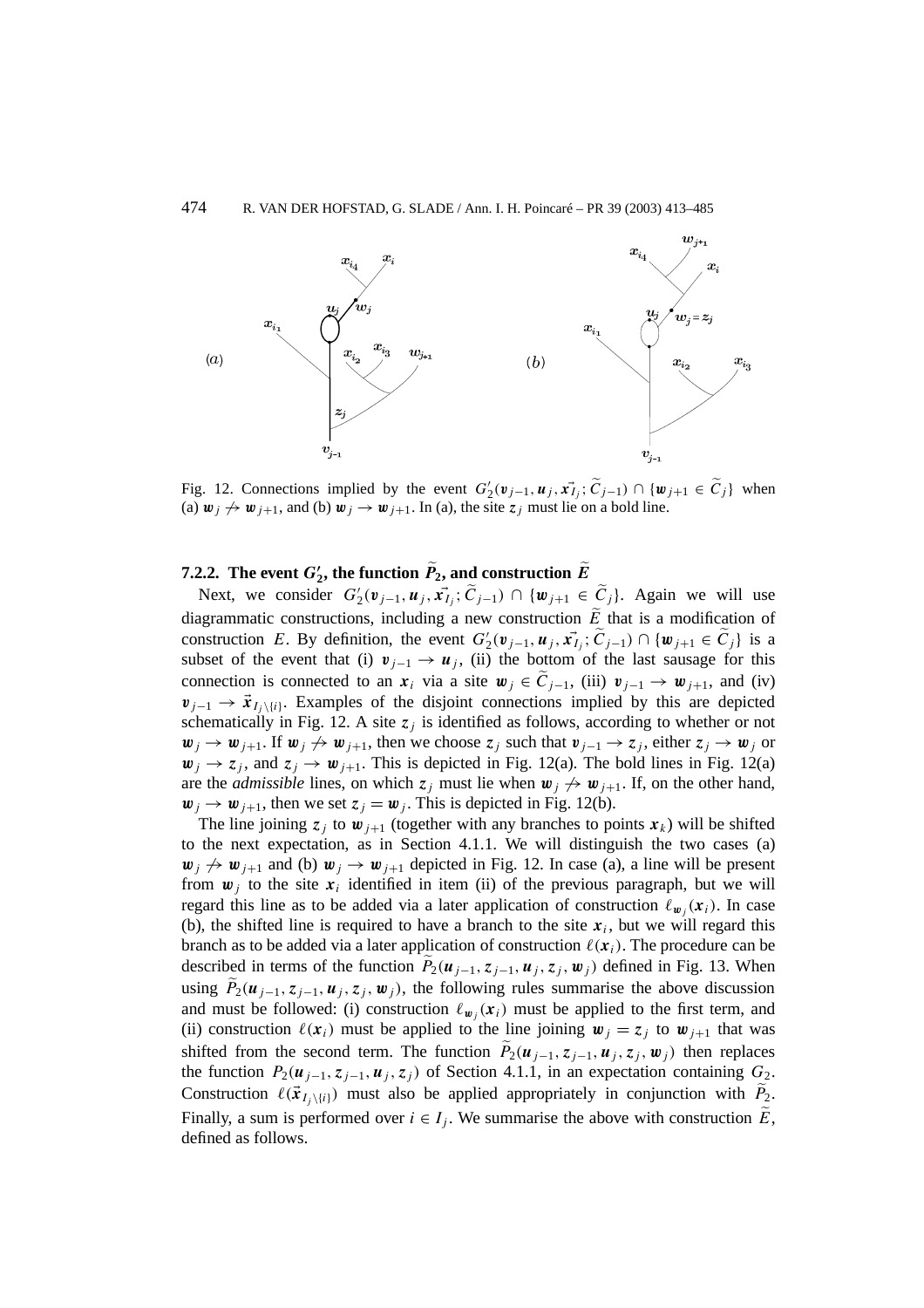

Fig. 13. Definition of  $\widetilde{P}_2(\mathbf{u}_{j-1}, \mathbf{z}_{j-1}, \mathbf{u}_j, \mathbf{z}_j, \mathbf{w}_j)$ . In the first term, a sum is implied over insertion of  $z_j$  on any of the bold (admissible) lines.

DEFINITION 7.3. – *Given a diagram containing vertex uj*−<sup>1</sup> *and containing a certain set of admissible lines, construction*  $E_{u_{i-1}}(u_i, w_i)$  *produces the new diagram defined as follows. First, construction* 1*(zj*−1*) is performed on an admissible line. The diagram is then multiplied by*

$$
\sum_{\mathbf{v}_{j-1},t,\mathbf{y}} p_c D(\mathbf{v}_{j-1}-\mathbf{u}_{j-1}) \tau(\mathbf{t}-\mathbf{v}_{j-1}) \tau(\mathbf{u}_j-\mathbf{t}) \tau(\mathbf{y}-\mathbf{t}) \tau(\mathbf{u}_j-\mathbf{y}) \tau(\mathbf{w}_j-\mathbf{y}) \tau(\mathbf{w}_j-\mathbf{z}_{j-1})
$$
\n(7.20)

*and summed over zj*−<sup>1</sup> *and over the admissible lines of the original diagram* (*see the first term of Fig.* 13 *for a depiction of* (7.20))*. The result is a sum of diagrams. An* admissible *line of a resulting diagram is any line in* (7.20) *except*  $\tau(\mathbf{w}_i - z_{i-1})$ *. With an abuse of terminology, we also include the site w<sup>j</sup> itself as one of the admissible "lines". Following construction*  $\widetilde{E}_{u_{i-1}}(u_j, w_j)$ *, the constructions outlined in rules* (i) *and* (ii) *above should be carried out, with rule* (ii) *invoked when w<sup>j</sup> is used as an admissible "line" in a further construction E or E. If there is no such further construction* (*so no further shifted line*)*, then rule* (i) *applies also in this case.*

For later use, we note that construction *Euj*−<sup>1</sup> *(u<sup>j</sup> ,w<sup>j</sup> )* is equivalent to application of construction  $2^{(1)}_{\mu_{j-1}}(\mu_j)$ , followed by construction 1*(y)* applied on the line from  $v_{j-1}$  to  $w_j$ , followed by construction  $2_y^{(0)}(u_j)$  with the line from  $v_{j-1}$  to *y* serving as the unique admissible line.

To summarise, the event  $G'_2$  leads to construction  $\widetilde{E}$  followed by construction  $\ell_{w_j}(x_i)$ in case (a), and  $\ell(x_i)$  applied to the line from  $w_j = z_j$  in case (b), completed with construction  $\ell(\vec{x}_{I_i \setminus \{i\}})$ . Finally, a sum is performed over  $i \in I_j$ .

## **7.2.3. Bounds on** *A***,** *b***,** *c*

We now define the diagrams that serve as upper bounds for *A, b, c*. Given a nonempty subset  $\gamma \subset \{0, \ldots, N\}$ , consider a nested expectation contributing to (5.25) in which the event *G* appears at level-*j* with  $I_i \neq \emptyset$  in the expectations indexed by the set  $\gamma$ , and *E* appears in the remaining expectations. In the convolution of  $P_1$ ,  $P_2$  and  $P_3$  defining  $P^{(N)}$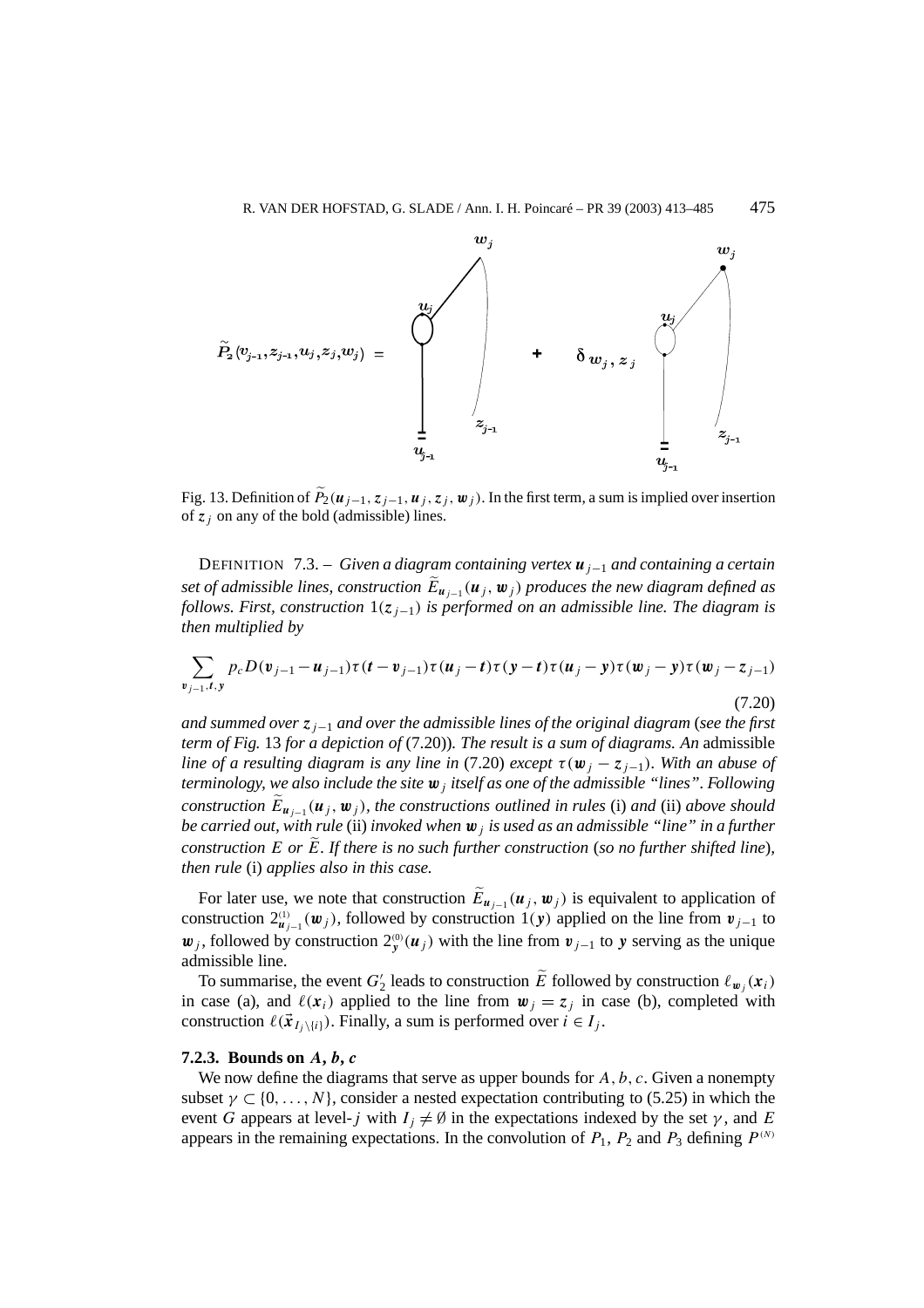

Fig. 14. Examples of diagrams contributing to  $P^{(3),1}(\mathbf{x}_1, \mathbf{x}_2, \mathbf{x}_3)$ , with the lines in (a)  $S^{(3)}(\mathbf{x}_1, \mathbf{a})$ and (b)  $S^{(3)}(x_1)$  drawn in bold.

in (4.9), we replace  $P_2$  by  $P_2 + P_2$  at level-*s* for each  $s \in \gamma$ . (This applies for  $s \neq 0, N$ ; levels-0 and *N* require minor modifications very briefly indicated below.) Starting from the bubble, any of these diagrams can be obtained by application of constructions *E* and *E*. We refer to the sum of resulting diagrams as  $\sum_{\alpha \subset \gamma} S^{(N)}(\mathbf{x}_1, \vec{a}_\alpha)$ , where  $\alpha$  denotes the subset of  $\gamma$  for which the term  $P_2$  was used and for which  $w_j$  was not used as an admissible "line" (and hence has not been summed over),  $\vec{a}_{\alpha}$  is the set of  $\vec{w}_i$  that have not been summed, and  $S^{(N)}(x_1, \vec{a}_\alpha)$  represents the sum of diagrams arising with these constraints. We then apply the constructions  $\ell(\vec{x}_{I_i})$  to the diagrams contributing to  $S^{(N)}(x_1, \vec{a}_\alpha)$ , adding the *x<sub>j</sub>*'s associated to each expectation to the appropriate lines, and paying attention to the rules (i) and (ii) associated with construction  $\tilde{E}$ . In the special case where  $I_0$  is nonempty, we apply construction  $\ell(\vec{x}_i)$  appropriately. If  $I_N$ is nonempty, then we omit the vertex  $z_N$  from the level-*N* construction. The result is a sum of diagrams which we denote by  $P^{(N),j}(\vec{x}_I)$ , with  $j=1$  arising from the case  $|\gamma| = 1$ , and with  $j = 2$  arising from  $|\gamma| \ge 2$ . Examples are depicted in Fig. 14. Fig. 14(a) should be compared to Fig.  $12(a)$  and the first term of Fig. 13, while Fig. 14(b) should be compared to Fig. 12(b) and the second term of Fig. 13.

The above discussion then implies that

$$
A^{(N)}(\vec{x}_J) \leq P^{(N),1}(\vec{x}_J) + P^{(N),2}(\vec{x}_J) \quad (N \geq 0). \tag{7.21}
$$

It then follows from the simple relation between  $B^{(N)}$  and  $A^{(N)}$  described under (5.26). together with the decomposition  $B^{(N)} = b^{(N)} + c^{(N)}$  discussed around (6.2), that

$$
b^{(N)}(\vec{x}_J) \leq \sum_{u} p_c D(x_1 - u) P^{(N),1}(u, \vec{x}_{J \setminus \{1\}}) \quad (N \geq 0), \tag{7.22}
$$

$$
c^{(N)}(\vec{x}_J) \leq \sum_{u} p_c D(\bm{x}_1 - u) P^{(N),2}(\bm{u}, \vec{x}_{J \setminus \{1\}}) \quad (N \geq 1). \tag{7.23}
$$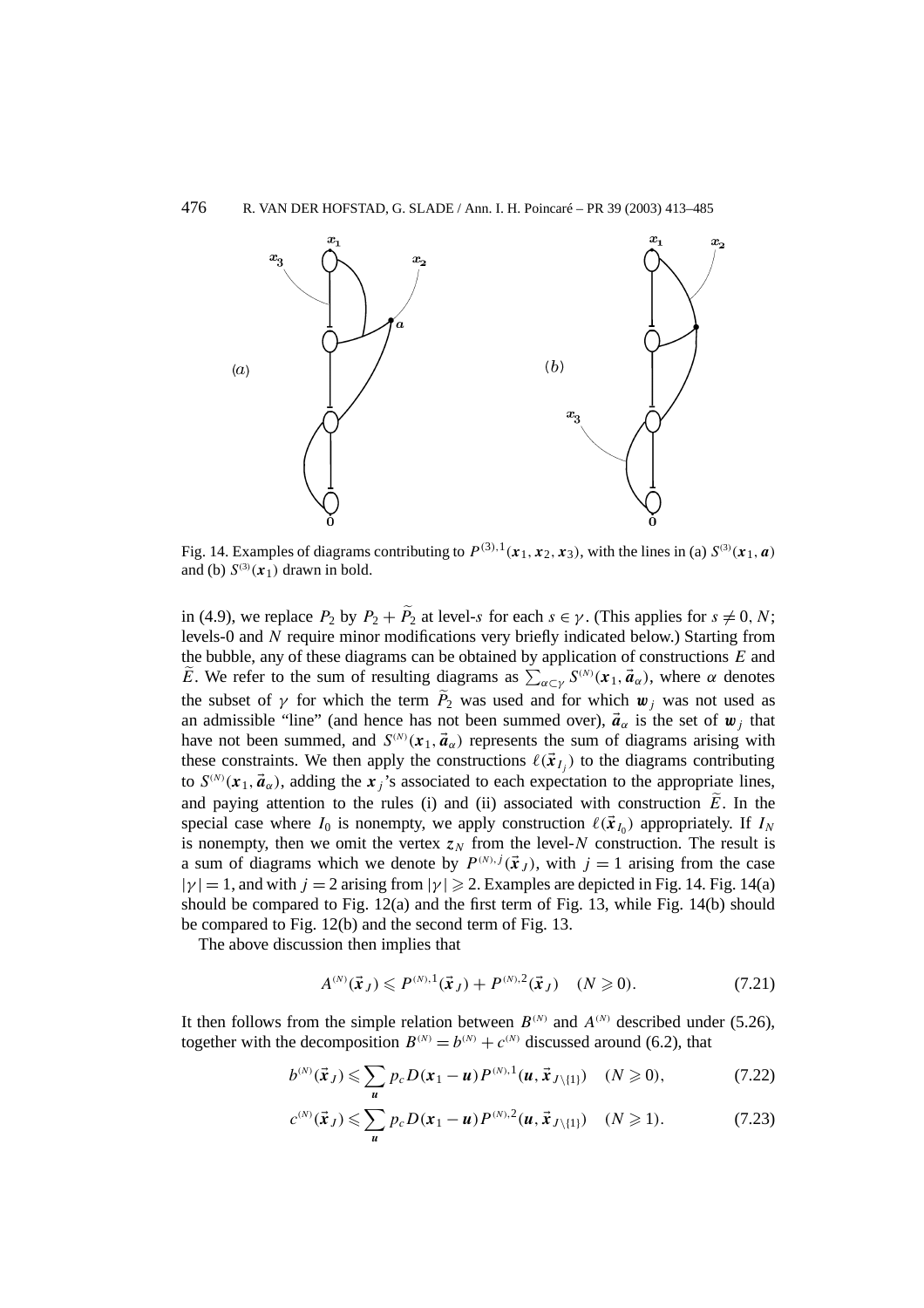#### **7.2.4. Bounds on** *C* **and** *d*

The diagrammatic bounds on *C* and *d* involve estimation of the terms  $C^{(N,M)}$  and  $d^{(N,M)}$  defined in (6.17)–(6.20). For this, we first bound the event *H<sub>j</sub>* above by an event expressing the existence of various disjoint connections, then use Fubini's Theorem to restore the original order of the expectations, and finally use the BK inequality. The process is tedious and we simply state the results rather than including all the details.

We begin with  $C^{(N,M)}(\mathbf{v}_1, \mathbf{v}_2)$ . This involves a doubly nested expectation in which all expectations contain an event  $E'$ , except level- $(j, 0)$  where the event  $H_j$  appears. There are two contributions to the event  $H_i$  defined in (6.6), corresponding to the events  $G_1$ and  $G_2$  of (6.8)–(6.9).

Consider first the contribution to the case  $M = 0$  due to  $G_1$ . In this case,  $v_2$ is the later endpoint of a bond  $(u_2, v_2)$  which served as a cutting bond as defined above (6.10). This contribution can be bounded above by the diagrams obtained from  $\sum_{u_1} P^{(N)}(u_1) p_c D(v_1 - u_1)$  as follows. First, for each line  $\lambda$  in  $P^{(N)}(u_1)$ , construction  $1^{\lambda}(\mathbf{w})$  is performed. Then construction  $2^{\omega}(\mathbf{u}_2)$  is applied, with a finite set of admissible lines in applying this construction. The result is then multiplied by  $p_cD(v_2 - u_2)$  and summed over  $u_2$ . See Fig. 10. When  $M \ge 1$ , the contribution due to  $G_1$  involves application of construction  $1^\lambda(w)$ , then construction  $2^{\omega}(a_0)$ , then M construction *E*'s ending at the vertex  $u_2$ , followed by multiplication by  $p_cD(v_2 - u_2)$ and summation over  $u_2$ .

An upper bound for the contribution to  $C^{(N,M)}(\mathbf{v}_1, \mathbf{v}_2)$  due to the contribution to  $H_j$ from  $G_2$  is obtained as follows. For  $M = 0$ , the upper bound on  $b^{(N)}$  applies after the following modifications. Firstly, the construction  $\ell_w(\mathbf{x}_2)$  or  $\ell(\mathbf{x}_2)$  arising from rule (i) or (ii) is replaced by a construction  $2^{\omega}_{\mathbf{w}}(\mathbf{u}_2)$  (this entails an additional construction  $1(\mathbf{w})$ when construction  $\ell(x_2)$  is involved). This effectively replaces a "tail" to  $x_2$  by a double connection. See Fig. 10. For  $M \geq 1$ , further application of M construction E's is required, in a similar fashion to the upper bound on the contribution due to  $G_1$ . Finally, an additional factor  $\sum_{u_2} p_c D(v_2 - u_2)$  is required.

Denoting the sum of all diagrams arising as above by  $Q^{(N,M)}$ , we have

$$
|C^{(N,M)}(\mathbf{v}_1,\mathbf{v}_2)| \leqslant Q^{(N,M)}(\mathbf{v}_1,\mathbf{v}_2). \tag{7.24}
$$

Examples of diagrams contributing to  $Q^{(3,2)}(\mathbf{v}_1, \mathbf{v}_2)$  are depicted in Fig. 15.

For the bounds on *d*, it is convenient to denote by  $\widetilde{Q}^{(N,M)}(\mathbf{v}_1, \mathbf{u}_2)$  the diagrams arising in  $Q^{(N,M)}(\mathbf{v}_1, \mathbf{v}_2)$  before multiplication by  $p_cD(\mathbf{v}_2 - \mathbf{u}_2)$  and summation over  $\mathbf{u}_2$ . For  $s = 3$ , an upper bound for  $d^{(N,M)}(v, x_2)$  is simply  $\widetilde{Q}^{(N,M)}(v, x_2)$ . For  $s \ge 4$ , an upper bound on  $d^{(N,M)}(\mathbf{v}, \vec{\mathbf{x}}_I)$  is obtained by applying a construction  $\ell(\mathbf{x}_i)$  to  $\widetilde{Q}^{(N,M)}(\mathbf{v}, \mathbf{u}_2)$ , then construction  $\ell_{u_2}(\mathbf{x}_i)$ , followed by construction  $\ell(\vec{\mathbf{x}}_{I \setminus \{i,j\}})$  (and summation over  $i, j \in I$ ). Denoting the result of these constructions by  $\widetilde{Q}^{(N,M)}(\boldsymbol{v}; \vec{x}_I)$ , we have

$$
d^{(N,M)}(\mathbf{v},\vec{\mathbf{x}}_I) \leqslant \widetilde{Q}^{(N,M)}(\mathbf{v};\vec{\mathbf{x}}_I) \quad (s \geqslant 4). \tag{7.25}
$$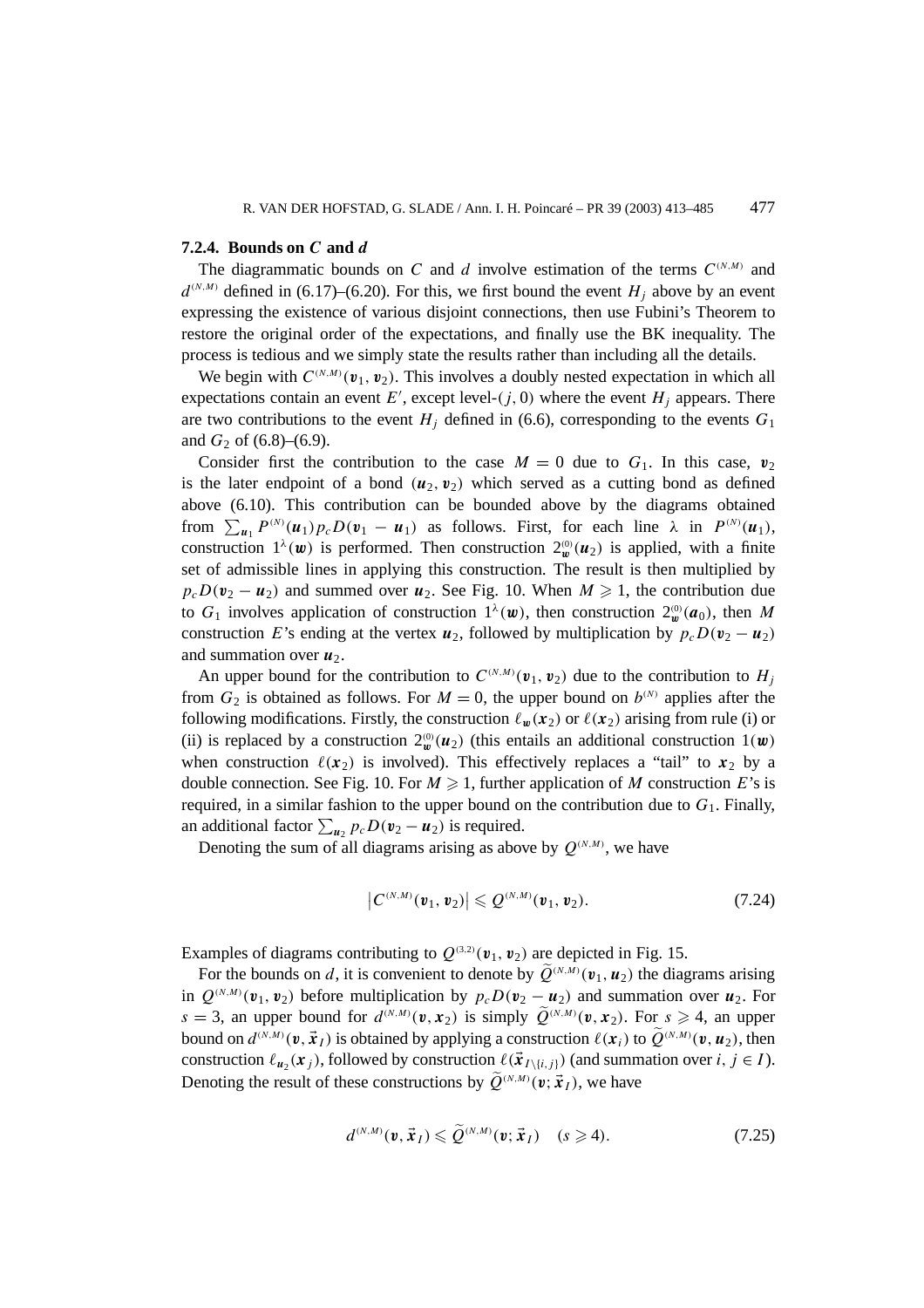478 R. VAN DER HOFSTAD, G. SLADE / Ann. I. H. Poincaré – PR 39 (2003) 413–485



Fig. 15. Examples of diagrams contributing to  $Q^{(3,2)}(\mathbf{v}_1, \mathbf{v}_2)$ .

## **7.3. Proof of Lemma 7.1**

We begin by showing that Lemma 7.1 is a consequence of the following lemma. We fix *s* and omit the superscript *(s)* from the notation. Recall that  $\vec{n}_I$  is the vector with components  $n_i$ ,  $i \in I$ .

LEMMA 7.4. − *Fix*  $d > 4$ *,*  $p = p_c$ *,*  $q \in \{0, 2\}$ *,*  $s \ge 3$ *,*  $\vec{n} = (n_1, ..., n_{s-1})$  *with each*  $n_i > 0$ , and let  $\bar{n}$  denote the second largest component of  $\bar{n}$ . There exist constants  $L_0 = L_0(d)$  *and*  $C = C(s, d)$  *such that the following bounds hold for*  $L \ge L_0$  *and*  $M, N \geqslant 0$ :

$$
\sum_{\vec{x}_J} P_{\vec{n}_J}^{(N),j}(\vec{x}_J) \le (C\beta)^N \bar{n}^{s-2-j} (n_1+1)^{-(d-2j)/2} \quad (j=1,2), \quad (7.26)
$$

$$
\sum_{x_1, x_2} |x_i|^q Q_{n_1, n_2}^{(N,M)}(x_1, x_2) \leq \frac{(C\beta)^{1 \vee (N+M)} \sigma^q n_i^{q/2}}{(n_1 \vee n_2 + 1)^{d/2}} \quad ((n_1, n_2) \neq (1, 1)), \qquad (7.27)
$$

$$
\sum_{x_1, \vec{x}} \widetilde{Q}_{n_1, \vec{n}_I}^{(N,M)}(x_1, \vec{x}_I) \leq \begin{cases} (C\beta)^{N+M} (n_1 \vee n_2 + 1)^{-d/2} & (s = 3), \\ (C\beta)^{N+M} \bar{n}^{s-4} (n_1 + 1)^{-(d-4)/2} & (s \geq 4). \end{cases}
$$
(7.28)

*Proof of Lemma 7.1 assuming Lemma 7.4. –* The bounds (7.7)–(7.9) on *A*, *b* and *c* follow immediately from (7.21)–(7.23) and (7.26). The bounds (7.10)–(7.11) on *d* and *C* follow immediately from  $(7.24)$ – $(7.25)$  and  $(7.27)$ – $(7.28)$ .  $\Box$ 

The remainder of this section is devoted to the proof of Lemma 7.4. First we will prove (7.26) assuming that

$$
\sum_{x_1, \vec{a}_\alpha} S_{n_1, \vec{l}_\alpha}^{(N)}(x_1, \vec{a}_\alpha) \leqslant \frac{(C\beta)^N}{(n_1 \vee l' + 1)^{d/2}},\tag{7.29}
$$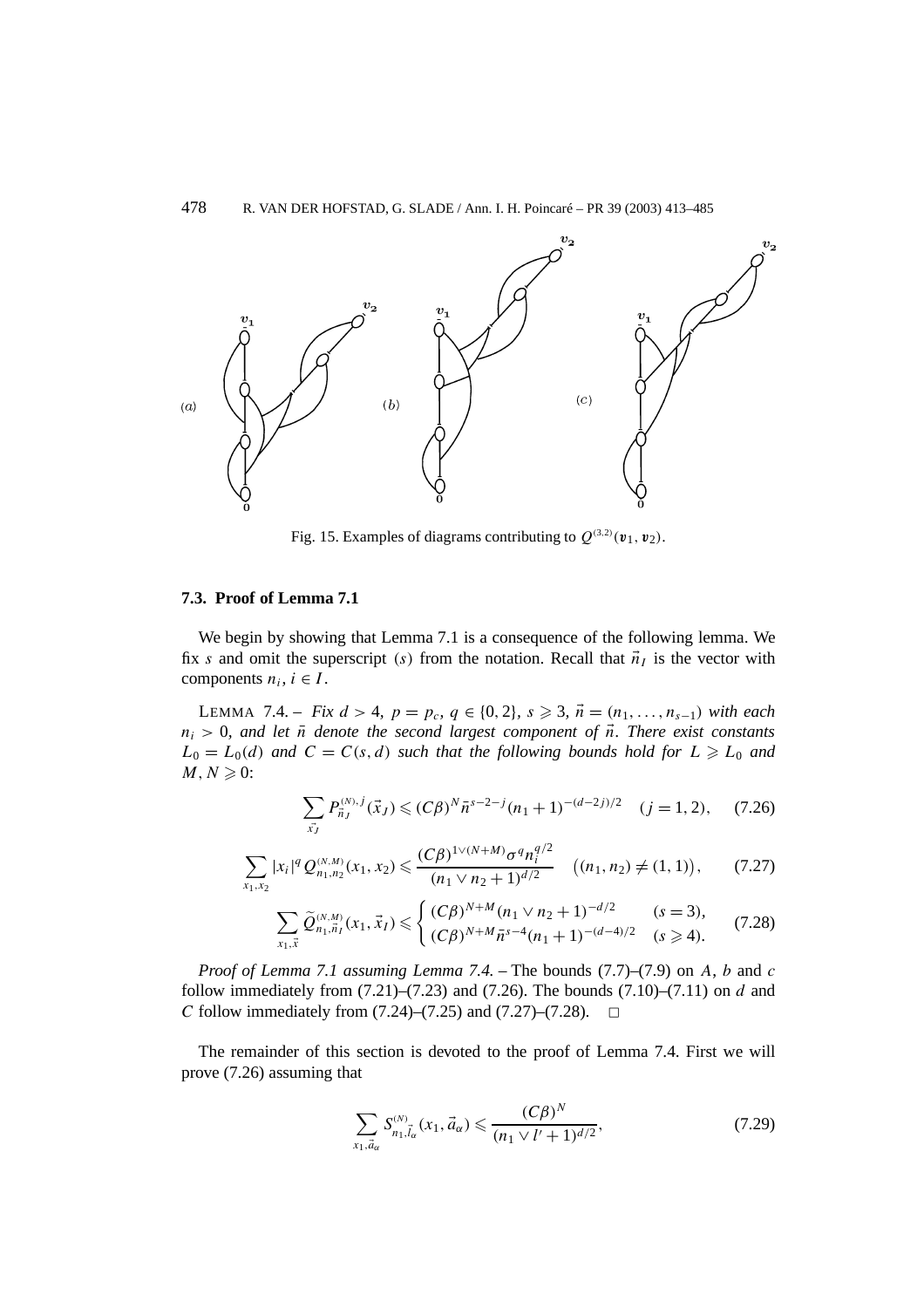where  $l' = \max_{i \in \alpha} l_i$  and where  $S^{(N)}$  was defined in Section 7.2.3. Then we will prove (7.29). Finally, we will prove (7.27) and (7.28).

To proceed, we will need to know the effect of applying construction  $\ell_w(x)$ or construction  $\ell(x)$  to a diagram. When construction  $\ell_w(x)$  is applied, followed by summation over  $x$ , by Theorem 1.1(a) the resulting diagram is bounded by a constant multiple of a bound on the original diagram. By definition, construction  $\ell(x)$ corresponds to an application of construction  $1(u)$  followed by construction  $\ell_u(x)$ . When followed by summation over  $x$ , the effect of the latter on a diagrammatic bound is merely to multiply by a constant. By Lemma 4.6, the effect of the former on a diagrammatic bound is multiplication by *cn*, where *n* is the minimum of the temporal component of *x* and the largest time coordinate of any vertex in the original diagram. (The sum over the spatial component of *u* has no effect, and the sum over the temporal component yields at most  $cn$ .) In our applications, this *n* is at most  $\bar{n}$ , which is the second largest of the  $n_i$ . Thus, the net effect on a diagrammatic bound of construction  $\ell(x)$ followed by summation over  $x$  is multiplication by  $cn$ . The constants  $c$  in this discussion can depend on the number of lines in the original diagram, and hence can depend on *N*, but this dependence is polynomial and can be bounded by  $C^N$  for some  $C$ .

## *Proof of (7.26) assuming (7.29). –*

*The bound on*  $P^{(N),1}$ . The construction of  $P_{\vec{n}_J}^{(N),1}(\vec{x}_J)$  starts from the diagrams contributing to  $\sum_{\gamma: |\gamma|=1} \sum_{\alpha: \alpha \subset \gamma} \sum_{x_1, \vec{a}_\alpha} S_{n_1, \vec{a}_\alpha}^{(N)}(x_1, \vec{a}_\alpha)$ . Here,  $\alpha = \emptyset$  or  $|\alpha| = 1$ .

When  $\alpha = \emptyset$ , construction  $\ell(\vec{x}_{J_1})$  is applied to  $\sum_{x_1} S_{n_1}^{(N)}(x_1)$ . Assuming (7.29), the latter is bounded above by  $(C\beta)^N(n_1 + 1)^{-d/2}$ . The effect of the first construction  $\ell(x_i)$ is to add to the estimate a factor  $c(n_1 + 1)$ , while each of the remaining  $s - 3$ produces a factor  $c\bar{n}$ . Altogether, this produces a factor  $\bar{n}^{s-3}(n_1 + 1)$ . Combined with  $(C\beta)^N(n_1 + 1)^{-d/2}$ , this agrees with (7.26). As observed above, there are *N*-dependent factors arising from the constructions  $\ell(x_i)$ , but these can be absorbed into the factor  $C^N$  of (7.29).

When  $|\alpha| = 1$ , one construction  $\ell_{(a,l)}(\mathbf{x}_i)$  is applied, followed by  $s - 3$  applications of construction  $\ell(x_j)$ . These constructions are applied to  $\sum_{x_1, a} S_{n_1,l}^{(N)}(x_1, a)$ , which is assumed to be bounded above by  $(C\beta)^N (n_1 \vee l + 1)^{-d/2}$ . The time variable *l* must be summed out after application of construction  $\ell_{(a,l)}(\mathbf{x}_1)$ , giving rise to a bound

$$
\sum_{l=0}^{\infty} \frac{(C\beta)^N}{(n_1 \vee l+1)^{d/2}} \leqslant \frac{(C\beta)^N}{(n_1+1)^{(d-2)/2}}.
$$
\n(7.30)

The effect of the remaining  $s - 3$  applications of construction  $\ell(x_i)$  is an additional factor  $\bar{n}$ <sup>s−3</sup>. This gives the bound of (7.26) in this case.  $□$ 

*The bound on*  $P^{(N),2}$ . When  $|\gamma| \ge 2$ ,  $|\alpha|$  may take on any value in  $\{0,\ldots,N\}$ , since events  $G_1$  do not contribute to  $\alpha$  and since it is possible that any  $\boldsymbol{w}_i$  appearing due to events  $G_2$  at levels-0 to  $(N - 1)$  may be used as admissible vertices at the next level, removing them from the list  $\vec{a}_{\alpha}$ .

Consider first the case  $|\alpha| \ge 2$ . In this case, we proceed as above, applying construction  $\ell_a(\mathbf{x}_i)$  |*α*| times (once for each component *a* of  $\vec{a}_\alpha$ ), followed by  $s - 2 - |\alpha|$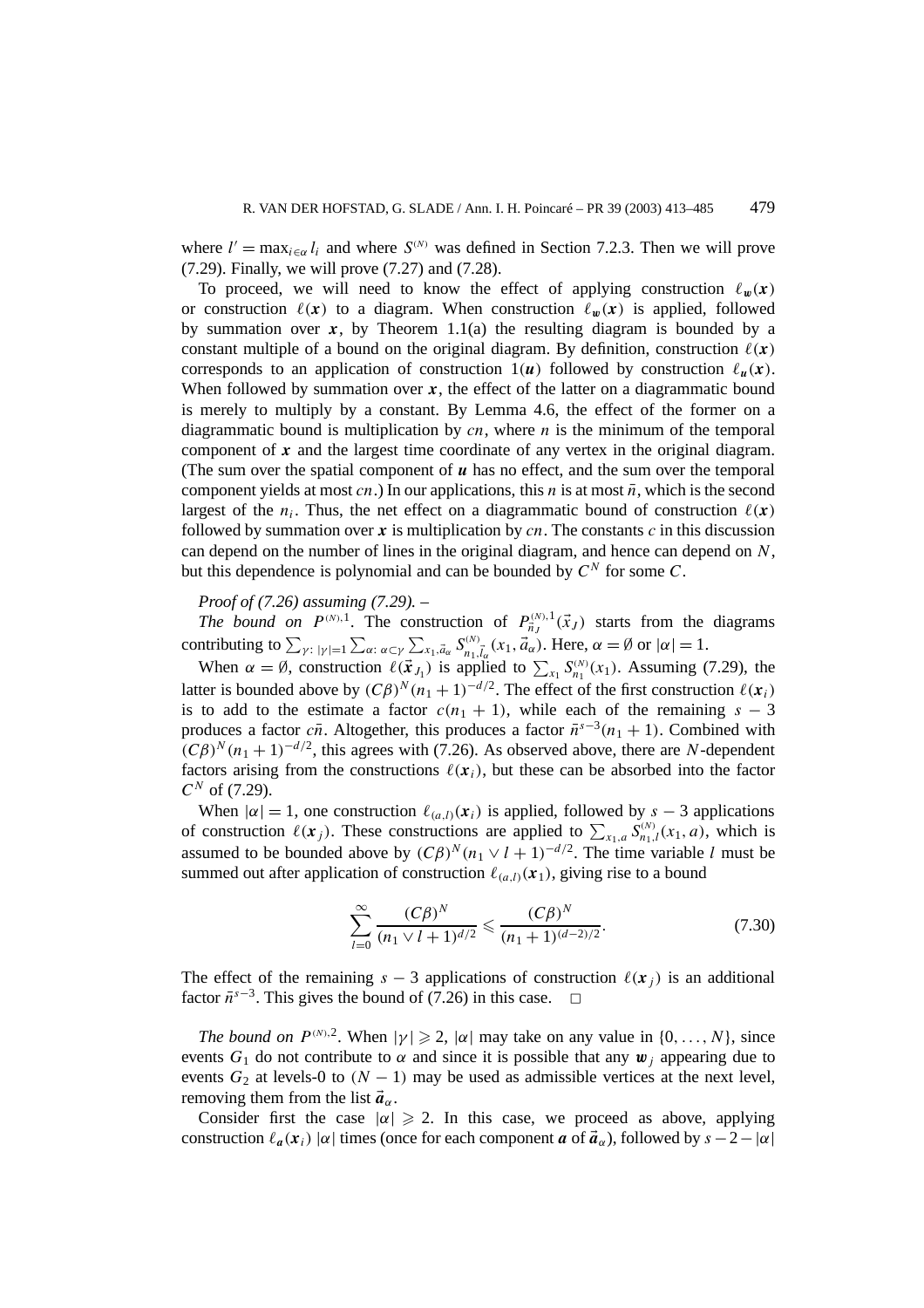applications of construction  $\ell(x_i)$ . For the applications of construction  $\ell_a(x_i)$ , we choose the two largest time components from among these  $x_i$ 's, say  $n_i \geq n_i$ , and we apply these two constructions  $\ell_a(\mathbf{x}_{i_j})$  first. Let  $l_\alpha$  denote the temporal component of  $a_{\alpha}$  and let  $l'_i = \max_{k \in \alpha \setminus \{i\}} l_k$  and  $l'_{i,j} = \max_{k \in \alpha \setminus \{i,j\}} l_k$ . Assuming (7.29), and using our observations above regarding the effect of construction  $\ell_a(x)$ , the application of construction  $\ell_a(\mathbf{x}_{i_1})$  leads to an upper bound

$$
\sum_{l_{i_1}=0}^{\infty} \frac{(C\beta)^N}{(n_1 \vee l'_{i_1} \vee l_{i_1} + 1)^{d/2}} \leq \frac{(C\beta)^N}{(n_1 \vee l'_{i_1} + 1)^{(d-2)/2}}.
$$
\n(7.31)

Similarly, the application of construction  $\ell_a(\mathbf{x}_i)$  produces an upper bound

$$
\frac{(C\beta)^N}{(n_1 \vee l'_{i_1, i_2} + 1)^{(d-4)/2}} \leq \frac{(C\beta)^N}{(n_1 + 1)^{(d-4)/2}}.
$$
\n(7.32)

The remaining  $|\alpha| - 2$  applications of construction  $\ell_a(\mathbf{x}_i)$  each give a factor of at most  $\bar{n}$  from the summation over the time variable of  $a_\alpha$  (which is the number of possible temporal locations of  $a_{\alpha}$  — it is to avoid producing a factor max<sub>*i*</sub>  $n_i$  here that we dealt with  $n_{i_1}$  and  $n_i$ , above). Finally, the  $s - 2 - |\alpha|$  applications of construction  $\ell(x_i)$  each produce an additional factor  $\bar{n}$ . The result is a bound

$$
\bar{n}^{s-2-|\alpha|}\bar{n}^{|\alpha|-2}\frac{(C\beta)^N}{(n_1+1)^{(d-4)/2}},\tag{7.33}
$$

in agreement with (7.26).

This leaves the cases  $|\alpha| = 0, 1$ . In these cases, we first perform  $2 - |\alpha|$  constructions  $1(a_i)$  on diagram lines belonging to expectations that do not contain any  $a_\alpha$  (so no restriction when *α* is empty). This gives a factor  $O(n_1 + 1)^{2-|\alpha|}$ , as this is the number of temporal locations at which the vertices  $a_i$  may be placed. We then perform 2 constructions  $\ell_a(\mathbf{x}_i)$  at the sites  $\mathbf{a}_\alpha$  and  $\mathbf{a}_i$  (so only at the two sites  $\mathbf{a}_i$  when  $\alpha$  is empty). Assuming (7.29) and proceeding as in (7.31)–(7.32), this leads to an upper bound, at this stage, of

$$
(n_1+1)^{2-|\alpha|}\frac{(C\beta)^N}{(n_1+1)^{(d-2|\alpha|)/2}} = \frac{(C\beta)^N}{(n_1+1)^{(d-4)/2}}.
$$
\n(7.34)

Next, we perform  $s - 4$  constructions  $\ell(x_i)$ , producing an additional factor  $\bar{n}^{s-4}$ . This again gives a bound of the form  $(7.26)$ .  $\Box$ 

*Proof of (7.29).* – We will prove (7.29) by induction on *N*. The induction hypothesis is that

$$
\sum_{x_1, \vec{a}_\alpha} S_{n_1, \vec{l}_\alpha}^{(N-1)}(x_1, \vec{a}_\alpha) \leqslant \frac{(C\beta)^{N-1}}{(n_1 \vee l' + 1)^{d/2}},\tag{7.35}
$$

with  $l' = \max_{i \in \alpha} l_i$ . We also assume, as part of the induction hypothesis, that the bound (7.35) is obtained by applying  $l^{\infty}$  and  $l^1$  norms to diagram lines. The induction is started by noting that  $S^{(0)}$  is the bubble diagram with  $\alpha = \emptyset$ , from which (7.35) follows from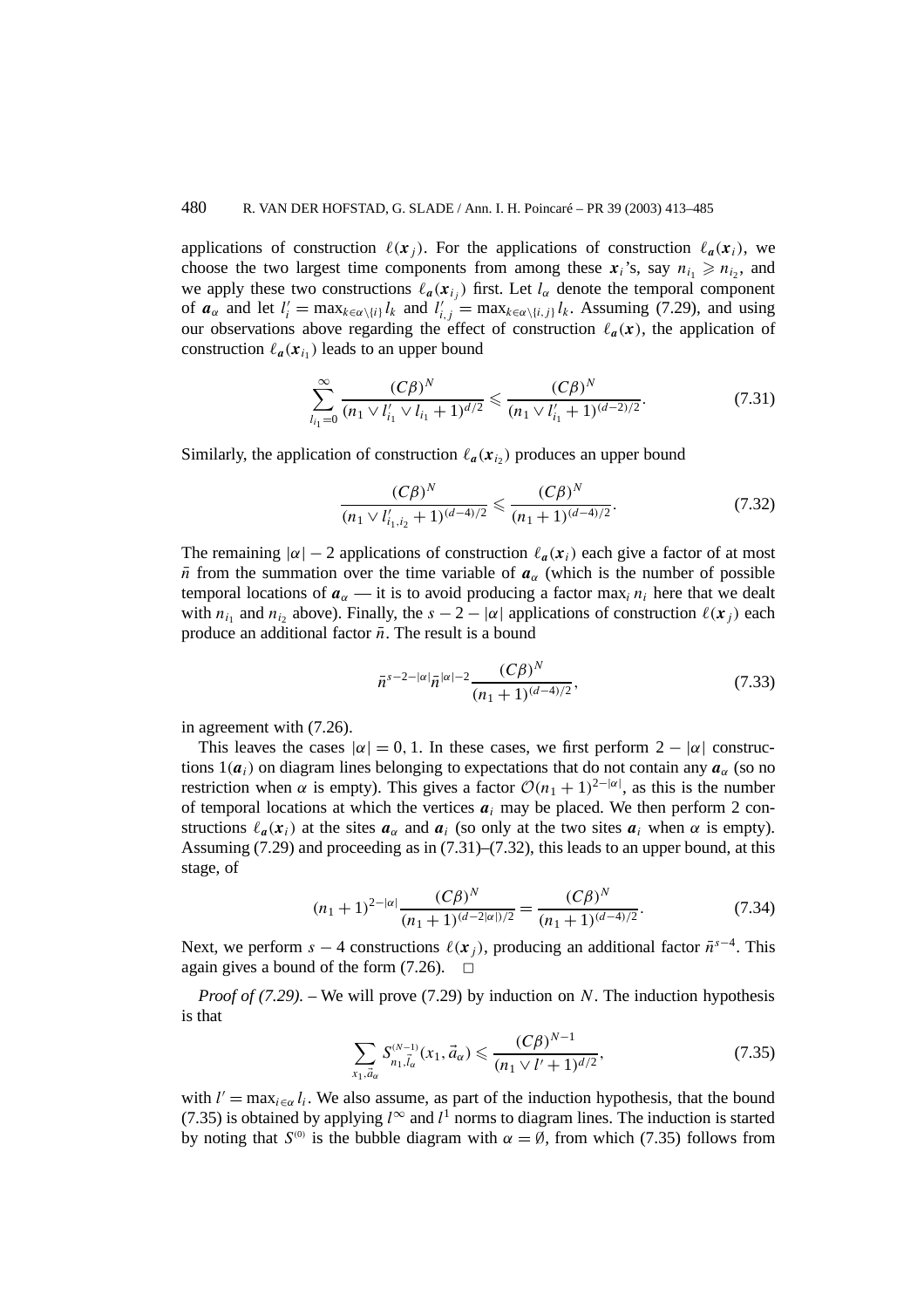Theorem 1.1(a, c) by applying the  $l^{\infty}$  norm to one line of the bubble and the  $l^1$  norm to the other.

To advance the induction, we note that in constructing the diagrams  $S^{(N)}$  from  $S^{(N-1)}$ , we apply either construction *E* or *E* to  $S^{(N-1)}$ . When  $S^{(N-1)}$  had its last level added via construction  $\tilde{E}$ , there are two cases according to whether the next construction uses an admissible line or the admissible vertex at the level- $(N - 1)$ ; see Fig. 13.

We first consider the case where construction *E* is applied to level- $(N - 1)$ , using an admissible line rather than an admissible vertex from level- $(N - 1)$ . Construction *E* is defined by (4.16) and (4.14). From (4.14), we conclude that it suffices to show that constructions  $2^{(i)}$  inductively preserve the bound (7.35), provided a factor  $\beta^i$  is produced. For this, we argue in a similar fashion to the proof of Lemma 4.6(b). Application of construction  $2^{(0)}_{(y,m)}(x_1, n_1)$  to  $\sum_{\vec{a}_{\alpha}} S^{(N-1)}_{m,\vec{t}_{\alpha}}(y, \vec{a}_{\alpha})$  gives an upper bound

$$
\sum_{m=0}^{n_1} \sum_{j=0}^{n_1 \wedge (m \vee l')} \frac{(C\beta)^{N-1}}{(m \vee l'+1)^{d/2}} \frac{C}{(n_1 - (m \wedge j) + 1)^{d/2}}.
$$
 (7.36)

Here, we have associated the  $l^{\infty}$  norm to the longest of the two lines ending at  $(x_1, n_1)$ that were added by construction  $2^{\circ}$ , and associated the  $l^1$  norm to the other. The upper bound  $n_1 \wedge (m \vee l')$  occurs for the sum over *j* for the following reasons. Firstly,  $j \le n_1$ by definition of construction  $2^{(0)}$ . Secondly, if an admissible line from an *E* at level-*(N* − 1*)* is used then *j*  $\leq$  *l'* if *l'*  $\geq$  *m* and otherwise *j*  $\leq$  *m*, and *j*  $\leq$  *m* if an admissible line from an *E* at level- $(N - 1)$  is used.

Since  $(m \vee l') + (n_1 - (m \wedge j)) \ge n_1 \vee l'$ , (7.36) is bounded above by

$$
\frac{2^{d/2}C^N\beta^{N-1}}{(n_1\vee l'+1)^{d/2}}\sum_{m=0}^{n_1}\sum_{j=0}^{n_1\wedge (m\vee l')} \left[\frac{1}{(m\vee l'+1)^{d/2}}+\frac{1}{(n_1-(m\wedge j)+1)^{d/2}}\right].
$$
 (7.37)

For the first term in (7.37), we divide the sum according to whether  $j \leq m$  or  $j > m$ . When  $j \leq m$ , the sum is bounded above by  $\sum_{m=0}^{\infty} \sum_{j=0}^{m} (m+1)^{-d/2} < \infty$ . When  $j > m$ we use  $m \le j \le l'$  to bound the sum by  $(l' + 1)^{-d/2} \sum_{j,m=0}^{l'} 1 \le (l' + 1)^{-(d-4)/2} \le 1$ . The second term in (7.37) can be bounded using  $\sum_{j,m=0}^{\infty} (m \vee j + 1)^{-d/2} < \infty$ . This shows that construction 2*(*0*)* inductively preserves the bound (7.35), apart from a missing factor *β*. Similarly, construction 2*(*1*)* inductively preserves (7.35), but here it can be checked that a factor  $\beta$  will be produced (along the lines of the discussion below (4.32)). Thus we have advanced the induction in this case.

Now suppose, on the other hand, that construction *E* is applied to level- $(N - 1)$ , that there is an admissible vertex at level- $(N - 1)$ , and that construction *E* makes use of this admissible vertex. Again, we use the fact that construction *E* is given by construction 2*(*1*)* followed by construction  $2^{(0)}$ . Recall the definition of  $l'_i$  above (7.31). Letting  $l_i$  denote the time coordinate of the admissible vertex where construction  $E$  is applied, we obtain the upper bound

$$
\sum_{m=0}^{n_1} \sum_{l_i=0}^{n_1} \frac{(C\beta)^{N-1}}{(m \vee l'_i \vee l_i + 1)^{d/2}} \frac{C\beta}{(n_1 - (m \wedge l_i) + 1)^{d/2}}
$$
(7.38)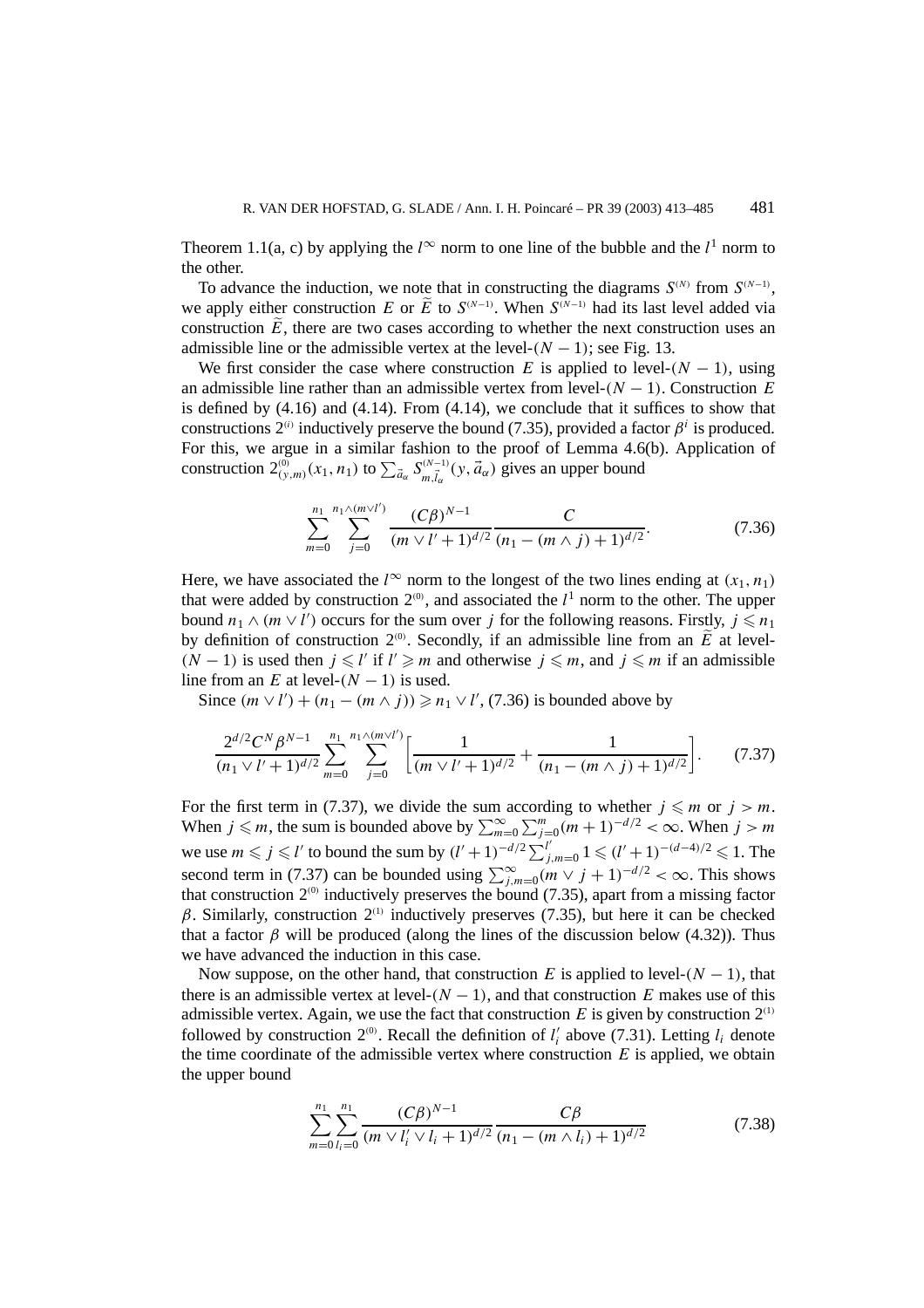for an application of construction 2*(*1*)* (the additional factor *β* on the right side is as discussed in the previous paragraph). By considering separately the cases  $m \le l_i$  and  $l_i \leq m$ , (7.38) with the factor  $(C\beta)^N$  omitted is bounded above by

$$
\sum_{0 \le m \le l_i \le n_1} \frac{1}{(l'_i \vee l_i + 1)^{d/2}} \frac{1}{(n_1 - m + 1)^{d/2}} + \sum_{0 \le l_i \le m \le n_1} \frac{1}{(m \vee l'_i + 1)^{d/2}} \frac{1}{(n_1 - l_i + 1)^{d/2}}.
$$
\n(7.39)

The two terms in (7.39) are identical, so we consider only the second term. When  $l'_i \le n_1$ , the second term can be bounded by

$$
\sum_{0 \le l_i \le m \le n_1} \frac{1}{(m+1)^{d/2}} \frac{1}{(n_1 - l_i + 1)^{d/2}} \le \frac{C}{(n_1 + 1)^{d/2}} = \frac{C}{(n_1 \vee l'_i + 1)^{d/2}},\qquad(7.40)
$$

using (4.26). On the other hand, when  $n_1 \leq l'_i$ , we have instead the upper bound

$$
\frac{1}{(l'_i+1)^{d/2}}\sum_{0\le l_i\le m\le n_1}\frac{1}{(n_1-l_i+1)^{d/2}}\le \frac{C}{(l'_i+1)^{d/2}}=\frac{C}{(n_1\vee l'_i+1)^{d/2}}.\tag{7.41}
$$

This gives a bound of the desired form. Finally, application of construction 2*(*0*)* preserves the bound, as in the previous case. Note that the upper bound on  $S^{(N)}$  is in terms of a set *α* that has been reduced in size by one element from the *α* for  $S^{(N-1)}$ , as is appropriate in this case.

Next, we advance the inductive bound in the case where construction  $\tilde{E}$  is applied to a diagram in  $S_{m,\vec{l}_\alpha}^{(N-1)}(y,\vec{a}_\alpha)$ . As was pointed out below Definition 7.3, construction  $E_y(x_1, a)$  is equivalent to application of construction  $2_y^{(1)}(a)$  (where *a* is the new vertex in  $\alpha$  for level-*N*), followed by construction 1*(t)* applied on the line from *y'* (the upper vertex on the pivotal bond from *y*) to *a*, followed by construction  $2_t^{(0)}(x_1)$  with the line from  $y'$  to  $t$  serving as the unique admissible line. The effect of the construction  $2_y^{(1)}(a)$  is identical to the effect of construction *E* explained above, and produces the inductive bound produced by construction *E*. With summation over space but not time, construction  $1(t)$  then produces a diagram that obeys the inductive bound with the set *α* enhanced to include *t*. But then construction  $2_t^{(0)}(x_1)$  is again identical in its effect to the application of construction *E* discussed above, except no additional factor of *β* occurs. This completes the advancement of the induction for construction  $\tilde{E}$ , and hence completes the advancement of the induction. This completes the proof of  $(7.29)$ .  $\Box$ 

*Proof of (7.27).* – We discuss only  $q = 0$ , since  $q = 2$  can be handled as in the proof of Lemma 4.5. The diagrams  $Q^{(N,M)}$  were defined in Section 7.2.4. There are two contributions to  $Q^{(N,M)}$ , depending on whether  $G_1$  or  $G_2$  is used at level- $(N, 0)$ . When  $G_1$ is used, the diagrams are produced from  $P_{n_1}^{(N)}(x_1)$  as described in Section 7.2.4, by first applying construction 1, which effectively changes the bound from  $(C\beta)^N(n_1+1)^{-d/2}$  to  $(C\beta)^N(n_1 \vee n_2 + 1)^{-d/2}$ , and then applying construction 2<sup>(0)</sup>, followed by *M* applications of construction *E*. The inductive proof of (7.35) shows that these last constructions do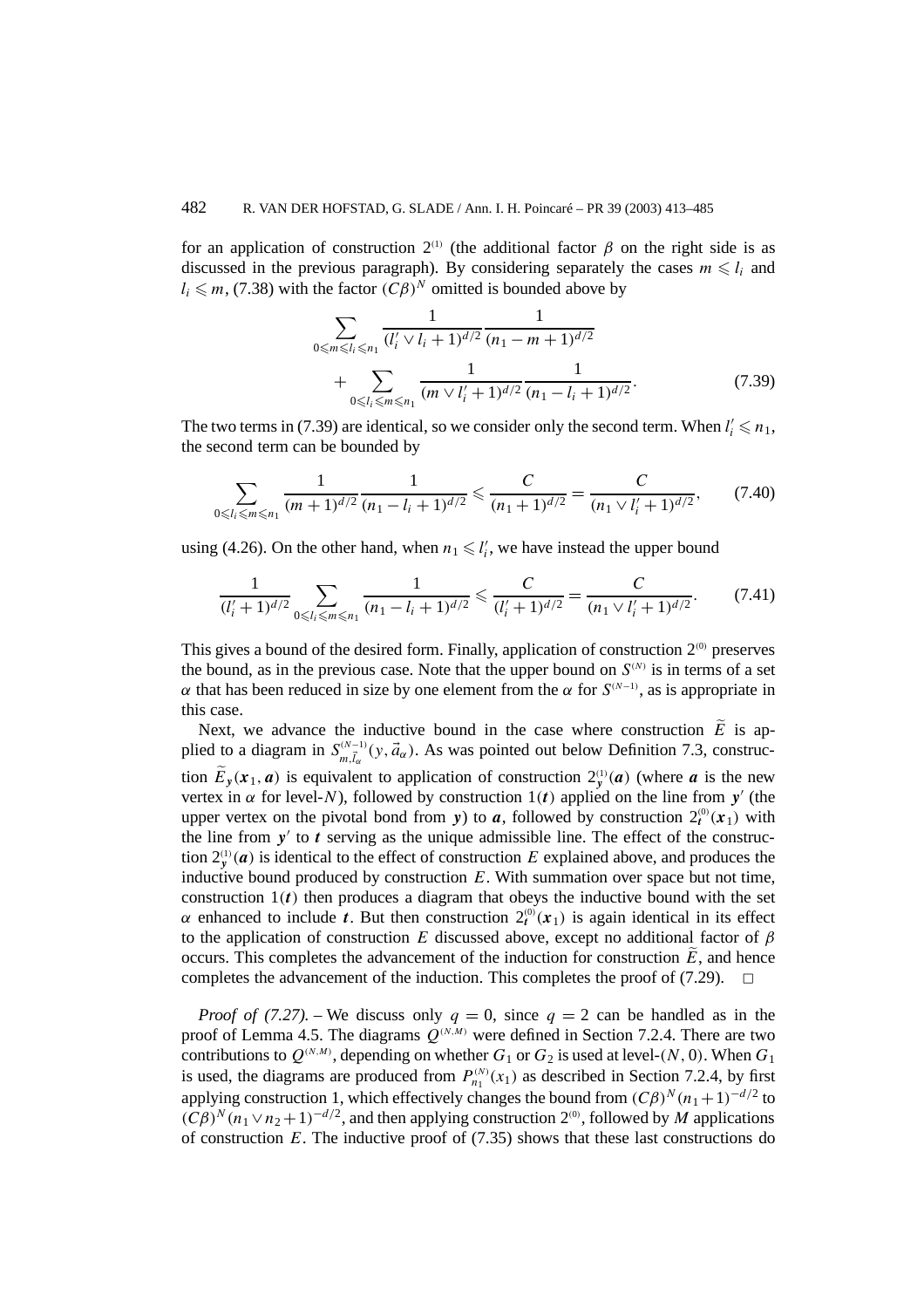not affect the bound, apart from producing the necessary factor  $(C\beta)^M$ , as in (7.37)– (7.38).

When  $G_2$  is used, consider first the case where construction  $\ell_{w_i}(x_2)$  is replaced by construction  $2^{(0)}$  as explained above (7.24). In this case, the removal of the line due to construction  $\ell_{w_i}(\mathbf{x}_2)$  produces a contribution to  $S^{(N)}(\mathbf{x}_1, \mathbf{a}_1)$ , which obeys the bound of (7.35). Subsequent applications of construction  $2^{(0)}$  and construction *E* then lead to the desired bound, as in the proof of (7.26). This leaves the case where construction  $\ell(x_2)$  is replaced by a combination of constructions 1 and 2, which is bounded exactly as in the discussion of *G*<sup>1</sup> above.

When  $M = N = 0$  and  $(n_1, n_2) \neq (1, 1)$ , at least one diagram line is more than a single vertex, and this can easily be used to extract a factor  $\beta$ .  $\Box$ 

*Proof of (7.28).* – The omission of multiplication by  $p_cD(v_2 - u_2)$  has no significant effect on the bounds. For  $s = 3$ , the desired result follows from (7.27). For  $s \ge 4$ , we begin with the bound  $(C\beta)^{N+M} (n_1 \vee m_2 + 1)^{-d/2}$  on  $\sum_{x_1, u_2} \widetilde{Q}_{n_1, m_2}^{(N,M)}(x_1, u_2)$ . Application of construction  $\ell(x_i)$  gives rise to an additional factor  $(n_1 \vee m_2 + 1)$ . Application of construction  $\ell_{\mathbf{u}_2}(\mathbf{x}_i)$  gives rise to the bound

$$
\sum_{m_2=0}^{\infty} \frac{(C\beta)^{N+M}}{(n_1 \vee m_2 + 1)^{(d-2)/2}} \leqslant \frac{(C\beta)^{N+M}}{(n_1 + 1)^{(d-4)/2}}.
$$
 (7.42)

Finally, the remaining  $s - 4$  applications of construction  $\ell(x_k)$  produce a factor  $\bar{n}^{s-4}$ , which gives the desired bound (7.28).  $\Box$ 

## **Acknowledgements**

We extend sincere thanks to Takashi Hara for his significant involvement in part of this work, and, in particular, for important contributions to the first proof of our main results, using the magnetic field methods of [22] in place of the methods of Sections 5 and 6. We are also grateful to Eric Derbez for his involvement during the early stages of the project.

The work of GS was supported in part by NSERC of Canada. The work of both authors was carried out in part at Microsoft Research, the Fields Institute and McMaster University. We thank Achim Klenke, Jean-François Le Gall, Ed Perkins and Akira Sakai for useful conversations.

#### **REFERENCES**

- [1] R.J. Adler, Superprocess local and intersection local times and their corresponding particle pictures, in: E. Çinlar, K.L. Chung, M.J. Sharpe (Eds.), Seminar on Stochastic Processes 1992, Birkhäuser, Boston, 1993, pp. 1–42.
- [2] M. Aizenman, D.J. Barsky, Sharpness of the phase transition in percolation models, Comm. Math. Phys. 108 (1987) 489–526.
- [3] M. Aizenman, C.M. Newman, Tree graph inequalities and critical behavior in percolation models, J. Stat. Phys. 36 (1984) 107–143.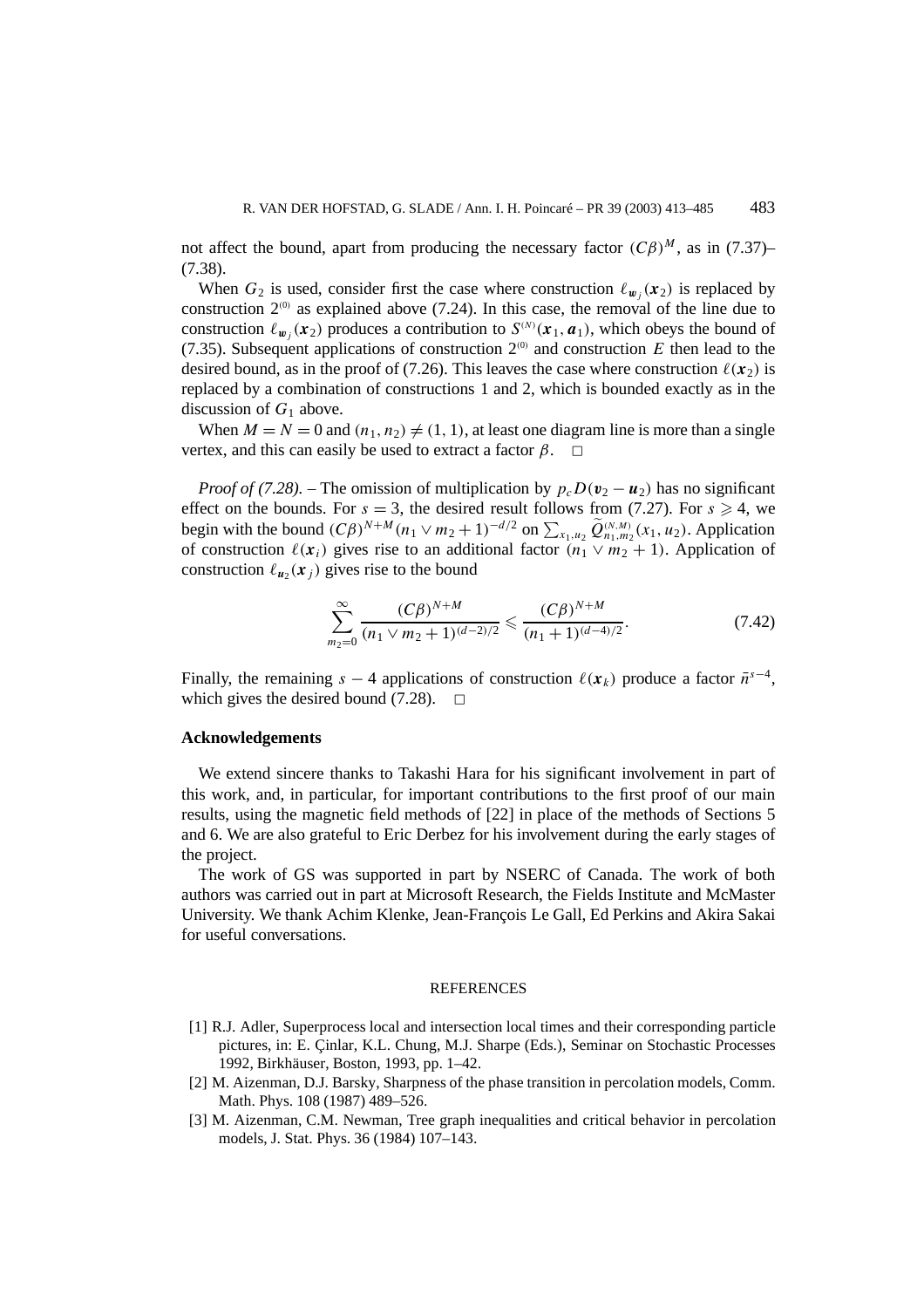# 484 R. VAN DER HOFSTAD, G. SLADE / Ann. I. H. Poincaré – PR 39 (2003) 413–485

- [4] D. Aldous, Tree-based models for random distribution of mass, J. Stat. Phys. 73 (1993) 625–641.
- [5] M.T. Barlow, E.A. Perkins, On the filtration of historical Brownian motion, Ann. Probab. 22 (1994) 1273–1294.
- [6] C. Bezuidenhout, G. Grimmett, The critical contact process dies out, Ann. Probab. 18 (1990) 1462–1482.
- [7] E. Bolthausen, C. Ritzmann, A central limit theorem for convolution equations and weakly self-avoiding walks, Ann. Probab., to appear.
- [8] D.C. Brydges, T. Spencer, Self-avoiding walk in 5 or more dimensions, Comm. Math. Phys. 97 (1985) 125–148.
- [9] J.T. Cox, R. Durrett, E.A. Perkins, Rescaled voter models converge to super-Brownian motion, Ann. Probab. 28 (2000) 185–234.
- [10] T. Cox, R. Durrett, E.A. Perkins, Rescaled particle systems converging to super-Brownian motion, in: M. Bramson, R. Durrett (Eds.), Perplexing Problems in Probability: Festschrift in Honor of Harry Kesten, Birkhäuser, Basel, 1999.
- [11] D.A. Dawson, Measure-Valued Markov Processes, in: Ecole d'Eté de Probabilités de Saint-Flour 1991, in: Lecture Notes in Mathematics, Vol. 1541, Springer, Berlin, 1993.
- [12] E. Derbez, G. Slade, Lattice trees and super-Brownian motion, Canad. Math. Bull. 40 (1997) 19–38.
- [13] E. Derbez, G. Slade, The scaling limit of lattice trees in high dimensions, Comm. Math. Phys. 193 (1998) 69–104.
- [14] R. Durrett, E.A. Perkins, Rescaled contact processes converge to super-Brownian motion in two or more dimensions, Probab. Theory Related Fields 114 (1999) 309–399.
- [15] E.B. Dynkin, Representation for functionals of superprocesses by multiple stochastic integrals, with applications to self-intersection local times, Astérisque 157–158 (1988) 147–171.
- [16] E.B. Dynkin, An Introduction to Branching Measure-Valued Processes, American Mathematical Society, Providence, RI, 1994.
- [17] A.M. Etheridge, An Introduction to Superprocesses, American Mathematical Society, Providence, RI, 2000.
- [18] G. Grimmett, Percolation, 2nd Edition, Springer, Berlin, 1999.
- [19] G. Grimmett, P. Hiemer, Directed percolation and random walk, in: V. Sidoravicius (Ed.), In and Out of Equilibrium, Birkhäuser, Boston, 2002, pp. 273–297.
- [20] T. Hara, G. Slade, Mean-field critical behaviour for percolation in high dimensions, Comm. Math. Phys. 128 (1990) 333–391.
- [21] T. Hara, G. Slade, The number and size of branched polymers in high dimensions, J. Stat. Phys. 67 (1992) 1009–1038.
- [22] T. Hara, G. Slade, The scaling limit of the incipient infinite cluster in high-dimensional percolation. I. Critical exponents, J. Stat. Phys. 99 (2000) 1075–1168.
- [23] T. Hara, G. Slade, The scaling limit of the incipient infinite cluster in high-dimensional percolation. II. Integrated super-Brownian excursion, J. Math. Phys. 41 (2000) 1244–1293.
- [24] R. van der Hofstad, F. den Hollander, G. Slade, Construction of the incipient infinite cluster for spread-out oriented percolation above  $4 + 1$  dimensions, Comm. Math. Phys. 231 (2002) 435–461.
- [25] R. van der Hofstad, F. den Hollander, G. Slade, A new inductive approach to the lace expansion for self-avoiding walks, Probab. Theory Related Fields 111 (1998) 253–286.
- [26] R. van der Hofstad, G. Slade, The lace expansion on a tree with application to networks of self-avoiding walks, Adv. Appl. Math., to appear.